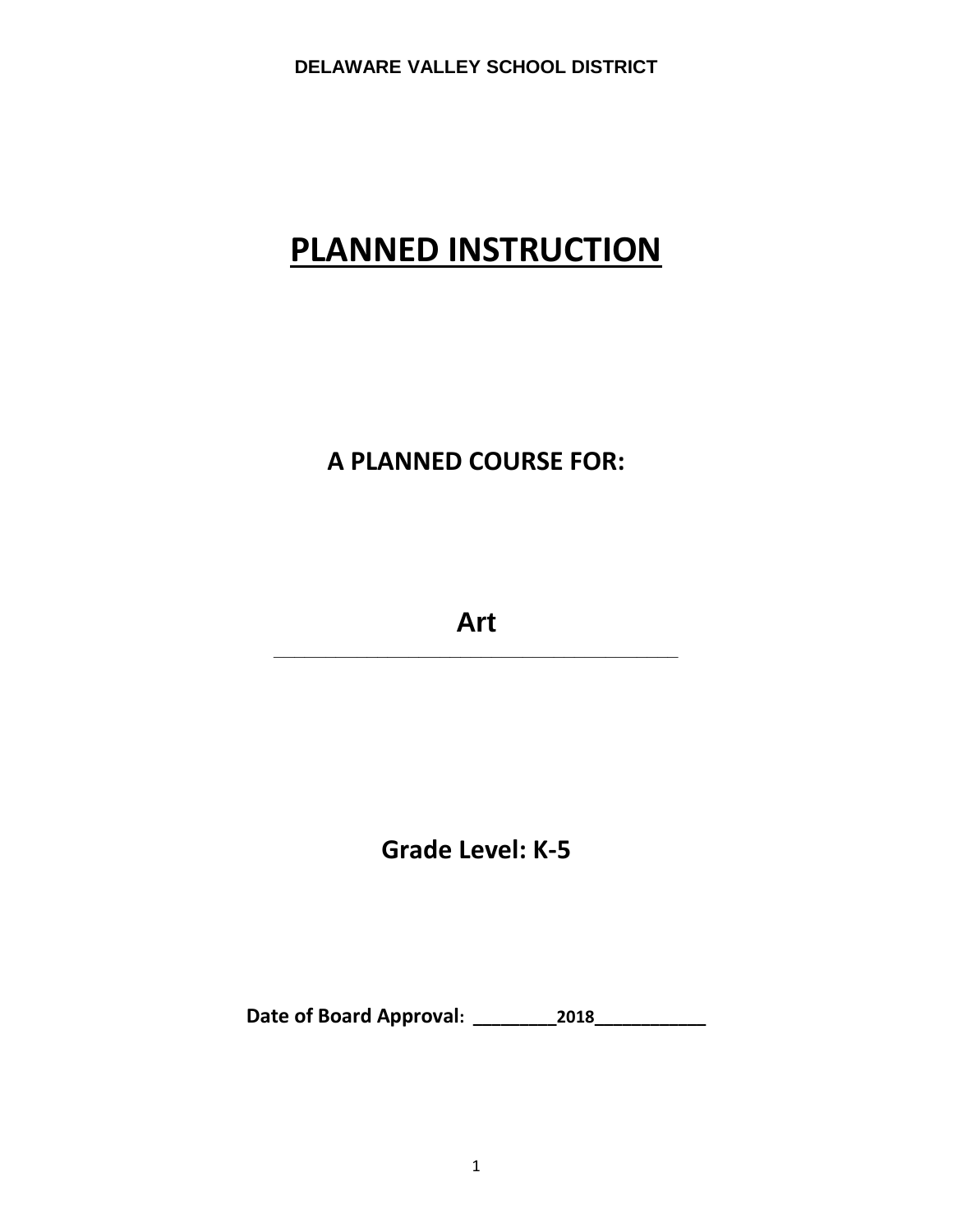# **Planned Instruction**

# **Title of Planned Instruction: Art K-5**

**Subject Area: Art Education Grade(s): K-5**

#### **Course Description:**

This course is designed to provide an enriching, purposeful, meaningful educational art experience for Delaware Valley elementary students. The students will integrate ideas from cultural, historical, and environmental experiences during the creative process. Students will be taught the foundational skills of the principles and elements of design as a universal language amongst cultures and artists. Students will develop and refine skills and techniques as appropriate to the individual. Participation in the Delaware Valley elementary art program will provide the students with a foundation of learning that will support future endeavors. Through this course it will provide the creative spark and foundational blocks that will engage and motivate the students into later professions, such as architecture, illustration, advertisement, professional artist, science, technology, engineering, and so forth.

**Time/Credit for the Course: 1 hour per week**

**Curriculum Writing Committee:**

Anna Avery

Stephanie Cavallaro

Katie Wasco

Danielle Zito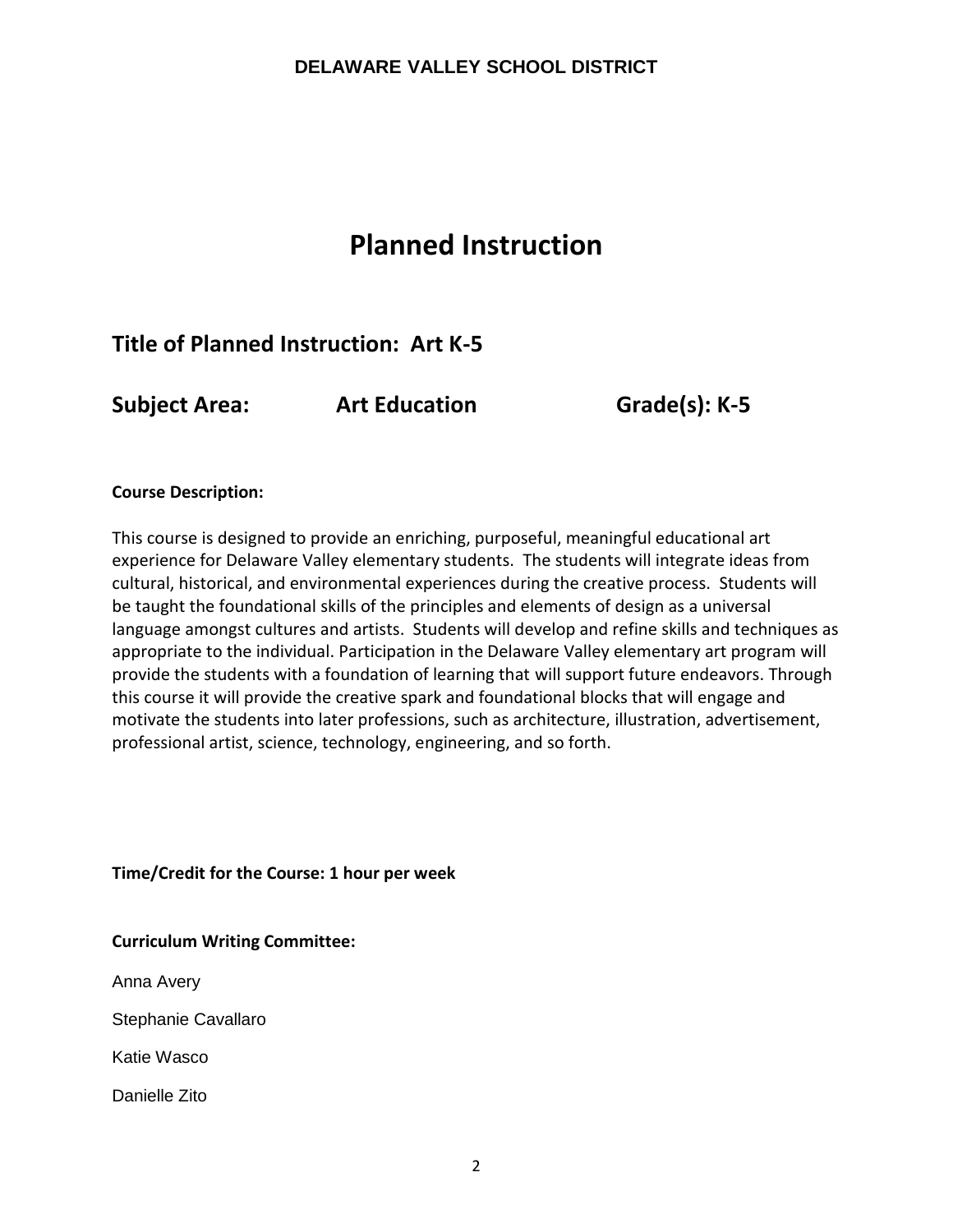# **Curriculum Map**

#### **Kindergarten Goals Understanding of: Drawing**

- Pertinent vocabulary words
- Curved and straight lines to create patterns
- Combine lines to create shape
- Combine shapes to create a recognizable subject
- Draw using various media: marker, crayon, color pencil, oil pastel, computer
- Use line to create a simple landscape

#### **Painting**

- Watercolor wash and resist
- Paint to create a simple landscape or portrait
- Identify primary and secondary colors
- Explore and experiment with assorted tools to apply paint

#### **Ceramics**

- Pinch pot technique
- Slab rolling
- Use modeling tools and other objects to impress a pattern onto a clay surface
- Decorate a clay object using glaze

#### **Crafts and Sculpture**

- Introductory to over-under weave technique
- Follow a three-step directions to create an origami form
- Choose from assorted materials to create a collage
- Manipulate paper to make a three-dimensional form
- Construct a basic puppet (paper bag, stick, sock)

- Stamp with found objects to decorate a surface
- Use brushes or sponges to stamp a texture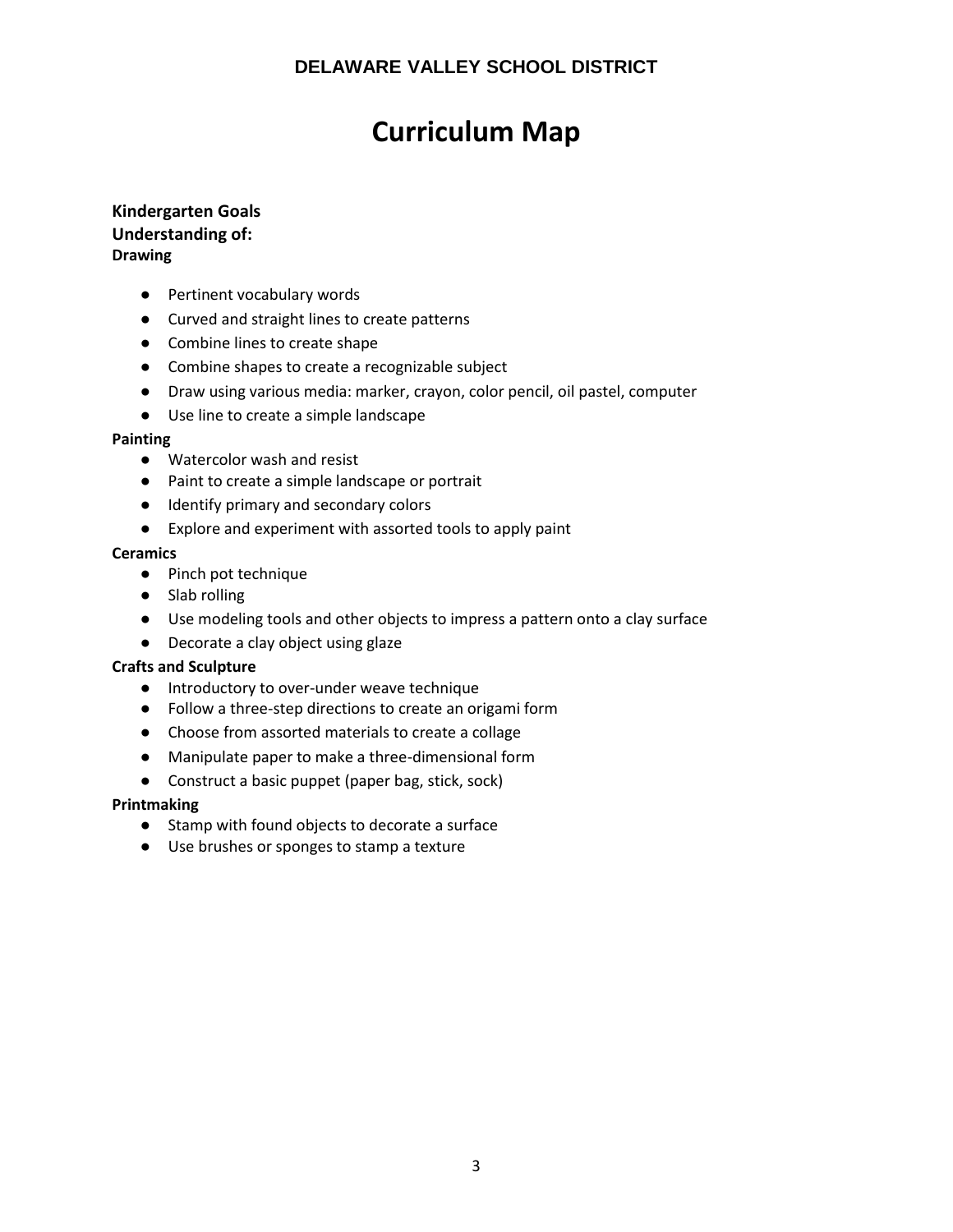# **First Grade Goals Understanding of**: **Drawing**

- Informational Writing: Children will write pertinent vocabulary on each project to reinforce concepts learned
- Represent real objects using shapes
- Ground line, background and foreground

#### **Painting**

- Use paint media to create a landscape
- Watercolor wash and crayon resist
- Paint alternate techniques, such as blottos, stamped, or sponged designs
- Mix colors, including neutrals
- Use paint to decorate a three dimensional object.

#### **Ceramics**

- Modeling recognizable representation of an animal or figure
- Clay slabs
- Clay slab impressions
- Slab drapery
- Apply glaze

#### **Crafts and Sculpture**

- Children will create a hand puppet from paper
- Children will stitch a more complex shape
- Paper tabby weave
- Mixed media collage
- Manipulate paper 3-dimensionally
- Children will follow directions to complete an origami form

- Texture rubbing (frottage)
- Simple printing plate or stamp
- Monoprint
- Border or pattern stamping with found objects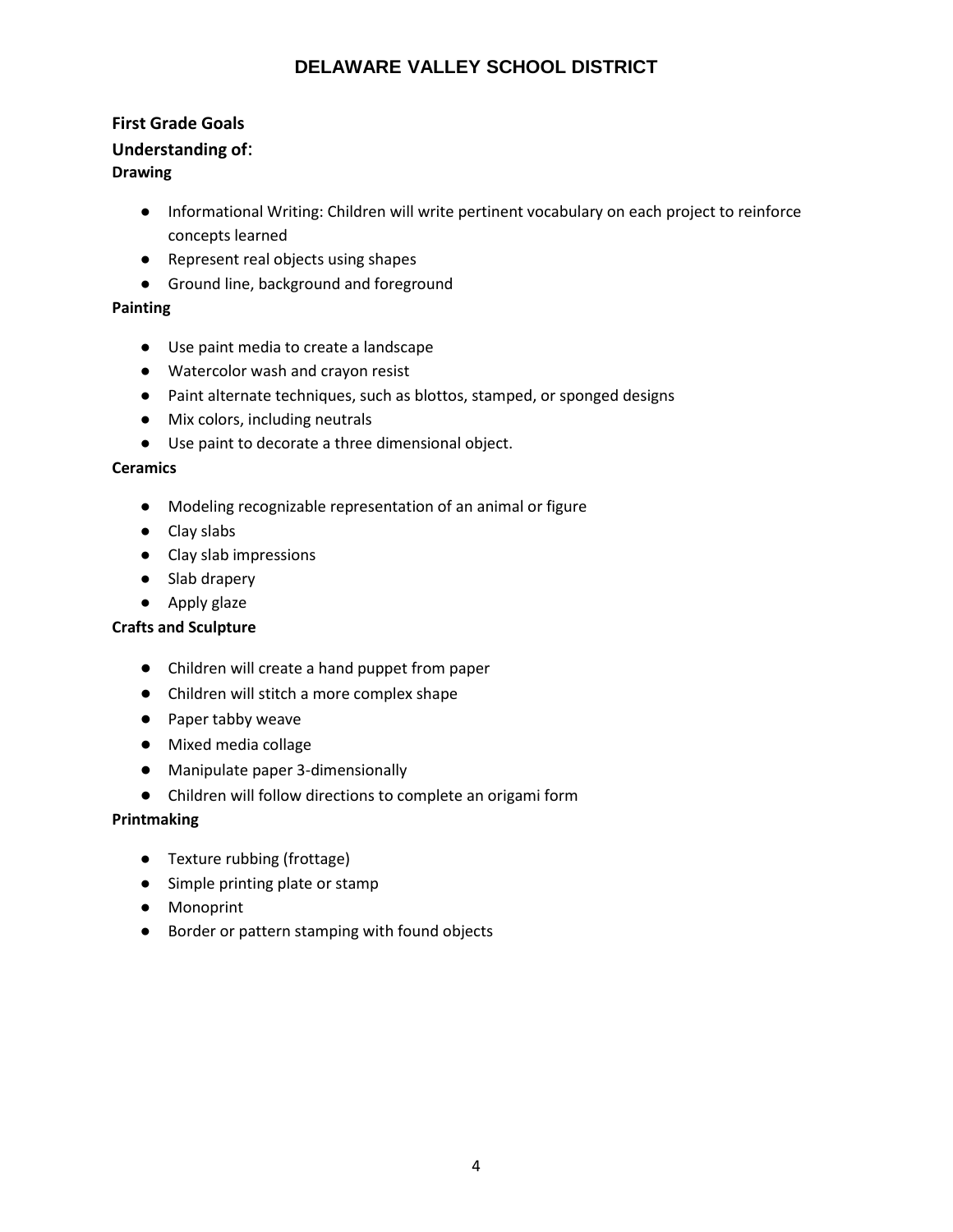#### **Second Grade Goals: Understanding of: Drawing**

- Use pertinent vocabulary
- Use and understand symbols to represent words
- Contour line to represent shapes (introductory skill)
- Use and apply texture or directional line.

#### **Painting**

- Surface painting
- Warm and cool colors
- Non-objective painting using just line, shape and color
- Resist painting
- Scratch art

#### **Ceramics**

- Clay coils
- Clay coil construction
- Ball and coil figure construction
- Distinguishing form and function
- Clay glazing

#### **Crafts and Sculpture**

- Layered paper collage
- Circular weaving
- Double running stitch to create a solid two color line of stitching
- Decoupage
- Origami

- Collagraph (printing plate from found objects) introductory
- Apply ink with a brayer introductory
- Printing in a series introductory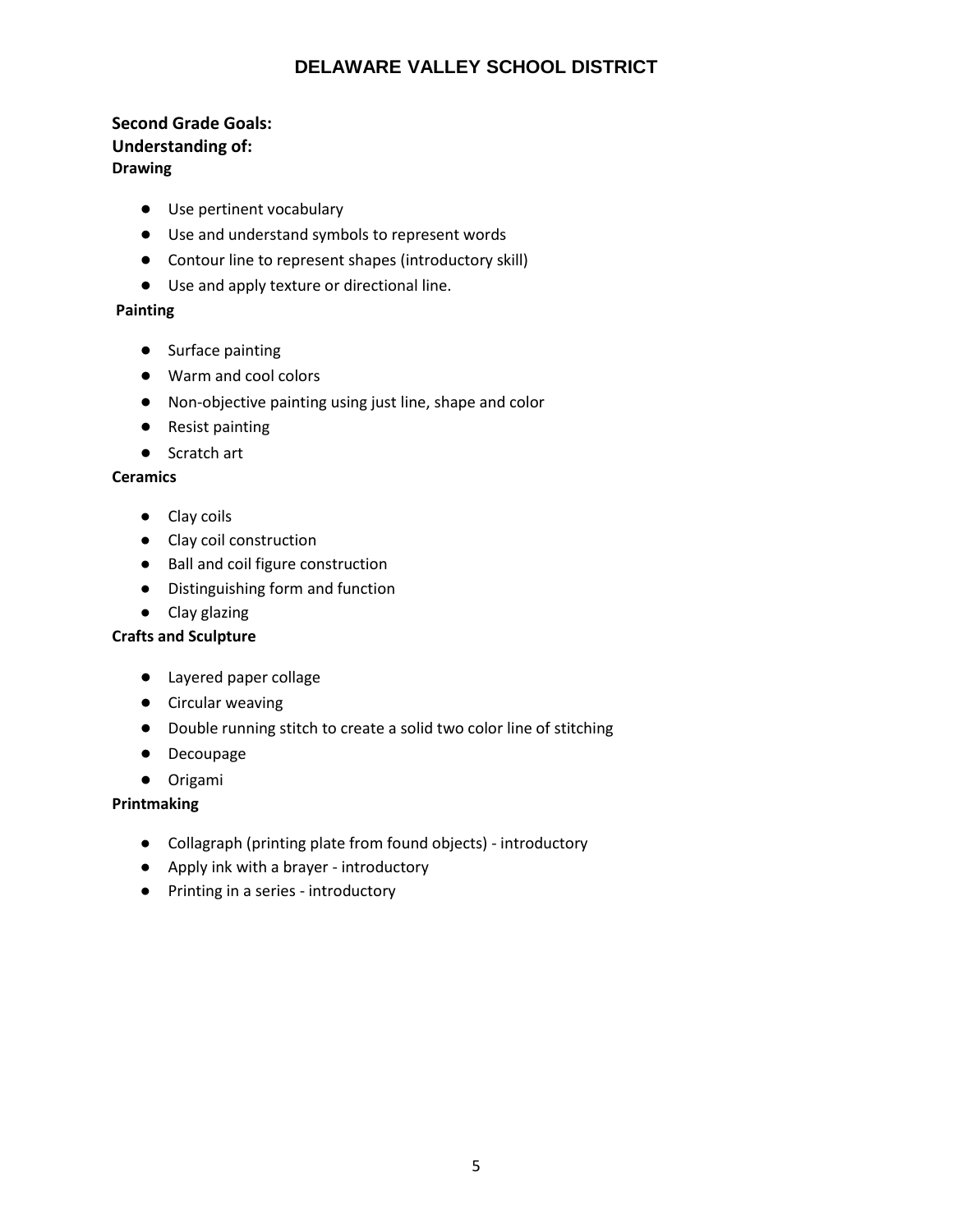#### **Third Grade Goals Understanding of: Drawing**

- Informational Writing: Use of a journal or other recording processes *Introductory*
- Tone to suggest depth in drawing
- Foreground and background in a landscape through the use of size, to represent distance
- Highlights and shadow to create dimension when drawing objects

#### **Painting**

- Watercolor resist
- Pattern
- Tone and value in representational objects
- Expressive qualities of color
- Understand and mix secondary colors
- Paint as embellishment
- Color Wheel- identify and locate primary, secondary, cool, and warm colors

#### **Ceramics**

- Clay slab vessel
- Roll a slab of clay to a consistent thickness
- Use clay knives to cut a form neatly and carefully
- Clay joining with slip and scoring techniques
- Decorate clay forms using incised or impressed designs

#### **Crafts and Sculpture**

- Paper sculpture techniques to create 3-dimensional forms
- Weaving with mixed materials
- Embellish fabrics with stitching
- Complex origami forms
- Collage to represent a 2-dimensional object
- Bookmaking with a decorative cover and simple binding

- Collagraph (printing plate from found objects) or a foam plate
- Apply ink with a brayer using consistent pressure
- Printing in a series and label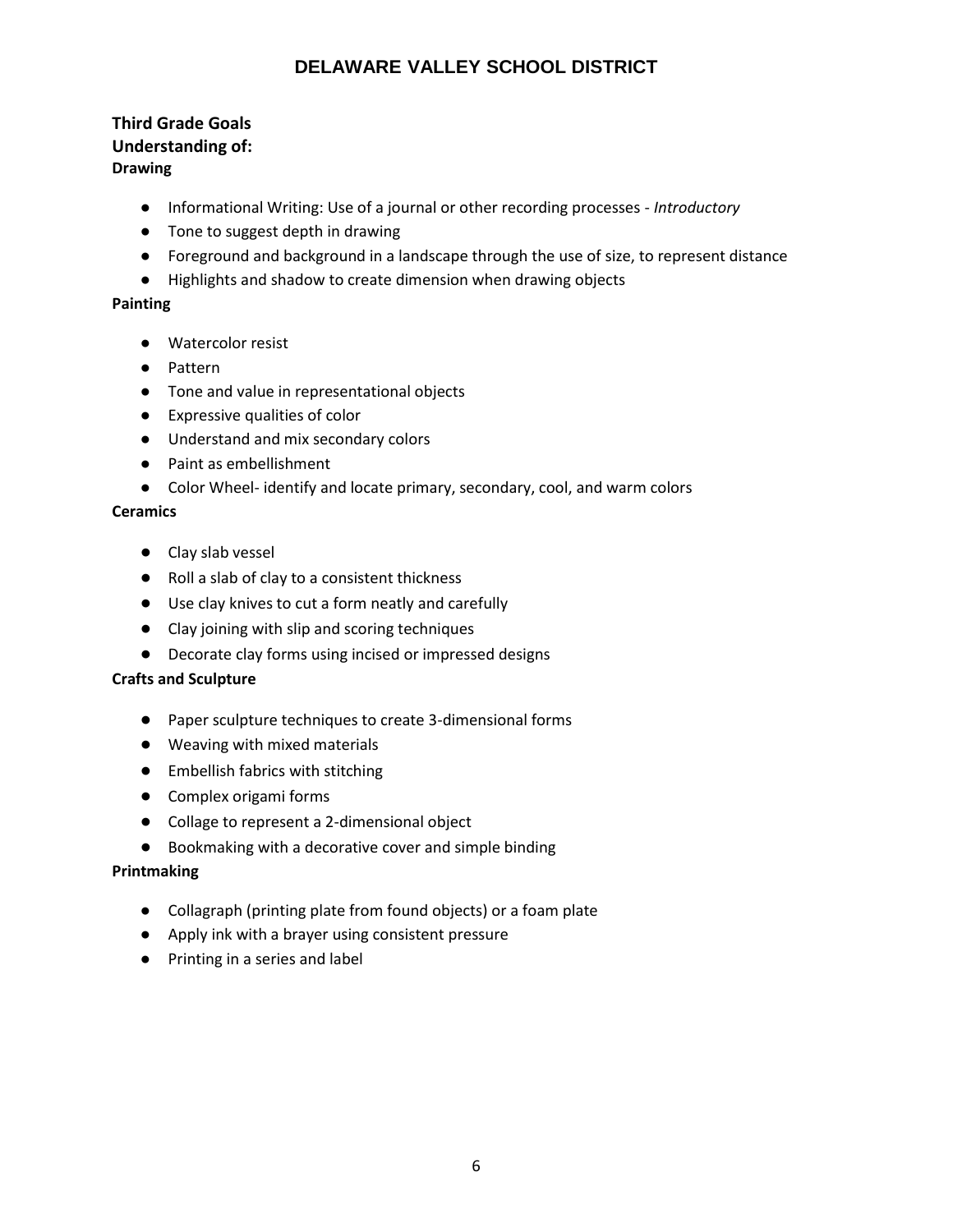#### **Fourth Grade Goals: Understanding of: Drawing**

- Reinforce learned concepts through writing
- Expand drawing skills into other media including computer software
- Draw from an arrangement of realistic objects
- Abstraction Introductory
- Establish a horizon line, background, middleground, and foreground in a scene

#### **Painting**

- Distinguish and identify realistic and abstract
- Express emotion in their painting through individual color selection
- Use appropriate tools to create a style of painting
- Use art appropriate in vocabulary in oral or written reflection
- Continue study of color wheel- identify and increase color vocabulary and relationships (ie complementary colors)

#### **Ceramics**

- Constructing built slab vessel using score and slip technique
- Improved craftsmanship techniques in hand building
- Ball and cone technique to create a figure
- Hollowing clay forms
- Decorate clay forms using incised or impressed design
- Surface application- consistent glazing & detail painting

#### **Crafts and Sculpture**

- Stitching decorative and/or utilitarian
- Proper construction techniques in craft processes
- Surface decoration with stencil, collage, or layered media
- Relief sculpture

- Plan and execute a reverse image printing plate
- Use natural materials and objects to create a printed image
- Ink Application -thickness, consistency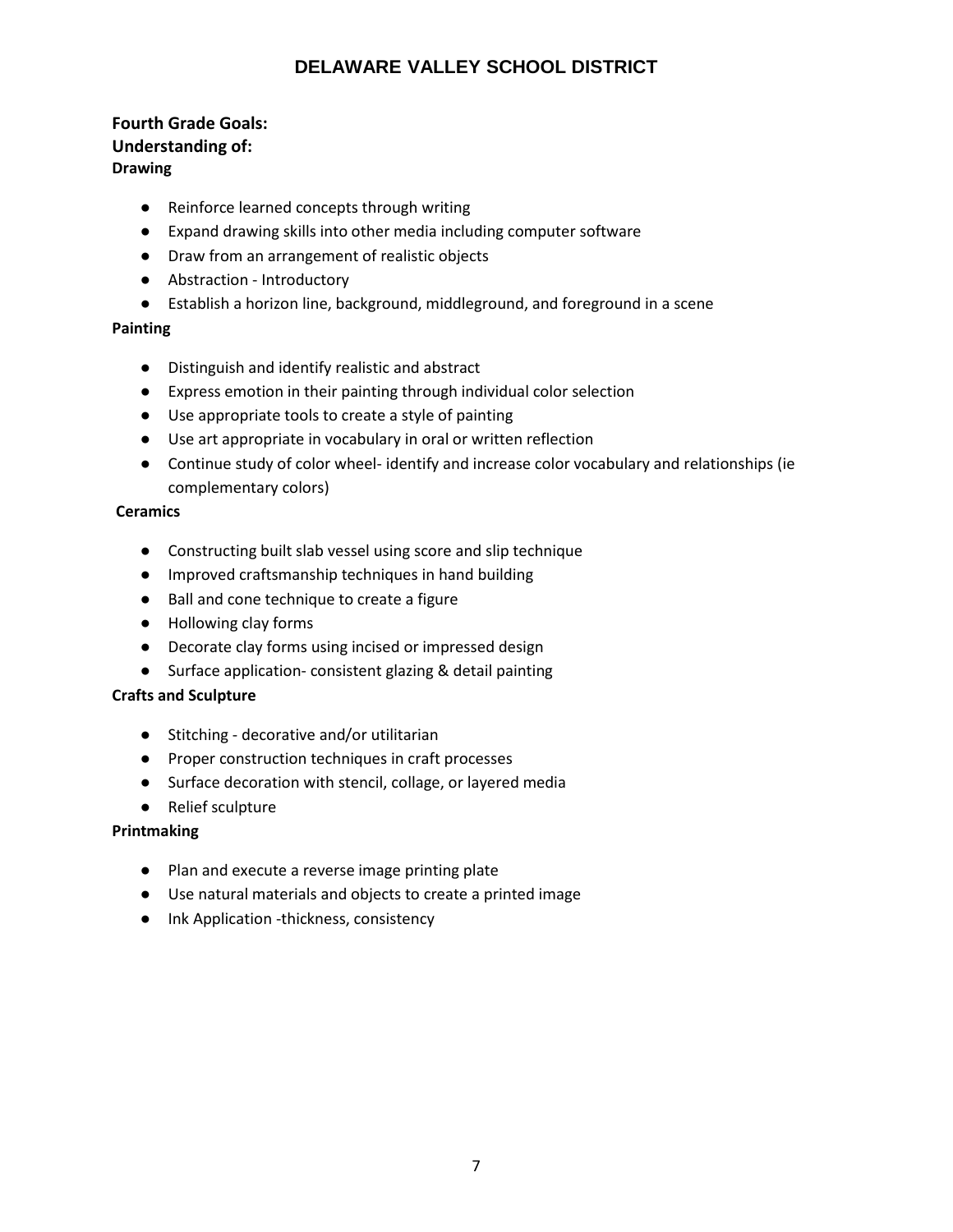#### **Fifth Grade Goals: Understanding of: Drawing**

- Writing about their work and the work of others
- Choose from a variety of drawing media including computer software
- Proportion in portrait and figure drawing
- Style in drawing
- Write vocabulary and definitions on the back of the paper or in a journal
- Critiquing own artwork and of others
- Discuss and infuse art careers in lessons

#### **Painting**

- Understand and apply historical styles
- Cultural art
- Use refined painting techniques
- Use appropriate vocabulary when discussing art
- Write vocabulary and definitions on the back of the painting or in a journal
- Discuss and infuse art careers into lessons

#### **Ceramics**

- Combine pinch, coil and slab techniques
- Choose surface decoration as appropriate
- Development of clay styles over time
- Glaze Application
- Discuss and infuse art careers options into lessons

#### **Crafts and Sculpture**

- Historical and cultural craft techniques
- Advanced weaving techniques
- Combining techniques and materials
- Surface decoration and embellishment Advanced
- Discuss and infuse art careers options into lessons

- Relate printmaking processes to books, prints and works of art
- Reference cultural or historical works in a printmaking project.
- Ink application- controlled brayer pressure
- Discuss and infuse art careers options into lessons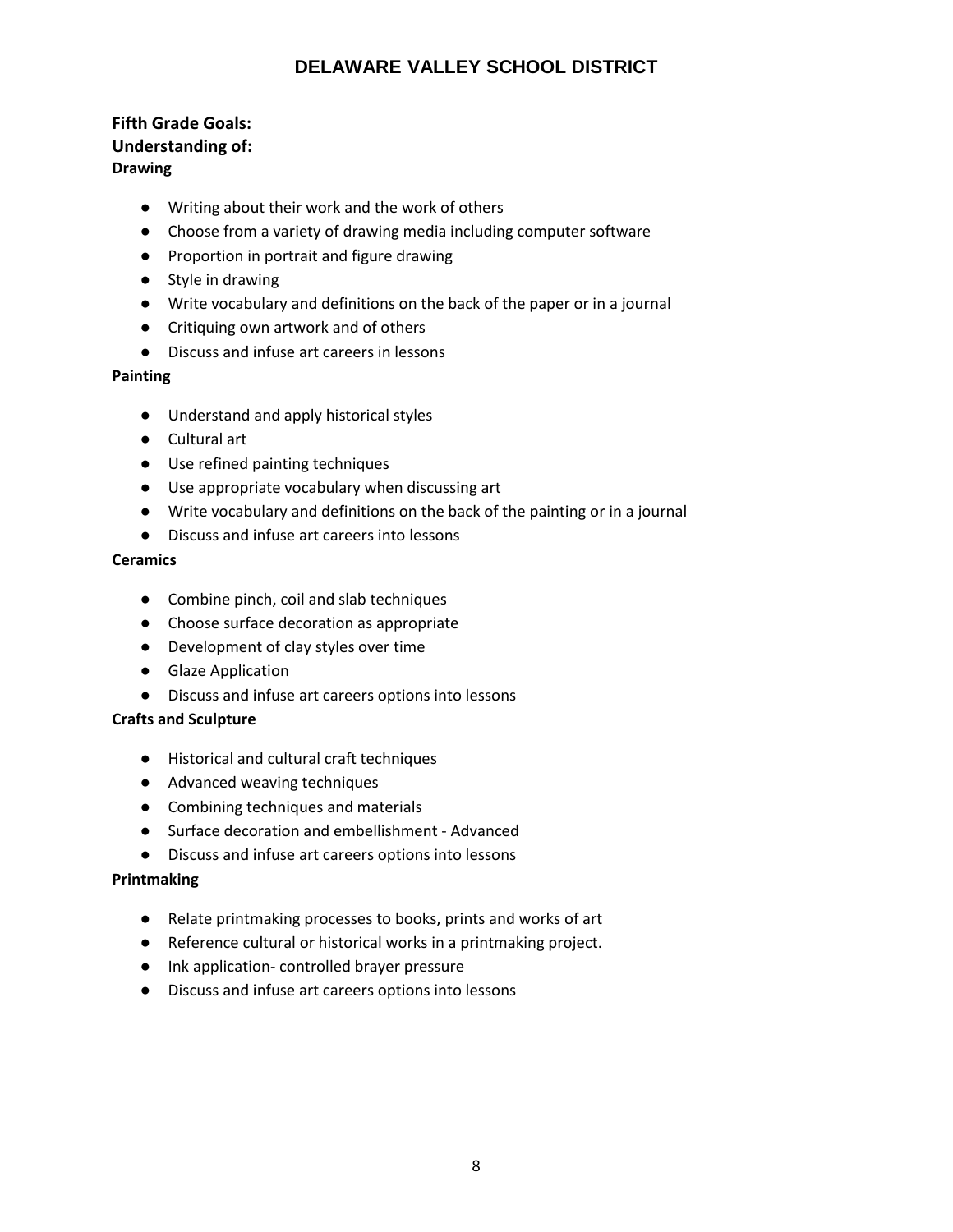# **Kindergarten**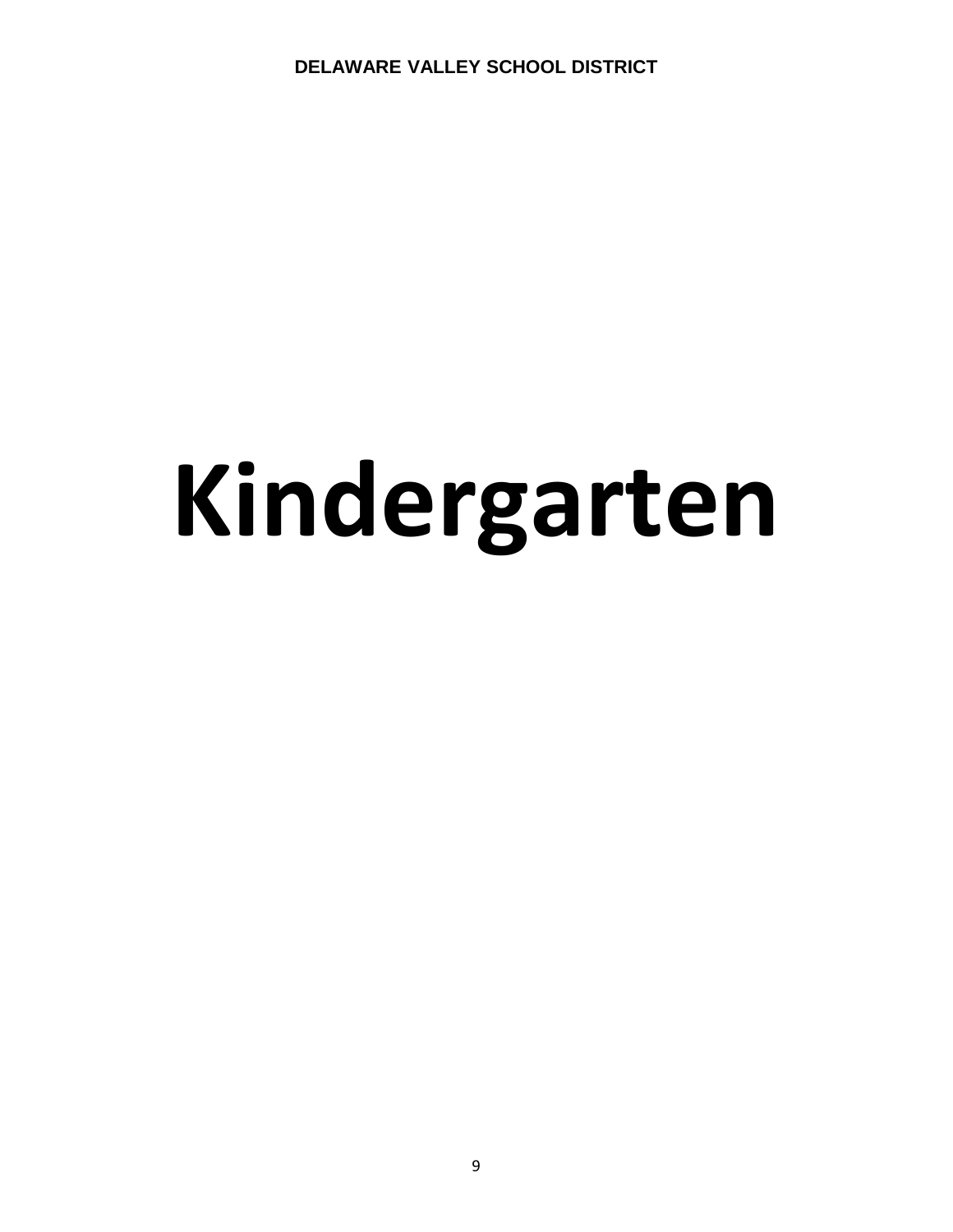# **Curriculum Plan**

# **Unit: Kindergarten Drawing**

**Standards:** PA Academic Standards for Arts and Humanities, PACS English/Language Arts, PACS Math

[9.1.3.A , 9.1.3.B, 9.1.3.C, 9.1.3.E, 9.1.3.F, 9.3.3.B ,9.3.3.C](http://www.pdesas.org/Standard/Detail?linkStandardId=0&standardId=25999)  [CC.1.2.K.J, CC.1.2.K.L, CC.1.3.K.G, CC.1.3.K.J](https://www.pdesas.org/Standard/View)

**Anchors** 

[M03.A-F.1.1 .1.4 ,M03.B-03.1.5, M03.C-G1.1](https://www.pdesas.org/Standard/Detail/?linkStandardId=0&standardId=161141) [E03.A-K.1.1.2,](https://www.pdesas.org/Standard/Detail?linkStandardId=0&standardId=161587) [,E03.A-C.2.1.1](http://www.pdesas.org/Standard/Detail/?linkStandardId=0&standardId=159950) , [E03.B-K.1.1,](https://www.pdesas.org/Standard/Detail?linkStandardId=0&standardId=161593)

# **Big Idea # 1: Artists use tools and resources as well as their own experiences and skills to create art.**

#### **Essential Questions:**

How do artists use the elements of line, shape, pattern and texture to create art? How does an artist use various media to create art? How do artists use art to communicate experiences and ideas?

#### C**oncepts:**

Artists use a variety of line to invent simple shapes, patterns and textures. Artists combine basic shapes to create more complex images. Artists use a variety of tools, materials and techniques to create art. Art conveys emotion.

#### **Competencies:**

Create shapes, simple textures and patterns using a variety of line. Combine shapes to represent subject matter. Use a variety of media to draw on assorted surfaces. Express ideas and feelings through art.

# **Big Idea #2: The skills, techniques, elements and principles of the arts can be learned, studied, refined and practiced.**

#### **Essential Questions:**

How does an artist learn new skills?

#### **Concepts:**

Artists practice and repeat a task many times to learn a new skill.

#### **Competencies**: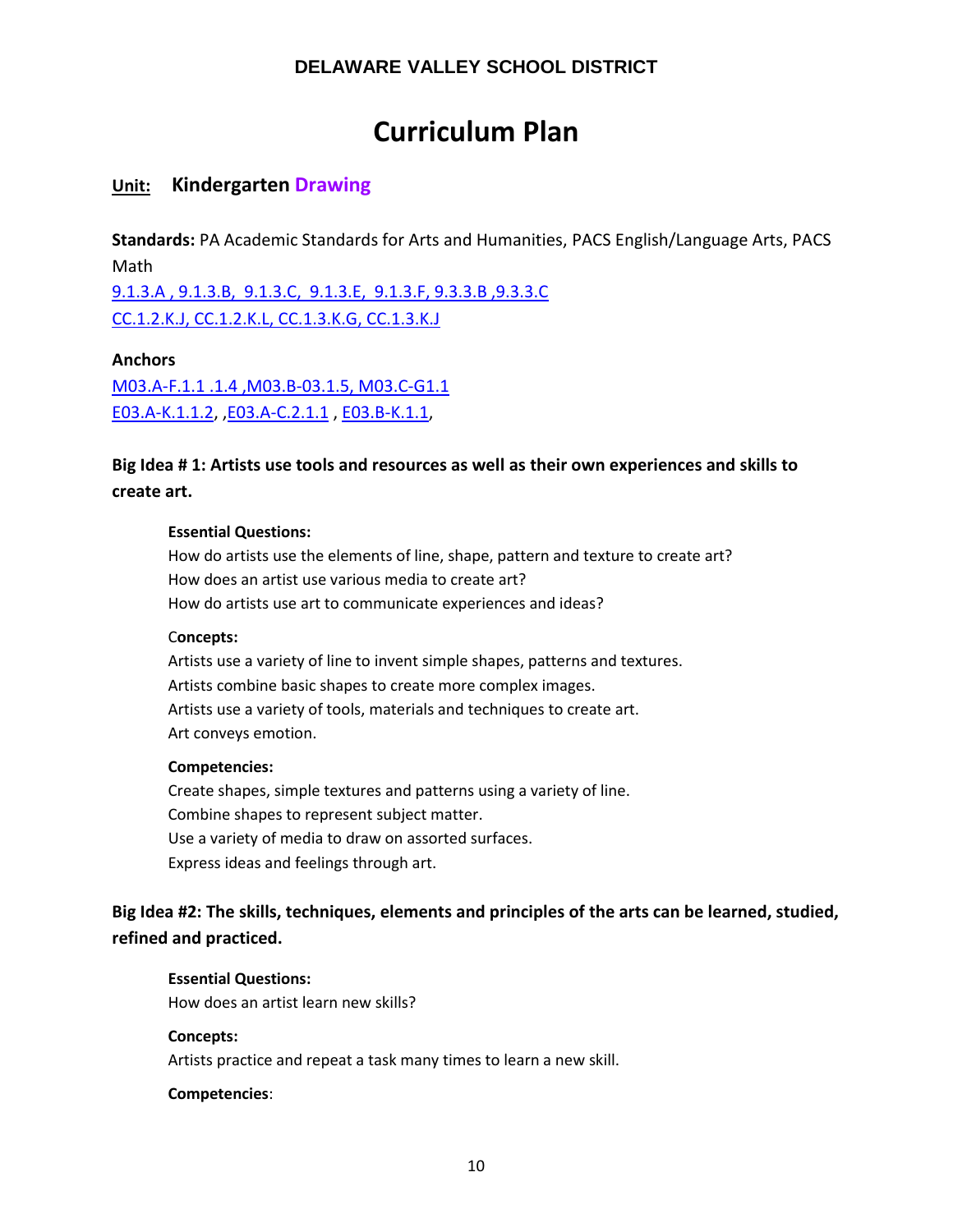Combine both organic and geometric shapes to represent subject matter. Combine line and shape to compose a recognizable image.

**Overview:** Basic drawing skills are important to an artist. Drawing as preparation and basis for all other visual art forms has a long tradition. Artists use a combination of line and simple shapes to represent subject matter.

**Goals:** Use different drawing media to communicate ideas, experiences and visual representations. Observe, select and utilize a variety of subject matter in creating works of art.

## **Objectives:**

- 1. Student will recognize and use a variety of lines. (DOK 1)
- 2. Student will understand and demonstrate that line has direction and weight. (DOK 1)
- 3. Student will use line to create a variety of shapes and patterns. (DOK 4)
- 4. Student will be able to combine shapes to represent subject matter. (DOK 2)
- 5. Student will be able to use a variety of drawing media to create art. (DOK 4)
- 6. Student will distinguish the differences between materials and techniques. (DOK 2)
- 7. Students will understand and use appropriate visual arts vocabulary (DOK 1)
- 8. Students will describe an artwork by identifying the color, shape, line or texture used. (DOK 3)
- 9. Students will demonstrate knowledge of and correct usage of pertinent vocabulary: straight line, curved line, shape, circle, square, rectangle, triangle, oval, pattern, detail (DOK 1)

## **Core Activities and Corresponding Instructional Methods:**

- 1. Build background knowledge on Lines and Shapes Group reading; Discussion.
- 2. Understand and use vocabulary Dialog; Storytelling
- 3. Combine lines and shapes to make patterns and recognizable subject matter Observation from life; Guided practice; Teacher demonstration; Modeling; Hands on project.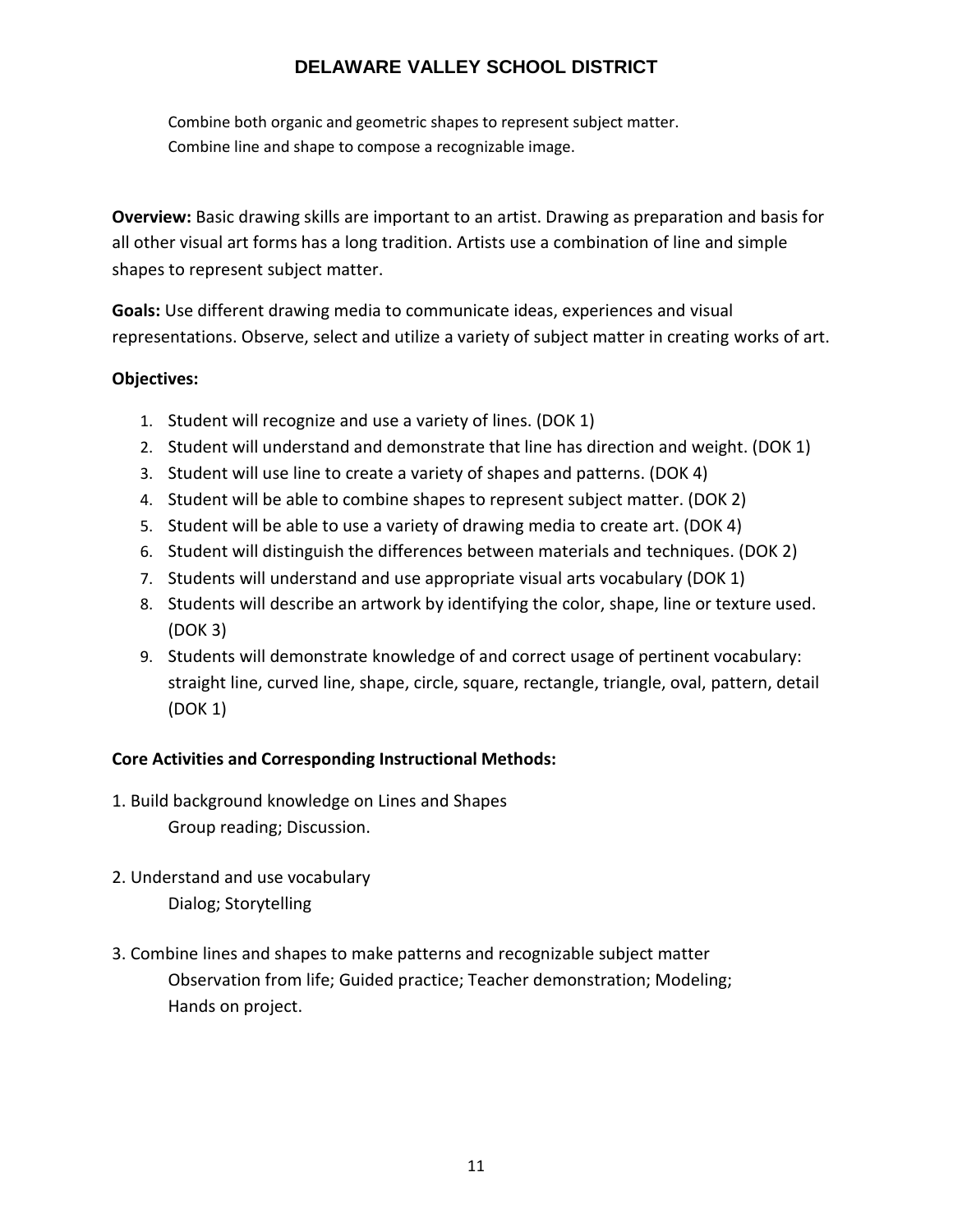## *Suggested projects:*

Snail drawings: Read and discuss Leo Lionni's*, Biggest House in the World.* Use continuous line to make a spiral.

Seasonal drawings and landscapes. Animal drawings.

- Mondrian style drawings: Create a work of art in his style using just horizontal and vertical lines.
- Portrait drawings based on Paul Klees *Head of a Man*. Discuss how images can be portrayed in varying degrees of realism.

Seasonal or themed drawings

#### **Assessments:**

| <b>Diagnostic:</b> Questioning |                                       |
|--------------------------------|---------------------------------------|
|                                | <b>Formative:</b> Teacher observation |
|                                | <b>Summative:</b> Completed project   |

**Extensions:** Students will engage in independent study/discovery learning that includes:

- 1. Continued independent practice of learned concepts/techniques.
- 2. Studying art prints that are available in the art room
- 3. Reading art related books available in the art room.
- 4. learning an advanced technique appropriate to the lesson.

**Correctives:** Adapt instruction as appropriate to the individual needs of the child.

- 1. Reduce the complexity of the assignment
- 2. Reduce the number of steps in the assignment.
- 3. Present instruction one step at a time.

#### **Materials and Resources**

#### Materials

Media: Pencils- graphite and colored; crayons of various types; markers; chalk and oil pastels

Supplies: Erasers; glue; assorted art papers

Equipment: Computer; iPad

## Resources:

World map or globe Teacher and student made examples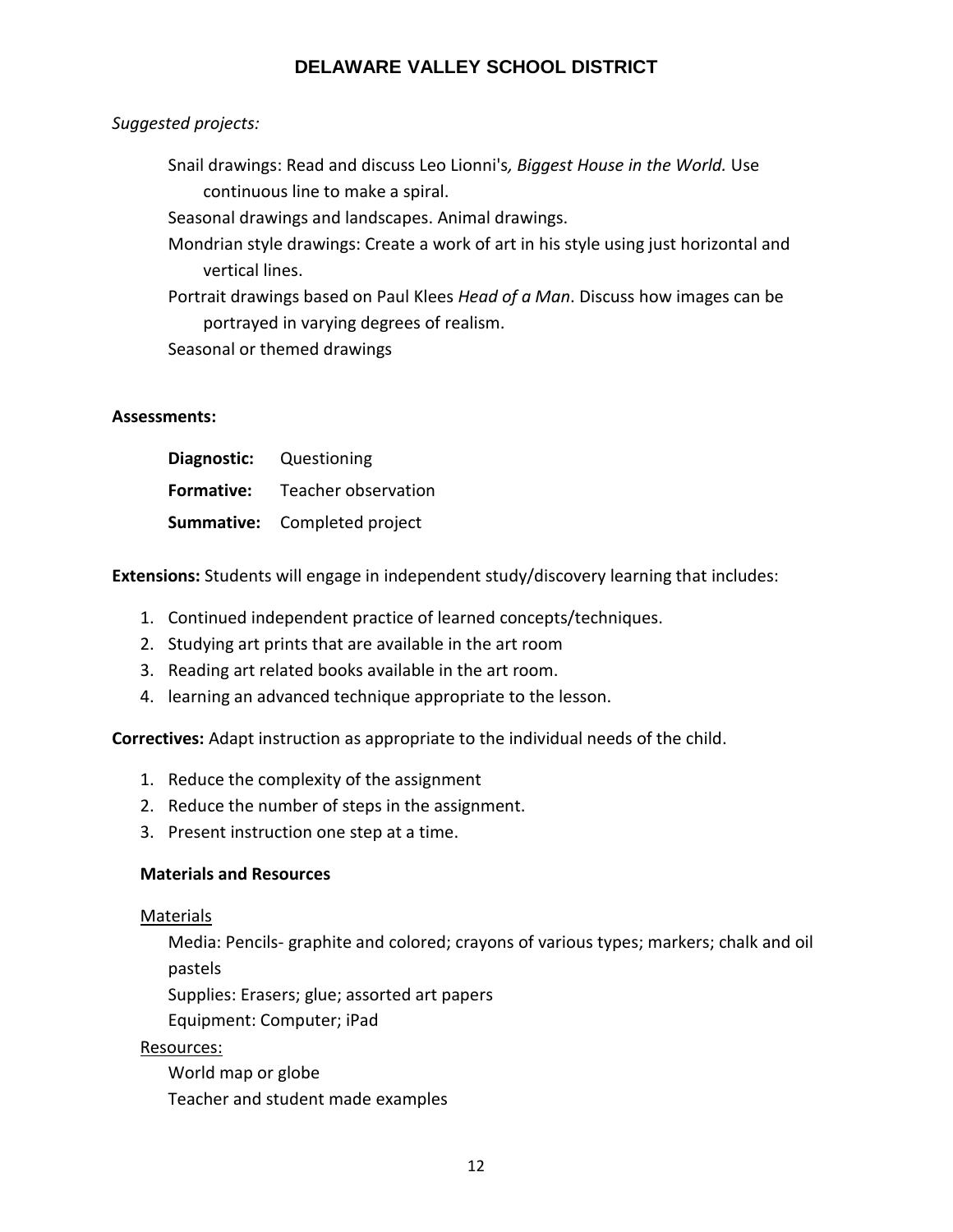Photographs Art prints and posters Teacher made Powerpoint presentations Internet resources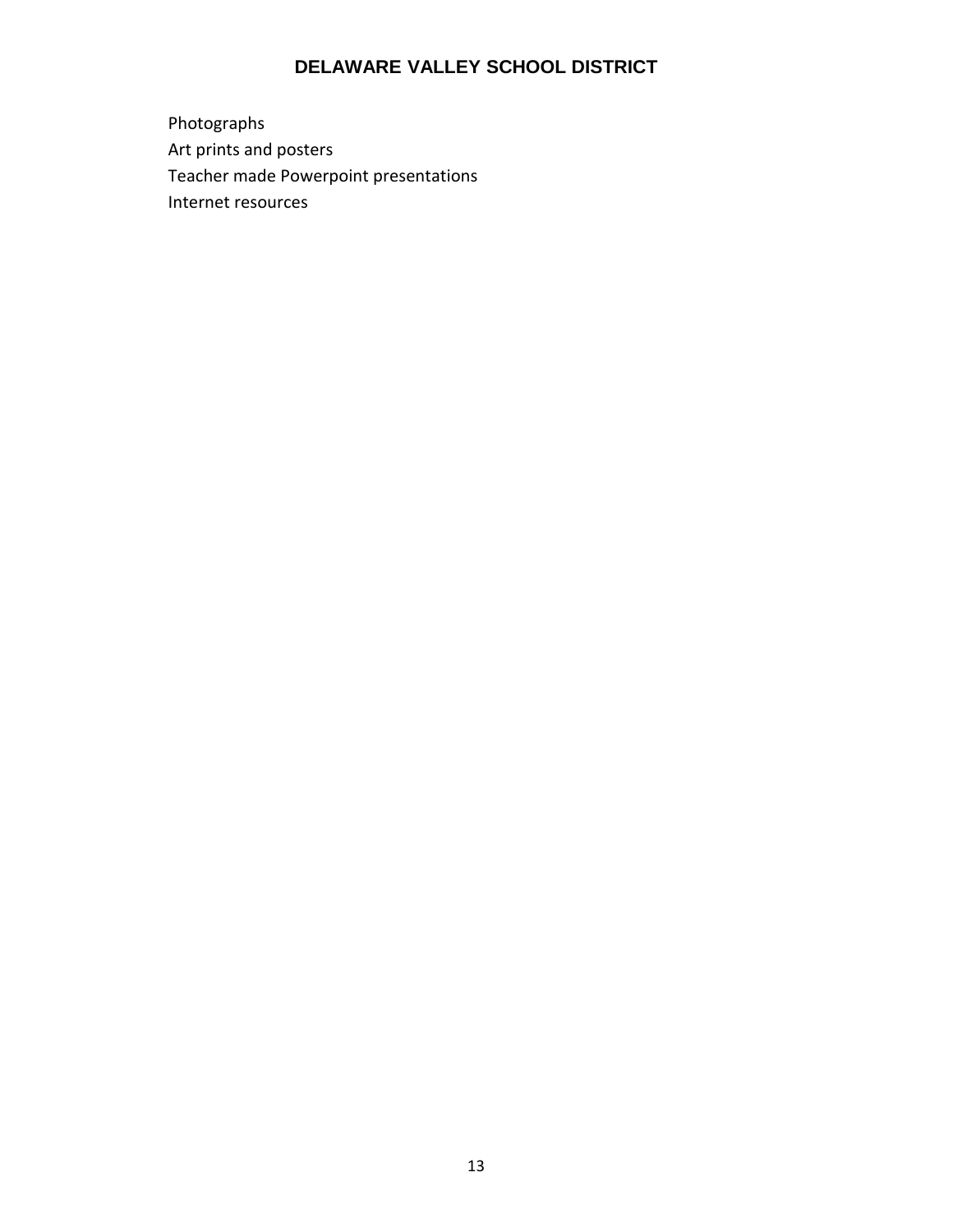## **Unit: Kindergarten Painting**

**Standards:** PA Academic Standards for Arts and Humanities, PACS English/Language Arts, PACS Math,

[9.1.3.A , 9.1.3.B, 9.1.3.C, 9.1.3.E, 9.1.3.F, 9.3.3.B ,9.3.3.C](http://www.pdesas.org/Standard/Detail?linkStandardId=0&standardId=25999)

#### **Anchors**

[M03.A-F.1.1 .1.4](https://www.pdesas.org/Standard/Detail?linkStandardId=0&standardId=160519) [,M03.B-03.1.5,](https://www.pdesas.org/Standard/Detail/?linkStandardId=0&standardId=160654) [E03.A-K.1.1.2,](https://www.pdesas.org/Standard/Detail?linkStandardId=0&standardId=161587) [,E03.A-C.2.1.1](http://www.pdesas.org/Standard/Detail/?linkStandardId=0&standardId=159950) , [E03.B-K.1.1,](https://www.pdesas.org/Standard/Detail?linkStandardId=0&standardId=161593) [.B-K.1.1, E03.D.2.1](http://www.pdesas.org/Standard/Detail?linkStandardId=0&standardId=159761)

**Big Idea # 1 The skills, techniques, elements and principles of the arts can be learned, studied refined and practiced**

**Essential Questions:**  How do artists learn new skills?

**Concepts:**  Artists often repeat a task many times to learn a new skill

**Competencies:**  Use the process of repetition and experimentation using paint media and various techniques.

**Big Idea #2: people use both aesthetic and critical processes to assess quality, interpret meaning and determine value.**

**Essential Questions:**  How do people share ideas about art?

**Concepts:**  People have different opinions about art

#### **Competencies:**

Identify and express ideas and feelings in regard to looking at and creating art

**Overview:** Growth in painting ability is dependent upon frequent and varied painting experiences.

**Goals:** Identify and mix colors expressively; Use a variety of application methods. Identify different styles of painting and subject matter.

#### **Objectives:**

1. Student will be able to identify the primary and secondary colors. (DOK 1)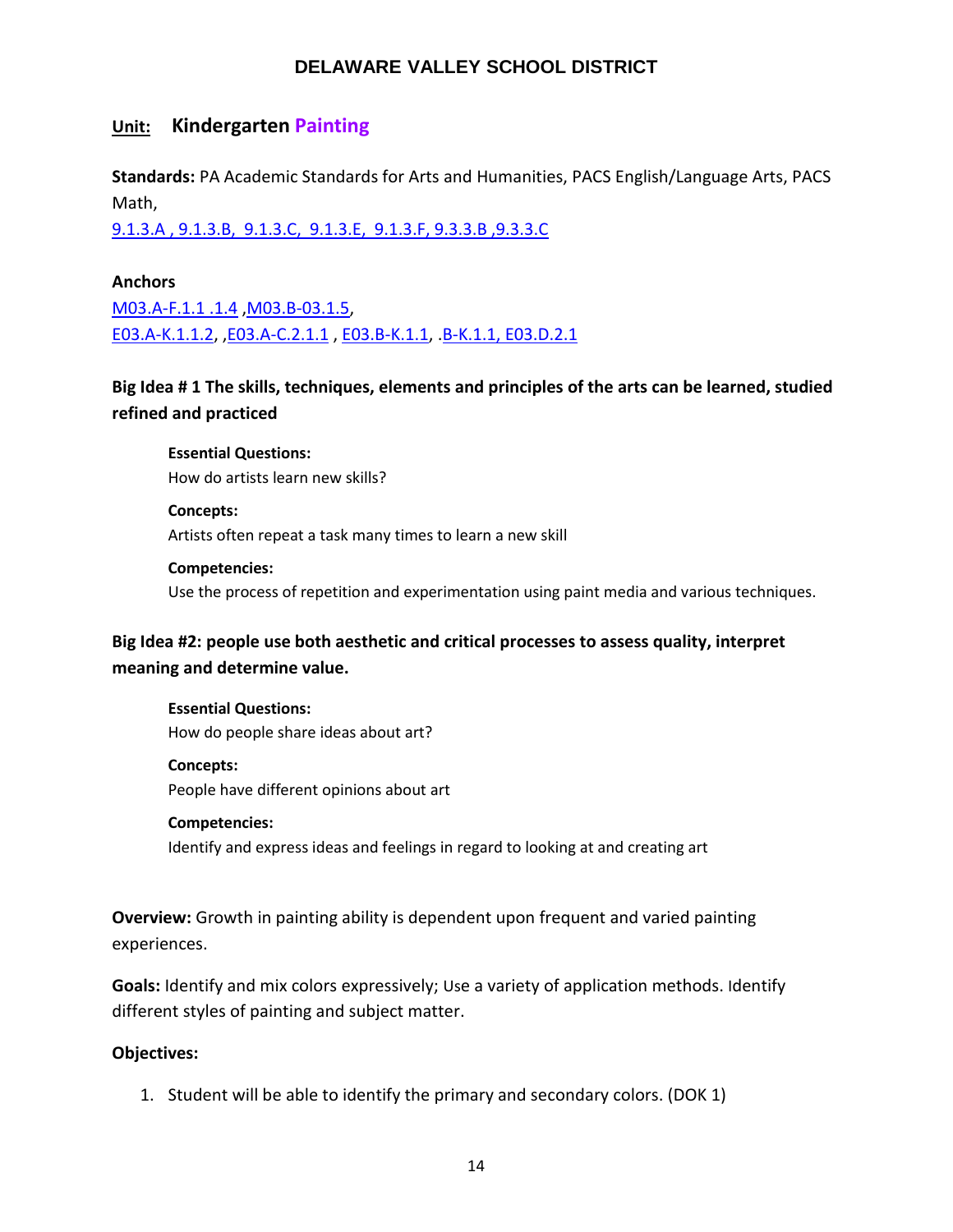- 2. Student will demonstrate application methods using a variety of objects. (DOK 1)
- 3. Student will demonstrate color mixing skills. (DOK 1)
- 4. Student will relate the use of color to expression. (DOK 3)
- 5. Student will be able to explain the tone and mood of images. (DOK 2)
- 6. Student will be able to identify content and subject matter. (DOK 1)
- 7. Student will compare and discuss objects within an artwork using terms such as color, line, texture, color family and/or shape. (DOK 3)
- 8. Student will be able to recognize value in a painting and describe it in terms of dark/light colors. (DOK 1)
- 9. Students will demonstrate knowledge of and correct usage of pertinent vocabulary: primary colors, secondary colors, landscape, portrait, abstract. (DOK 1)

# **Core Activities and Corresponding Instructional Methods:**

- 1. Build background knowledge on color theory.
	- a. Group and individual discussion
	- b. Demonstration
	- c. Discovery learning
- 2. Understand and use appropriate vocabulary.
	- a. Dialog
	- b. Critiques
	- c. Storytelling
- 3. Experiment with and practice various paint application methods and unconventional tools.
	- a. Teacher modeling
	- b. Guided practice with various types of brushes and mark making effects
	- c. Demonstration
- 4. Create paintings using different paint mediums and variety of subject matter. Apply paint in both a representational and expressive manner.
	- a. Demonstration
	- b. Discovery learning
	- c. Guided practice

# **Suggested Projects:**

Secondary color mixing activity based on the book, Mouse *Paint* by Ellen Stoll Walsh. Fall Landscape paintings with an emphasis on warm colors.

Ocean scenes/ portal pictures using a crayon water color resist technique.

Rainbow paintings with an emphasis on rainbow/spectrum color order.

Symmetrical "Blotto" paint butterflies.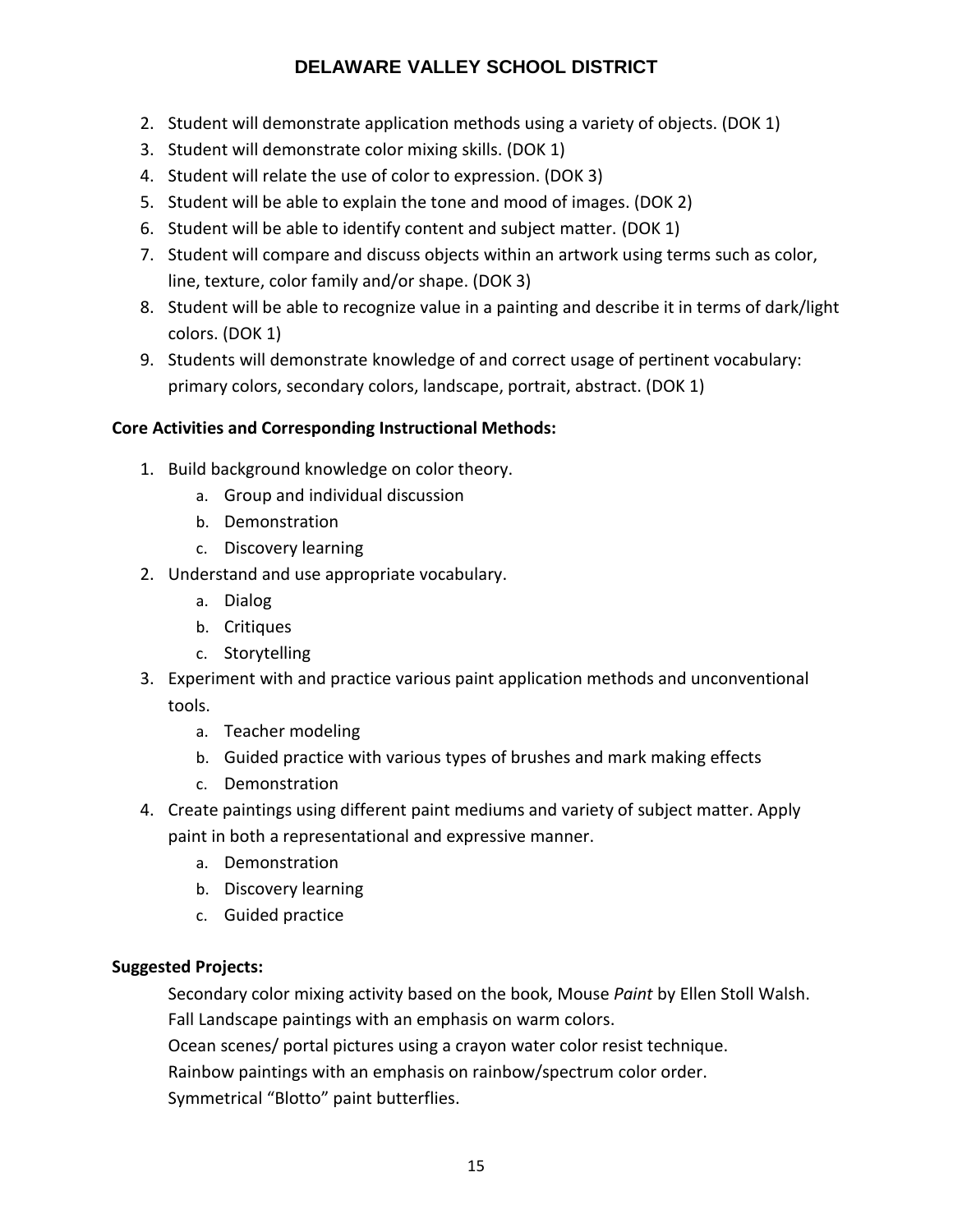Winter themed picture incorporating toothbrush splatter painting to represent falling snow.

#### **Assessments:**

| <b>Diagnostic:</b> Questioning |                                     |
|--------------------------------|-------------------------------------|
| <b>Formative:</b>              | Teacher observation                 |
|                                | <b>Summative:</b> Completed project |

**Extensions:** Students will engage in independent study/discovery learning that includes:

- 1. Continued independent practice of learned concepts/techniques.
- 2. Studying art prints that are available in the art room
- 3. Reading art related books available in the art room.
- 4. Learning an advanced technique appropriate to the lesson.

**Correctives:** Adapt instruction as appropriate to the individual needs of the child.

- 1. Reduce the complexity of the assignment
- 2. Reduce the number of steps in the assignment.
- 3. Present instruction one step at a time.

#### **Materials and Resources**

#### Materials:

Paint media: Watercolors; block and liquid tempera; finger paint

Tools: Paintbrushes appropriate to media; found objects; pipettes; dabbers

Crayons

Varied art papers and painting surfaces

#### Suggested Resources:

Teacher and student made sample projects.

Color wheel and color mixing chart(s)

Stoll-Walsh, Ellen. Mouse Paint. New York: Harcourt, Inc., n.d.

Venezia, Mike. Getting to Know the Worlds Greatest Artists: Jackson Pollock. Chicago: Childrens Press, 1994.

www.nga.gov/feature/pollock/artist1.shtm - (Jackson Pollock's painting process)

#### Suggested Reproductions:

 Bierstadt, *Merced River, Yosemite Valley* Inness, *Home at Montclair* O'Keefe, *Bear Lake (Desert Abstraction)*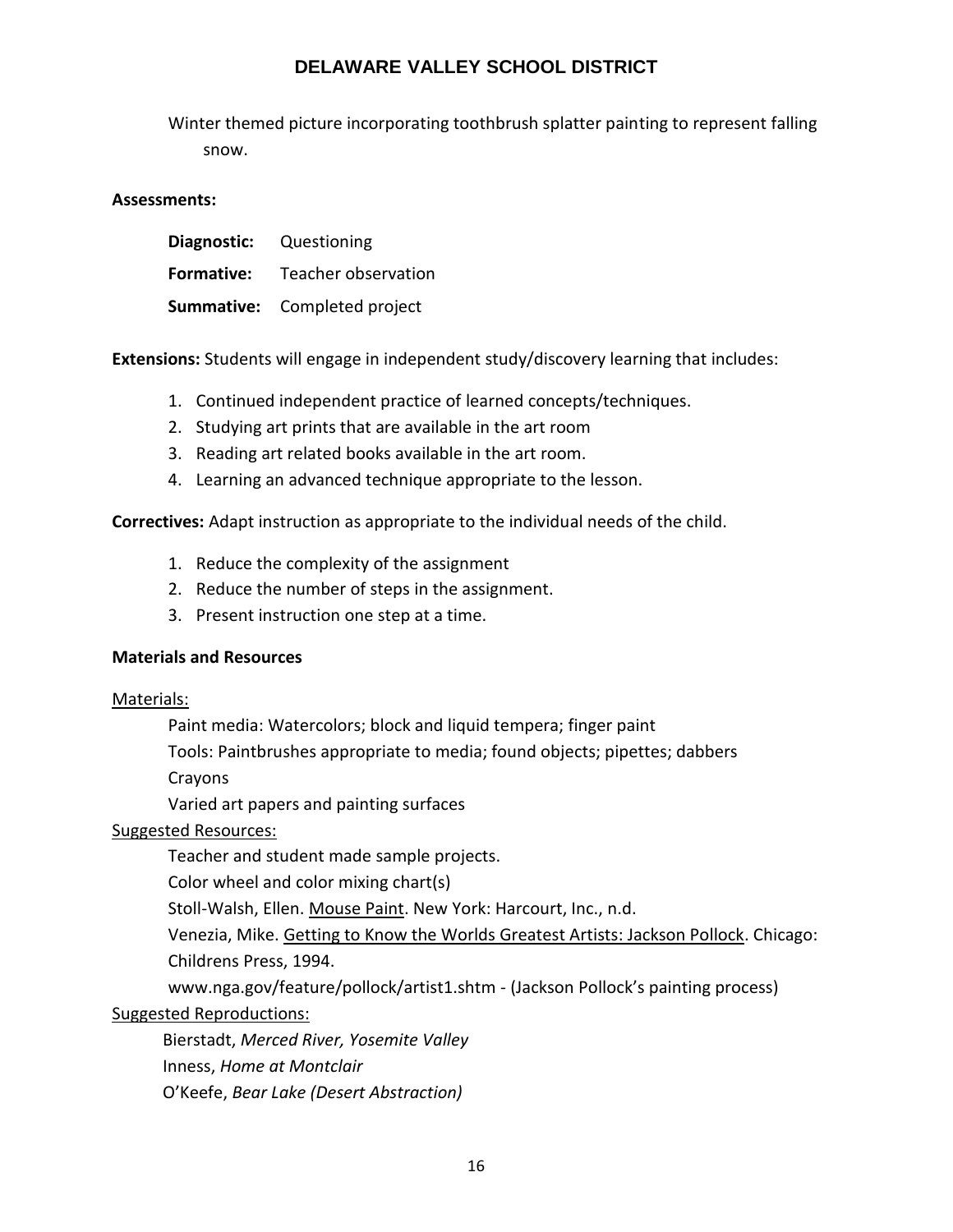O'Keefe, Red Hills and Bones Van Gogh, *The Plain of Auvers* Pollock, *Autumn Rhythm* Audobon, *Golden Eagle*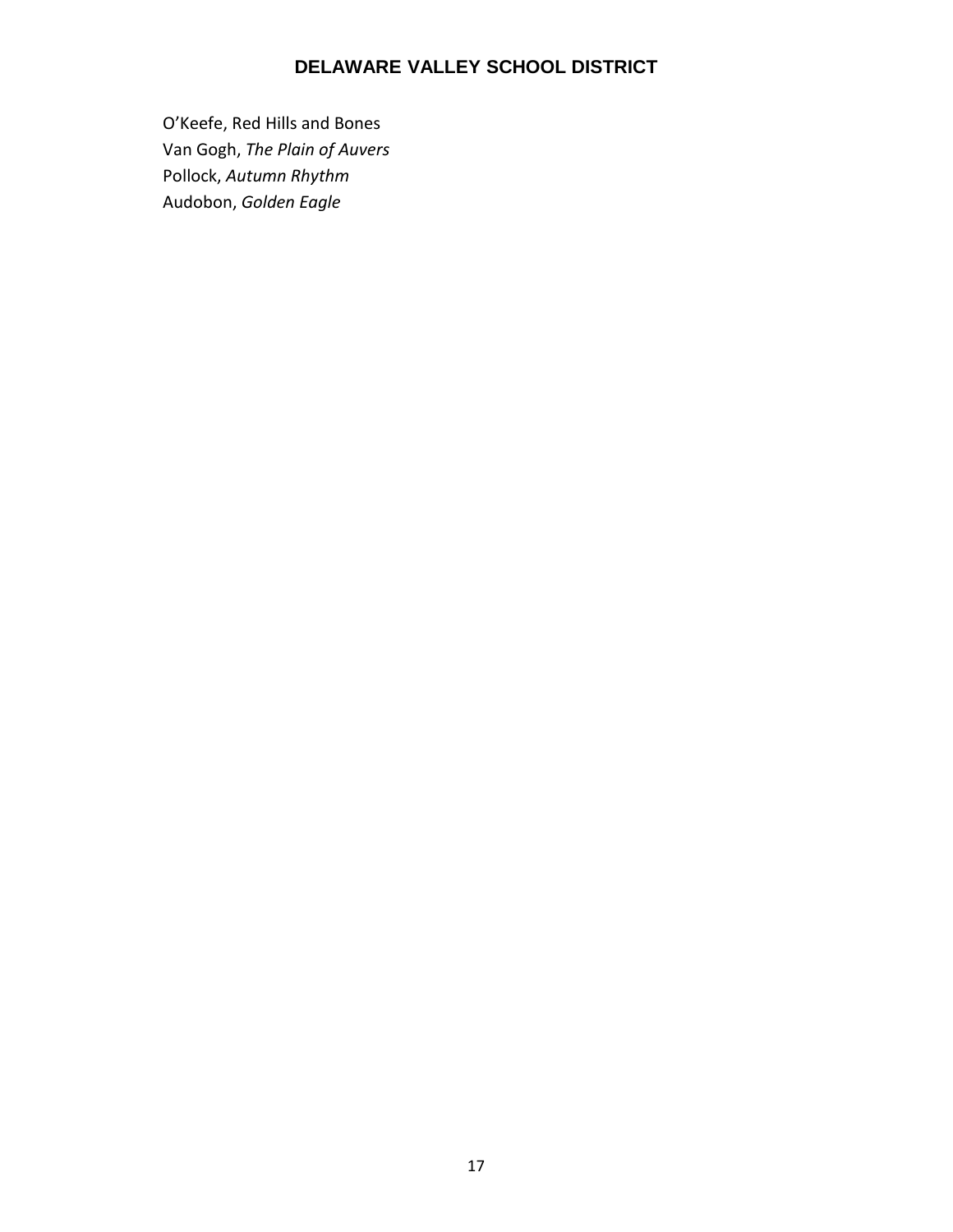# **Unit: Kindergarten Ceramics**

**Standards:** PA Academic Standards for Arts and Humanities, [9.1.3.B, 9.1.3.C, 9.1.3.H, 9.2.3.A](https://www.google.com/search?client=safari&rls=en&ei=HSwwW5-6DeyI5wLCv7aIDg&q=pa+academic+standards+for+arts+and+humanities&oq=academic+standards+for+art&gs_l=psy-ab.1.1.0i22i30k1l10.27595.34946.0.37173.26.26.0.0.0.0.174.2555.20j6.26.0....0...1.1.64.psy-ab..0.26.2551...0j35i39k1j0i131i67k1j0i131k1j0i67k1j0i131i20i264k1j0i20i264k1.0.k43KXC1M2ds)

# **Big Idea # 1: Artists use tools and resources as well as their own experiences and skills to create art.**

#### **Essential Questions:**

How do artists use everyday objects to create art?

#### **Concepts:**

People make art from every-day, found objects and materials.

#### **Competencies:**

Use common tools and found materials to create decorative elements.

**Overview:** Clay is a natural material that has been used historically for both decorative and functional purposes.

**Goals:** Introduction to the clay process; Practice basic clay building skills.

#### **Objectives:**

- 1. Students will know the origin of clay. (DOK 1)
- 2. Students can explain the clay process. (DOK 2)
- 3. Students demonstrate basic handbuilding techniques of pinching, rolling and modeling. (DOK 2)
- 4. Understand that clay products can be decorative or functional. (DOK 3)
- 5. Implement the use of everyday found objects to create an impression in clay. (DOK 1)
- 6. Students will demonstrate knowledge of and correct usage of pertinent vocabulary: clay, ceramic, glaze, tile, pinch pot, kiln, firing, texture, impression (DOK 1)

#### **Core Activities and Corresponding Instructional Methods:**

- 1. Manipulate clay into simple familiar forms.
	- a. Teacher Demonstration
	- b. Guided Practice
	- c. Discovery learning
- 2. Create a simple container using the pinch pot technique.
	- a. Teacher Demonstration
	- b. Guided Practice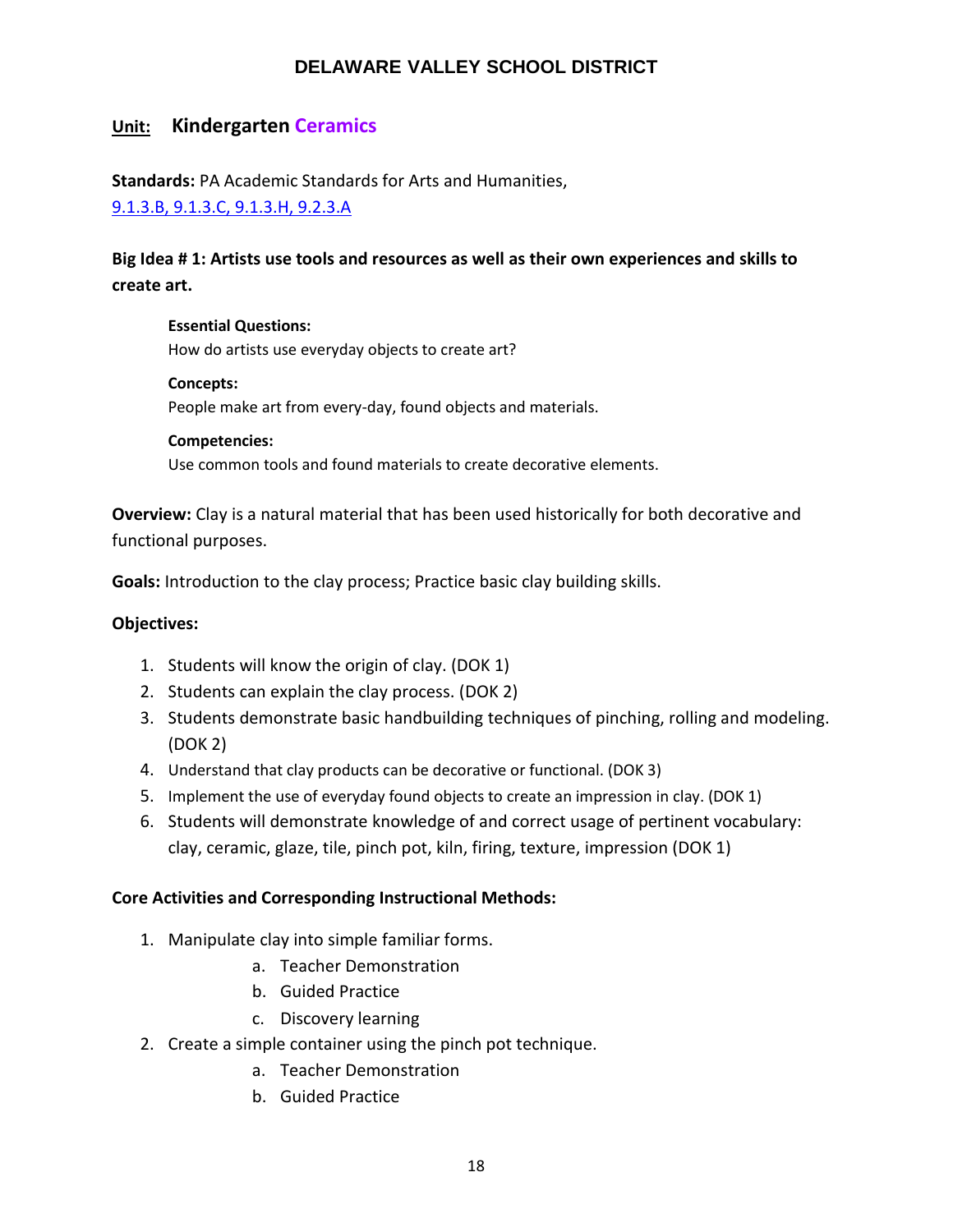- c. Observe and analyze examples
- d. Printed resources
- 3. Create a decorative tile using the process of creating impressions with found objects.
	- a. Teacher demonstration
	- b. Guided practice
- 4. Understand and use appropriate vocabulary.
	- a. Dialog
	- b. Critiques
	- c. Storytelling

#### **Assessments:**

 **Diagnostic:** Questioning

 **Formative:** Teacher observation

 **Summative:** Completed project

**Extensions:** Students will engage in independent study/discovery learning that includes:

- 1. Continued independent practice of learned concepts/techniques.
- 2. Studying art prints that are available in the art room
- 3. Reading art related books available in the art room.
- 4. learning an advanced technique appropriate to the lesson.

**Correctives:** Adapt instruction as appropriate to the individual needs of the child.

- 1. Reduce the complexity of the assignment
- 2. Reduce the number of steps in the assignment.
- 3. Present instruction one step at a time.

#### **Materials and Resources**

#### Materials:

Media: Clay; Model Magic

Tools: Modeling tools; rolling pins; clay knives; found objects

Brushes

Suggested Resources:

Teacher and student made sample projects. derbycity.com/michael/aesthet.html - (Tile Image Gallery)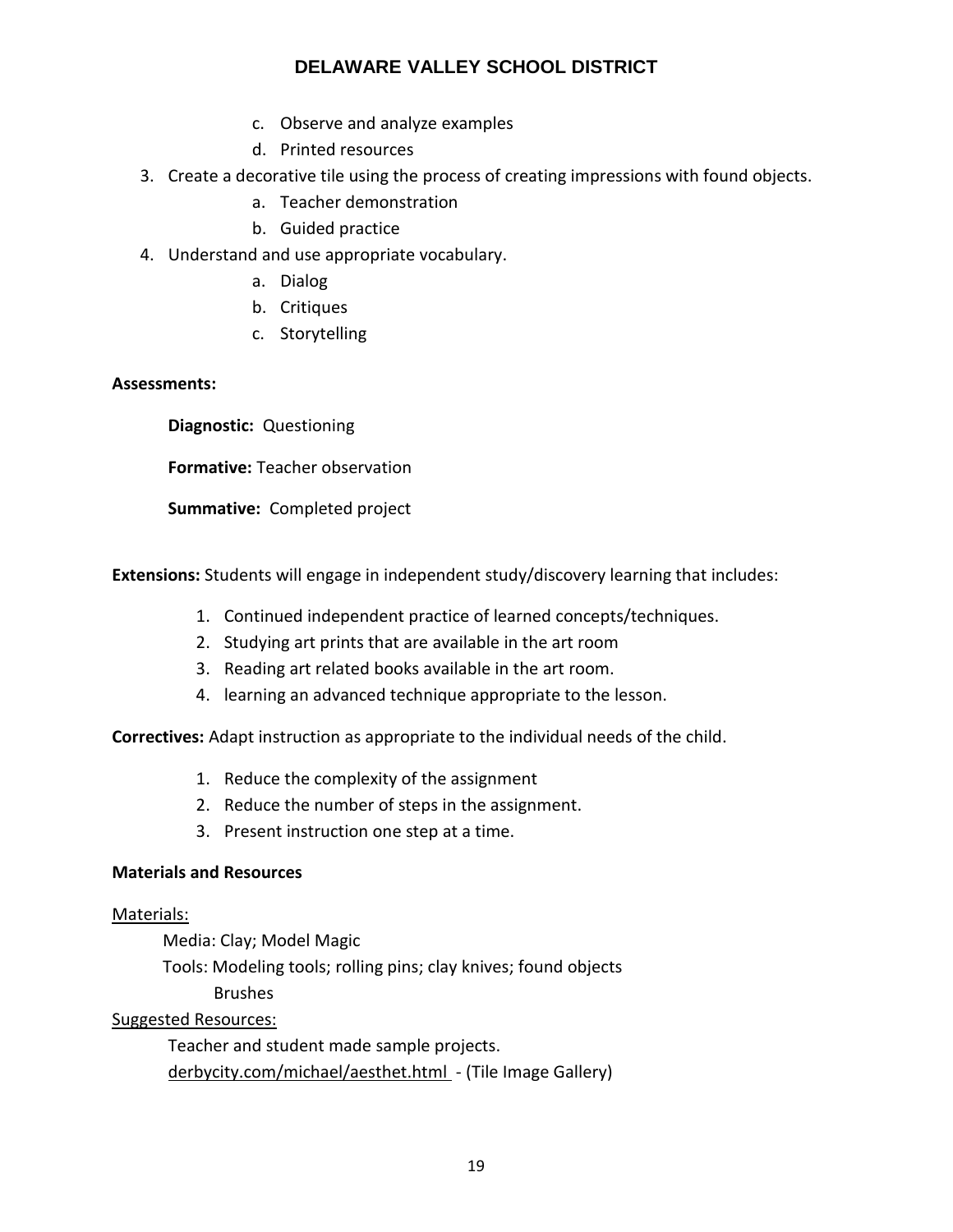- Kong, Ellen. The Great Clay Adventure: Creative Handbuilding Projects for Young Artists. Worcester: Davis Publications, 1999.
- Ellis, Mary. Ceramics for Kids: Creative Clay Projects to Pinch, Roll, Coil, Slam, and Twist. New York: Lark Books, 2002.

Suggested Reproductions:

Crystal Publications ceramics prints Ceramic tiles of Lubna Chowdhary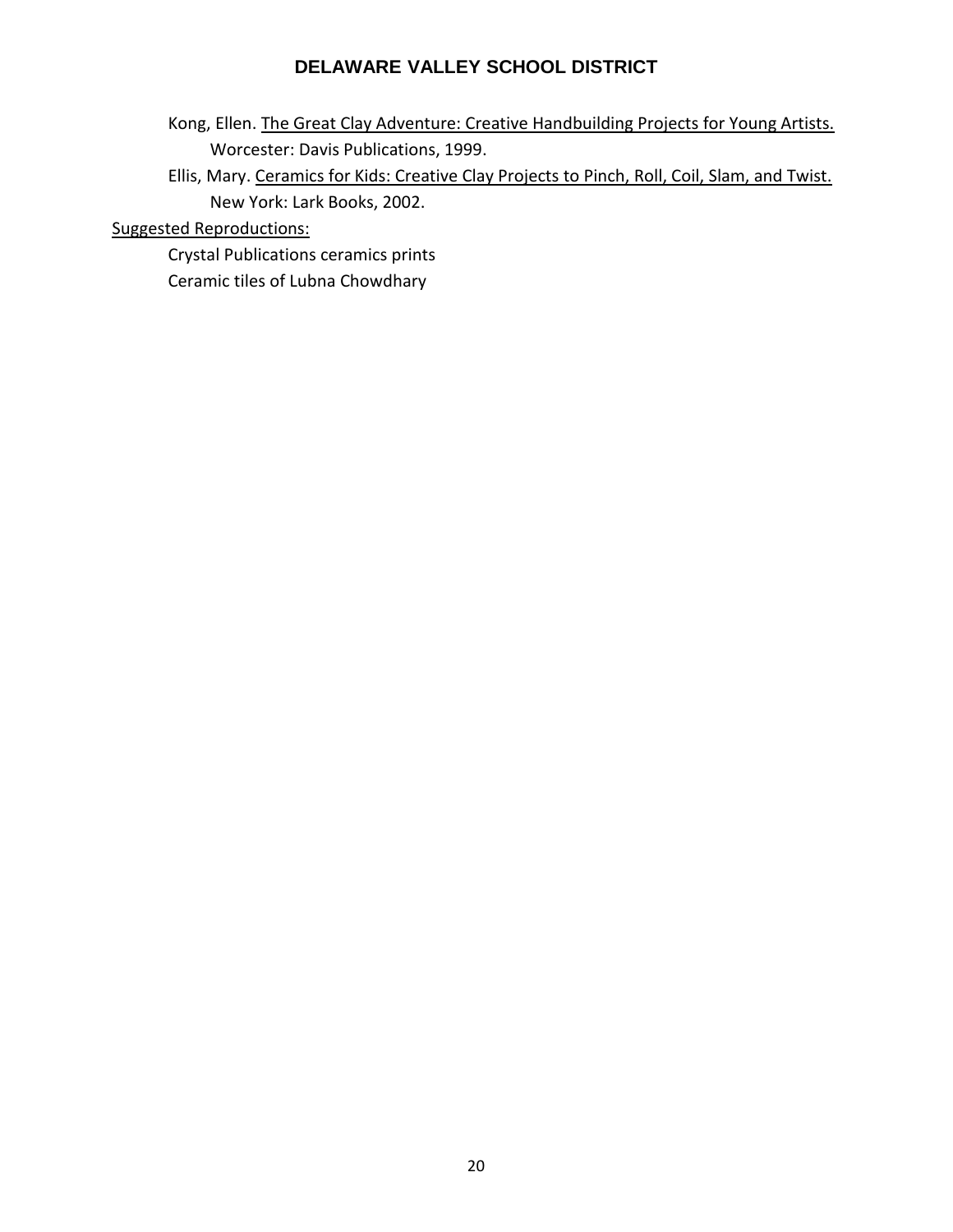# **Unit: Kindergarten Sculpture and Crafts**

**Standards:** PA Academic Standards for Arts and Humanities, PACS English/Language Arts, PACS Math

[9.1.3.A , 9.1.3.B, 9.1.3.C, 9.1.3.E, 9.1.3.F,](https://www.google.com/search?client=safari&rls=en&ei=HSwwW5-6DeyI5wLCv7aIDg&q=pa+academic+standards+for+arts+and+humanities&oq=academic+standards+for+art&gs_l=psy-ab.1.1.0i22i30k1l10.27595.34946.0.37173.26.26.0.0.0.0.174.2555.20j6.26.0....0...1.1.64.psy-ab..0.26.2551...0j35i39k1j0i131i67k1j0i131k1j0i67k1j0i131i20i264k1j0i20i264k1.0.k43KXC1M2ds) 9.3.3.B , 9.3.3.C CC.2.3.K.A.1, CC.2.3.K.A.2

#### **Big Idea # 1 The arts provide a medium to understand and exchange ideas**

#### **Essential Questions:**

How do artists use their artwork to celebrate special occasions and events?

#### **Concepts:**

People create art to celebrate and mark special occasions and events.

#### **Competencies:**

Create artworks that celebrate special occasions and events. Develop and expand knowledge of the arts in world cultures

# **Big Idea #2: Artists use tools and resources as well as their own experiences and skills to create art**

**Essential Questions:**  How do people use everyday objects to create art?

**Concepts:** People make art from everyday objects.

**Competencies:**  Create art from everyday objects

**Overview:** Works of art reflect the historical and cultural context in which they were made.

**Goals:** Develop and expand knowledge of the arts in world cultures

#### **Objectives:**

- 1. Students will distinguish between 2 dimensional and 3 dimensional artworks. (DOK 3)
- 2. Students will investigate the sculptural potential of everyday materials. (DOK 2)
- 3. Students will know that historical and cultural events impact purposes of works of art. (DOK 1)
- 4. Students will create works of art based on other cultures. (DOK 2)
- 5. Students will demonstrate knowledge of and correct usage of pertinent vocabulary: weaving, stitching, needle, yarn, origami, mobile, collage, sculpture, fabric (DOK 1)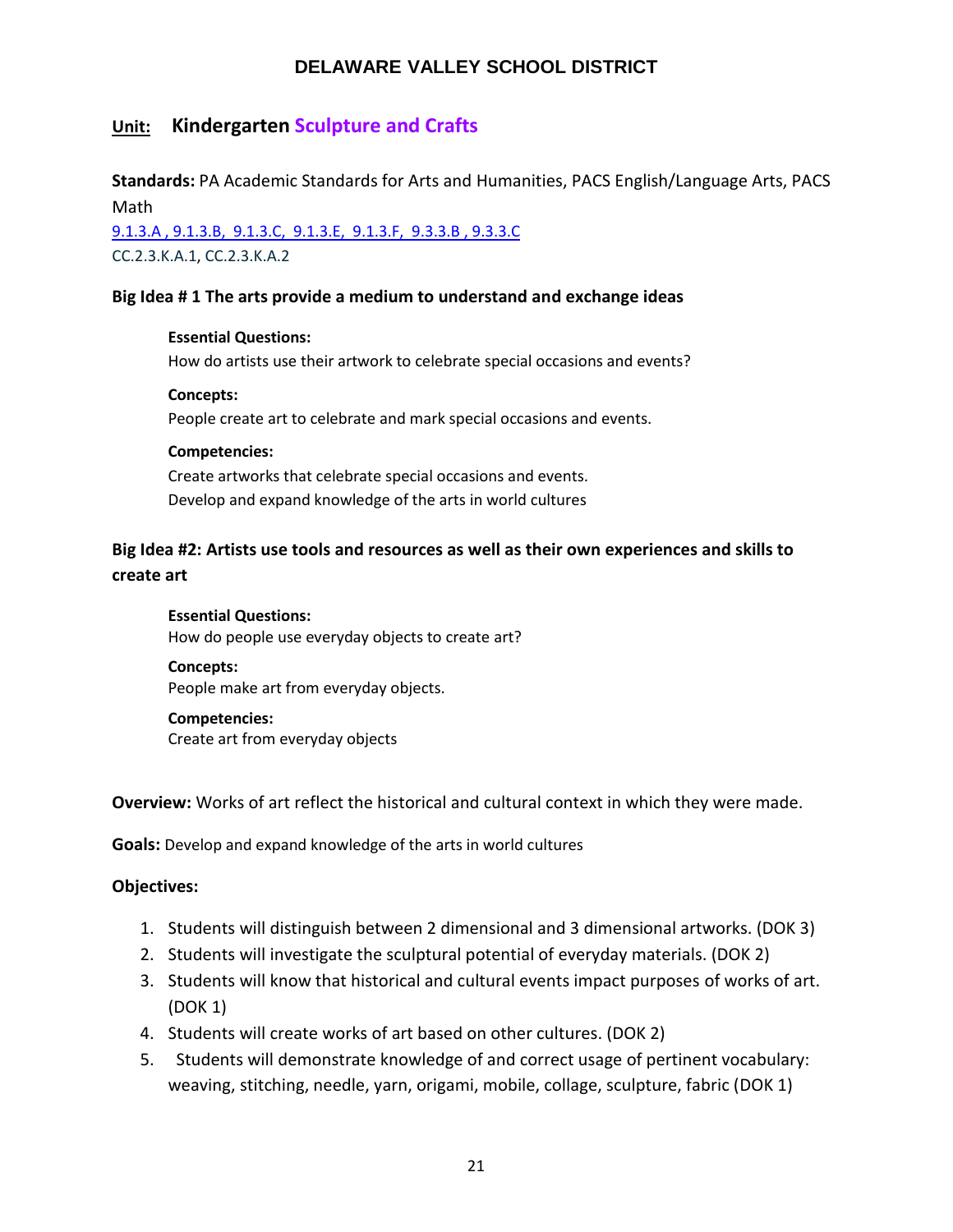#### **Core Activities and Corresponding Instructional Methods:**

- 1. Analyze an artwork to decide if it is similar to his/her own culture.
	- a. Observation
	- b. Group and individual discussion
	- c. Teacher led discussion
- 2. Create an artwork based on another culture
	- a. Independent technique development
	- b. Teacher modeling/ demonstration
	- c. Cultural/teacher made examples
- 3. Suggested:
	- a. Paper sculpture
	- b. Origami
	- c. Collage
	- d. Mosaic
	- e. Simple stitching
	- f. Pipe cleaner weaving on burlap
	- g. Paper weaving
	- h. Stick puppets

#### **Assessments:**

| Diagnostic: Questioning               |
|---------------------------------------|
| <b>Formative:</b> Teacher observation |
| <b>Summative:</b> Completed project   |

**Extensions:** Students will engage in independent study/discovery learning that includes:

- 1. Continued independent practice of learned concepts/techniques.
- 2. Studying art prints that are available in the art room
- 3. Reading art related books available in the art room.
- 4. learning an advanced technique appropriate to the lesson.

**Correctives:** Adapt instruction as appropriate to the individual needs of the child.

- 1. Reduce the complexity of the assignment
- 2. Reduce the number of steps in the assignment.
- 3. Present instruction one step at a time.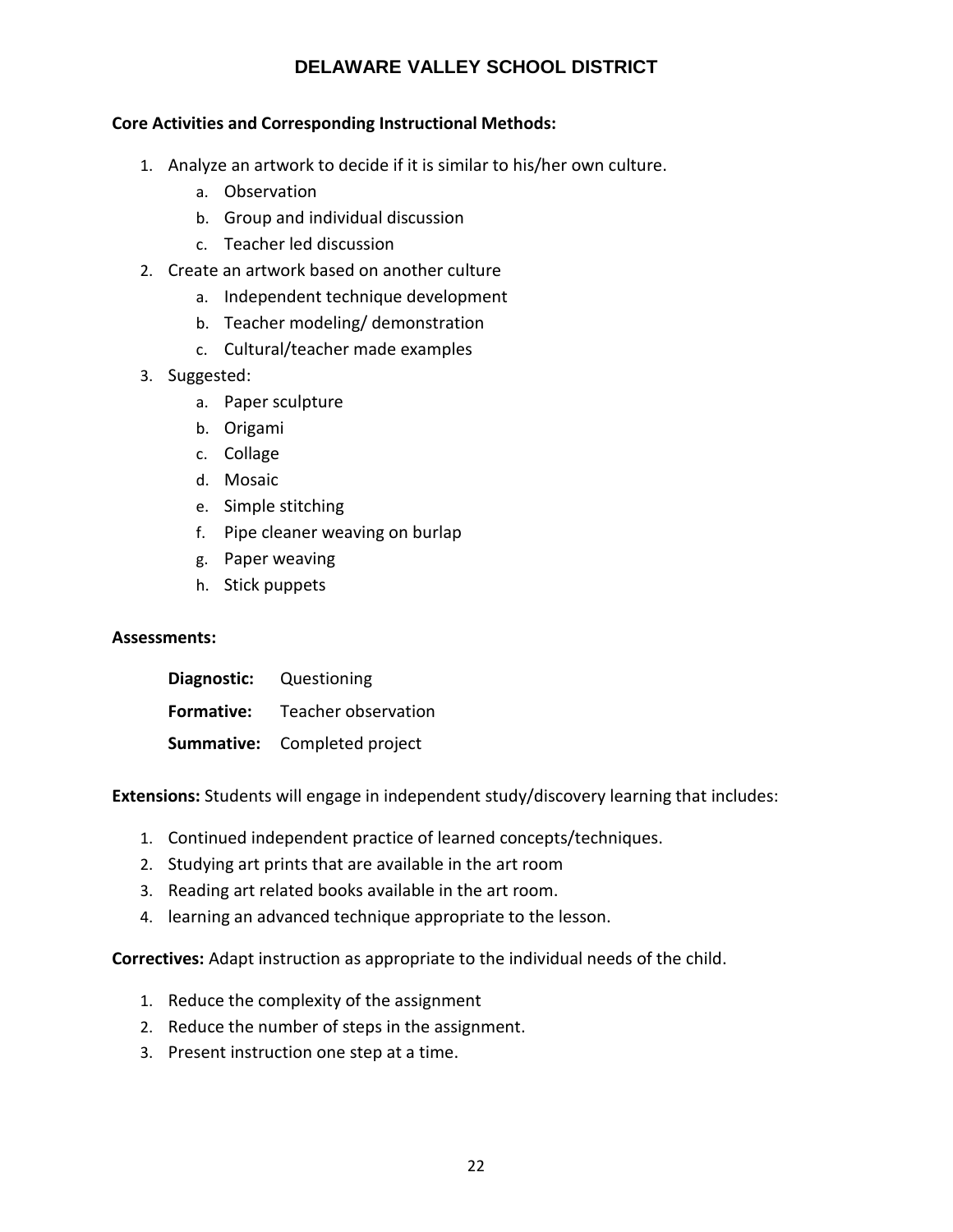#### **Materials and Resources**

#### Materials:

Media: Burlap; fabric; felt; assorted papers; pipe cleaners; soft weaving yarn; rug yarn; sticks – natural, popsicle, tongue depressors

Tools: 3" plastic needles; scissors; cotton tipped applicator

Supplies: Glue; Pritt art paste; polyfill/cotton batting; beads; sequins; feathers; buttons

# Suggested Resources:

World map/globe

Teacher and student made sample projects.

Woven household objects and woven art form

Picture File

Poster – "Life Cycle of the Butterfly" Frank Schaffer Publications, 1989.

Poydar, Nancy. Snip, Snip... Snow! New York: Holiday House, 1997.

# Suggested Reproductions:

Krieghoff, *Indian Family in the Forest* Hopper, *House and Boats* Klee, *Alter Klang* Hofmann, *Fall Euphony* Crystal Publications sculpture print series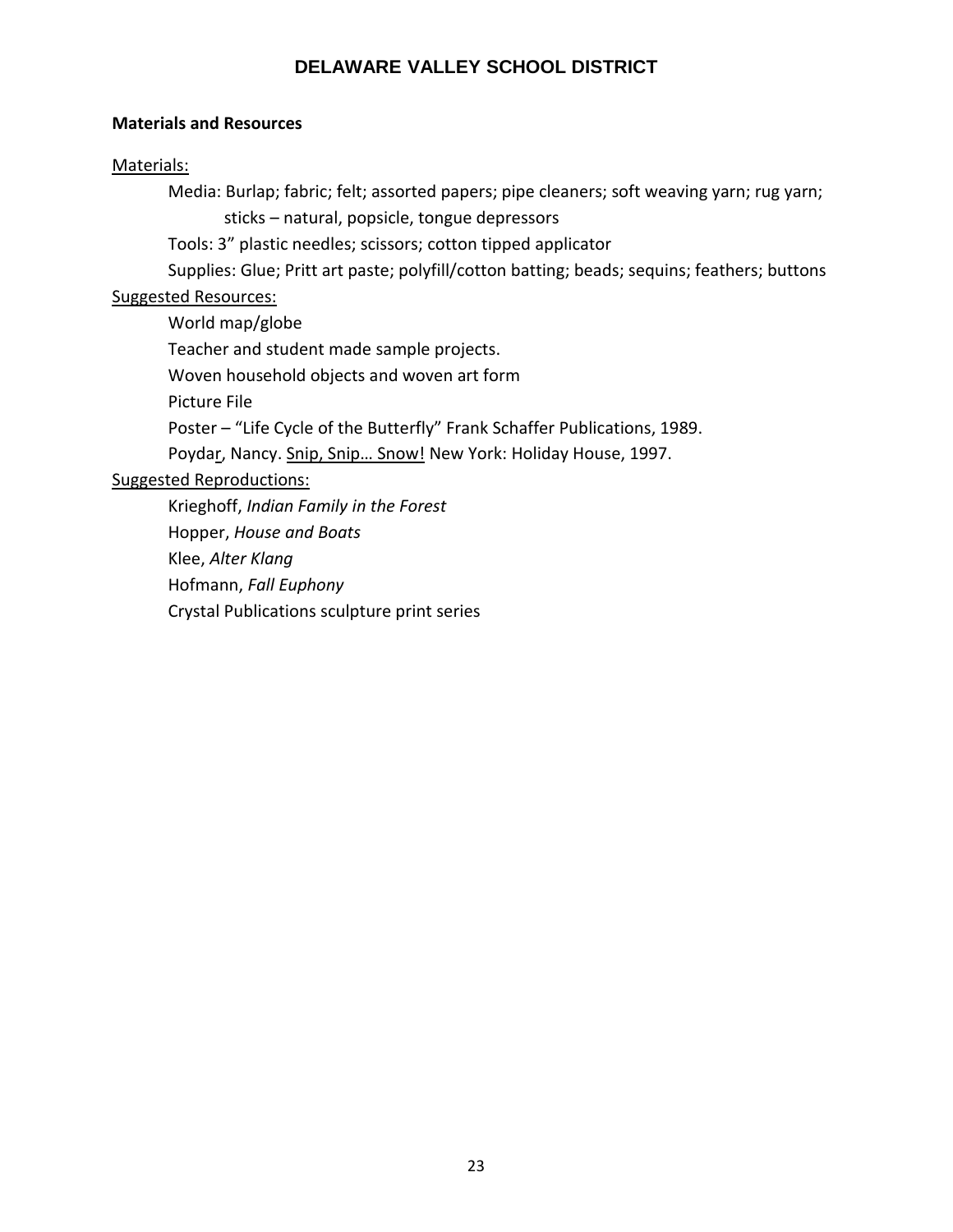# **Unit: Kindergarten Printmaking**

**Standards:** PA Academic Standards for Arts and Humanities [9.1.3.B, 9.1.3.H, 9.2.3.D, 9.2.3.L, 9.3.3.3.F](https://www.google.com/search?client=safari&rls=en&ei=HSwwW5-6DeyI5wLCv7aIDg&q=pa+academic+standards+for+arts+and+humanities&oq=academic+standards+for+art&gs_l=psy-ab.1.1.0i22i30k1l10.27595.34946.0.37173.26.26.0.0.0.0.174.2555.20j6.26.0....0...1.1.64.psy-ab..0.26.2551...0j35i39k1j0i131i67k1j0i131k1j0i67k1j0i131i20i264k1j0i20i264k1.0.k43KXC1M2ds)

#### **Big Idea # 1: The arts provide a medium to understand and exchange ideas.**

**Essential Questions:**  How do artists use art to communicate ideas?

**Concepts:**  Artists use art to communicate ideas

**Competencies:** Create works that communicate an idea

**Overview:** Printmaking is the art of creating a repeat image. This technique can be used to create all over patterns or to create a mono print.

**Goals:** Create a printed image using a simple stamping technique. Build concept of multiple imagery made from a single tool

#### **Objectives:**

- 1. Students will create an allover repeat pattern using a simple stamping technique. (DOK 2)
- 2. Students can explain the printmaking process. (DOK 1)
- 3. Students can differentiate between a mono print and multiple print technique. (DOK 3).
- 4. Students will demonstrate knowledge of and correct usage of pertinent vocabulary: printmaking, stamping, pattern, multiple, monoprint (DOK 1)

#### **Core Activities and Corresponding Instructional Methods:**

- 1. Understand the process of creating multiple images
	- a. Teacher Demonstration
	- b. Guided practice
	- c. Teacher modeling
	- d. Observation of actual printed objects (wallpapers, fabrics, stationary)
	- e. teacher led discussion of artist's reproductions
- 2. Be able to create an overall repetitive pattern using the printmaking process.
	- a. Discovery learning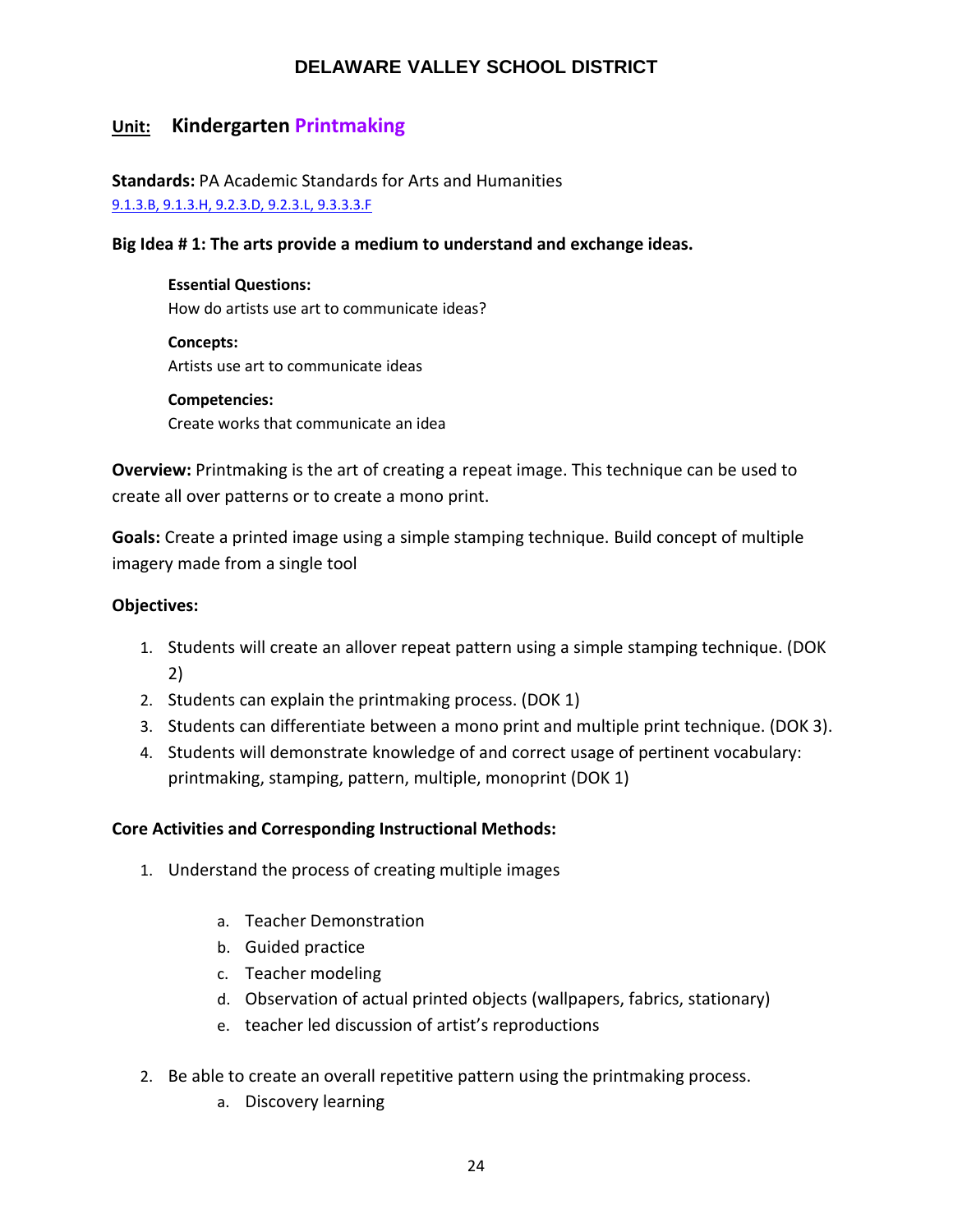- 3. Suggested activities:
	- a. vegetable printing
	- b. gadget prints
	- c. incised relief prints with Styrofoam
	- d. tempera paint monoprint

#### **Assessments:**

|                   | <b>Diagnostic:</b> Questioning      |
|-------------------|-------------------------------------|
| <b>Formative:</b> | Teacher observation                 |
|                   | <b>Summative:</b> Completed project |

**Extensions:** Students will engage in independent study/discovery learning that includes:

- 1. Continued independent practice of learned concepts/techniques.
- 2. Studying art prints that are available in the art room
- 3. Reading art related books available in the art room.
- 4. learning an advanced technique appropriate to the lesson.

**Correctives:** Adapt instruction as appropriate to the individual needs of the child.

- 1. Reduce the complexity of the assignment
- 2. Reduce the number of steps in the assignment.
- 3. Present instruction one step at a time.

#### **Materials and Resources**

#### Materials:

Media: Liquid tempera; Tools: Found objects; stampers; gadgets Supplies: Assorted papers Varied art papers

#### Resources:

Patterned fabric swatches Teacher and student made sample projects Picture File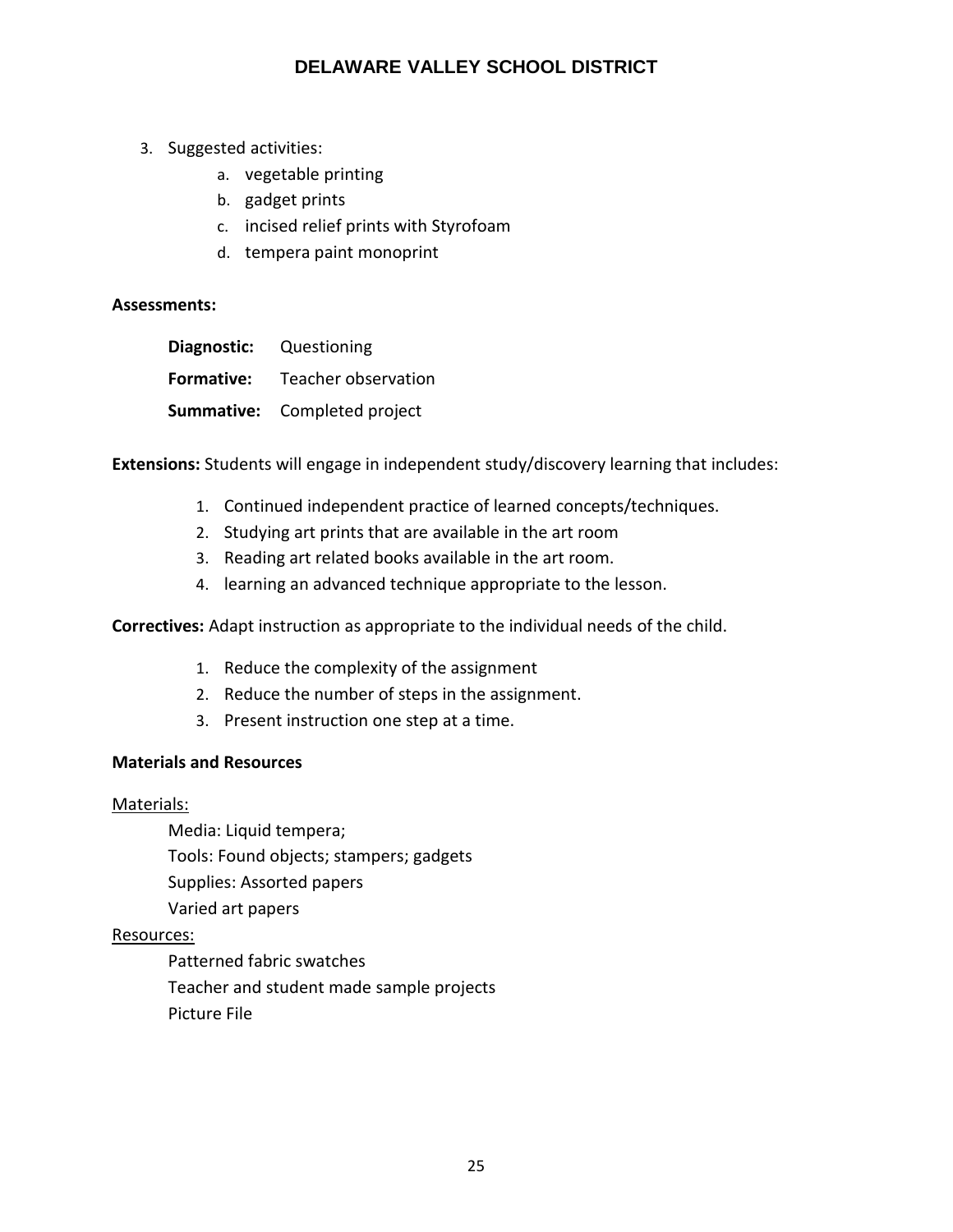# **GRADE 1**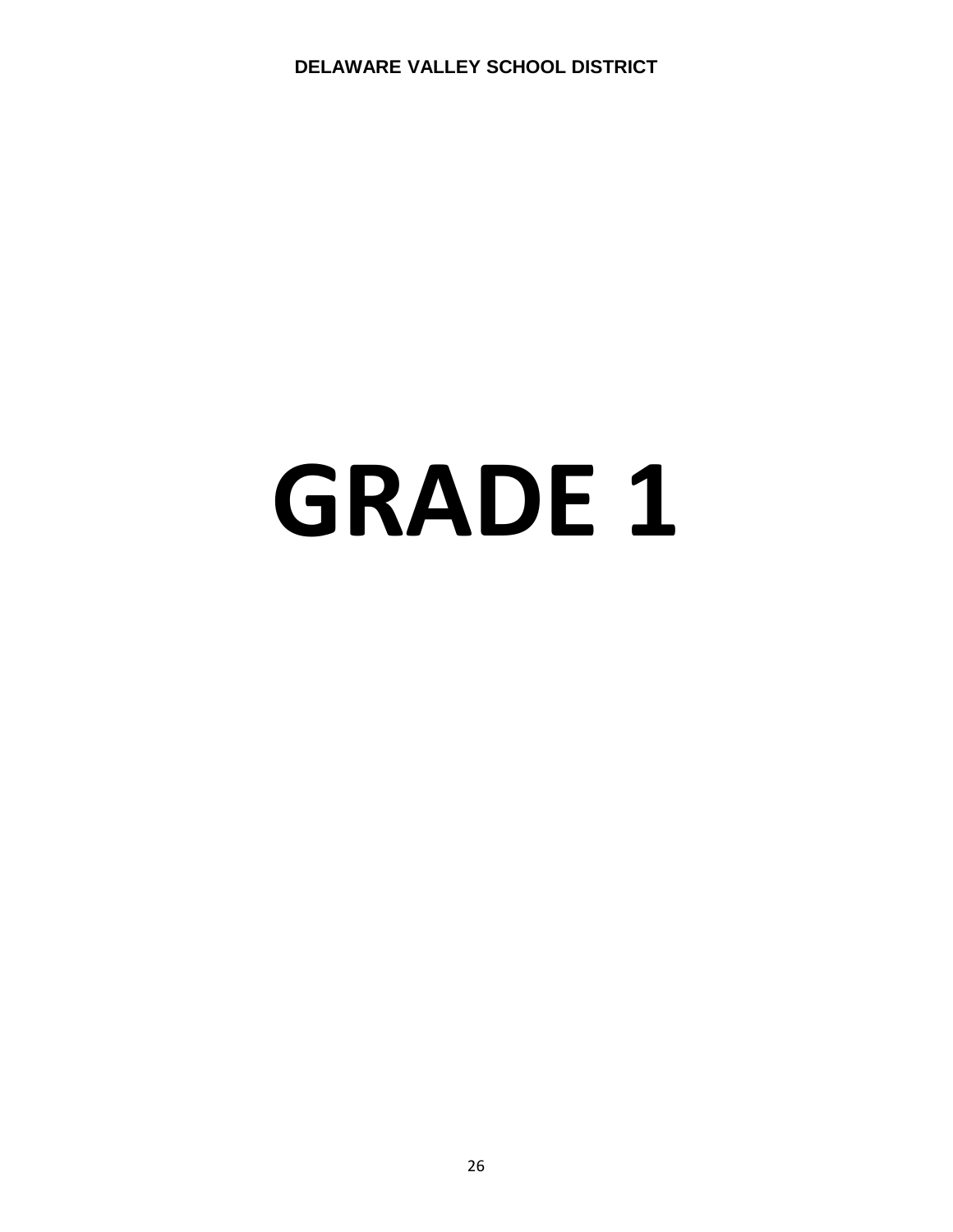## **Unit: First Grade Drawing**

**Standards:** PA Academic Standards for Arts and Humanities [9.1.3.A; 9.1.3.B; 9.1.3.C; 9.1.3.E; 9.1.3.F; 9.1.3.G, 9.3.3.A, 9.2.3. A,](https://www.google.com/search?client=safari&rls=en&ei=HSwwW5-6DeyI5wLCv7aIDg&q=pa+academic+standards+for+arts+and+humanities&oq=academic+standards+for+art&gs_l=psy-ab.1.1.0i22i30k1l10.27595.34946.0.37173.26.26.0.0.0.0.174.2555.20j6.26.0....0...1.1.64.psy-ab..0.26.2551...0j35i39k1j0i131i67k1j0i131k1j0i67k1j0i131i20i264k1j0i20i264k1.0.k43KXC1M2ds)

**Big Idea # 1: Artists use tools and resources as well as their own experiences and skills to create art.**

**Essential Questions:**  How does a person's past experience influence their art making?

**Concepts:**  Artists draw inspiration from past experiences.

**Competencies:**  Create a work of art influenced by a personal experience

**Big Idea #2: The skills, techniques, elements and principles of the arts can be learned, studied, refined and practiced.**

#### **Essential Questions:**

What role does reflection play in improving artistic skills and techniques?

**Concepts:**

Artists reflect on the processes of making art in order to improve their skills and techniques

#### **Competencies:**

Develop an awareness of the processes artists use to produce art and reflect on how the processes have evolved through time.

**Overview:** Inspiration for Drawings can be based on personal experiences, imaginative expression and observation. Skills can be refined through practice and personal reflection

**Goals:** Use different drawing media to communicate ideas, experiences and visual representations; Realize logical scale/ size relationships; Establish and incorporate a ground line. Create realistic representations of actual objects according to age/ability. Create a variety of simple textures using a variety of media: Identify color, texture, line and size in the natural and manmade environment; Relate a personal experience through art.

#### **Objectives:**

1. Student will recognize and use a variety of lines to create a variety of shapes and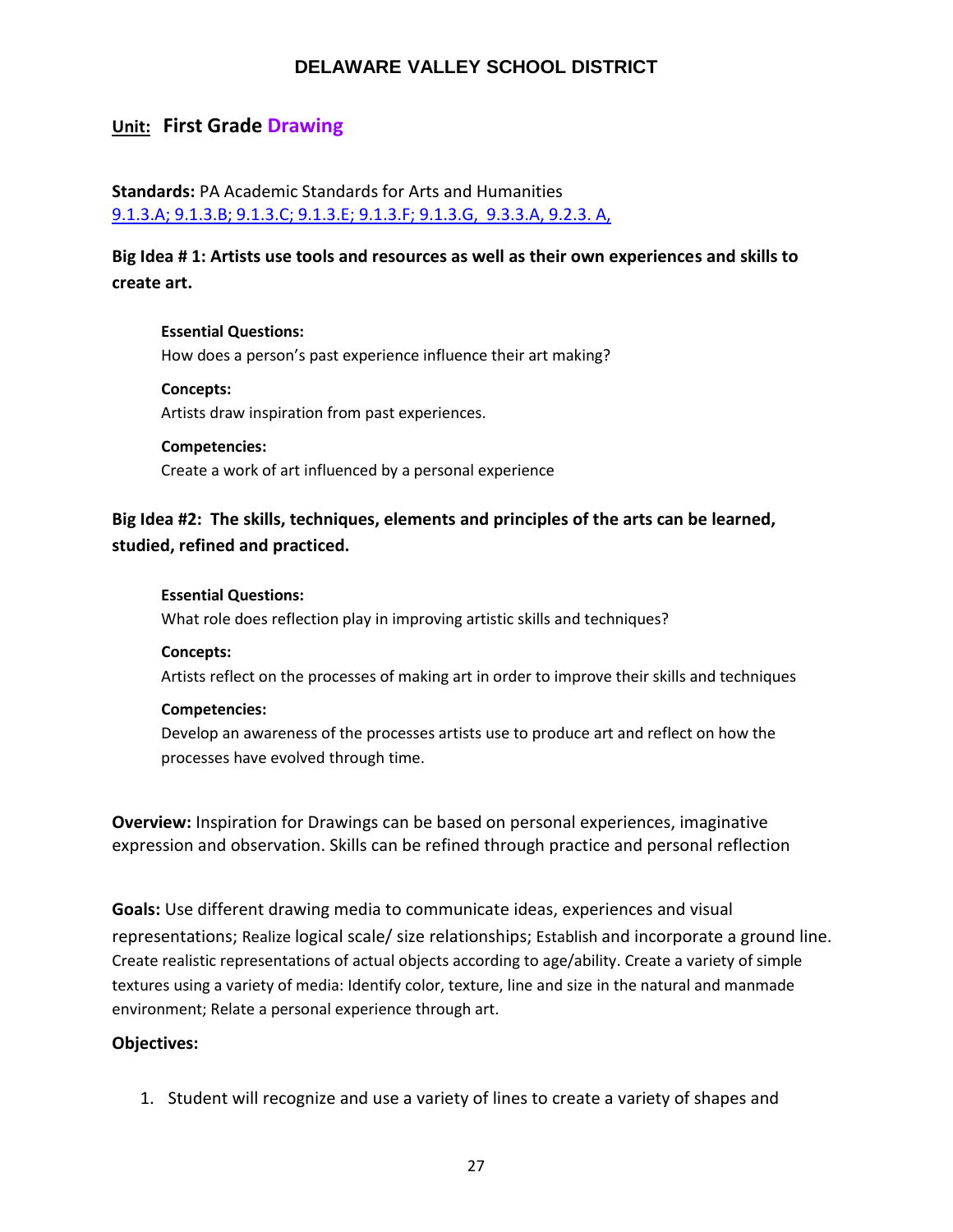patterns. (DOK 1)

- 2. Student will understand and demonstrate that line has direction and weight. (DOK1)
- 3. Student will be able to combine shapes to represent subject matter. (DOK2)
- 4. Student will be able to use a variety of different drawing media to create art (DOK 1)
- 5. Student will distinguish the differences between materials and techniques. (DOK2)
- 6. Students will explain how personal experiences can influence art. (DOK 3)
- 7. Students will be able to establish a ground line and explain its purpose. (DOK 2)
- 8. Students will incorporate logical scale relationships within their artwork. (DOK 3)
- 9. Students will demonstrate knowledge of and correct usage of pertinent vocabulary: line, shape, organic shape, texture, composition, proportion, ground line, depth, distance, scale, background, foreground, overlap.

# **Core Activities and Corresponding Instructional Methods:**

- 1. Build background knowledge on Drawing techniques and skills.
	- a. Group and individual discussion
	- b. Demonstration
	- c. Discovery learning

2. Combine lines and shapes to make patterns, textures and recognizable subject matter in a composition

- a. Observation from life;
- b. Guided practice;
- c. Teacher demonstration
- d. Modeling
- e. Hands on project.
- 3. Suggested Activities:
	- a. Preliminary drawings for paintings and other projects
	- b. Themed/ representational / seasonal drawings
	- c. Line, shape and pattern drawings
	- d. Combining line and shape to compose a recognizable image
	- e. Symmetrical Drawings
	- f. Landscape drawings
	- g. Portraits
	- h. Architectural drawings
	- i. Still lifes
	- j. Imaginary drawings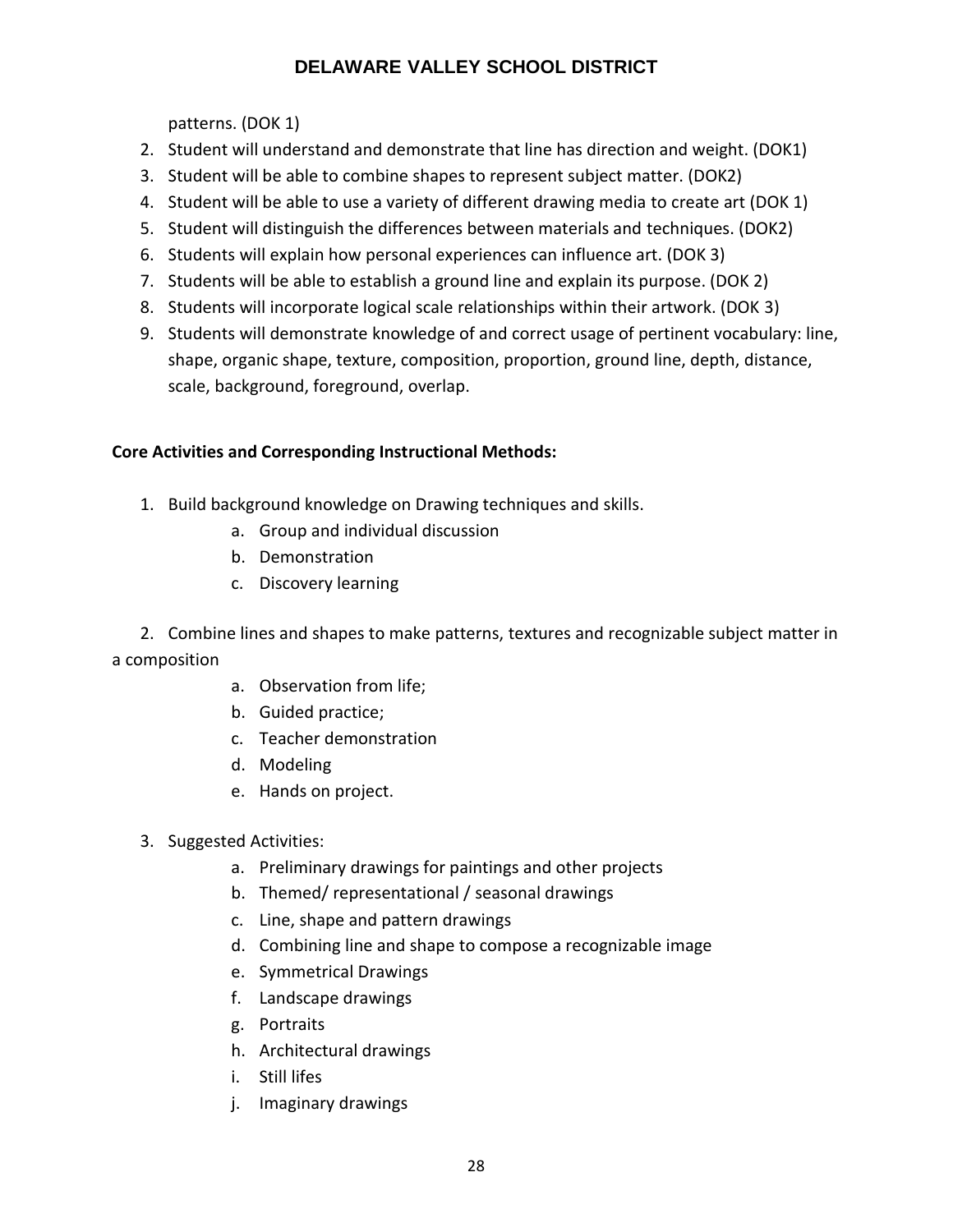#### **Assessments:**

|            | <b>Diagnostic:</b> Questioning      |
|------------|-------------------------------------|
| Formative: | Teacher observation                 |
|            | <b>Summative:</b> Completed project |

**Extensions:** Students will engage in independent study/discovery learning that includes:

- 1. Continued independent practice of learned concepts/techniques.
- 2. Studying art prints that are available in the art room
- 3. Reading art related books available in the art room.
- 4. learning an advanced technique appropriate to the lesson.

**Correctives:** Adapt instruction as appropriate to the individual needs of the child.

- 1. Reduce the complexity of the assignment
- 2. Reduce the number of steps in the assignment.
- 3. Present instruction one step at a time.

#### **Materials and Resources:**

#### Materials

Media: Pencils- graphite and colored; crayons of various types; markers; chalk and oil pastels

Supplies: Erasers; glue; assorted art papers

Equipment: Computer; iPad

#### Resources:

- World map or globe
- Teacher and student made examples
- Photographs
- Art prints and posters
- Teacher made Powerpoint presentations
- Internet resources
- Crystal Publications: Elements of Art posters
- Johnson, Crockett. Harold and the Purple Crayon. New York: Scholastic, Inc., 1959

Suggested Reproductions

Kandinsky, Blue Mountain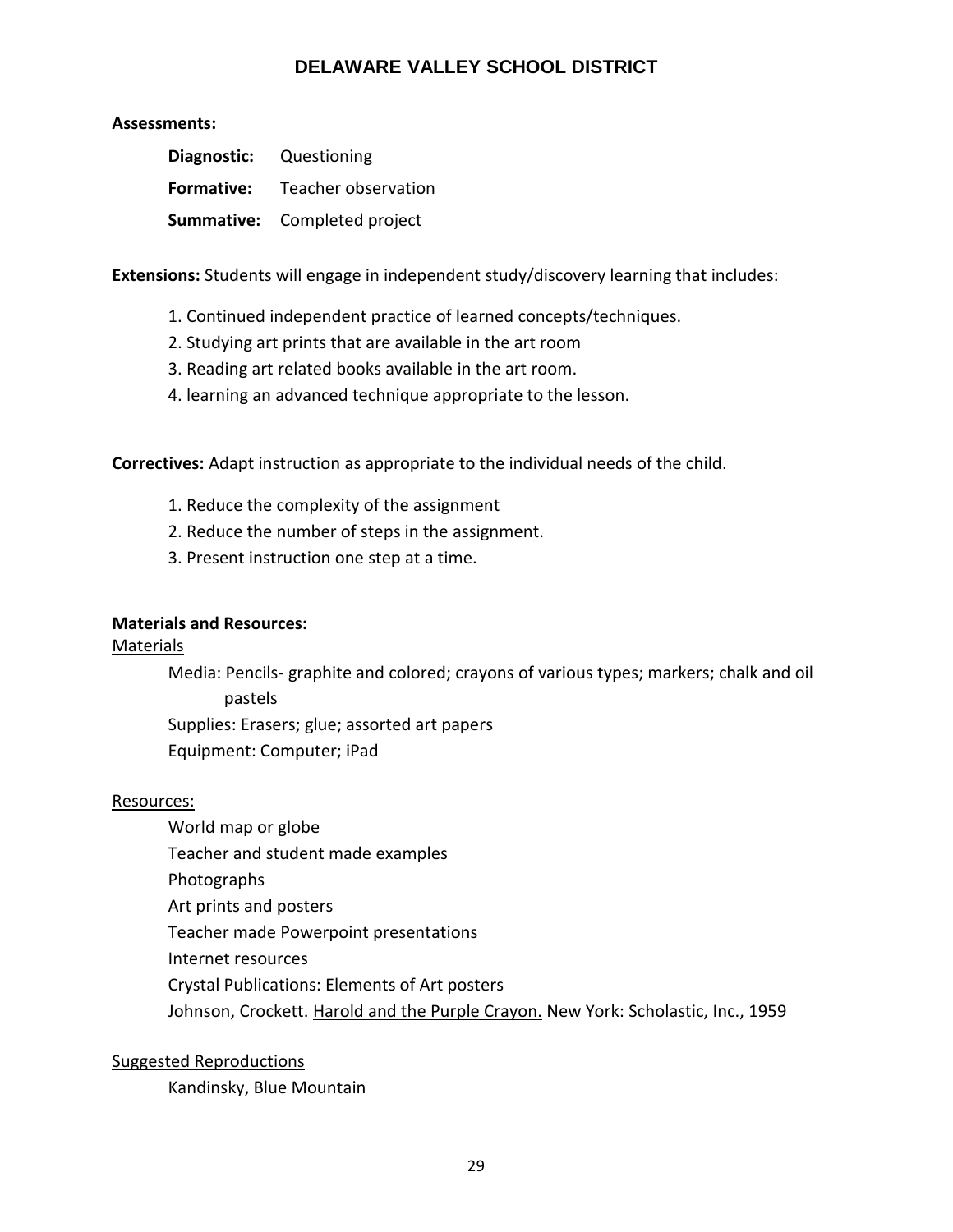Native American sand painting Russian nesting dolls Art of the Indian Frontier series – Detroit Institute of Art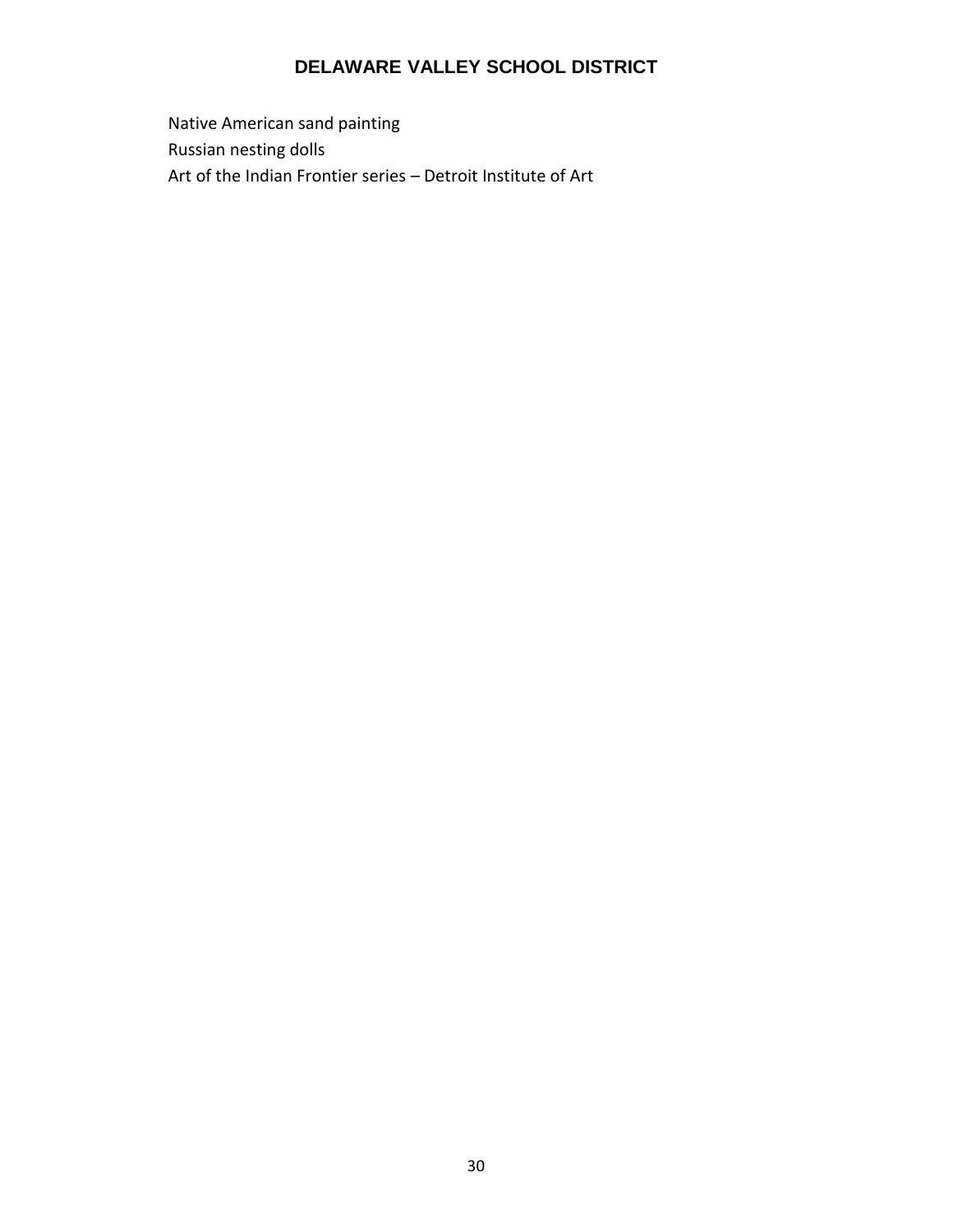# **Unit: First Grade Painting**

**Standards:** PA Academic Standards for Arts and Humanities [9.1.3.A, 9.1.3.B, 9.1.3.C, 9.1.3.H, 9.3.3.D 9.4.3.A, 9.4.3.B, 9.4.3.D](https://www.google.com/search?client=safari&rls=en&ei=HSwwW5-6DeyI5wLCv7aIDg&q=pa+academic+standards+for+arts+and+humanities&oq=academic+standards+for+art&gs_l=psy-ab.1.1.0i22i30k1l10.27595.34946.0.37173.26.26.0.0.0.0.174.2555.20j6.26.0....0...1.1.64.psy-ab..0.26.2551...0j35i39k1j0i131i67k1j0i131k1j0i67k1j0i131i20i264k1j0i20i264k1.0.k43KXC1M2ds)

**Big Idea # 1: The skills techniques elements and principles of the arts can be learned, studied, refined and practiced.**

#### **Essential Questions:**

How do artists improve their skills and techniques? What role does reflection play in this process.

#### **Concepts:**

Artists reflect on the process of making art in order to improve their skills and techniques. **Competencies:**

Engage in a repeated artistic process, document the process and reflect on how the processes evolve through time.

# **Big Idea #2: People use both aesthetic and critical processes to assess quality, interpret meaning and determine value.**

#### **Essential Questions:**

Why do people come to different conclusions about what an artwork means?

#### **Concepts:**

People have different opinions about the meaning of an artwork.

#### **Competencies:**

Describe the individual meaning of works of art and acknowledge the divergent opinions of their classmates.

**Overview:** Purposeful reflection and repetitive practice helps to develop painting skills.

**Goals:** Use materials, techniques, tools and personal reflection to improve skills and express meaning through artworks.

#### **Objectives:**

- 1. Student will name the primary colors. (DOK 1)
- 2. Student will explain/demonstrate how the secondary colors are mixed. (DOK1)
- 3. Student will understand the need for keeping a clean brush and tidy workspace. (DOK 2)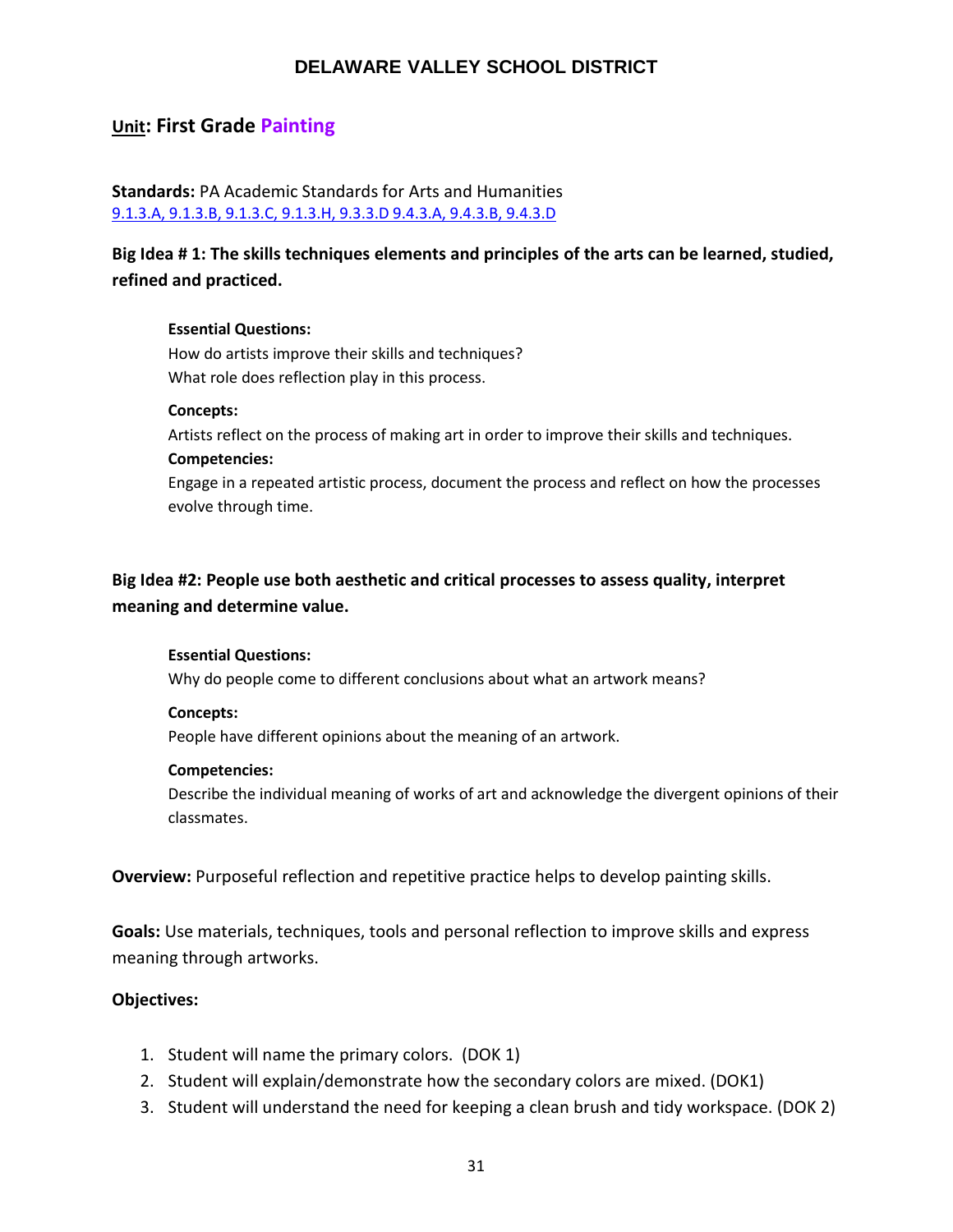- 4. Student will further define and enhance their color mixing skills. (DOK1)
- 5. Student will form an opinion about the meaning of a work of art. (DOK
- 6. Student will recognize the initial process used to examine works of art (compare/contrast and interpret) (DOK
- 7. Students will demonstrate knowledge of and correct usage of pertinent vocabulary: primary colors, secondary colors, horizon line, resist technique, foreground, background, portrait, self-portrait, landscape, still life.

#### **Core Activities and Corresponding Instructional Methods:**

- 1. Expand and build color awareness
	- a. Observe environment/ art reproductions
	- b. Discussion/dialog
	- c. Discovery learning
	- d. Group and individual discussion
	- e. Demonstration
- 2. Use a variety of paint media and subject matter
	- a. Teacher demonstration
	- b. Guided practice
	- c. Independent technique development
	- d. Demonstration
- 3. Experiment with compositional design
	- a. Guided practice
	- b. Discovery learning
	- c. Teacher demonstration
	- d. Observation of art reproductions
- 4. Suggested activities:
	- a. Blotto paintings
	- b. Landscapes
	- c. Wax resist compositions
	- d. Still lifes
	- e. Portraits/ self portraits
	- f. Abstract/ non-representational paintings
	- g. Animals
	- h. Seasonal themes

#### **Assessments:**

| <b>Diagnostic:</b> Questioning |                                       |
|--------------------------------|---------------------------------------|
|                                | <b>Formative:</b> Teacher observation |
|                                | <b>Summative:</b> Completed project   |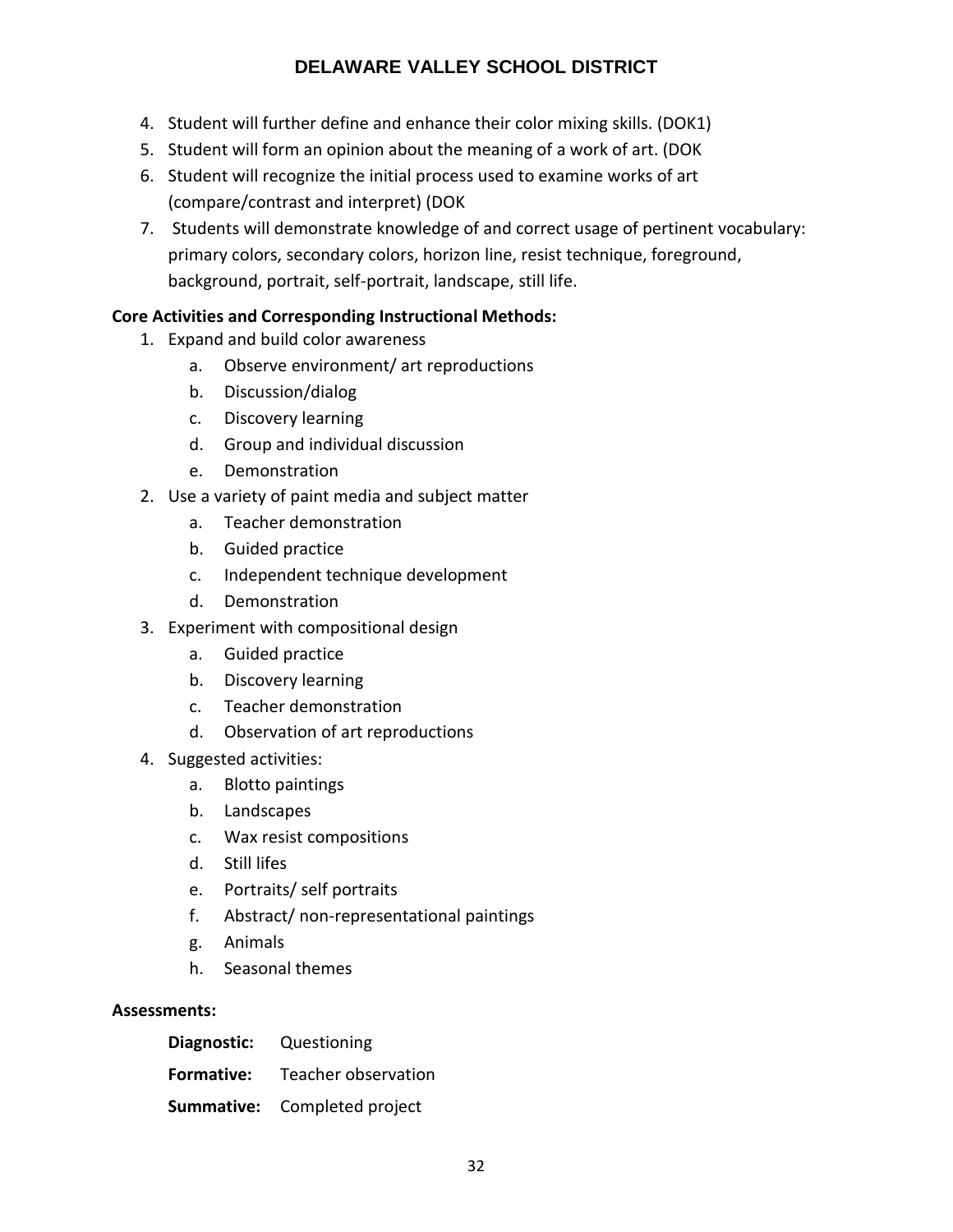**Extensions:** 1. Student creates his own "tool" using found objects in the classroom

- 2. Create two paintings using contrasting color schemes and compare their outcomes
- 3. Use Brushes application on iPads or similar program for digital tools

#### **Correctives:**

1. Wall charts or personal color wheels with "How to" for tool painting

#### **Materials and Resources:**

#### Materials:

Paint media: Watercolors; block and liquid tempera; finger paint Tools: Paintbrushes appropriate to media; found objects; pipettes; dabbers; crayons Supplies: Varied art papers and painting surfaces; Still life objects

#### Suggested Resources:

Teacher and student made sample projects. Color wheel and color mixing chart(s) Novak, Matt. Claude and Sun. New York: Bradbury Press, 1987.

#### Suggested artists:

Van Gogh, *Self Portrait* Monet, *La pie, waterlilies* Grandma Moses*, It Snows, Oh It Snows* Duffy, *Blue Train* Mondrian Matisse Monet Kandinsky Picasso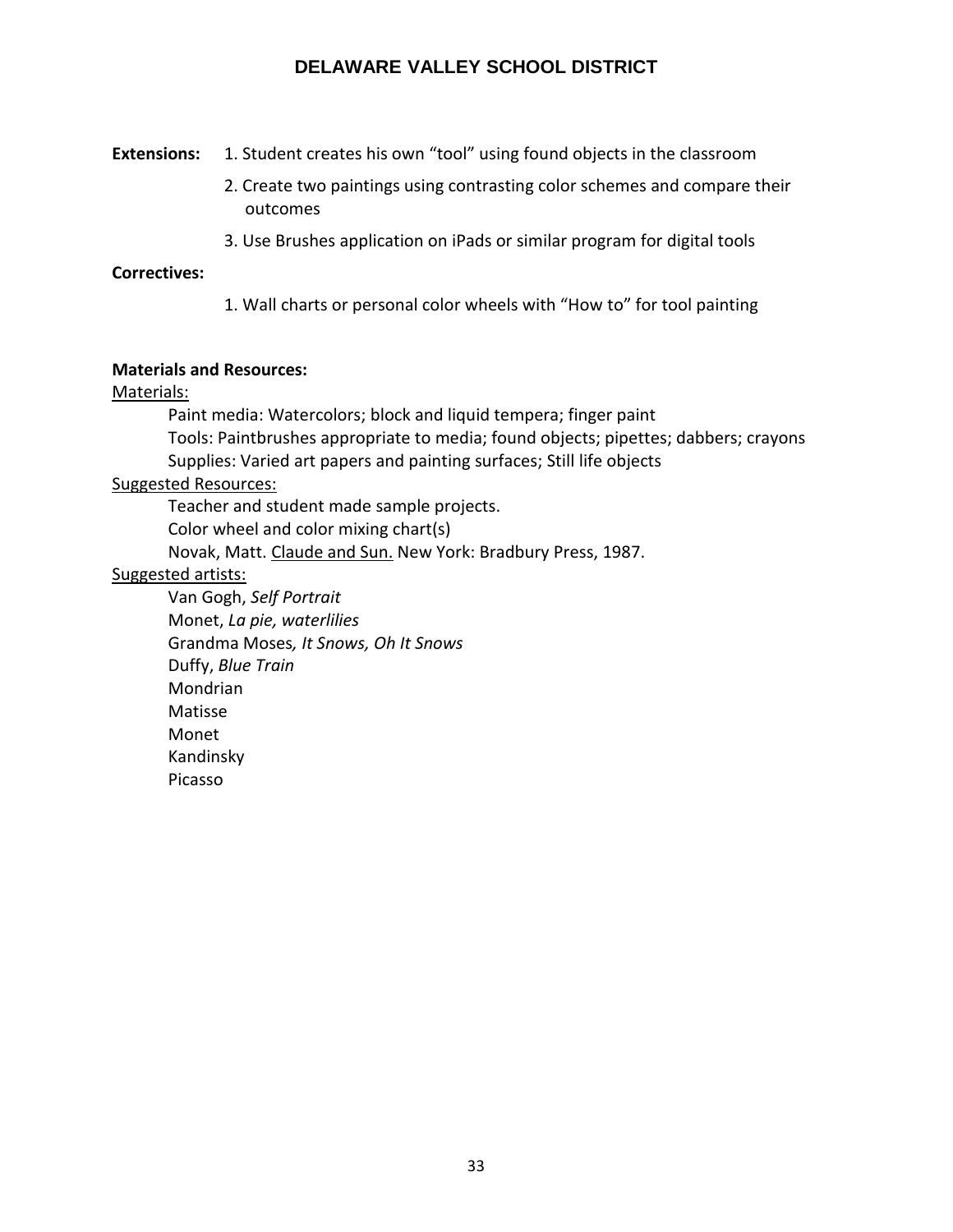# **Curriculum Plan**

**Unit: First Grade Ceramics**

**Standards:** PA Academic Standards for Arts and Humanities [9.1.3.A, 9.1.3.B, 9.1.3.C, 9.1.3.E, 9.1.3.G, 9.1.3.H](https://www.google.com/search?client=safari&rls=en&ei=HSwwW5-6DeyI5wLCv7aIDg&q=pa+academic+standards+for+arts+and+humanities&oq=academic+standards+for+art&gs_l=psy-ab.1.1.0i22i30k1l10.27595.34946.0.37173.26.26.0.0.0.0.174.2555.20j6.26.0....0...1.1.64.psy-ab..0.26.2551...0j35i39k1j0i131i67k1j0i131k1j0i67k1j0i131i20i264k1j0i20i264k1.0.k43KXC1M2ds)

**Big Idea # 1: Artists use tools and resources as well as their own experiences and skills to create art.**

**Essential Questions:**  How might a person's past experience influence their artmaking?

**Concepts:** Artists draw inspiration from past experiences.

#### **Competencies**:

Create a work of art influenced by a personal experience.

# **Big Idea #2: The skills, techniques, elements and principles of the arts can be learned, studied, refined and practiced.**

#### **Essential Questions:**

What role does reflection play in improving skills and techniques?

#### **Concepts:**

Artists reflect on the process of making art in order to improve their skills and techniques.

#### **Competencies:**

Document the processes they use to produce art and reflect on how the processes have evolved through time.

**Overview:** Clay is a natural material which has been used by artist throughout time for both a decorative and functional purpose.

**Goals:** Practice handbuilding and modeling skills. Understand the various steps in the clay process.

#### **Objectives:**

- 1. Student will roll a clay slab with reasonable accuracy and uniform thickness. (DOK 2)
- 2. Student will create a clay container by draping. (DOK 2)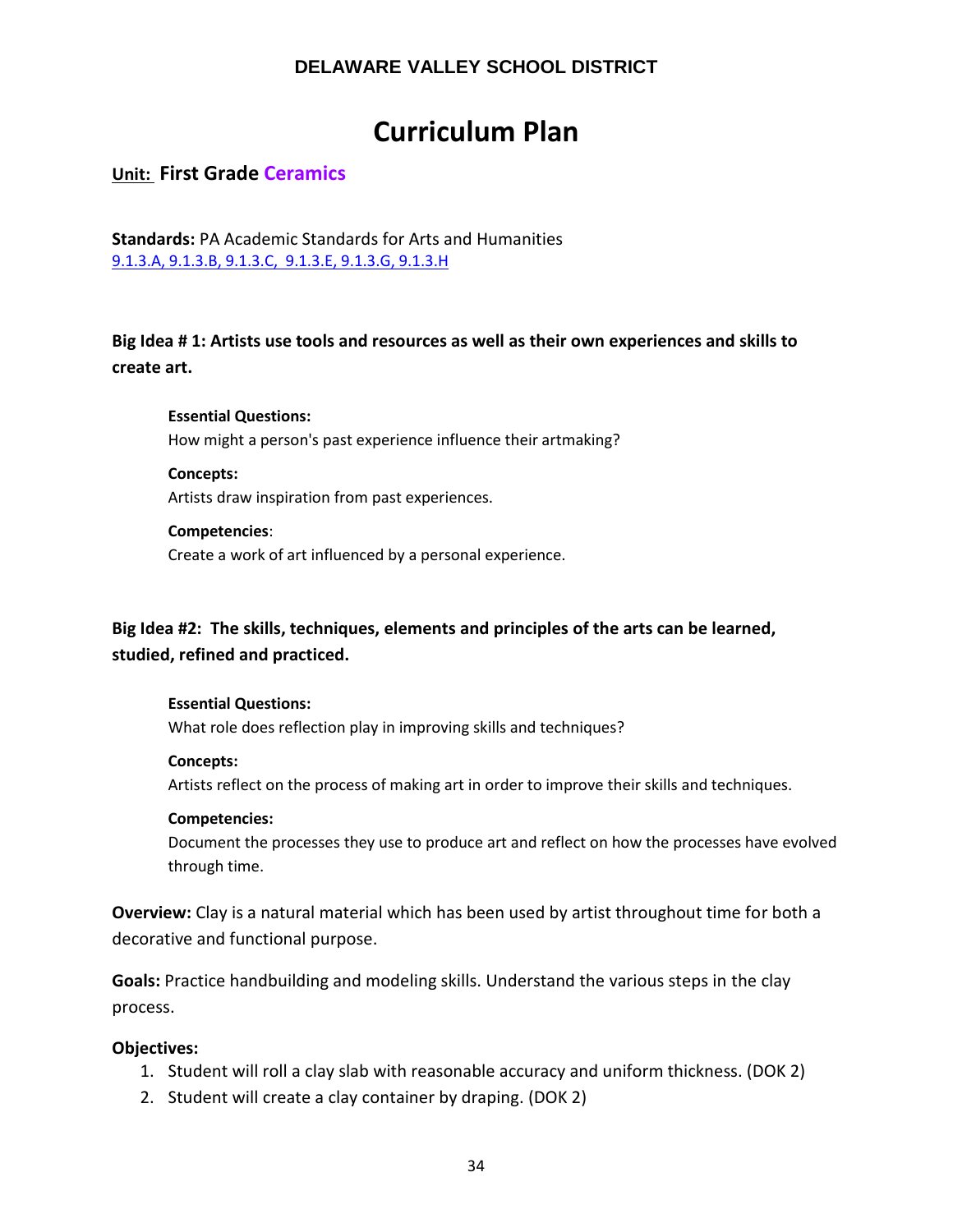- 3. Student will manipulate a clay ball into a sculptural form. (DOK 2)
- 4. Student will understand the clay process of building, firing, glazing. (DOK 1)
- 5. Student will recognize the 3 dimensional potential of the clay medium. (DOK 3)
- 6. Student will recognize that artworks made from clay can be functional as well as decorative. (DOK 3)
- 7. Students will demonstrate knowledge of and correct usage of pertinent vocabulary: drape, model, slab, sculpture, three-dimensional, fire, glaze (DOK 1)

#### **Core Activities and Corresponding Instructional Methods:**

- 1. Design and create a draped slab container.
	- a. Demonstration
	- b. Teacher modeling
	- c. Discovery learning
	- d. Individual work session
	- e. Diagrams, posters, reproductions illustrating the clay process
- 2. Model an animal sculpture from a ball of clay.
	- a. Demonstration
	- b. Teacher modeling
	- c. Teacher made examples
	- d. Discovery learning
	- e. Individual work session
	- f. Diagrams, posters, reproductions illustrating the clay process

#### **Assessments:**

| <b>Diagnostic:</b> Questioning |                                                                               |
|--------------------------------|-------------------------------------------------------------------------------|
|                                | <b>Formative:</b> Teacher observation<br>Pinch test for proper clay thickness |
|                                | <b>Summative:</b> Completed project                                           |

- **Extensions:** 1. Create a coiled pot with both open and closed shapes.
	- 2. Use underglaze for enhanced glaze decoration technique
- **Correctives:** 1. Use spiral printed template for coil shaping
	- 2. Use smaller forms for draped pieces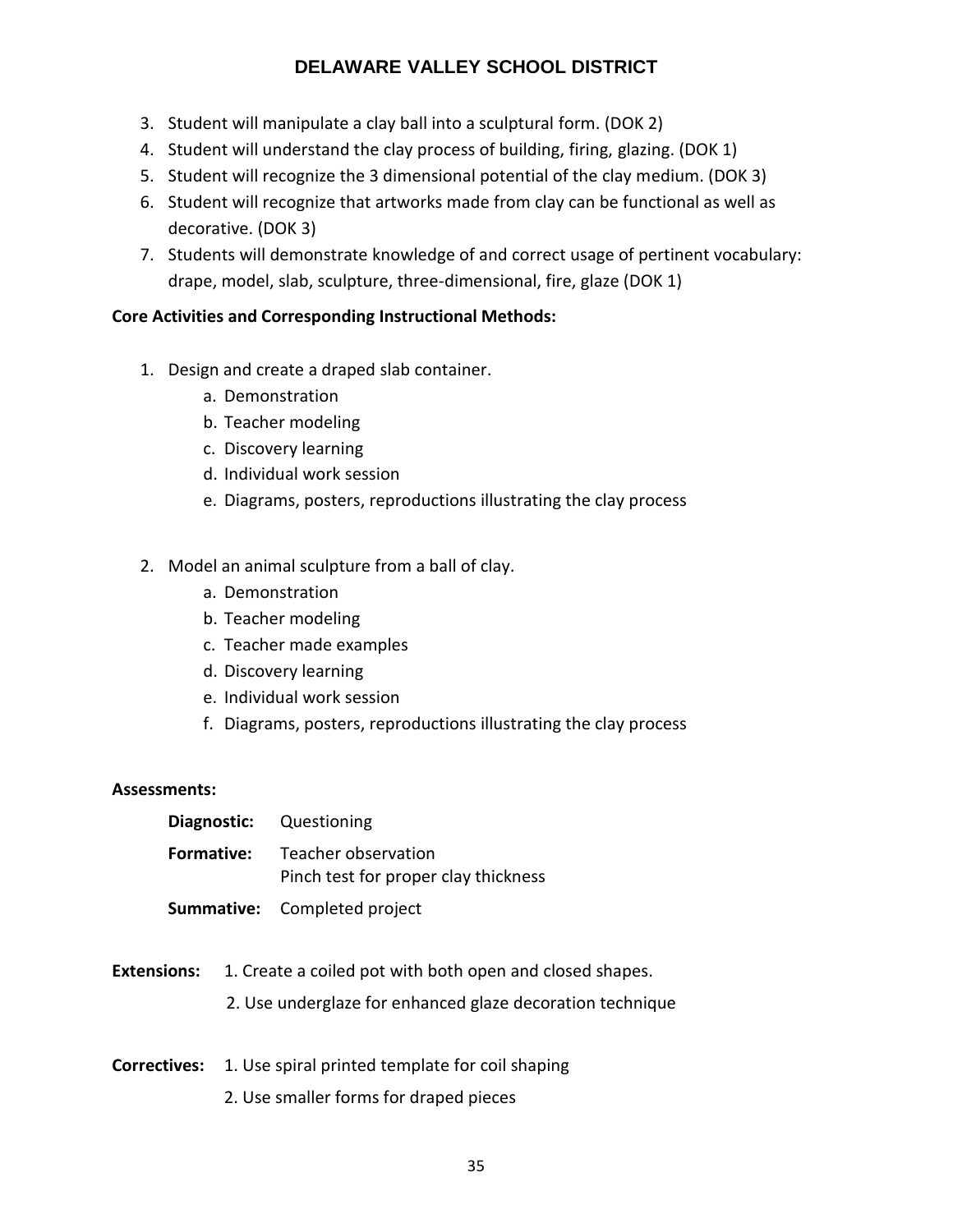#### **Materials and Resources:**

#### Materials

Media: Clay; glaze; Model Magic

Tools: Modeling tools; rolling pins; clay knives; assorted gadgets; brushes Supplies: Paper towels; water containers; tempera paint; varied art papers

#### Resources:

Teacher and student made sample projects.

Native American coil pottery

Nativetech.org/pottery/chrono.htm - Chronology of pottery forms of

Native Americans in southern New England.

Kong, Ellen. The Great Clay Adventure: Creative Handbuilding Projects for Young Artists. Worcester: Davis Publications, 1999.

Ellis, Mary. Ceramics for Kids: Creative Clay Projects to Pinch, Roll, Coil, Slam, and Twist. New York: Lark Books, 2002.

Crystal Publications Ceramics series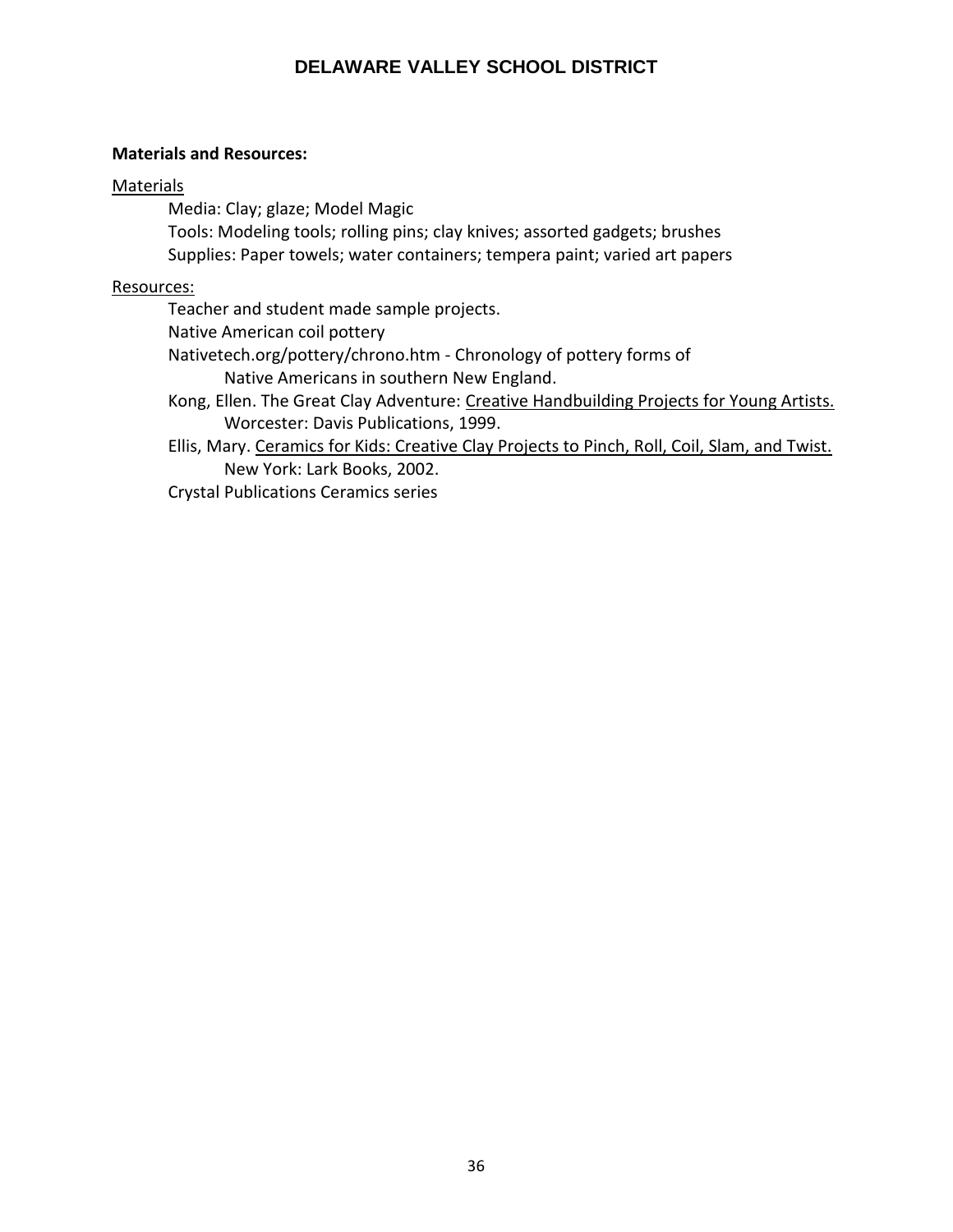## **Unit: First Grade Sculpture and Crafts**

**Standards:** PA Academic Standards for Arts and Humanities [9.1.3.B, 9.1.3.C, 9.1.3.D, 9.1.3.E,9.1.3.F, 9.1.3.H, 9.1.3.k, 9.3.3.A, 9.3.3.B, 9.3.3.D, 9.3.3.E, 9.3.3.G, 9.2.3.L](https://www.google.com/search?client=safari&rls=en&ei=HSwwW5-6DeyI5wLCv7aIDg&q=pa+academic+standards+for+arts+and+humanities&oq=academic+standards+for+art&gs_l=psy-ab.1.1.0i22i30k1l10.27595.34946.0.37173.26.26.0.0.0.0.174.2555.20j6.26.0....0...1.1.64.psy-ab..0.26.2551...0j35i39k1j0i131i67k1j0i131k1j0i67k1j0i131i20i264k1j0i20i264k1.0.k43KXC1M2ds)

# **Big Idea # 1 People have expressed experiences and ideas through the arts throughout time and across cultures;**

#### **Essential Questions:**

How do people use art to communicate about current/ historical events in the world?

#### **Concepts:**

People make art to communicate ideas about historical/ contemporary events.

#### **Competencies:**

Make an artwork that communicates an idea about a contemporary event.

# **Big Idea #2: There are formal and informal processes used to assess the quality of works in the arts.**

#### **Essential Questions:**

How do people talk about the quality of artwork?

#### **Concepts:**

There is a language of criticism used when discussing the quality of a work of art.

#### **Competencies:**

Use a basic vocabulary of artistic criticism when viewing and discussing many different types of art.

**Overview:** Historical/Contemporary events and cultural beliefs have impacted the purpose of works in the arts.

**Goals:** Recognize differences in cultures as represented through works of art; Understand that there are different opinions about works in the arts both in terms of quality as well as meaning.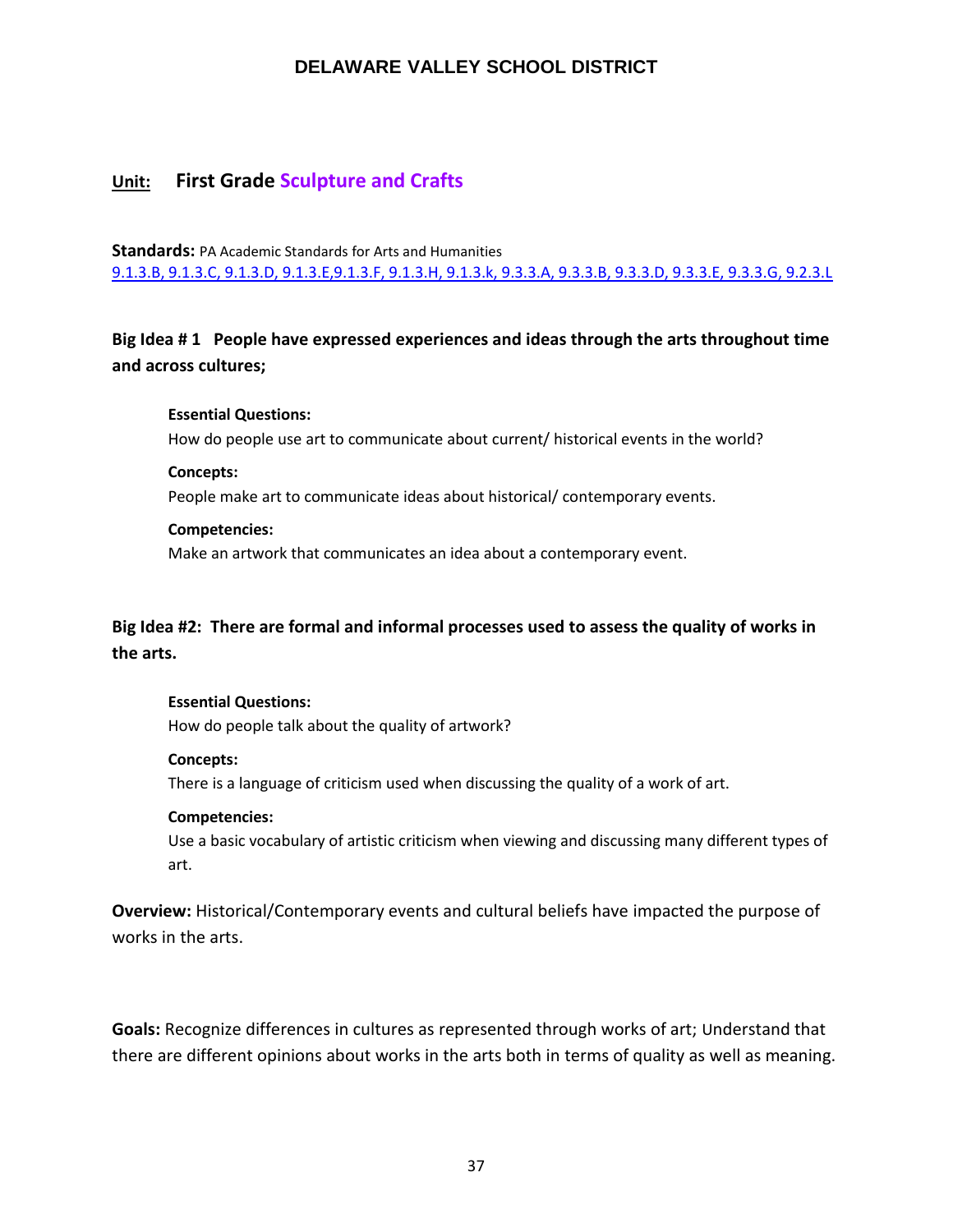## **Objectives:**

- 1. Students will make connections between crafted items and other cultures. (DOK 3)
- 2. Students will understand that there are different opinions about meanings in works of art. (DOK 2)
- 3. Students will recognize that cultural/ historical perspectives are represented by works in the arts. (DOK 1)
- 4. Students will categorize works of art based on the materials they are made from and based on the process used in their creation. (DOK 2)
- 5. Students will be able to do a simple weaving using an over/under tabby pattern. (DOK 2)
- 6. Students will demonstrate simple paper manipulation skills: folding, curling, rolling, fringing. (DOK 2)
- 7. Student will successfully demonstrate a simple running stitch. (DOK 2)

## **Core Activities and Corresponding Instructional Methods:**

- 1. Create a work of art which is based on the art of another culture
	- a. observation of actual artifacts
	- b. demonstration
	- c. reproductions
	- d. discussion
	- e. discovery learning
- 2. Describe the historical and cultural context of a work of art
	- a. Teacher provides resources to help student make connections between artwork discussed and artwork created
	- b. Group reading; Discussion.
	- c. Direct instruction
	- d. observation of artifacts
- 3. Suggested activities:
	- a. Puppets
	- b. Stitching projects
	- c. Collage
	- d. mobiles
	- e. Weaving: paper, pipe cleaner, burlap
	- f. Paper sculptures: playgrounds, faces, windsocks, carp kites
	- g. Papier-mache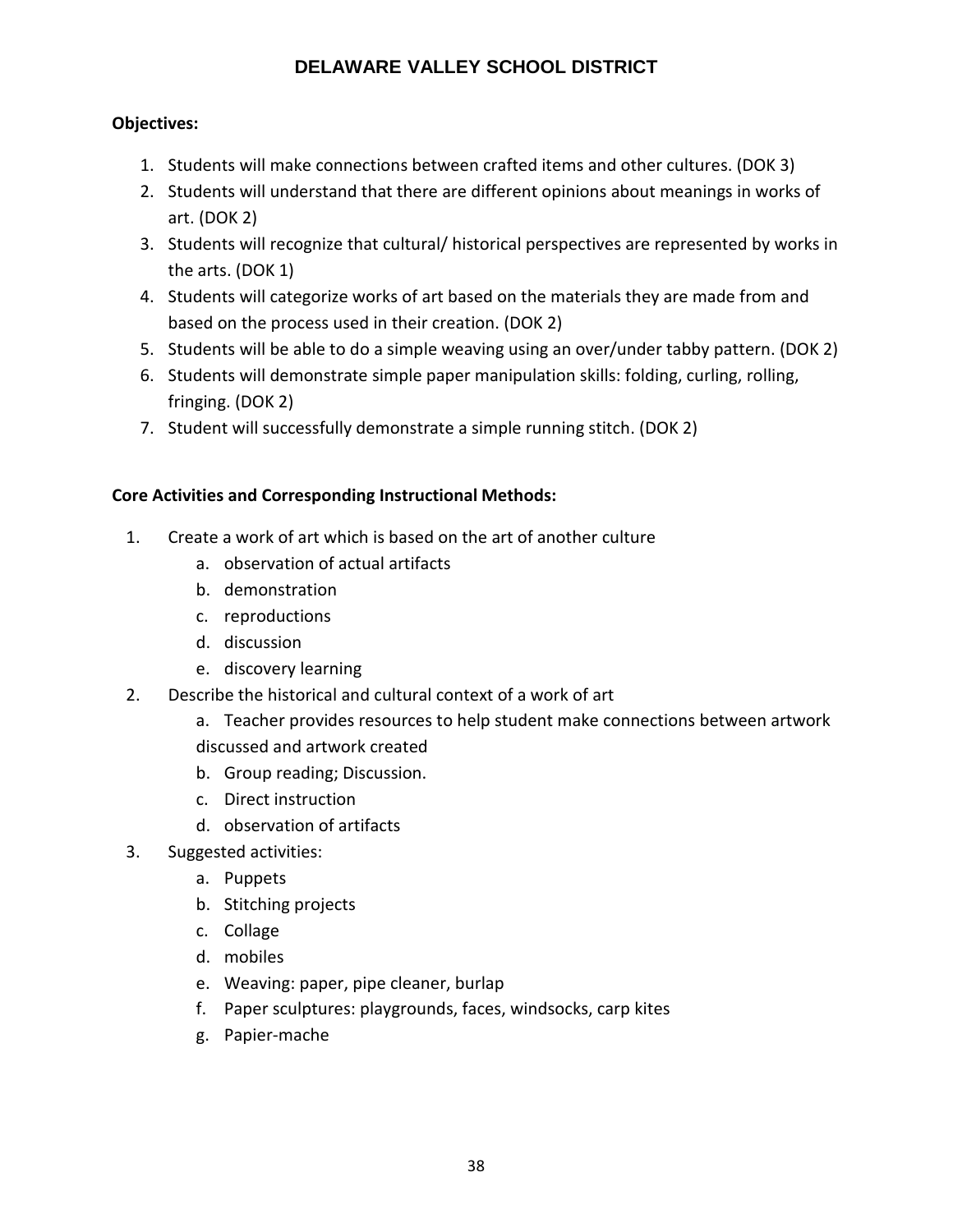## **Assessments:**

| <b>Diagnostic:</b> Questioning                                                |
|-------------------------------------------------------------------------------|
| <b>Formative:</b> Teacher observation<br>Pinch test for proper clay thickness |
| <b>Summative:</b> Completed project                                           |

**Extensions:** Students will engage in independent study/discovery learning that includes:

- 1. Continued independent practice of learned concepts/techniques.
- 2. Studying art prints that are available in the art room
- 3. Reading art related books available in the art room.
- 4. Learning an advanced technique appropriate to the lesson.

**Correctives:** Adapt instruction as appropriate to the individual needs of the child.

- 1. Reduce the complexity of the assignment
- 2. Reduce the number of steps in the assignment.
- 3. Present instruction one step at a time.

## **Materials and Resources:**

## Materials:

Media: Burlap; fabric; felt; assorted papers; pipe cleaners; soft weaving yarn; rug yarn; sticks – natural, popsicle, tongue depressors

Tools: 3" plastic needles; scissors; cotton tipped applicator

Supplies: Glue; Pritt art paste; wheat paste; papier mache; paint; polyfill/cotton batting; beads; sequins; feathers; buttons; origami paper; sandpaper; wallpaper

## Suggested Resources:

- World map/globe
- Teacher and student made sample projects.

Authentic multi-cultural artifacts

Weaving samples

Native American prints

Picture File

A' Court, Angela and Paul Jackson. The Ultimate Papercraft and Origami Book*.* East Granby, Connecticut: Annes Publishing, 1992.

Eric Carle children's books

Urton, Andrea. 50 Nifty Origami Crafts. N.c.: RGA publishing, 1992.

www.artwindows.com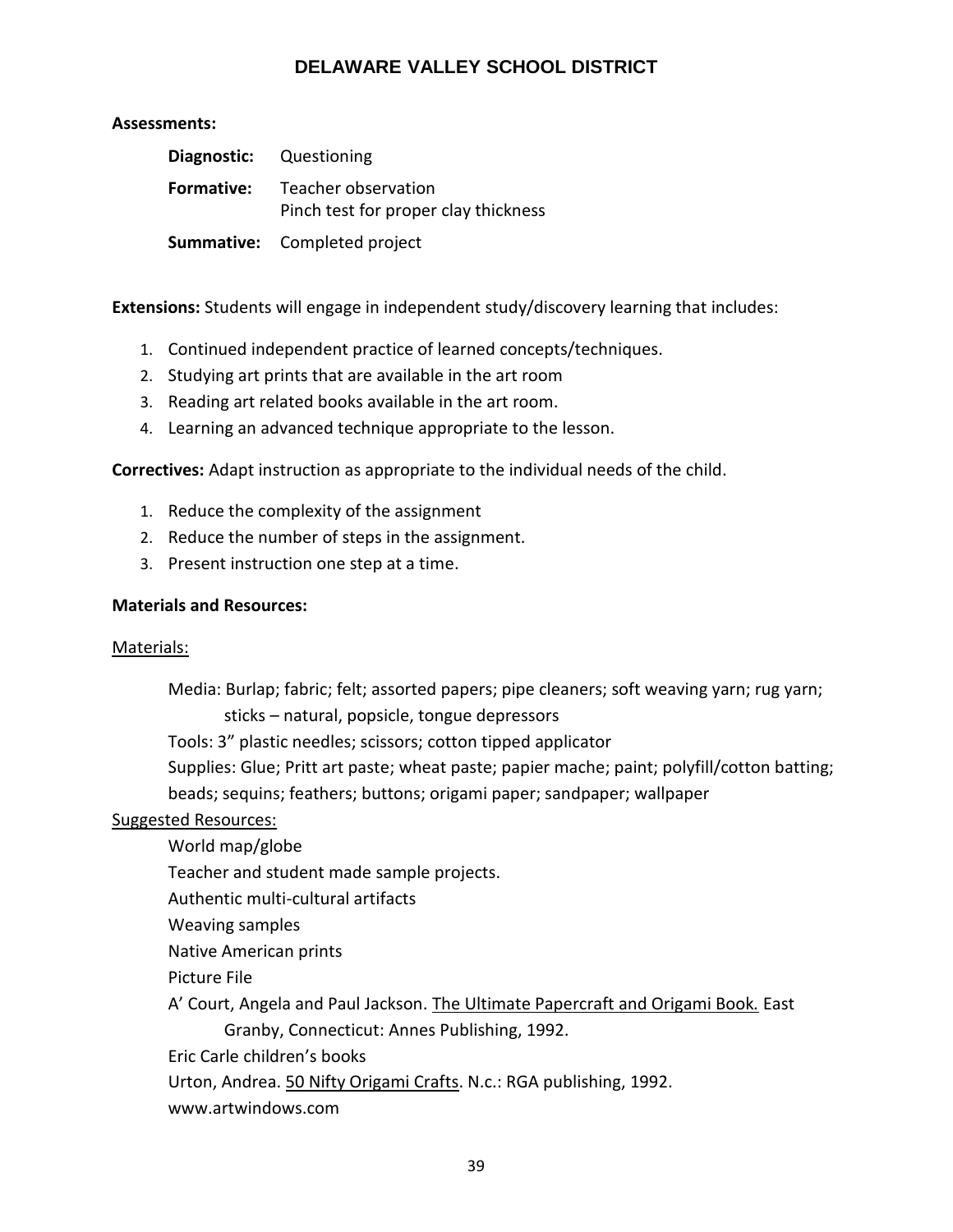www.metmuseum.org/explore/Tiffany8.htm

# Suggested Reproductions:

Lonning, *Architexture* Mtetwa, *Basket* Carlson, *Porcupine Basket* Kendellen, *In the Daring Night* Art of the Indian Frontier series: Detroit Institute of Art Crystal Publications 3-Dimensional art series Crystal Publications Masks series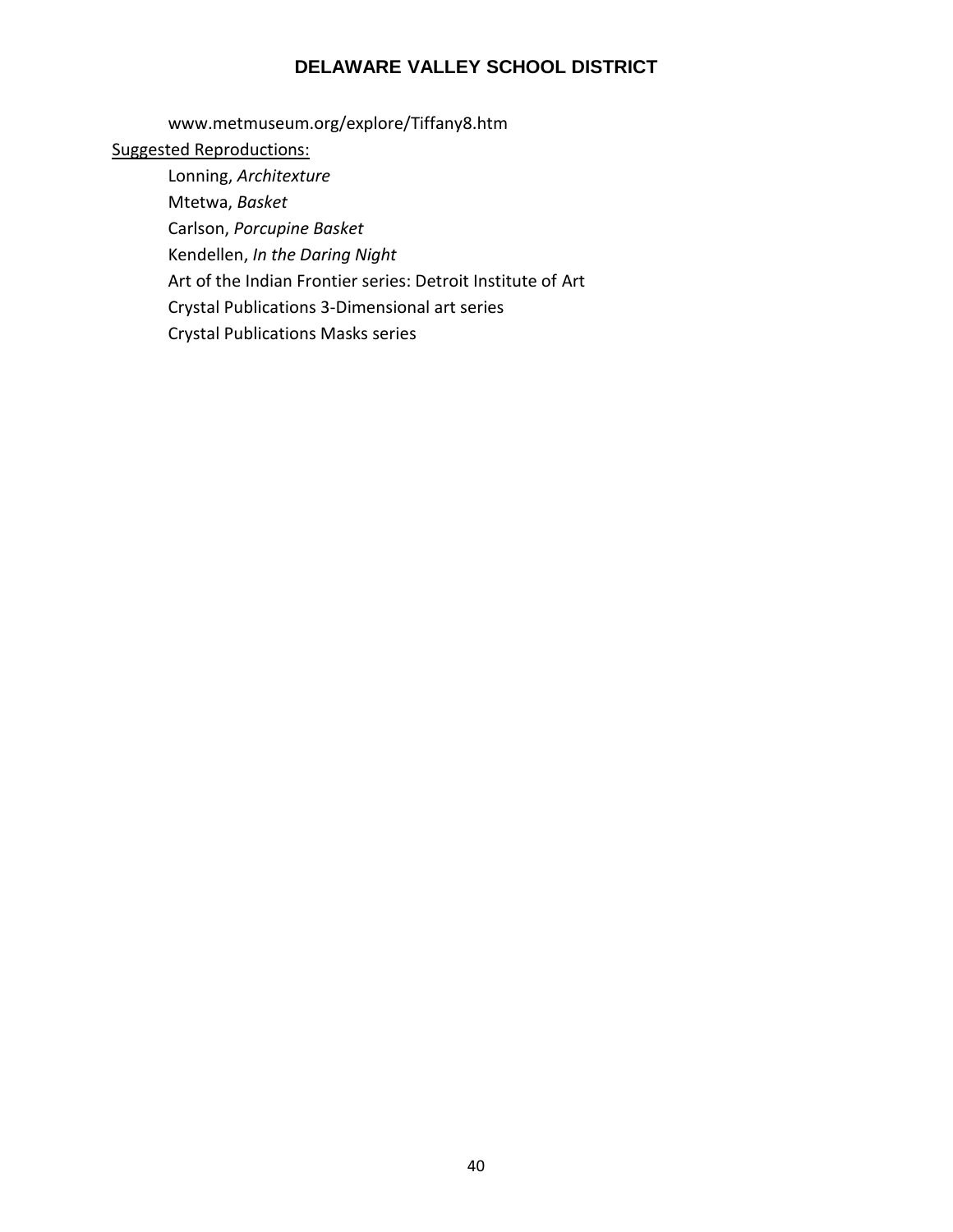# **Unit: First Grade Printmaking**

## **Standards:** PA Academic Standards for Arts and Humanitie[s](https://www.google.com/search?client=safari&rls=en&ei=HSwwW5-6DeyI5wLCv7aIDg&q=pa+academic+standards+for+arts+and+humanities&oq=academic+standards+for+art&gs_l=psy-ab.1.1.0i22i30k1l10.27595.34946.0.37173.26.26.0.0.0.0.174.2555.20j6.26.0....0...1.1.64.psy-ab..0.26.2551...0j35i39k1j0i131i67k1j0i131k1j0i67k1j0i131i20i264k1j0i20i264k1.0.k43KXC1M2ds) [9.1.3.B, 9.1.3.C, 9.1.3.E, 9.1.3.H, 9.1.3.J, 9.1.3.k, 9.1.3.F, 9.2.3.F, 9.2.3.L, 9.3.3.C](https://www.google.com/search?client=safari&rls=en&ei=HSwwW5-6DeyI5wLCv7aIDg&q=pa+academic+standards+for+arts+and+humanities&oq=academic+standards+for+art&gs_l=psy-ab.1.1.0i22i30k1l10.27595.34946.0.37173.26.26.0.0.0.0.174.2555.20j6.26.0....0...1.1.64.psy-ab..0.26.2551...0j35i39k1j0i131i67k1j0i131k1j0i67k1j0i131i20i264k1j0i20i264k1.0.k43KXC1M2ds)

# **Big Idea # 1: Artists use tools and resources as well as their own experiences and skills to create art.**

## **Essential Questions:**  How do artists use everyday materials to create art?

**Concepts:**  People make art from everyday objects.

## **Competencies:**

Create art from everyday objects

## **Big Idea #2: The arts provide a medium to understand and exchange ideas.**

#### **Essential Questions:**

How do people use art to communicate ideas about events in the world?

**Concepts:** People make art to communicate ideas about events

## **Competencies:**

Make art that communicates an idea about an event.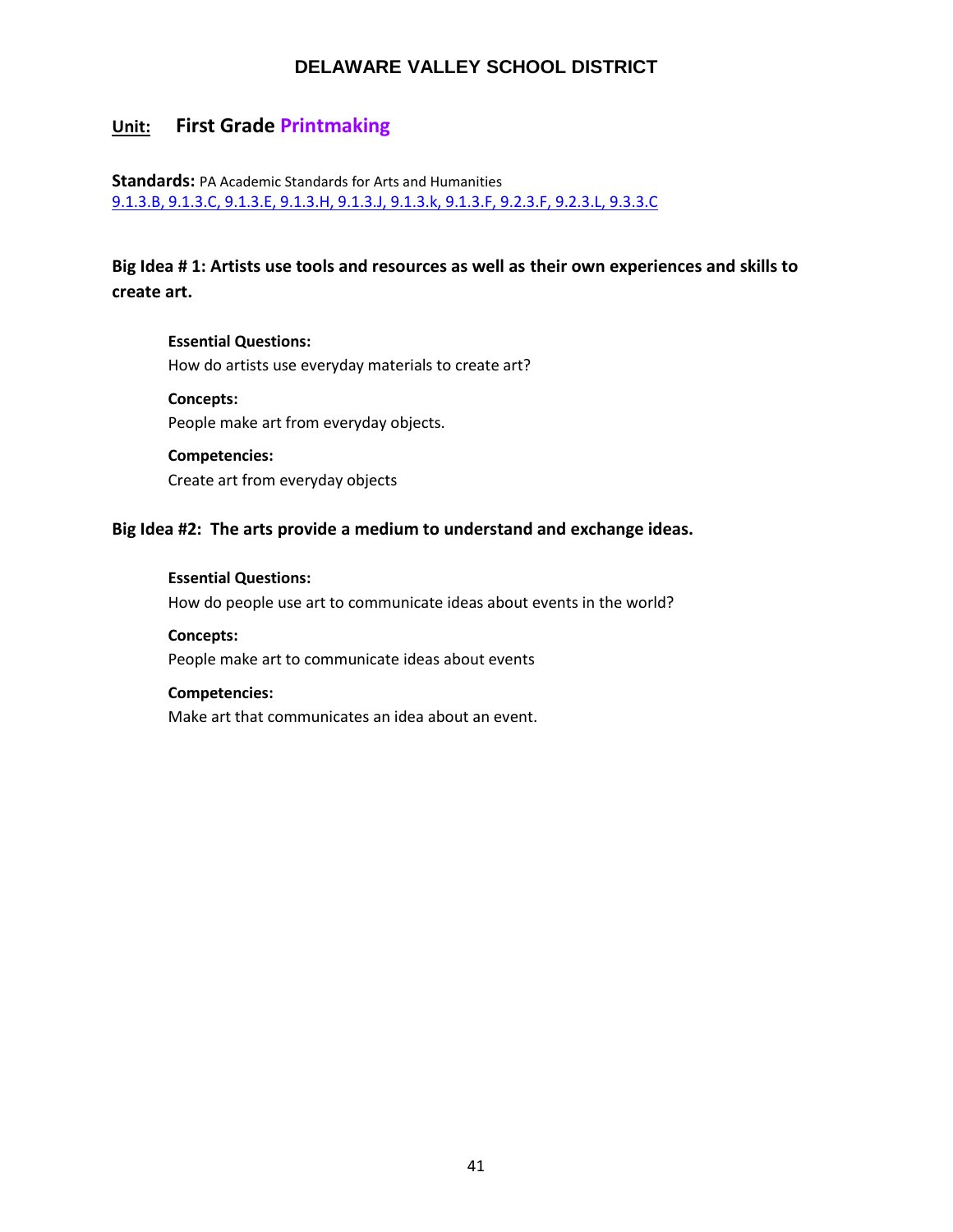**Overview:** Printmaking has a long history as a medium of communication. The intent of printmaking is to make multiple copies of an image.

**Goals:** Experiment with various objects to make a printing plate. Successfully transfer an image**.**

## **Objectives:**

- 1. Students can formulate and share responses to classmates' artwork. (DOK Level 2)
- 2. Students will develop a deeper sense of the historical roots and purposes behind printmaking. (DOK Level 3)
- 3. Students can successfully execute the steps in a relief printmaking technique. (DOK Level 2)
- 4. Students will successfully demonstrate the mono print technique. (DOK Level 1)
- 5. Students can compare and contrast the different techniques of simple printmaking (DOK Level 3)
- 6. Students can execute a print by stamping multiple images from a single object. (DOK Level 3)

## **Core Activities and Corresponding Instructional Methods:**

- 1. Understand the process of creating multiple images.
	- a. Relate the printmaking process to everyday life: understand the communicative aspect of printmaking
	- b. View examples of printed media: greeting cards, newspapers, magazines
	- c. Discussion
- 2. Explore various printmaking techniques
- 3. Suggested Activities:
	- a. Monoprints
	- b. Blotto bugs, butterflies
	- c. Fall reflections
	- d. Object printing:
	- e. Berry basket snowflakes
	- f. Yarn prints
	- g. Gyotaku fish prints
	- h. Lego prints
	- i. Glue prints
	- j. Fruit and vegetable prints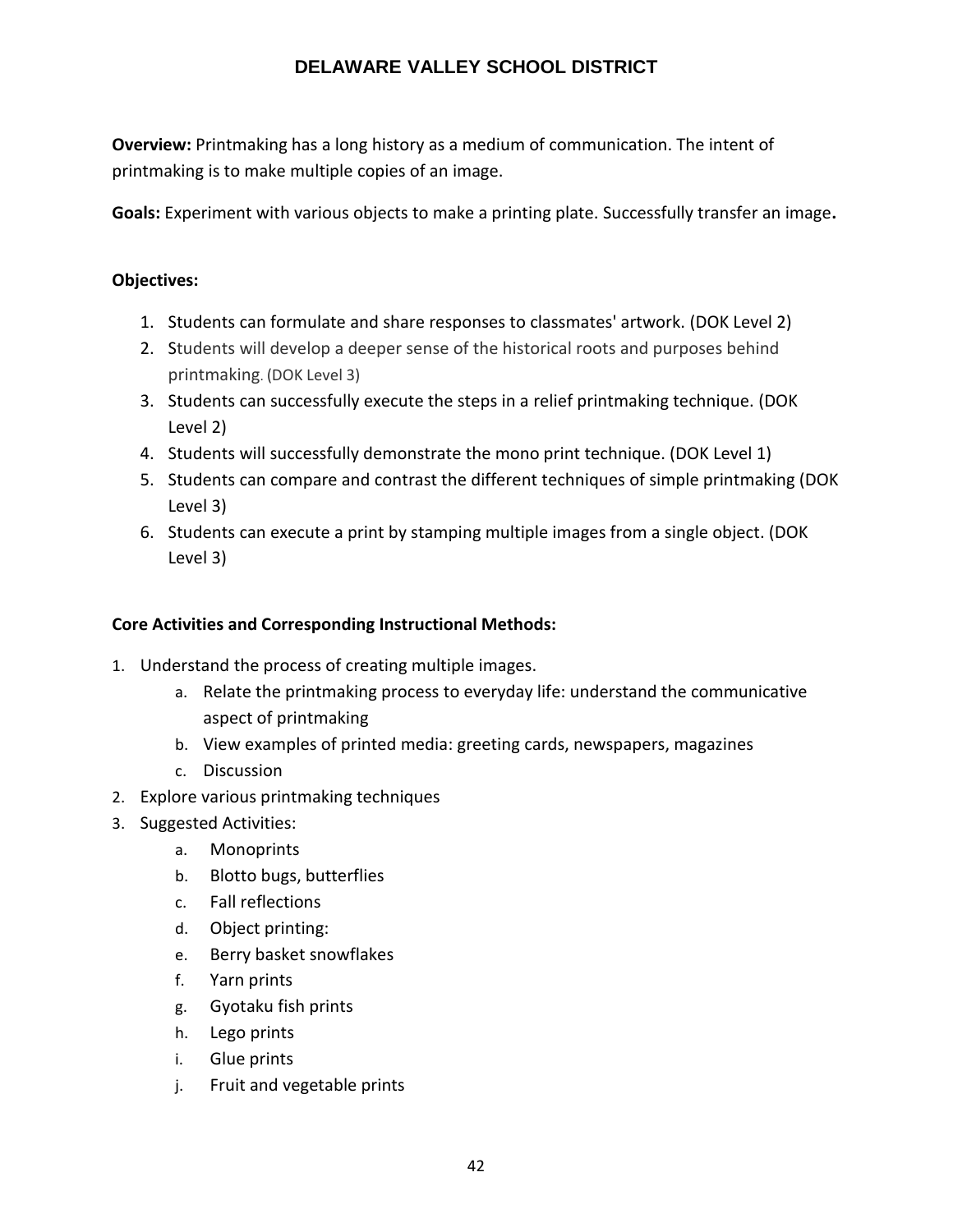k. Texture rubbings

## **Assessments:**

| Diagnostic: Questioning |                                     |
|-------------------------|-------------------------------------|
| <b>Formative:</b>       | Teacher observation                 |
|                         | <b>Summative:</b> Completed project |

**Extensions:** Students will engage in independent study/discovery learning that includes:

- 1. Continued independent practice of learned concepts/techniques.
- 2. Studying art prints that are available in the art room
- 3. Reading art related books available in the art room.
- 4. Learning an advanced technique appropriate to the lesson.

**Correctives:** Adapt instruction as appropriate to the individual needs of the child.

- 1. Reduce the complexity of the assignment
- 2. Reduce the number of steps in the assignment.
- 3. Present instruction one step at a time.

## **Materials and Resources:**

## Resources:

World Map or Globe Teacher and student made project samples African textile samples www.marshall.edu/akanart/adinkracloth.html - Akan Adinkra Cloths www.marshall.edu/akanart/cloth\_kente.html - Akan Kente Cloths Crystal Publications Elements of Art posters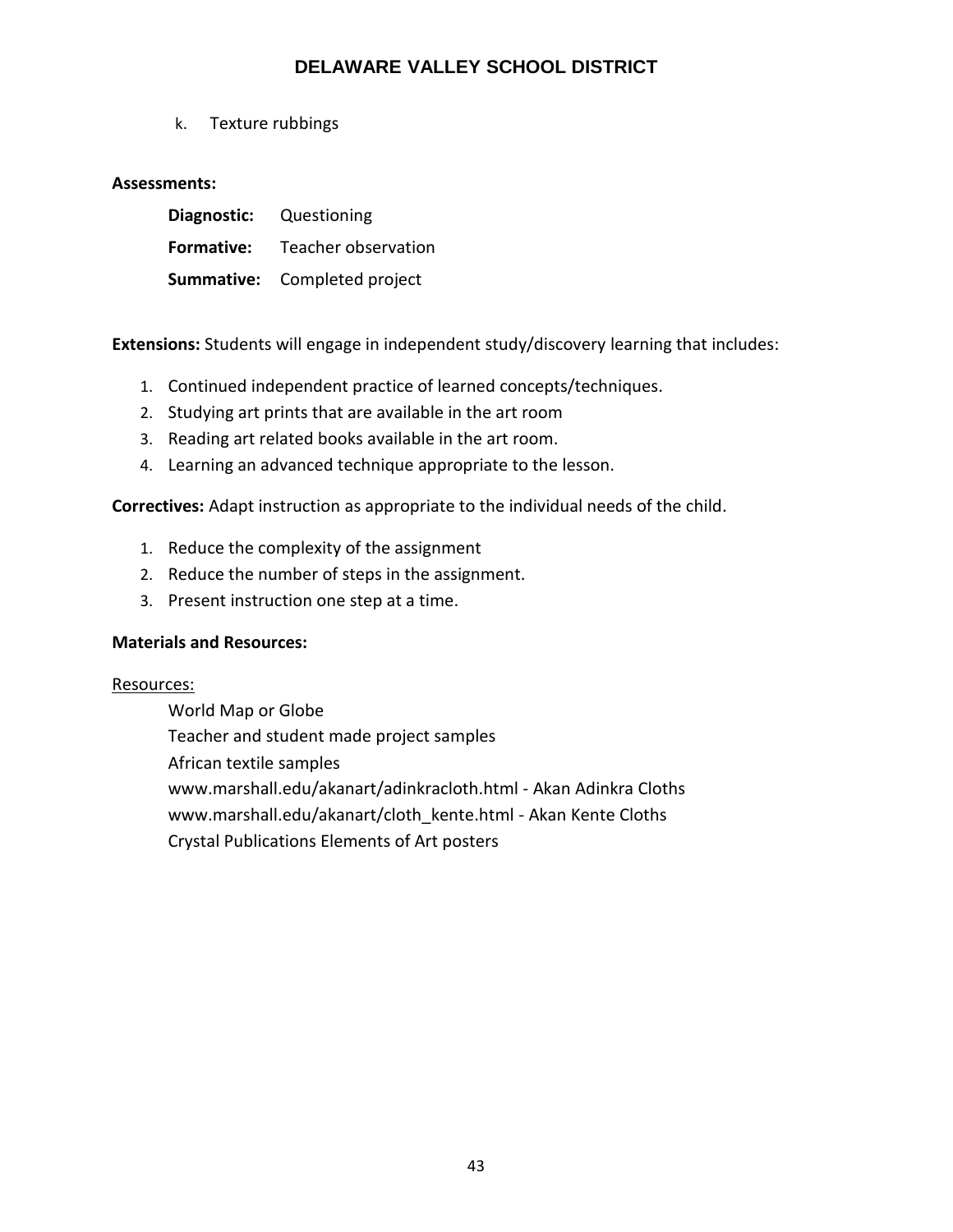# **GRADE 2**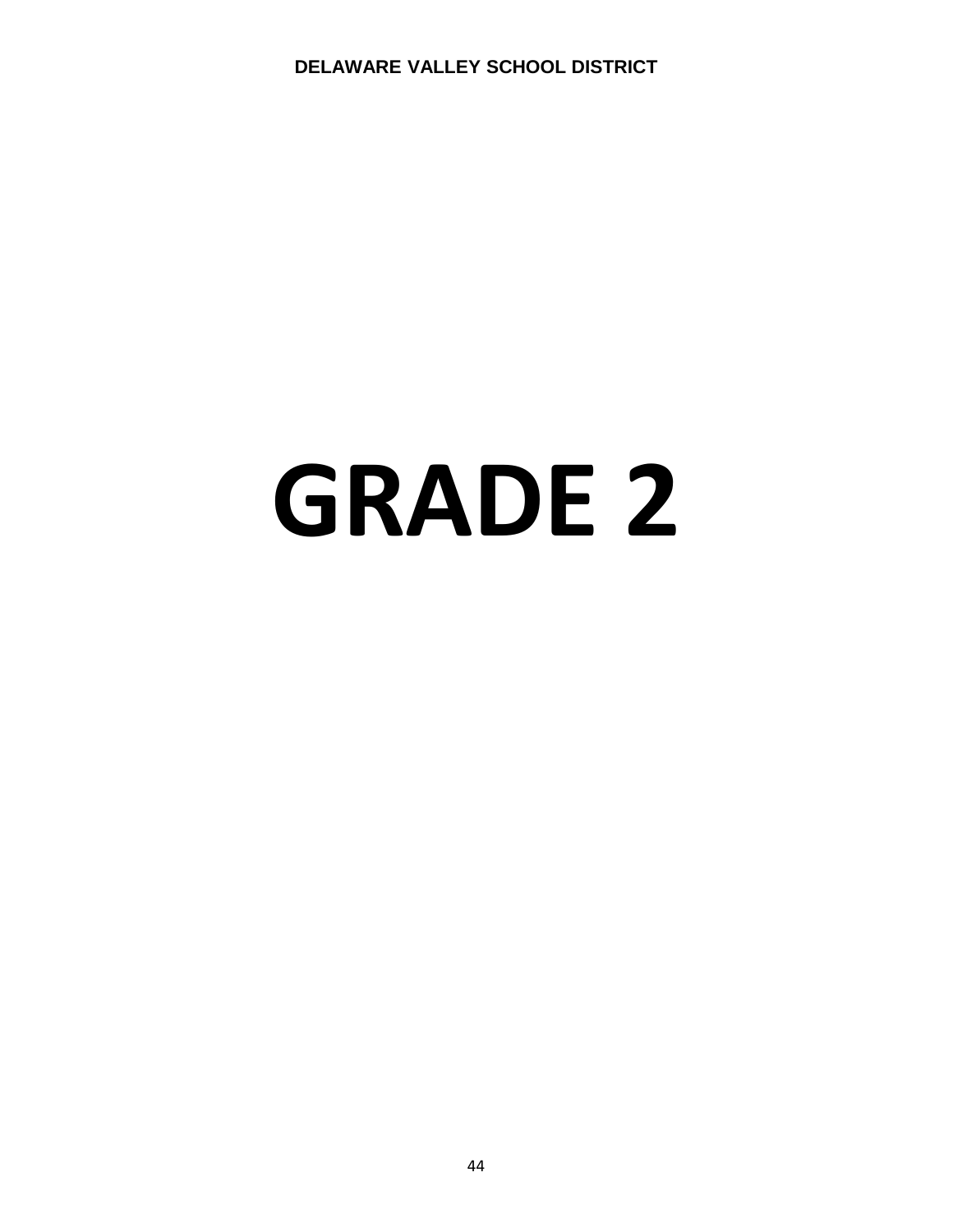# **Unit Second Grade Drawing**

**Standards:** PA Academic Standards for Arts and Humanities, PACS for English Language Arts, [9.1.3.A; 9.1.3.B; 9.1.3.C; 9.1.3.E; 9.2.3.A; 9.3.3.A; 9.4.3.D](https://www.google.com/search?client=safari&rls=en&ei=HSwwW5-6DeyI5wLCv7aIDg&q=pa+academic+standards+for+arts+and+humanities&oq=academic+standards+for+art&gs_l=psy-ab.1.1.0i22i30k1l10.27595.34946.0.37173.26.26.0.0.0.0.174.2555.20j6.26.0....0...1.1.64.psy-ab..0.26.2551...0j35i39k1j0i131i67k1j0i131k1j0i67k1j0i131i20i264k1j0i20i264k1.0.k43KXC1M2ds) [CC.1.2.2.F; CC.1.2.2.J; CC.1.3.3.A](https://www.pdesas.org/Standard/Detail/?linkStandardId=0&standardId=159860)

**Anchors**  [E03.C.1.1;](https://www.pdesas.org/Standard/Detail?linkStandardId=0&standardId=161569) [CC.1.1.3.E](http://www.pdesas.org/Standard/Detail/?linkStandardId=0&standardId=159808)

**Big Idea # 1: Artists use tools and resources as well as their own experiences and skills to create art.**

**Essential Questions:**  How does an artist show depth or distance in a piece of artwork?

**Concepts:** 

Artists use different methods to create depth and add dimension.

#### **Competencies:**

Use foreground and background in order to create depth, distance, and dimension.

#### **Big Idea #2: The arts provide a medium to understand and exchange ideas.**

#### **Essential Questions:**

How are the Elements and Principles of Design used to create and enhance art?

#### **Concepts:**

Artists use the Elements and Principles of Design to help convey artistic intent.

#### **Competencies:**

Use color in a purposeful manner to convey a particular meaning or emotion.

#### **Big Idea # 3 There are formal and informal processes to assess the quality of work in the arts.**

#### **Essential Questions:**

What qualifies a piece of art being "good?"

#### **Concepts:**

People make judgements about the quality of an artwork utilizing the Elements of Principles of Design as a guideline.

#### **Competencies:**

Articulate opinions verbally and in written form using basic descriptions for the Elements and Principles of Design.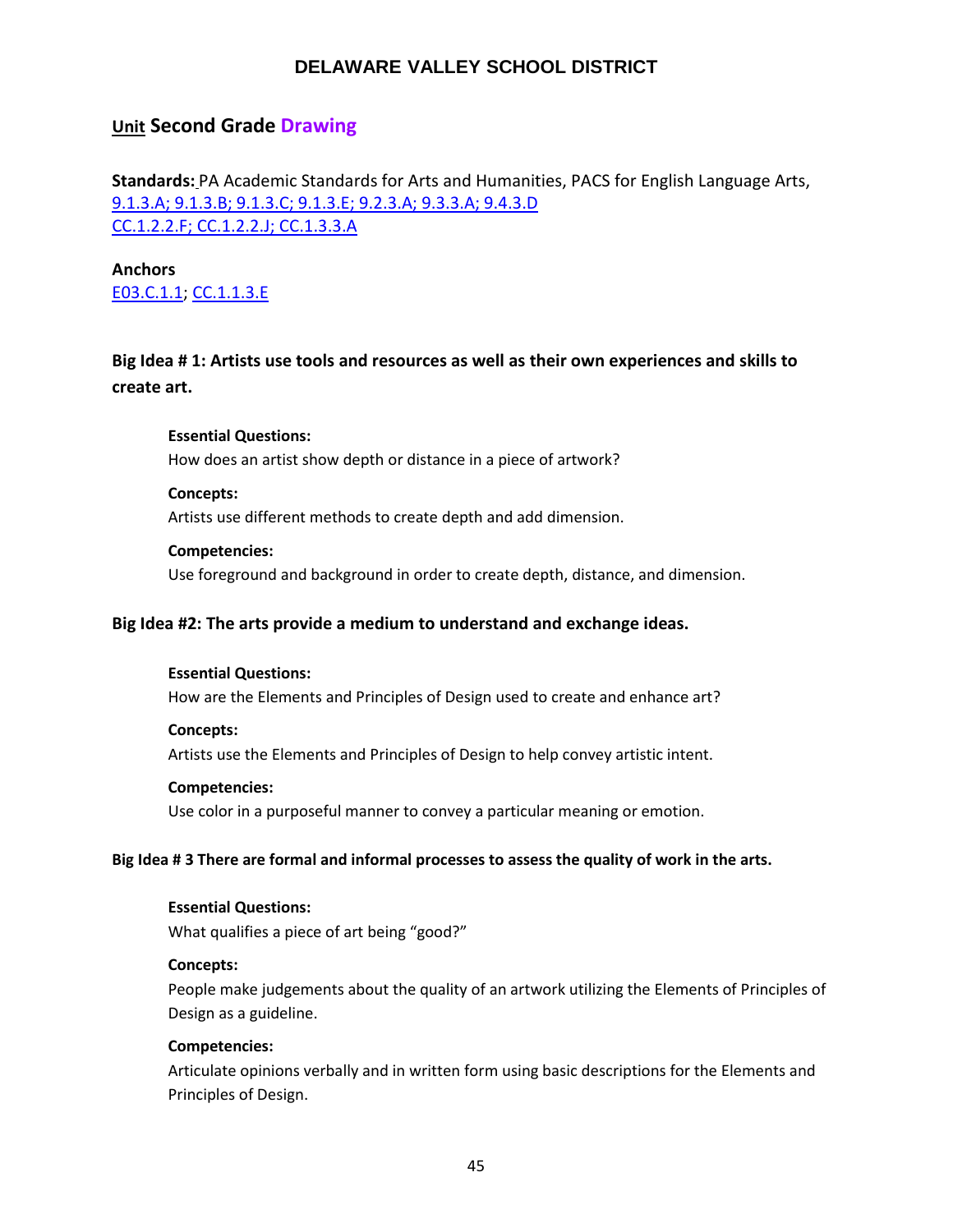**Overview:** Visual perspective can be achieved through overlapping, scale, and shading. Artists sometimes use color in their work to convey feelings and emotions.

**Goals:** Create the illusion of depth and distance using new techniques and concepts. Express one's emotions visually and articulate awareness of intention.

## **Objectives:**

- 1. Students will use contour line to represent shapes. (DOK Level 1)
- 2. Students will utilize basic terminology to speak about and identify the Elements and Principles of Design in an artwork. (DOK Level 3)
- 3. Students will formulate critiques on their artwork and that of other artists. (DOK Level 3)
- 4. Students will imply depth / distance in a drawing through overlapping and scale (DOK Level 2)

## **Core Activities and Corresponding Instructional Methods:**

- 1. Property of line, contour outline, directional line
	- a. Read and discuss The Shape of Me and Other Stuff
	- b. Trace bodies or profiles to delineate outline creating silhouettes.
	- c. Turn body silhouettes into a "map", using outlines, thick/thin lines, dotted or dashed lines, directional lines. Design map to illustrate the theme: "All about me"
	- d. Write a legend for their body map
- 2. Comparing proportion and scale; Creating depth and distance
	- a. Observational drawing of simple common objects using simple comparison of width to height (ex: The vase is wider than it is taller; The flower is wider than the vase)
	- b. Victorian Architectural drawings using various sized rectangles
	- c. Landscape drawings modelled after Grant Wood
	- d. Read Where the Wild Things Are and create depth and distance through a forest scene.
	- e. Create Imaginary creatures (insects, fish, birds) from disproportionate animal parts (giant fish tail with skinny body and tiny eyes)
- 3. Recognizing and using the Elements and Principles of Design in art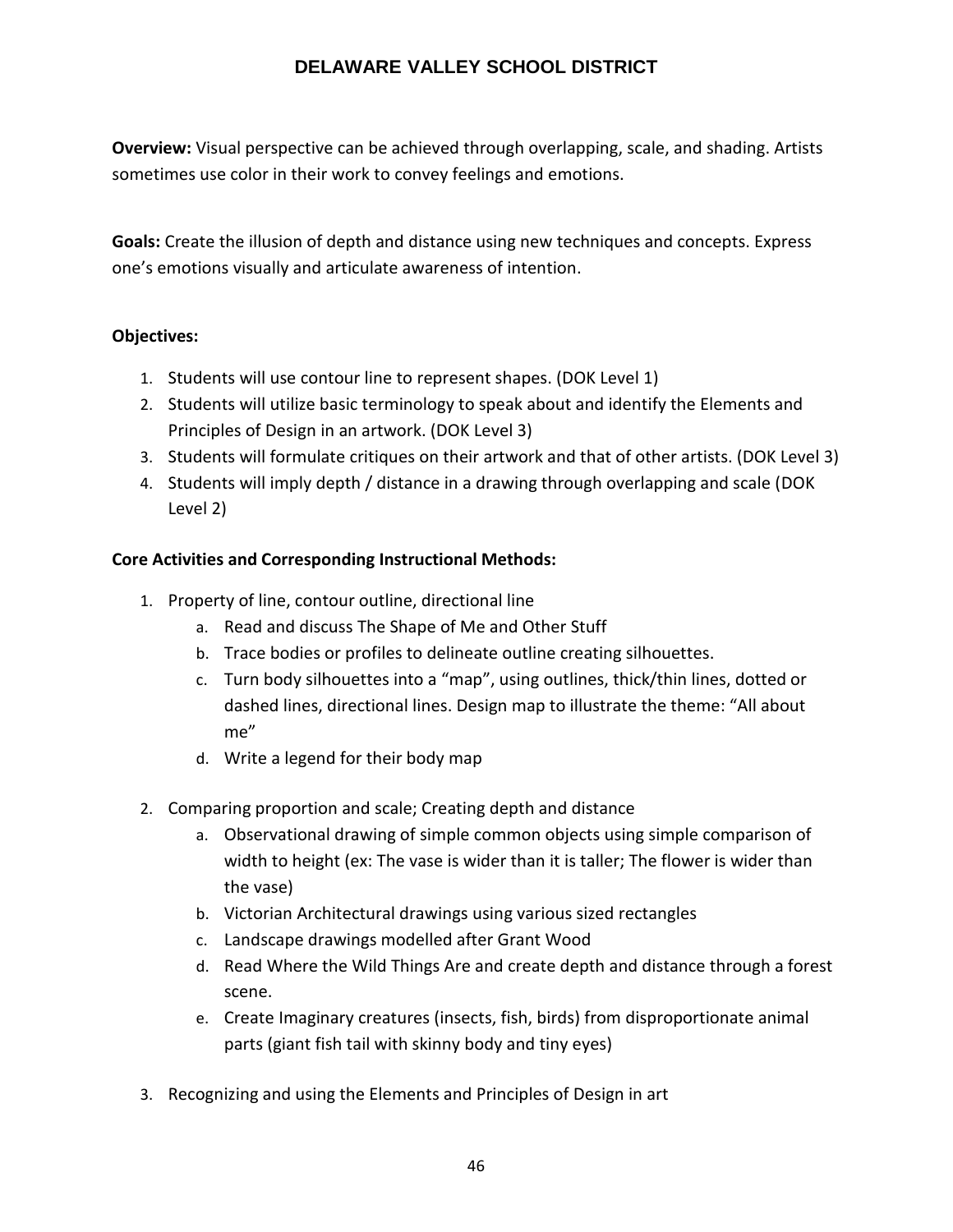- a. View and discuss examples of artworks which use the E & P of Design in their work.
- b. Use examples and non-examples to compare and contrast for individual Elements and Principles.
- c. Create an artwork that clearly demonstrates the use of a specified element or principle.
- 4. Suggested Projects:
	- a. A series of miniature artworks that individually demonstrate an Element and Principle of Design.
	- b. Abstract based artwork with inspiration form Piet Mondrian or Henri Matisse.
- 5. Formulate critiques
	- a. Use class discussion to identify Elements and Principles of Design within artwork and write a brief paragraph about them.

## **Assessments:**

| Diagnostic:       | Questioning                                                                                                                                 |
|-------------------|---------------------------------------------------------------------------------------------------------------------------------------------|
| <b>Formative:</b> | Teacher observation                                                                                                                         |
| Summative:        | Written paragraph incorporating proper usage of learned vocabulary                                                                          |
|                   | Completed project with E & P identification paragraph on back ("In this<br>project, I see the following Elements and Principles of Design") |

## **Extensions:**

- 1. Continued independent practice of learned concepts/techniques.
- 2. Discussion of how E & P of Design could be used differently to change the intent of the artwork.

## **Correctives:**

- 1. Use of step / cards for projects
- 2. Provide handout for E & P Design and their meanings
- 3. Skeletal sentences for reflective writing on the E & P found within specific artworks.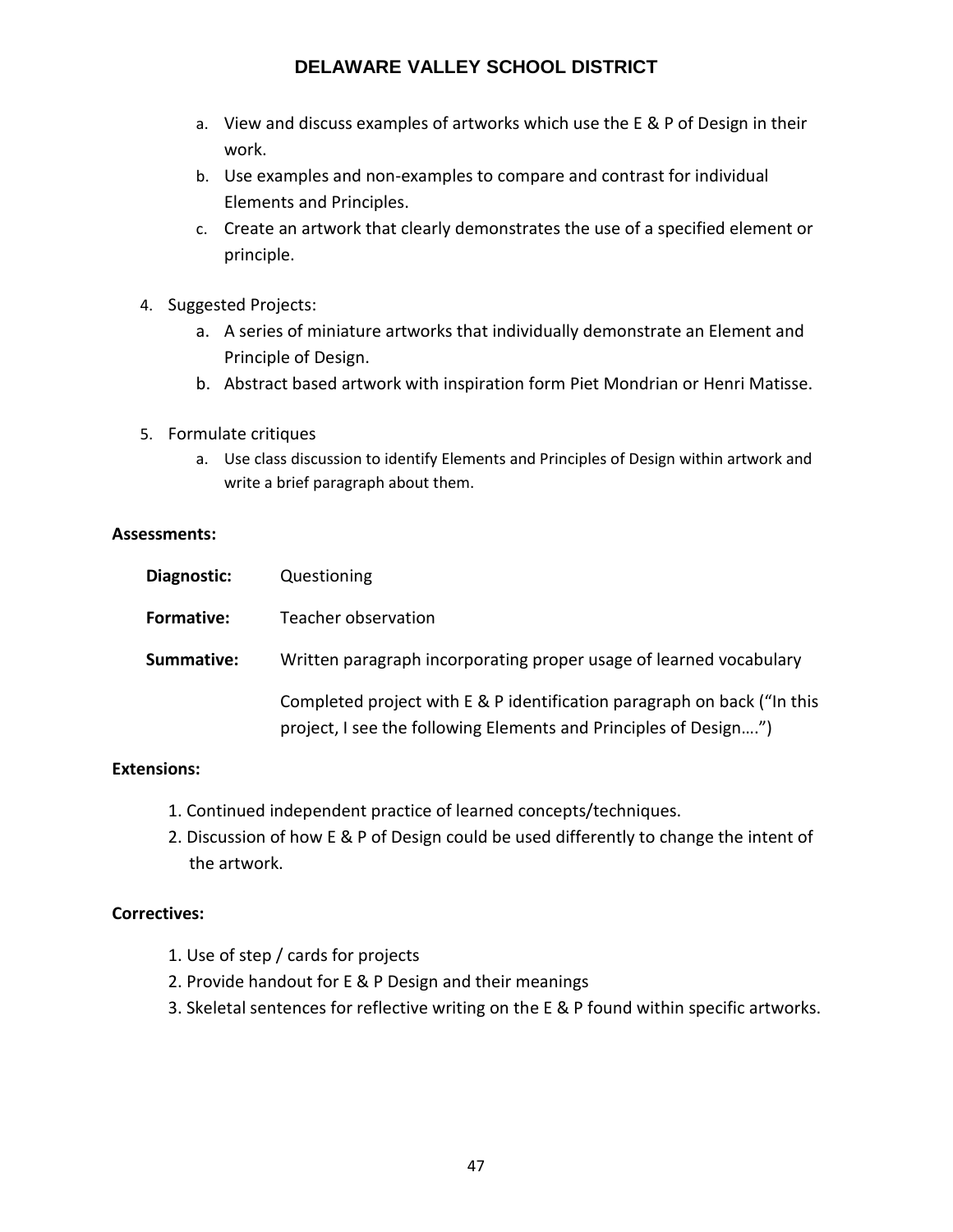#### **Materials and Resources:**

#### **Materials**

Media: Pencils- graphite and colored; crayons of various types; markers; chalk and oil pastels

Supplies: Erasers; glue; assorted art papers

#### Resources:

Teacher and student made examples

Art prints and posters: Mondrian Composition series: Matisse "The Cut-Outs" series. Suess, Dr. The Shape of Me and Other Stuff. New York: Random House, Inc. 1973. Sendak, Maurice. Where the Wild Things Are. N.c.: Harper Collins Publishers, 1963.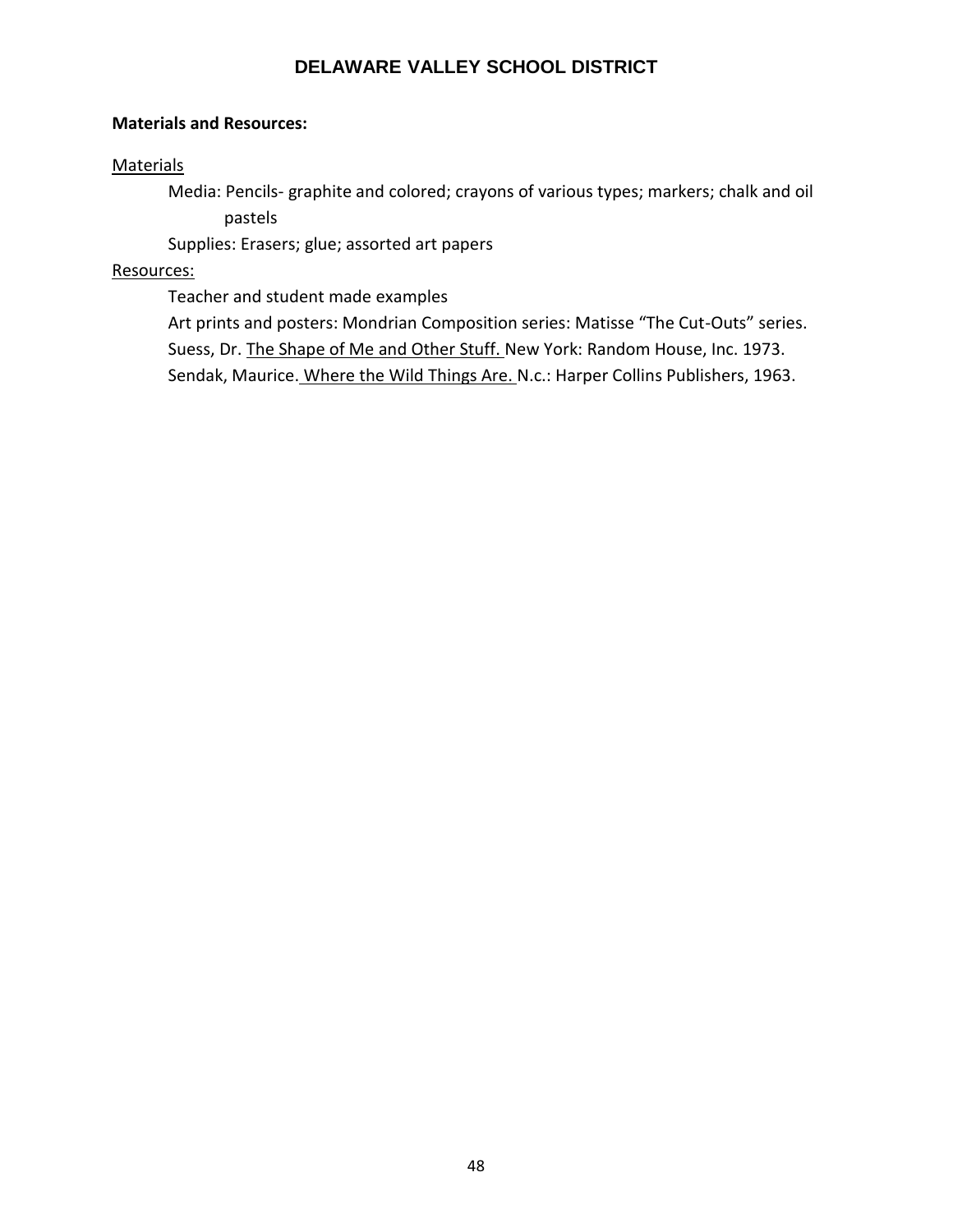## **Unit Second Grade Painting**

**Standards:** PA Academic Standards for Arts and Humanities, PACS English/Language Arts, [9.1.3.A; 9.1.3.B; 9.1.3.C; 9.3.3.C; 9.3.3F; 9.4.3.B](https://www.google.com/search?client=safari&rls=en&ei=HSwwW5-6DeyI5wLCv7aIDg&q=pa+academic+standards+for+arts+and+humanities&oq=academic+standards+for+art&gs_l=psy-ab.1.1.0i22i30k1l10.27595.34946.0.37173.26.26.0.0.0.0.174.2555.20j6.26.0....0...1.1.64.psy-ab..0.26.2551...0j35i39k1j0i131i67k1j0i131k1j0i67k1j0i131i20i264k1j0i20i264k1.0.k43KXC1M2ds) [CC.1.2.3.J](https://www.pdesas.org/Standard/Detail?linkStandardId=0&standardId=160086)

**Anchors**  [E03.A-V.4.1](https://www.pdesas.org/Standard/Detail?linkStandardId=0&standardId=161591)

**Big Idea # 1: Artists use tools and resources as well as their own experiences and skills to create art.**

**Essential Questions:**  How do artists create texture in a piece of artwork?

**Concepts:**  Artists use different materials.

## **Competencies:**

Create texture by using everyday materials.

#### **Big Idea #2: The arts provide a medium to understand and exchange ideas.**

#### **Essential Questions**

How can the element of color effect the perception and meaning for a piece of art?

#### **Concepts:**

Color is an essential element that can shape emotion and meaning in the visual arts.

#### **Competencies:**

Use color in a purposeful manner to convey a particular meaning or emotion.

**Big Idea # 3: There are formal and informal processes used to assess the quality of work in the arts.**

#### **Essential Questions:**

What qualifies a piece of art being "good?"

#### **Concepts:**

People make judgements about the quality of an artwork utilizing the Elements of Principles of Design as a guideline.

#### **Competencies:**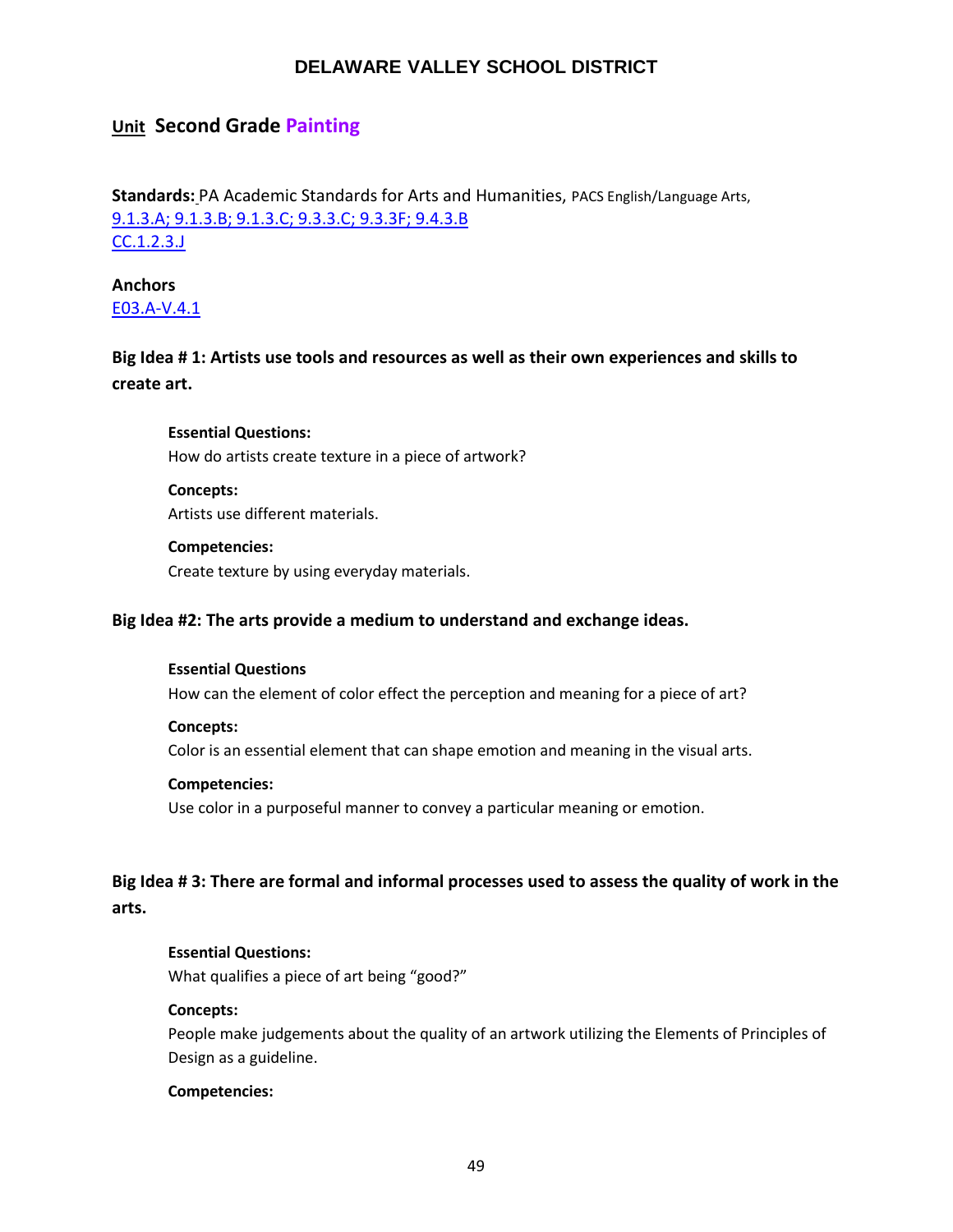Articulate opinions verbally and in written form using basic descriptions for the Elements and Principles of Design.

**Overview:** Artists sometimes choose to alter the accuracy in which an image is represented.

**Goals:** Use media, tools, and color expressively; Explain intention in their own work

## **Objectives:**

- 1. Student will demonstrate how to lighten and darken a color. (DOK Level 2)
- 2. Students will demonstrate how to mix secondary colors utilizing primary colors (DOK Level 2)
- 3. Student will distinguish between representational and nonrepresentational works (DOK Level 2)
- 4. Student will form personal evaluations of their work and the work of others using basic E & P of Design vocabulary. (DOK Level 4)
- 5. Student will demonstrate application of experimental water media (DOK Level 2, 3)
- 6. Student will understand and use the following vocabulary: realistic, abstract, tint, shade, warm, cool, primary, secondary (DOK Level 1)

## **Core Activities and Corresponding Instructional Methods:**

- 1. Expressive Color
	- a. Observe and study works by expressive artists (Teacher has the option of choosing from the resource list)
	- b. Compare representational color vs interpretative qualities of color (ex: Van Gogh's starry night or Matisse's Fauvist portraits compared to photographs of night skies and people)
	- c. View the 12-step color wheel
	- d. Direct instruction on secondary color, warm and cool color, tints and shades
	- e. Write about color and mood (Describe an experience incorporating 5 colors and adjectives - fluffy white; candy pink; fiery red;
- 2. Use water media effectively (tempera; watercolor; crayon resist)
	- a. View teacher made example projects
	- b. Direct instruction and demonstration of methods
	- c. Guided practice
	- d. Suggested topics: Landscape painting; Wax resist painting; tool paintings with sticks, q-tips, sponges; brushes, toothbrushes; Seasonal art; Non-representational designs;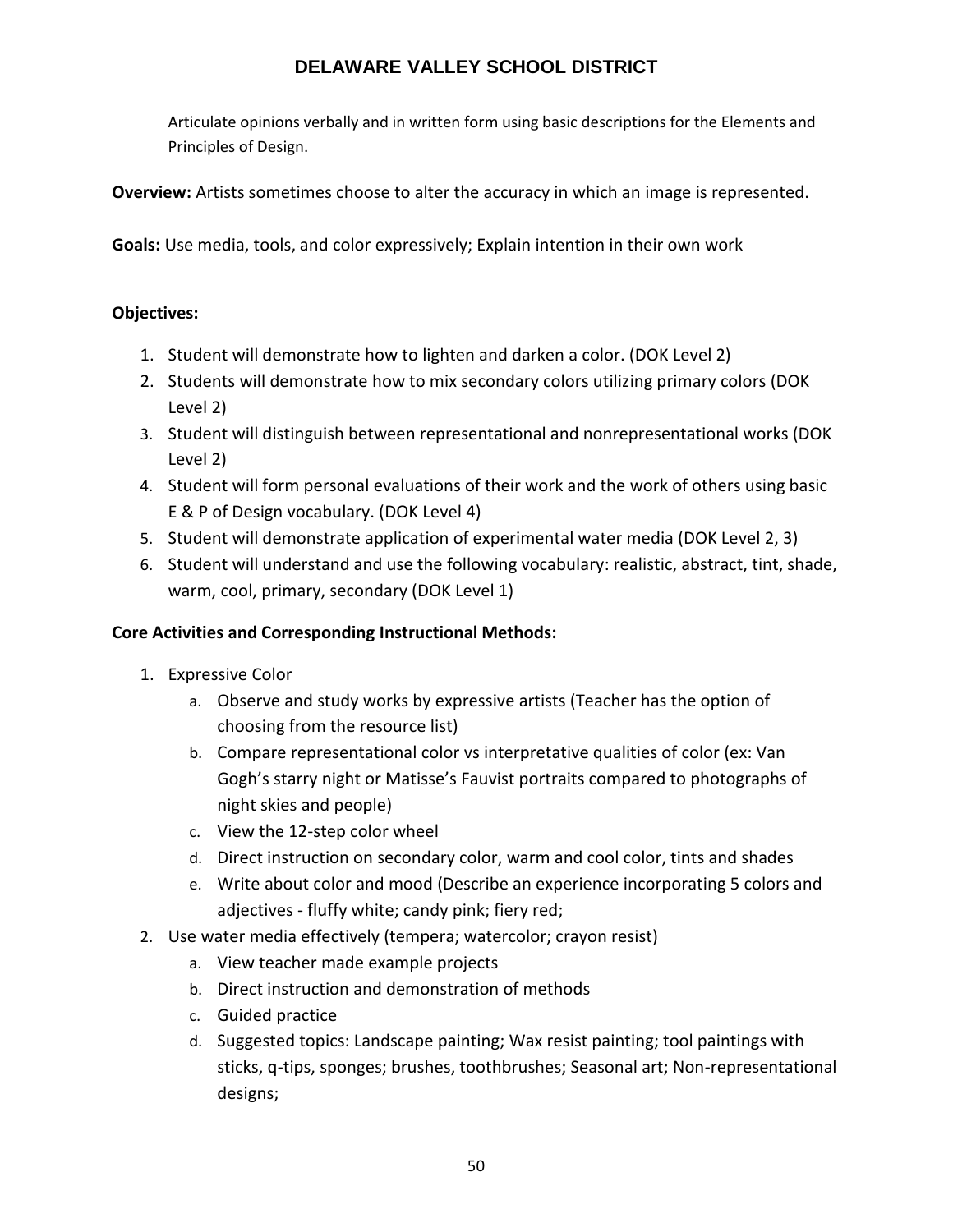- e. Portraits; Moody Self-portraits
- 3. Articulate opinions about what makes art good
	- a. Use the Elements and Principles of Design to discuss composition of artwork
	- b. Provide a list of interpretive and expressive words to respond to a work of art
	- c. Token response game using artist reproductions

#### **Assessments:**

| <b>Diagnostic:</b> Questioning |                                             |
|--------------------------------|---------------------------------------------|
|                                | <b>Formative:</b> Teacher observation       |
|                                | Descriptive story incorporating color words |
|                                | <b>Summative:</b> Completed project         |

#### **Extensions:**

- 1. Student creates his own "tool" using found objects in the classroom
- 2. Create two paintings using contrasting color schemes and compare their outcomes
- 3. Use Brushes application on iPads or similar program for digital tools

#### **Correctives:**

1. Wall charts or personal color wheels with "How to" for tool painting

#### **Materials and Resources:**

#### Materials:

Paint media: Watercolors; block and liquid tempera; finger paint Tools: Paintbrushes appropriate to media; found objects; pipettes; dabbers; crayons Supplies: Varied art papers and painting surfaces; Still life objects

## Suggested Resources:

Teacher and student made sample projects.

Color wheel and color mixing chart(s)

Novak, Matt. Claude and Sun. New York: Bradbury Press, 1987.

## Suggested Reproductions:

Joan Miro, *Hirondelle/Amour* Mondrian, *Silver Tree* Monet, *La Pie* Davis*, Blips and Ifs* Davis, *Seme*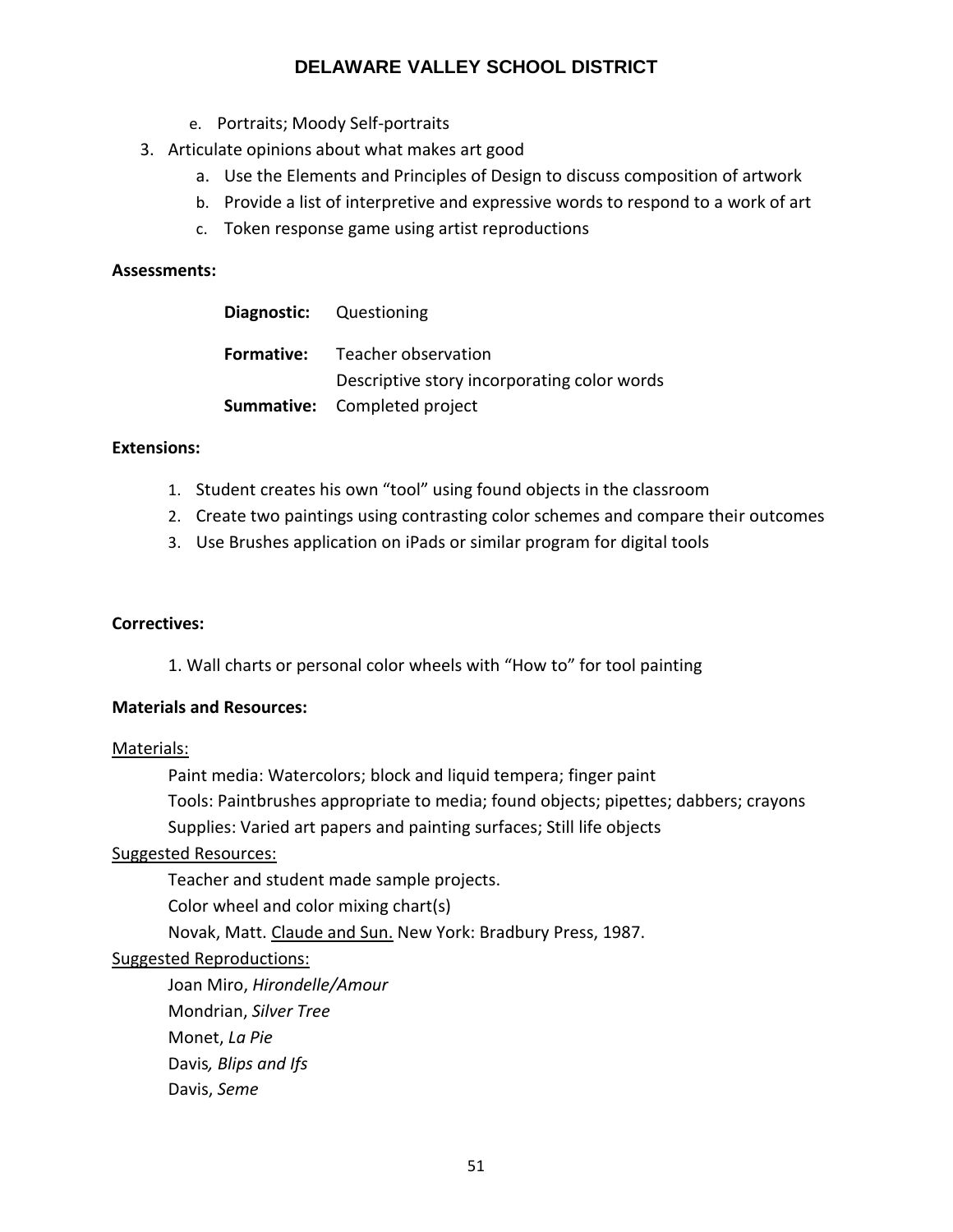El Greco, *View of Toledo* Curry, *Line Storm* Bierstadt, *Among the Sierra Nevada Mountains, California*  Take 5 art print series – landscapes Matisse, *Lady in Blue* works by Stuart Davis works by Kandinsky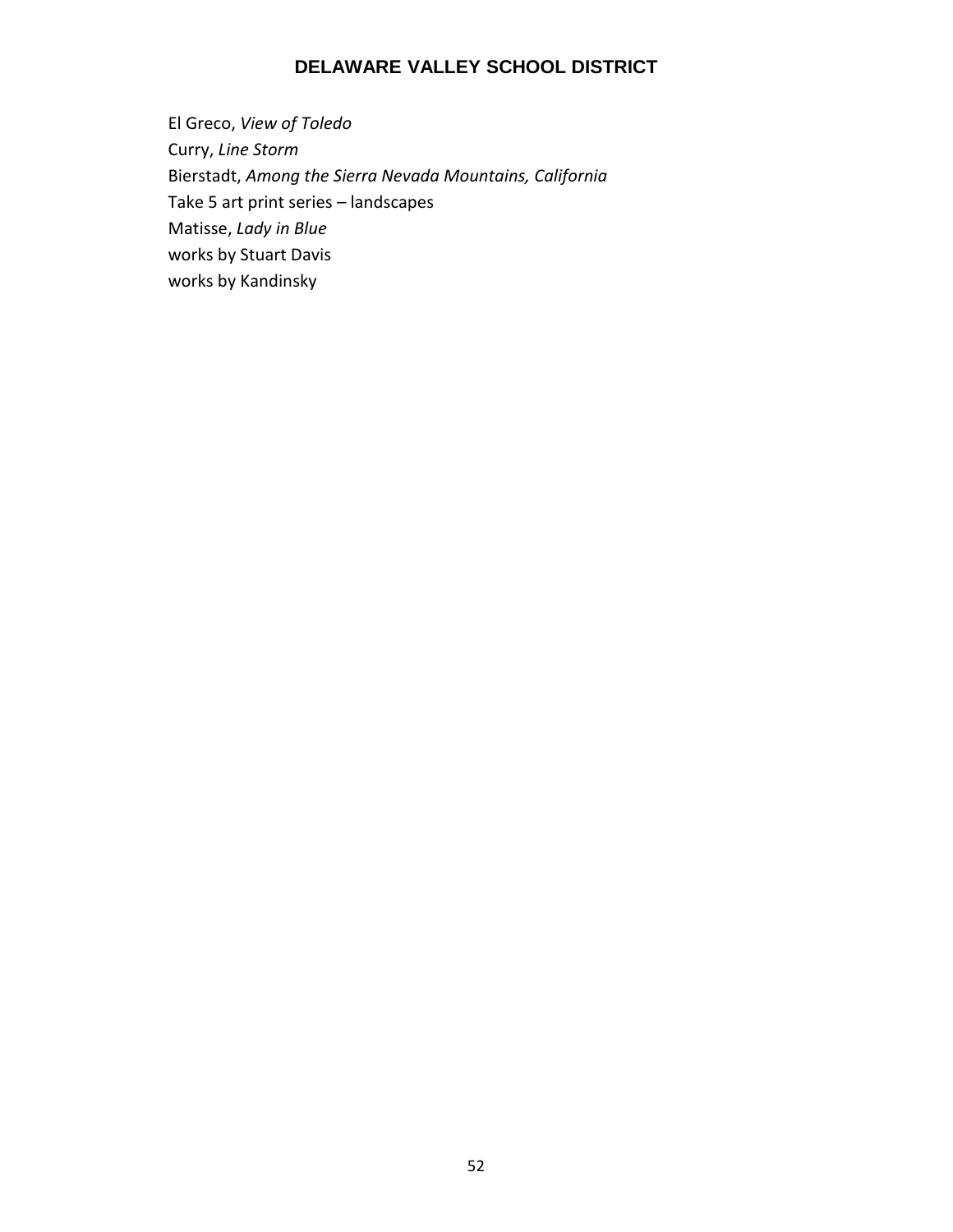# **Unit: Second Grade Ceramics**

## **Standards:** PA Academic Standards for Arts and Humanities [9.1.3.B; 9.1.3.C; 9.1.3.H](https://www.google.com/search?client=safari&rls=en&ei=HSwwW5-6DeyI5wLCv7aIDg&q=pa+academic+standards+for+arts+and+humanities&oq=academic+standards+for+art&gs_l=psy-ab.1.1.0i22i30k1l10.27595.34946.0.37173.26.26.0.0.0.0.174.2555.20j6.26.0....0...1.1.64.psy-ab..0.26.2551...0j35i39k1j0i131i67k1j0i131k1j0i67k1j0i131i20i264k1j0i20i264k1.0.k43KXC1M2ds)

# **Big Idea # 1: Artists use tools and resources as well as their own experiences and skills to create art.**

#### **Essential Questions:**

Why do artists use different tools, materials, and process to create one artwork?

#### **Concepts:**

People use a variety of tools, materials and processes to create art.

#### **Competencies:**

Describe various tools, materials and processes used to create art.

**Overview:** Clay is a natural material which has been used by artists throughout time.

**Goals:** Practice the processes and skills of working with clay.

## **Objectives:**

- 1. Student will roll coils with reasonable consistency. (DOK Level 2)
- 2. Student will apply joining techniques in attaching coils. (DOK Level 2)
- 3. Students will understand basic clay process of building, firing, glazing (DOK Level 1)
- 4. Students will formulate ideas about form and function (DOK Level 3)
- 5. Students will demonstrate ability of liquid glaze application (DOK Level 2)
- 6. Students will demonstrate knowledge and correct usage of the following vocabulary: coil, score, slip, firing

## **Core Activities and Corresponding Instructional Methods:**

1. Design and create a coil constructed ceramics piece that suits a functional or decorative purpose.

- a. Learn and practice clay construction methods (coiling, score, slip)
- b. Teacher demonstration
- c. Guided practice
- d. Wall posters diagramming clay and firing process
- e. Analyze clay objects to determine purpose
- f. View and compare various ceramic pieces (marriage vessels, trivets, bells)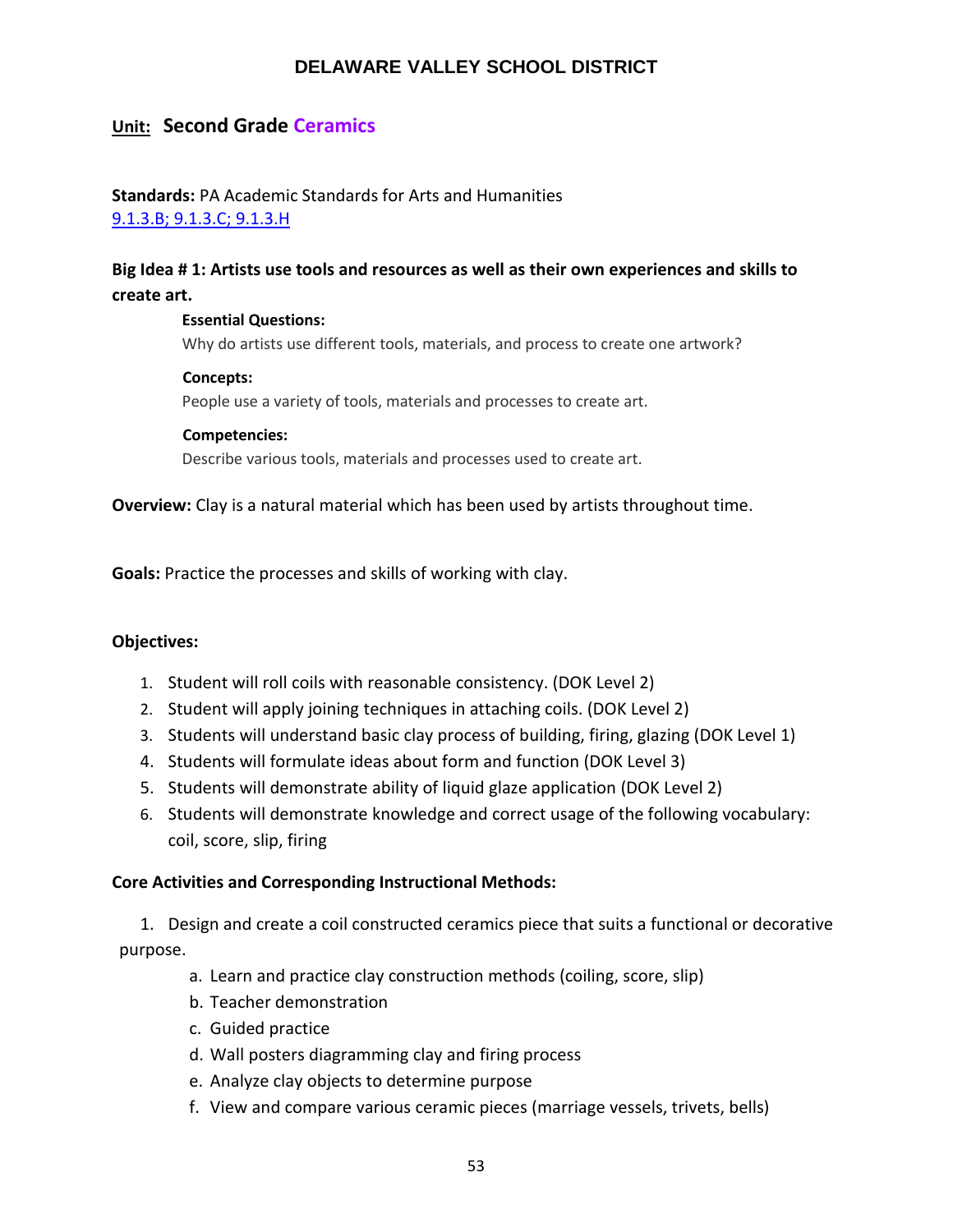- g. Teacher made examples
- h. Suggested projects: Coil bowls; Pinch and coil vessel; Figurative sculpture; Draped containers with coiled decorations

#### **Assessments:**

|                   | <b>Diagnostic:</b> Questioning       |
|-------------------|--------------------------------------|
| <b>Formative:</b> | Teacher observation                  |
|                   | Pinch test for proper clay thickness |
|                   | <b>Summative:</b> Completed project  |

- **Extensions:** 1. Create a coiled pot with both open and closed shapes.
	- 2. Use underglaze for enhanced glaze decoration technique

**Correctives:** 1. Use spiral printed template for coil shaping

2. Use smaller forms for draped pieces

#### **Materials and Resources:**

## Materials

Media: Clay; glaze; Model Magic

Tools: Modeling tools; rolling pins; clay knives; assorted gadgets; brushes

Supplies: Paper towels; water containers; tempera paint; varied art papers

#### Resources:

Teacher and student made sample projects.

Native American coil pottery

www.nativetech.org/pottery/chrono.htm - Chronology of pottery forms of

Native Americans in southern New England.

Kong, Ellen. The Great Clay Adventure: Creative Handbuilding Projects for Young Artists. Worcester: Davis Publications, 1999.

Ellis, Mary. Ceramics for Kids: Creative Clay Projects to Pinch, Roll, Coil, Slam, and Twist. New York: Lark Books, 2002.

Crystal Publications Ceramics series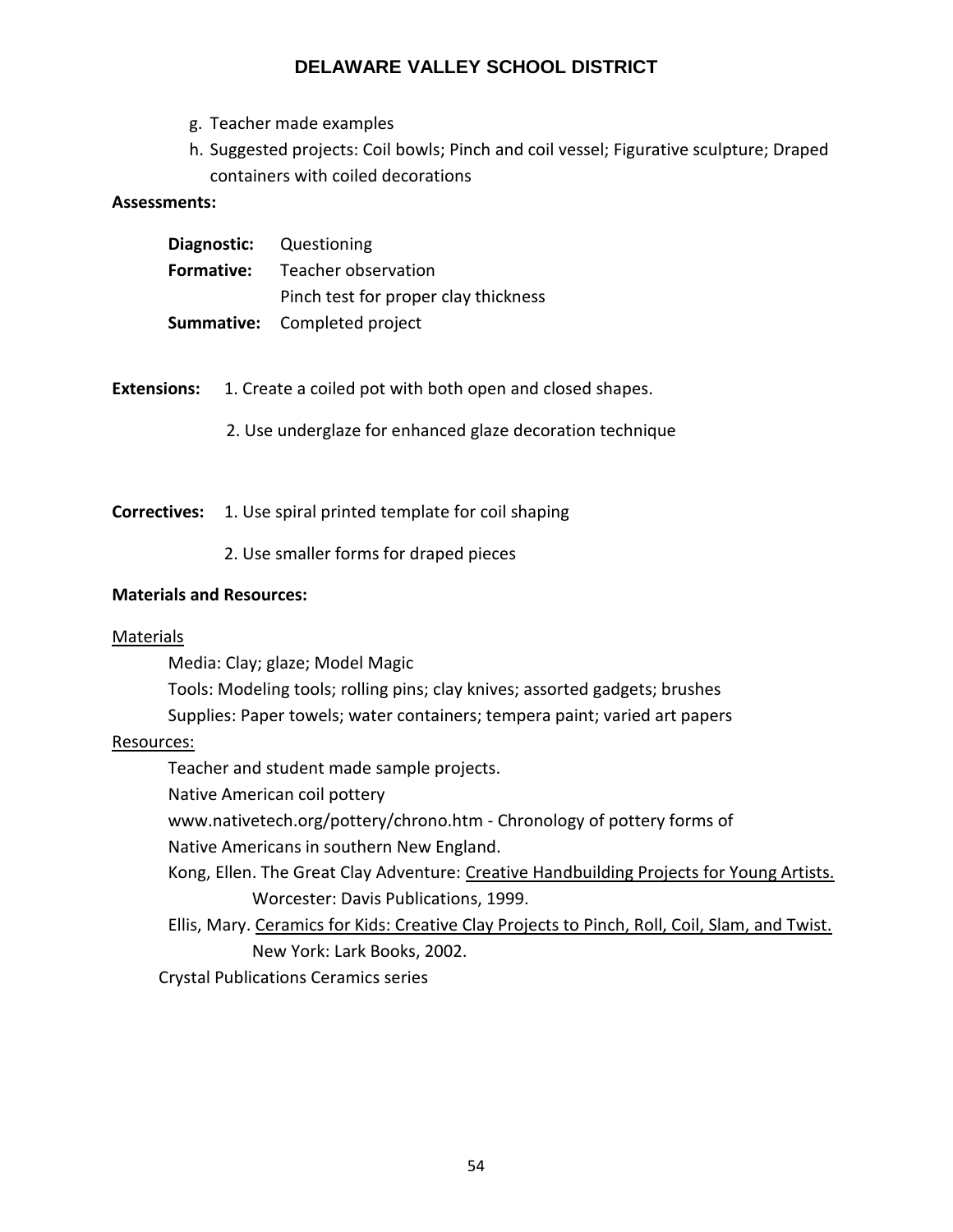# **Unit: Second Grade Sculpture and Crafts**

**Standards:** PA Academic Standards for Arts and Humanities

[9.3.A; 9.1.3.B; 9.1.3.C; 9.1.3.H; 9.1.3.J; 9.2.3.D; 9.2.3.G; 9.2.3.J; 9.2.3.L; 9.3.3.A](https://www.google.com/search?client=safari&rls=en&ei=HSwwW5-6DeyI5wLCv7aIDg&q=pa+academic+standards+for+arts+and+humanities&oq=academic+standards+for+art&gs_l=psy-ab.1.1.0i22i30k1l10.27595.34946.0.37173.26.26.0.0.0.0.174.2555.20j6.26.0....0...1.1.64.psy-ab..0.26.2551...0j35i39k1j0i131i67k1j0i131k1j0i67k1j0i131i20i264k1j0i20i264k1.0.k43KXC1M2ds)

## [C.C.1.2.2.J;](http://www.pdesas.org/Standard/Detail?linkStandardId=0&standardId=159760) [C.C.1.3.3.A](https://www.pdesas.org/Standard/Detail?linkStandardId=0&standardId=159947)

**Big Idea: People have expressed experiences and ideas through the arts throughout time and across cultures.**

**Essential Questions:**  How do artists preserve culture?

#### **Concepts:**

Artists preserve culture by visually recording customs and traditions.

#### **Competencies:**

Make and analyze art that depicts the customs and traditions of a group of people.

**Overview:** All cultures have artifacts that reflect their society and values.

**Goals:** Relate works of art to various cultures.

- 1. Students will compare and contrast useful and decorative craft forms. (DOK Level 2)
- 2. Students will draw conclusions about cultures and societies by observing artifacts (DOK Level 4)
- 3. Students will investigate sculptural qualities of paper and/or fabric. (DOK Level 3)
- 4. Students will demonstrate knowledge and correct usage of the following vocabulary as it pertains to the activity chosen by the teacher: origami, loom, warp, weft, sculpture, modeling, collage, weaving; sgraffito. (DOK Level 1)

## **Core Activities and Corresponding Instructional Methods:**

1. Analyze artifacts for how they are made:

Close observation from artifacts made available to students

Teacher questioning

**Worksheets** 

2. Relate works to geographic regions

Find or point out regions on atlas or globe

Direct instruction about a culture or group of people

Use of stories and picture books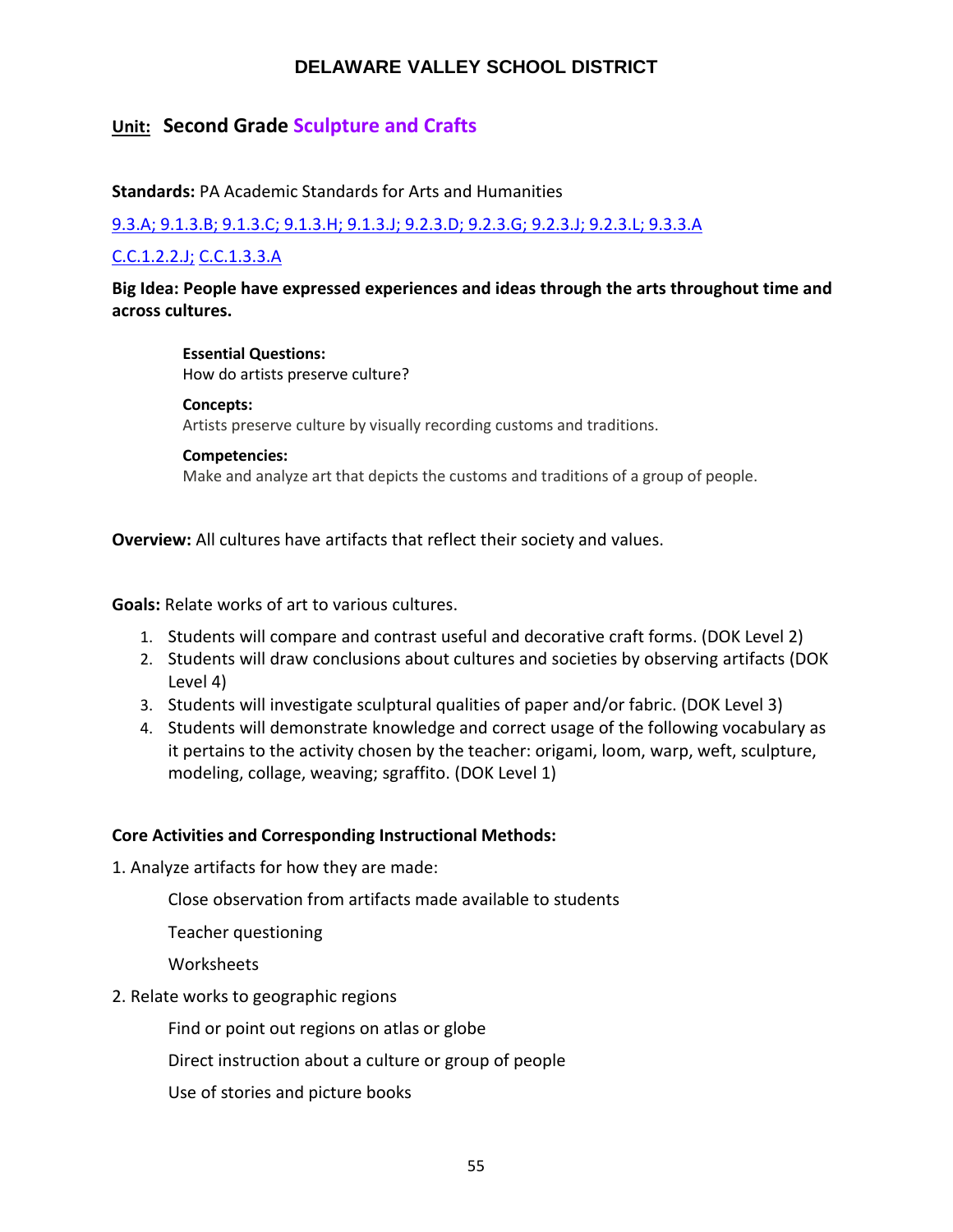3. Create a cultural artifact, or work of art based on a cultural art form\*

Teacher demonstration

Idea generation through discussions, teacher made and student made examples

*\* It is understood that some crafts require more time than others and also require different materials. Teacher has the option of designing an age appropriate activity which meets the above objectives and also meets time and material constraints. Inspiration could come from social studies, reading curriculum, or seasonal occasions. Suggested:*

*Japanese Origami; Houses; Butterflies; Kites African or Native American Weaving: Paper sculpture Collage/decoupage; Tissue paper, found objects; fabric Cultural Masks: paper mache; paper; Scratch art*

## **Assessments:**

|            | <b>Diagnostic:</b> Questioning      |
|------------|-------------------------------------|
| Formative: | Teacher observation                 |
|            | <b>Summative:</b> Completed project |

**Extensions:** 1. Create origami forms with 5 -6 steps

2. Allow students to self-teach from written directions

**Corrections:** 1. Provide larger warp and weft for weaving projects

2. Provide visual step instructions in addition to demonstration for origami project

## **Materials and Resources:**

## Materials:

Media: Burlap; fabric; felt; assorted papers; pipe cleaners; soft weaving yarn; rug yarn; sticks – natural, popsicle, tongue depressors

Tools: 3" plastic needles; scissors; cotton tipped applicator

Supplies: Glue; Pritt art paste; wheat paste; papier mache; paint; polyfill/cotton batting; beads; sequins; feathers; buttons; origami paper; sandpaper; wallpaper

## Suggested Resources:

World map/globe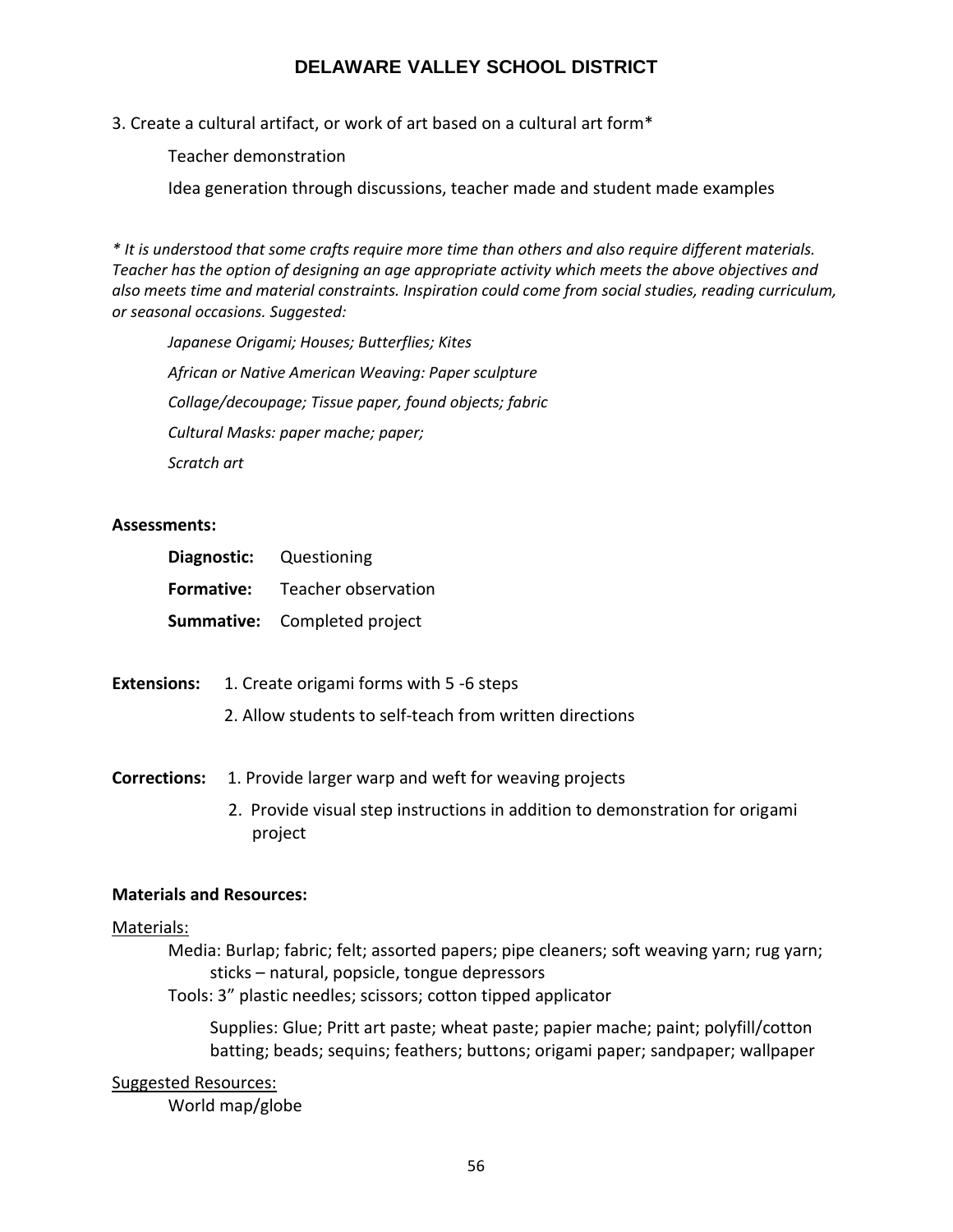Teacher and student made sample projects. Oaxacan sculptures Weaving samples Native American prints Suggested Reproductions:

Crystal Publications 3-Dimensional art series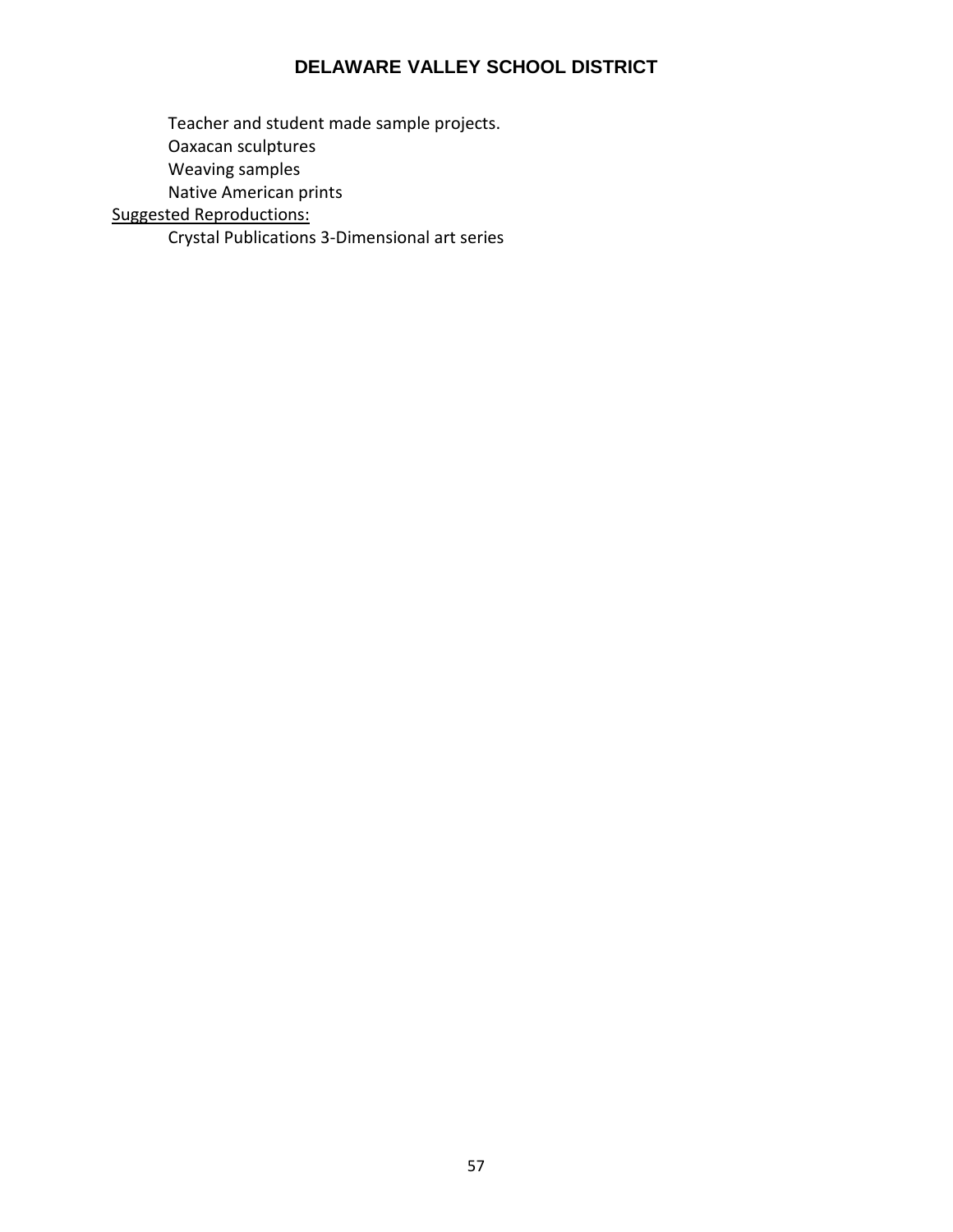# **Unit: Second Grade Printmaking**

**Standards:** PA Academic Standards for Arts and Humanities, PACS English/Language Arts, [9.1.3.A; 9.1.3.B; 9.1.3.C; 9.1.3.H; 9.2.3.J; 9.2.3.L; 9.3.3.A; 9.3.3.B; 9.3.3.G; 9.4.3.B](https://www.google.com/search?client=safari&rls=en&ei=HSwwW5-6DeyI5wLCv7aIDg&q=pa+academic+standards+for+arts+and+humanities&oq=academic+standards+for+art&gs_l=psy-ab.1.1.0i22i30k1l10.27595.34946.0.37173.26.26.0.0.0.0.174.2555.20j6.26.0....0...1.1.64.psy-ab..0.26.2551...0j35i39k1j0i131i67k1j0i131k1j0i67k1j0i131i20i264k1j0i20i264k1.0.k43KXC1M2ds) [C.C.1.2.2.J](http://www.pdesas.org/Standard/Detail?linkStandardId=0&standardId=159760)

## **Anchors:**

[E03.C.1.1](https://www.pdesas.org/Standard/Detail?linkStandardId=0&standardId=161569)

## **Big Idea # 1: The skills, techniques, Elements and Principles of the arts can be learned, studied, refined and practiced**

#### **Essential Questions:**

How do people describe art when they create or talk about it?

#### **Concepts:**

Art has its own vocabulary, the E & P of Design, that people use when making and talking about art.

#### **Competencies:**

Utilize basic E & P of Design terminology when making, and expressing ideas about, art.

## **Big Idea # 2: People use both aesthetic and critical processes to assess quality, interpret meaning and determine value**

**Essential Questions:** How do people think about art?

#### **Concepts:**

People have opinions about art.

#### **Competencies:**

Express opinions about and explain preferences for different types of artwork.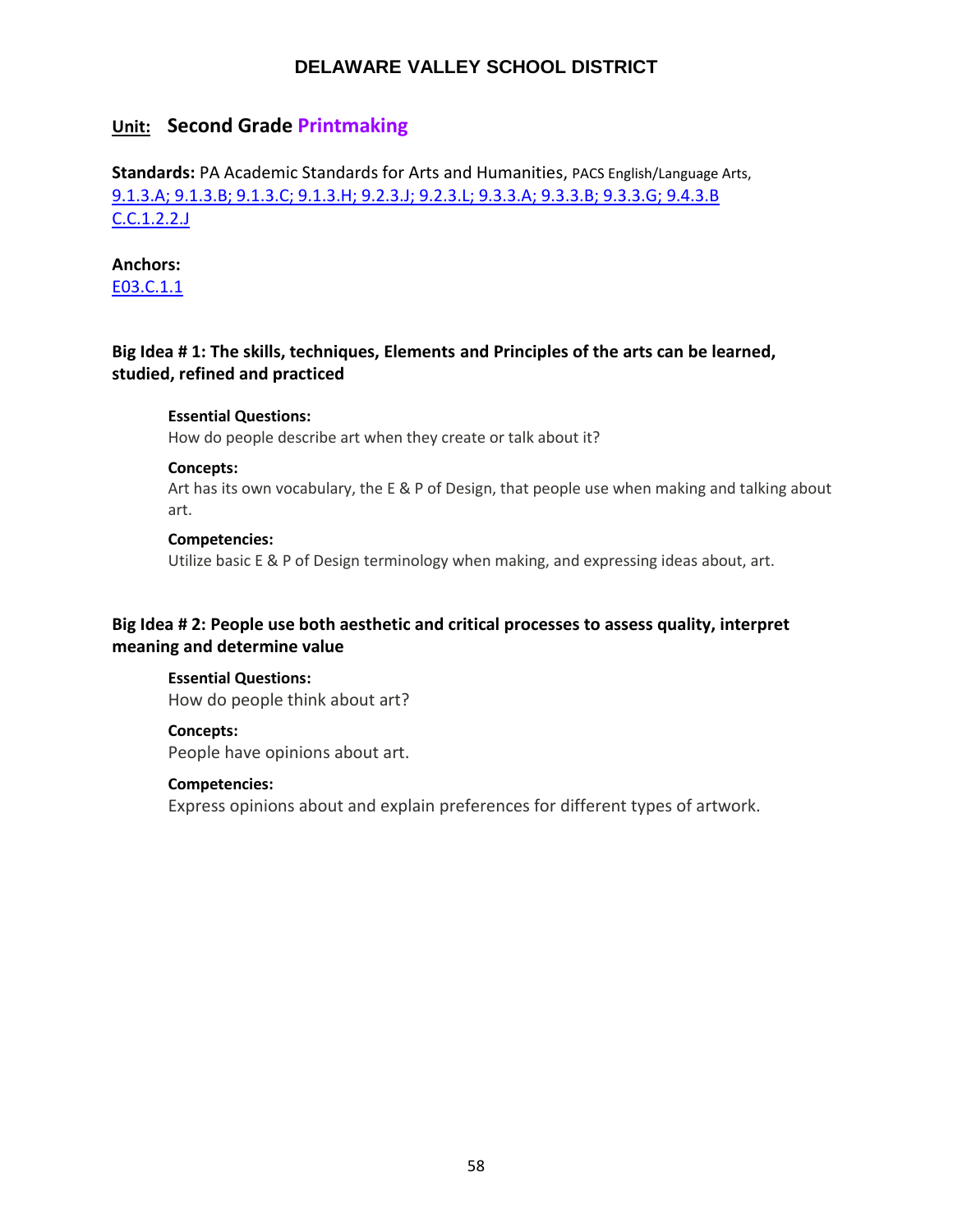**Overview:** Printmaking is an art form which often leads to unexpected results.

**Goals:** Successfully transfer an image from one surface to another by planning, experimenting and refining.

## **Objectives:**

- 1. Students will be able to design and construct a simple printing plate (DOK Level 2, 4)
- 2. Students will be able to create a series of prints and number them sequentially (DOK Level 2)
- 3. Students will demonstrate knowledge and correct usage of the following printmaking vocabulary: brayer, plate, ink, print (DOK Level 1)

## **Core Activities and Corresponding Instructional Methods:**

1. Understand concept of image reversal design a printmaking plate

View printing plate in a mirror to predict outcome of a printed design Powerpoint slide with printing plates next to final images

2. Demonstrate a working knowledge of printmaking terms

All classroom tools labelled for easy reference

Worksheet with word bank

## 3. Design an image that will transfer in reverse

Suggested methods: Foam plate prints; String prints; Found object prints

Make multiple prints and compare the outcomes

Number the results from best to worst

Answer reflective questions; "What do I like best about my project?"; "What should I have done instead?"

## **Assessments:**

**Diagnostic:** Questioning **Formative:** Teacher observation Troubleshoot unfavorable results (too much ink; slipping; design) Reflection sheet about final outcome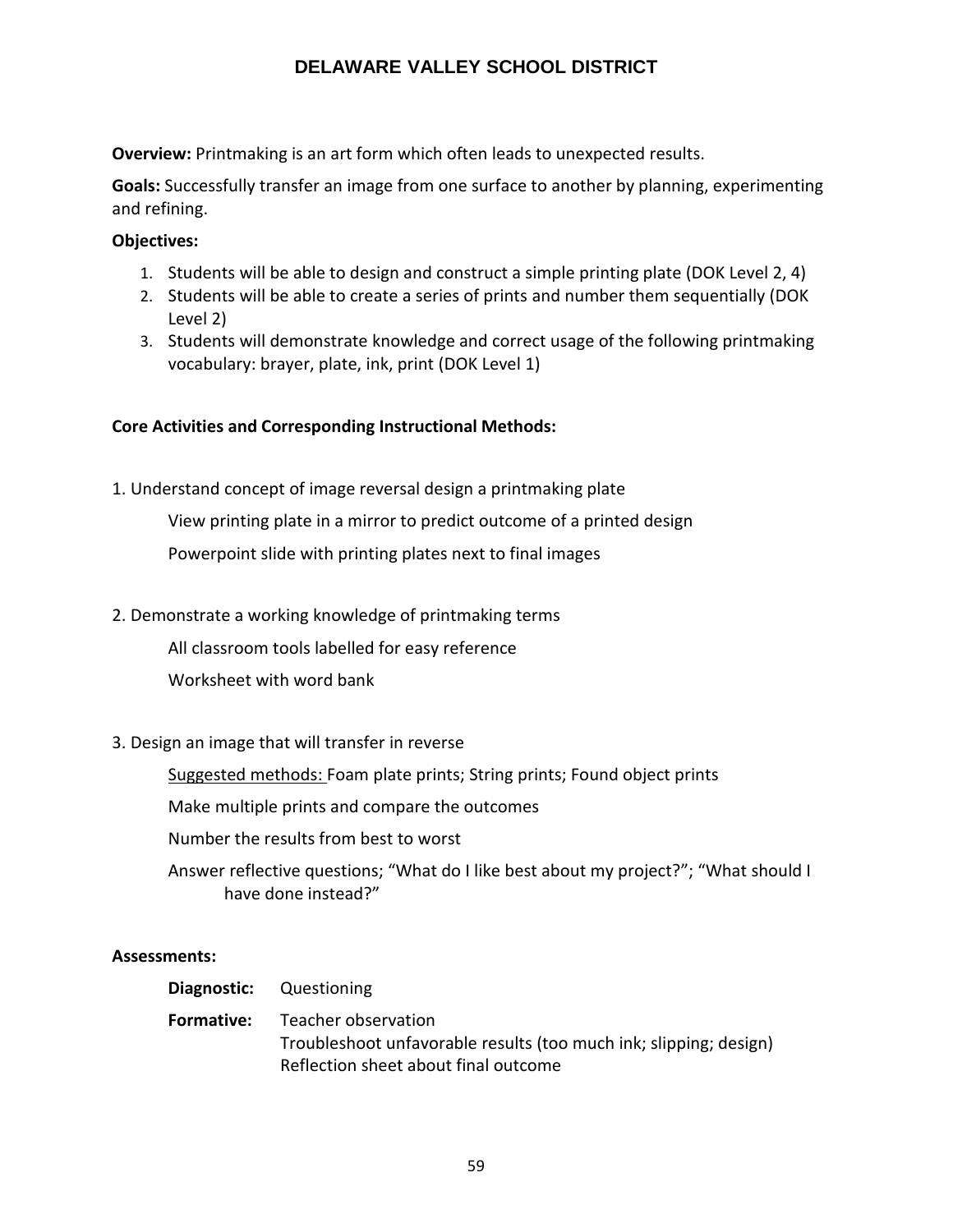**Summative:** Completed project

**Extensions:** 1. Experiment with different colors and printing surfaces

2. Overprint by combining two printing plates

## **Correctives:**

- 1. Reduce the number of steps in the assignment.
- 2. Present instruction one-step at a time.

## **Materials and Resources**

#### Materials:

Media: Printing ink; tempera paint; Tools: Stampers; pencils; wooden stylus; brayers; brushes; wooden spoons Supplies: Assorted papers; crayons; textured materials; foam plates/trays varied art papers; railroad board; newspaper

#### Resources:

World Map or Globe Teacher and student made project samples Crystal Publications Elements of Art posters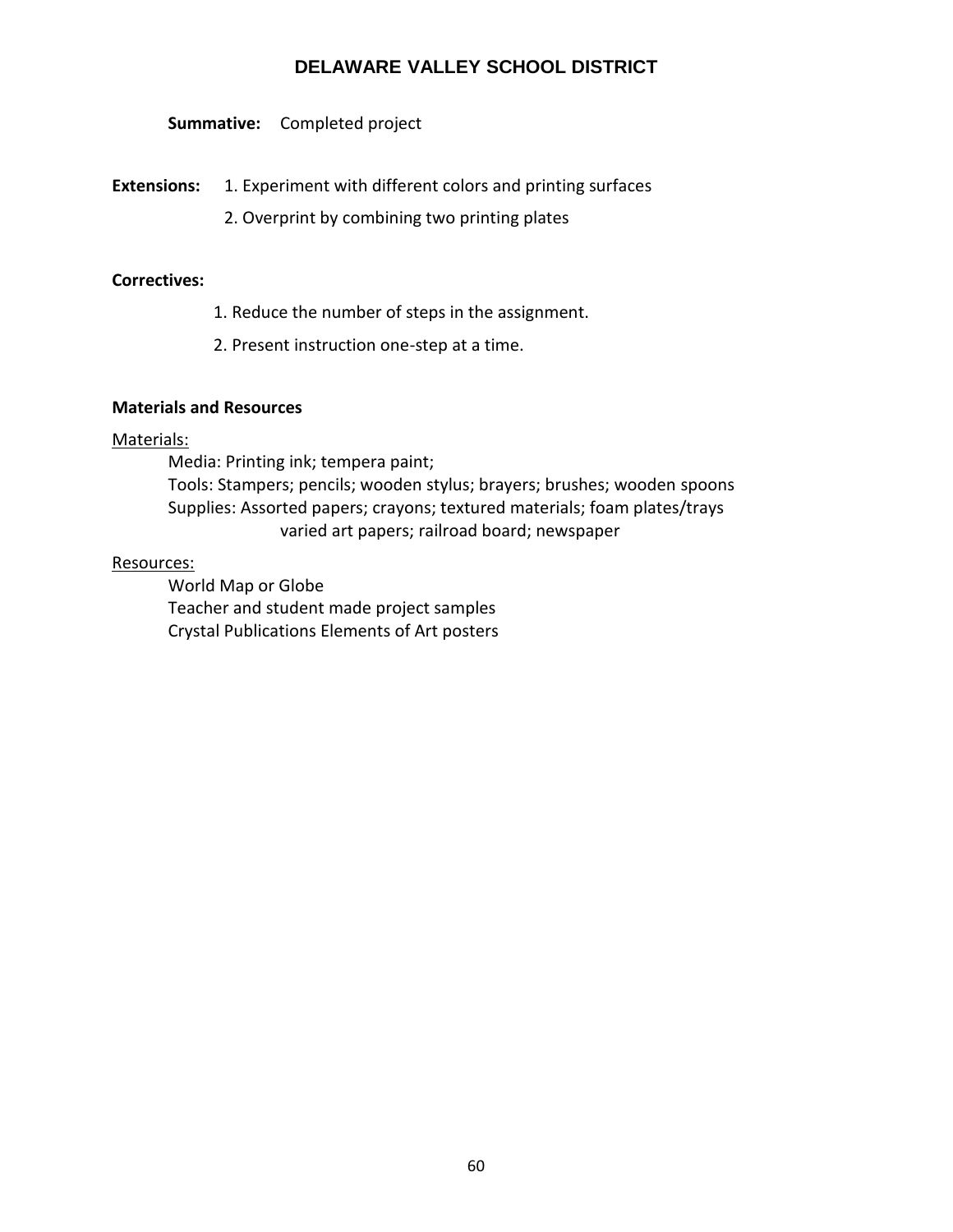# **GRADE 3**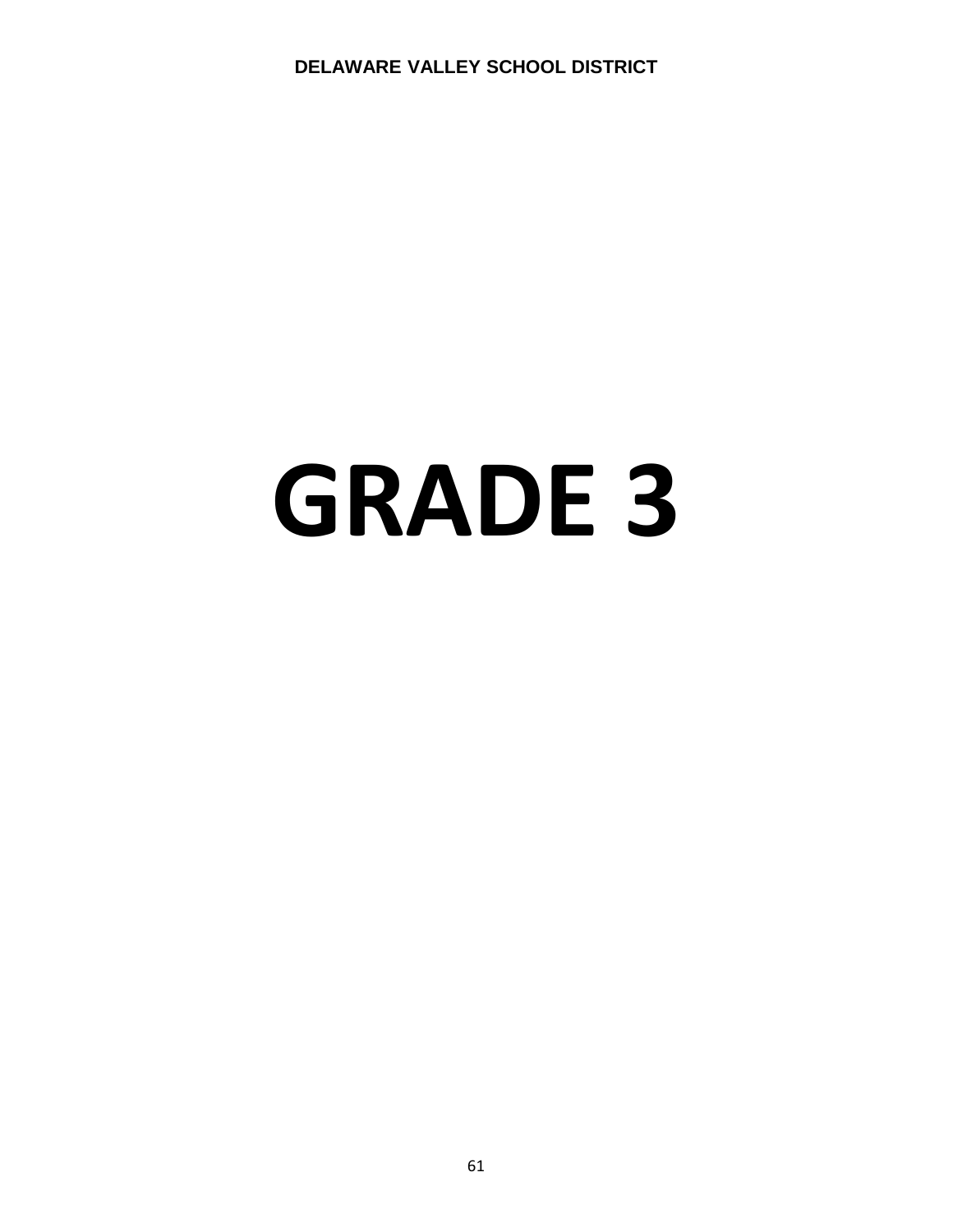## **Unit: 3 rd Grade Drawing**

**Standards:** PA Academic Standards, PACS English/Language Arts, [9.1.5.A ; 9.1.5.B; 9.1.5.C; 9.1.3.E; 9.2.3.A; 9.2.3.D; 9.2.3.F; 9.3.3.A; 9.3.3.B; 9.4.3.B](http://www.stateboard.education.pa.gov/Documents/Regulations%20and%20Statements/State%20Academic%20Standards/pdfarts.pdf) [CC.1.2.2.J](https://www.pdesas.org/Standard/Detail/?linkStandardId=0&standardId=159864)

#### **Anchors:**

[E03.C.1.1](https://www.pdesas.org/Standard/Detail?linkStandardId=0&standardId=161569)

## **Big Idea #1: The skills, techniques, Elements and Principles of Design can be learned, studied, refined and practiced.**

**Essential Questions:**  Why do artists plan their work?

**Concepts:** The art making process includes planning, creating, and refining.

#### **Competencies:**

Explain the purpose of planning.

#### **Big Idea #2: Reflection and art criticism are integral parts of creating visual art.**

#### **Essential Questions:**

How does reflection influence the process and product of art-making?

#### **Concepts:**

Collaborative reflection is a crucial part of the art-making process, and often affects the final artwork

#### **Competencies:**

Reflect with classmates on an in-process work of art and describe how that reflection affects the final product

**Overview:** Thinking about our work before beginning allows us to plan how we will effectively use our drawing and design skills.

**Goals:** Establish foreground, middleground, and background using highlights and shading techniques.

#### **Objectives:**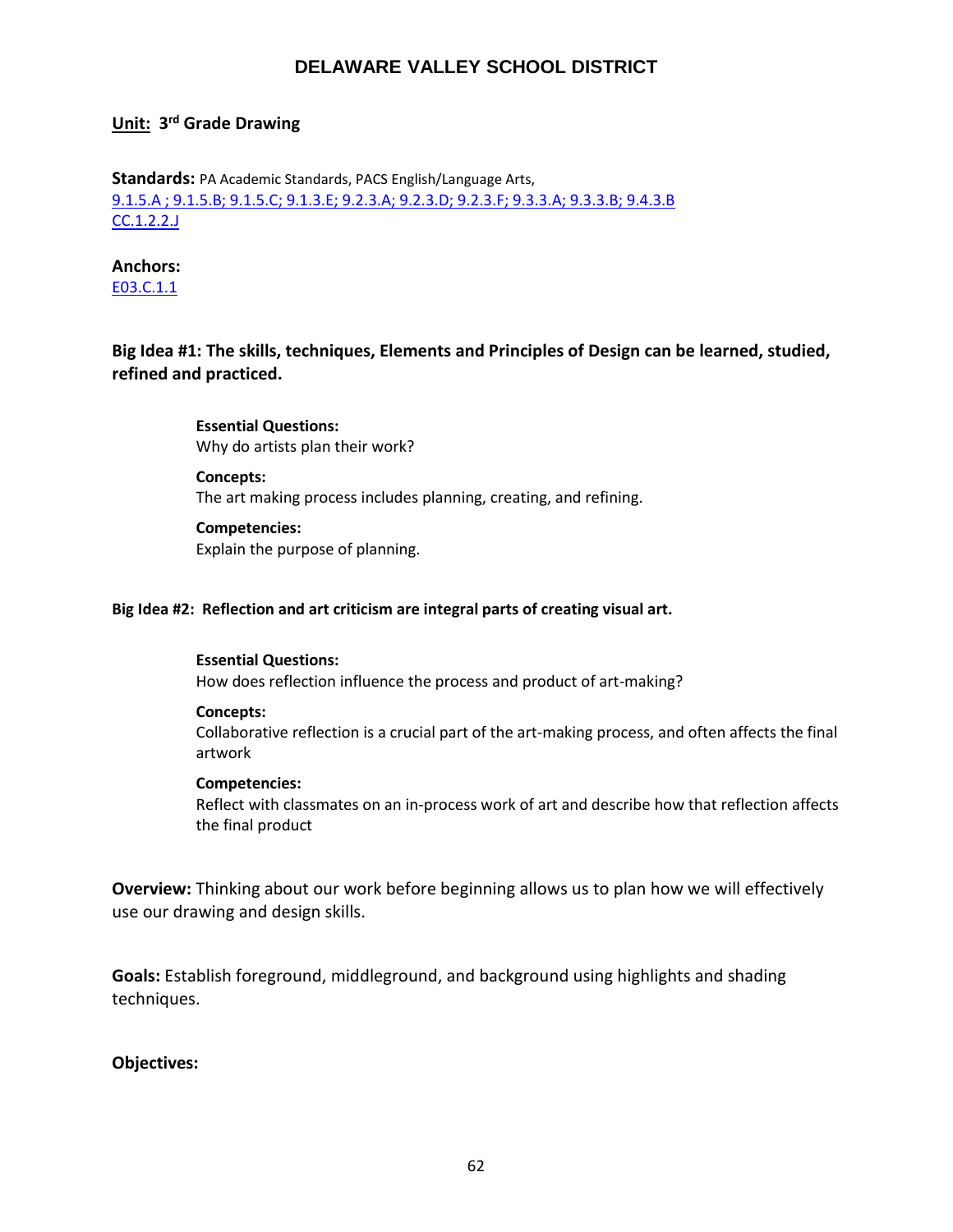- 1. Students will produce tonal variation to suggest depth. (DOK Level 1) Students will begin to use highlights and shadows on an introductory level. (DOK Level 2)
- 2. Students will formulate a design including a foreground, middleground, background, and horizon line. (DOK 3)
- 3. Students will critique their own artwork as well as others. (DOK Level 4)
- 4. Students will create representational drawings using various media and design principles. (DOK Level 4)

## **Core Activities and Corresponding Instructional Methods:**

- 1. Begin to use highlights and shadows to enhance a drawing
	- Preliminary drawings for paintings and mixed media projects
	- Make value scales
	- Suggested: Still-life with two or three overlapping objects
	- Figure drawing with cast shadows
	- **Portraits**
	- Landscapes with foreground, middleground, background
- 2. Collaborate on reflection

Working in small groups, round robin critique with post it note

Journal activity - Student will summarize the comments of their classmates and write an action plan for their final drawing

## **Assessments:**

- **Diagnostic:** Questioning **Formative:** Teacher observation Written action plan for a final revised drawing incorporating appropriate vocabulary
- **Summative:** Completed project
- **Extensions:** 1. Add additional objects to still-life.
	- 2. Use still-life objects with complex forms
- **Correctives:** 1. Use color coding to divide foreground, middleground, background or highlight mid tone and shadow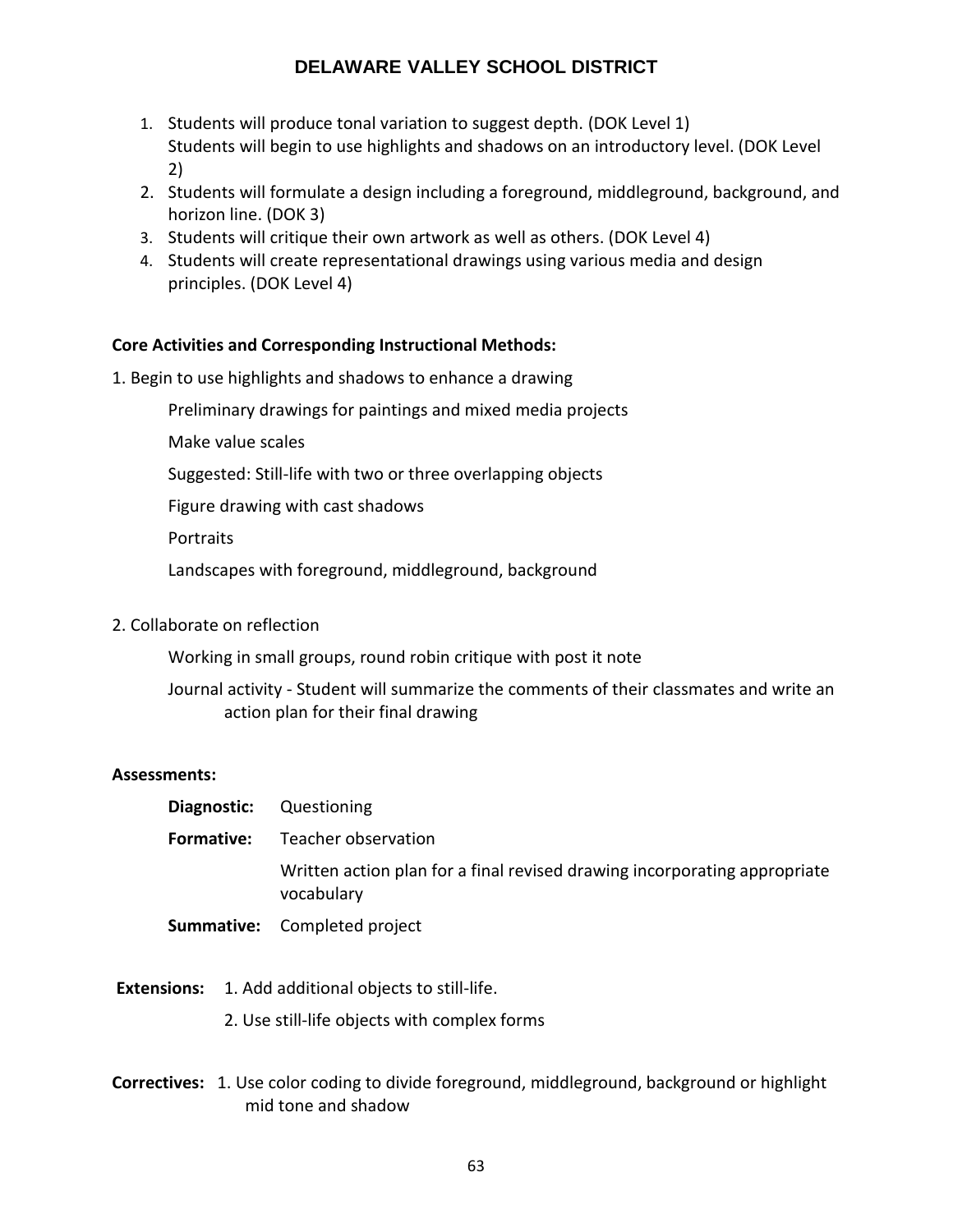## **Materials and Resources:**

Materials:

Media: Pencils- graphite and colored; crayons of various types; markers of various types; oil and chalk pastels; colored glue Supplies: assorted papers; erasers

Equipment: Computer; iPad

Resources:

Teacher and students made sample projects Landscape photos Bunting, Eve. Sunflower House*.* New York: Scholastic Inc.,1996. Suggested Reproductions and Artists: Cezanne, Still Life

Van Gogh Sunflowers DaVinci's *Mona Lisa* Modigilani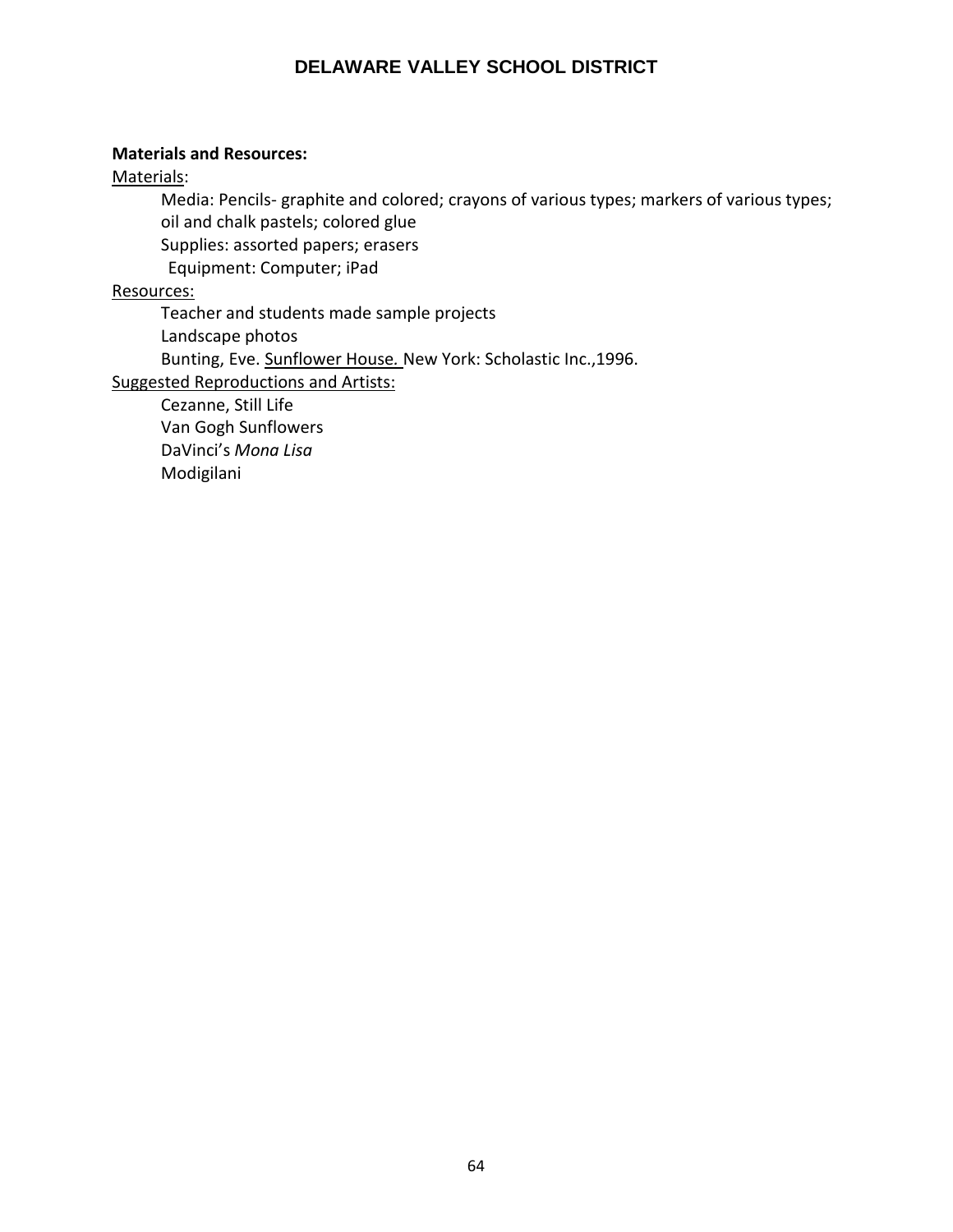## **Unit: Third Grade Painting**

## **Standards:** PA Academic Standards for Arts and Humanities [9.1.3.A; 9.1.3.B; 9.1.3.C; 9.1.3.E; 9.2.3.A; 9.4.3.C](http://www.stateboard.education.pa.gov/Documents/Regulations%20and%20Statements/State%20Academic%20Standards/pdfarts.pdf)

## **Big Idea # 1: People use both aesthetic and critical processes to assess the quality, interpret meaning and determine value.**

#### **Essential Questions:**

How do observation and description help us to make meaning about a work of art?

#### **Concepts:**

Observation and description help us make meaning about a work of art.

#### **Competencies:**

Identify possible meaning of a work of art based on context and the E & P of Design found within an artwork

## **Big Idea #2: People have expressed experiences and ideas through the arts throughout time and across cultures.**

#### **Essential Questions:**

What role does art play in defining a culture?

#### **Concepts:**

Cultures have unique artistic traditions

#### **Competencies:**

Analyze the artistic traditions evidenced in the artwork of a variety of cultures, including works by Pennsylvania artists

**Overview:** Color is an important element in an artwork and can affect the expressive qualities of a work.

**Goals:** Learn and use the expressive qualities of color. Reference history and culture when viewing works of art.

## **Objectives:**

- 1. Student will create range of tone and value using painting media (DOK Level 2)
- 2. Student will analyze painting in various cultures. (DOK Level 4)
- 3. Student will assess the expressive qualities of a work of art and support their opinions (DOK Level 3)
- 4. Students will be able to identify and locate the primary, secondary, warm, cool, and complementary colors on the Color Wheel. (DOK Level 1)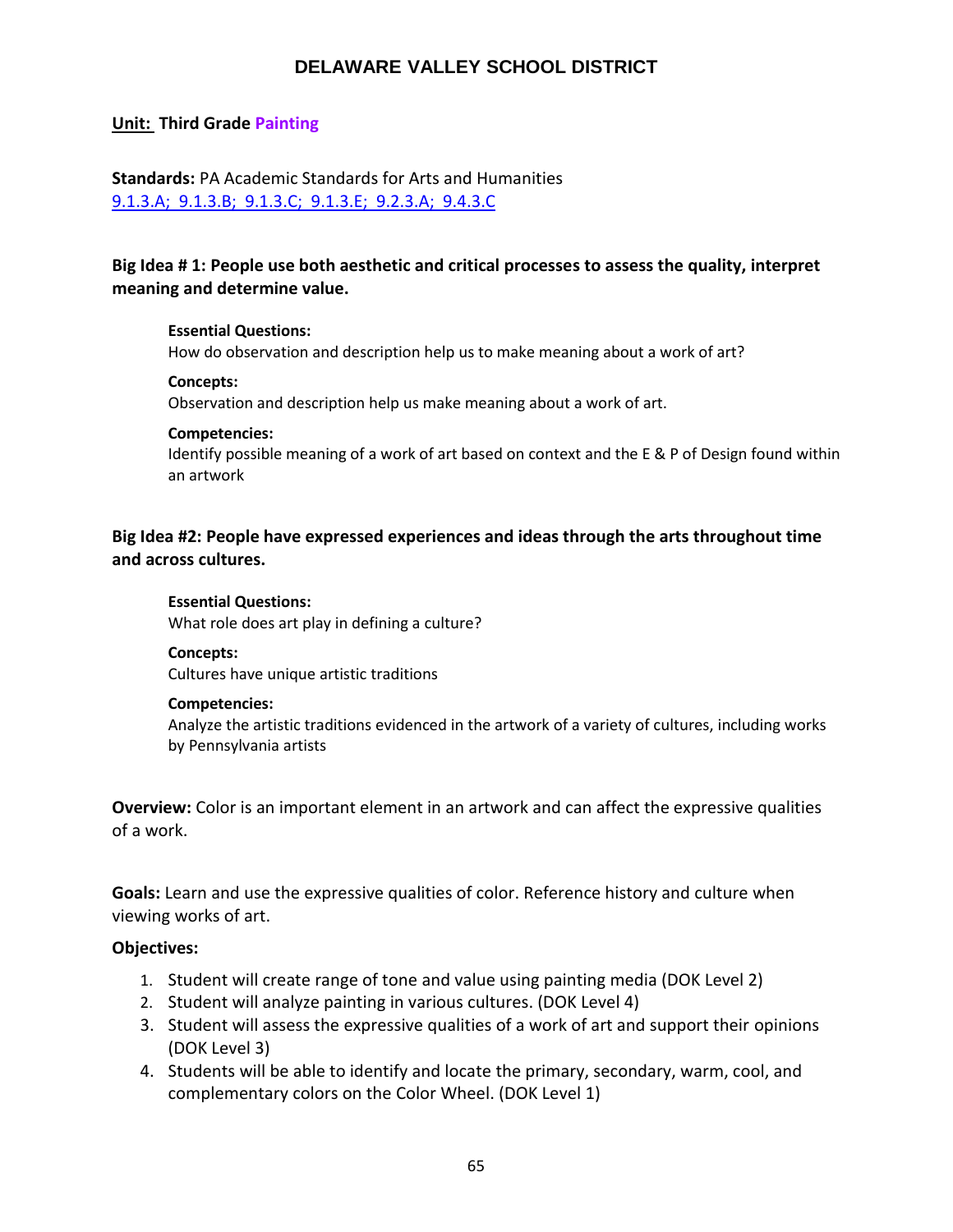5. Student will understand and use the following vocabulary: highlight, shadow, monochromatic, texture, warm/cool colors, symmetry (DOK Level 1)

## **Core Activities and Corresponding Instructional Methods:**

1. Understand properties of color: tone; hue; value; intensity

Direct instruction and discussion on 12-step color wheel.

Use of photo references to represent warm and cool - actual pictures or Powerpoint

Guided practice in mixing colors: tints, shades, secondary; bright and dull; creating neutrals from complementary colors

Teacher made Powerpoint including works by artists who used color intentionally to create mood and not representation: Picasso blue and rose periods; Cezanne still lifes; Van Gogh Starry Night; Fauvist paintings.

#### 2. Suggested projects

Japanese paper batik Landforms painting Still-life painting Pennsylvania Dutch Hex signs Nature inspired designs Monochromatic painting

## **Assessments:**

| <b>Diagnostic:</b> Questioning                         |
|--------------------------------------------------------|
| <b>Formative:</b> Teacher observation                  |
| Descriptive writing in journal of color mixing process |
| <b>Summative:</b> Completed project                    |

**Extensions:** 1. Experimenting using different tools and found objects.

**Correctives:** 1. Provide pre-mixed tones in Monochromatic painting

## **Materials and Resources:**

Materials:

Paint media: Watercolors; block and liquid tempera; finger paint Tools: Paintbrushes appropriate to media; found objects; pipettes; dabbers; crayons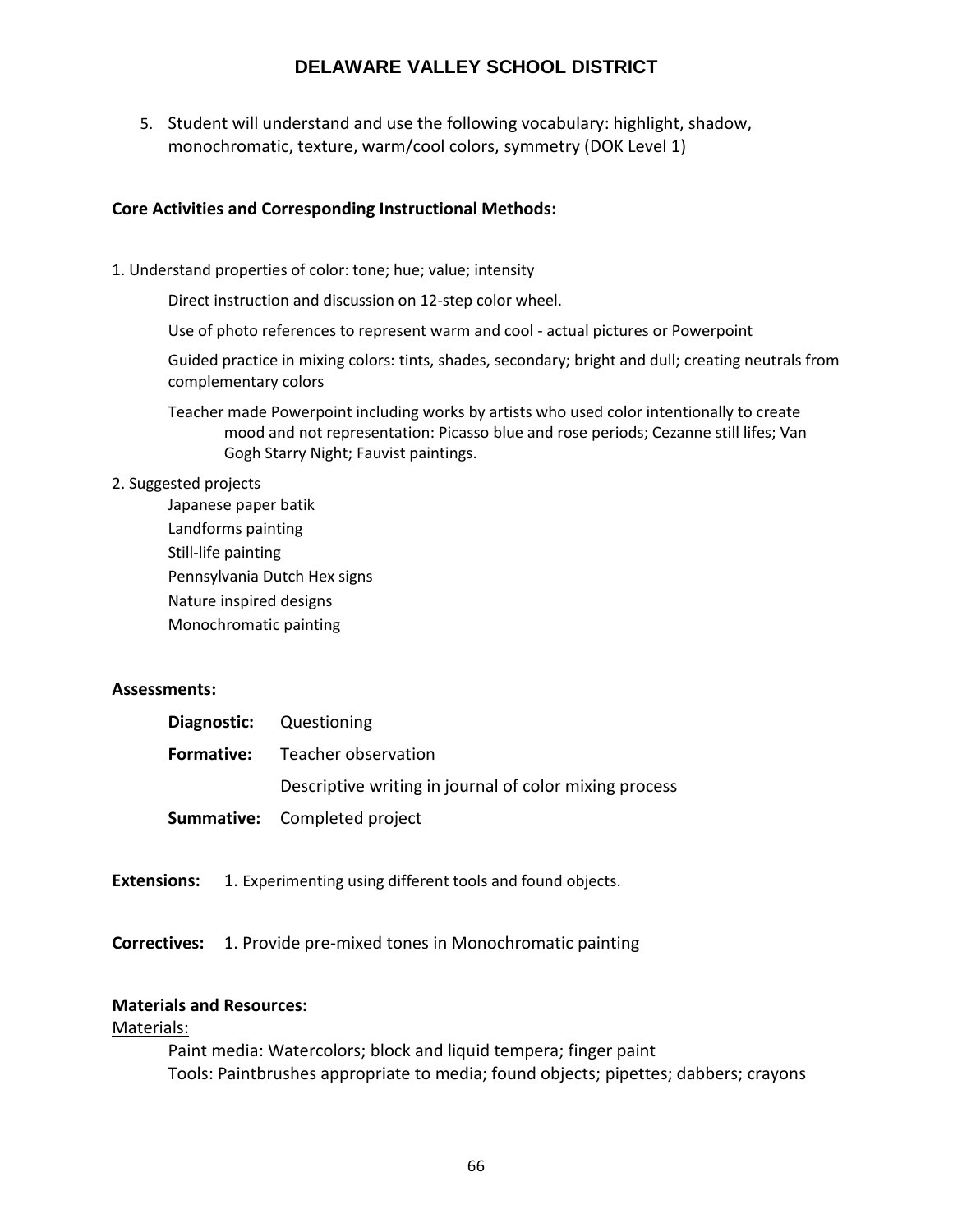Supplies: Varied art papers and painting surfaces; Still life objects; Water containers; paper towels

## Suggested Resources:

Teacher and student made sample projects.

Color wheel and color mixing chart(s)

Seuss, Dr. My Many Colored Days. New York: Random House, 1996.

Visser, Reona fifth grade class, Coast Episcopal School, Color for

Thought… New York: Scholastic, Inc., 2004.

## Suggested Reproductions:

Prints by: Cezanne; Matisse Fauvism works; Picasso Blue and Rose period works; Andy Warhol portraits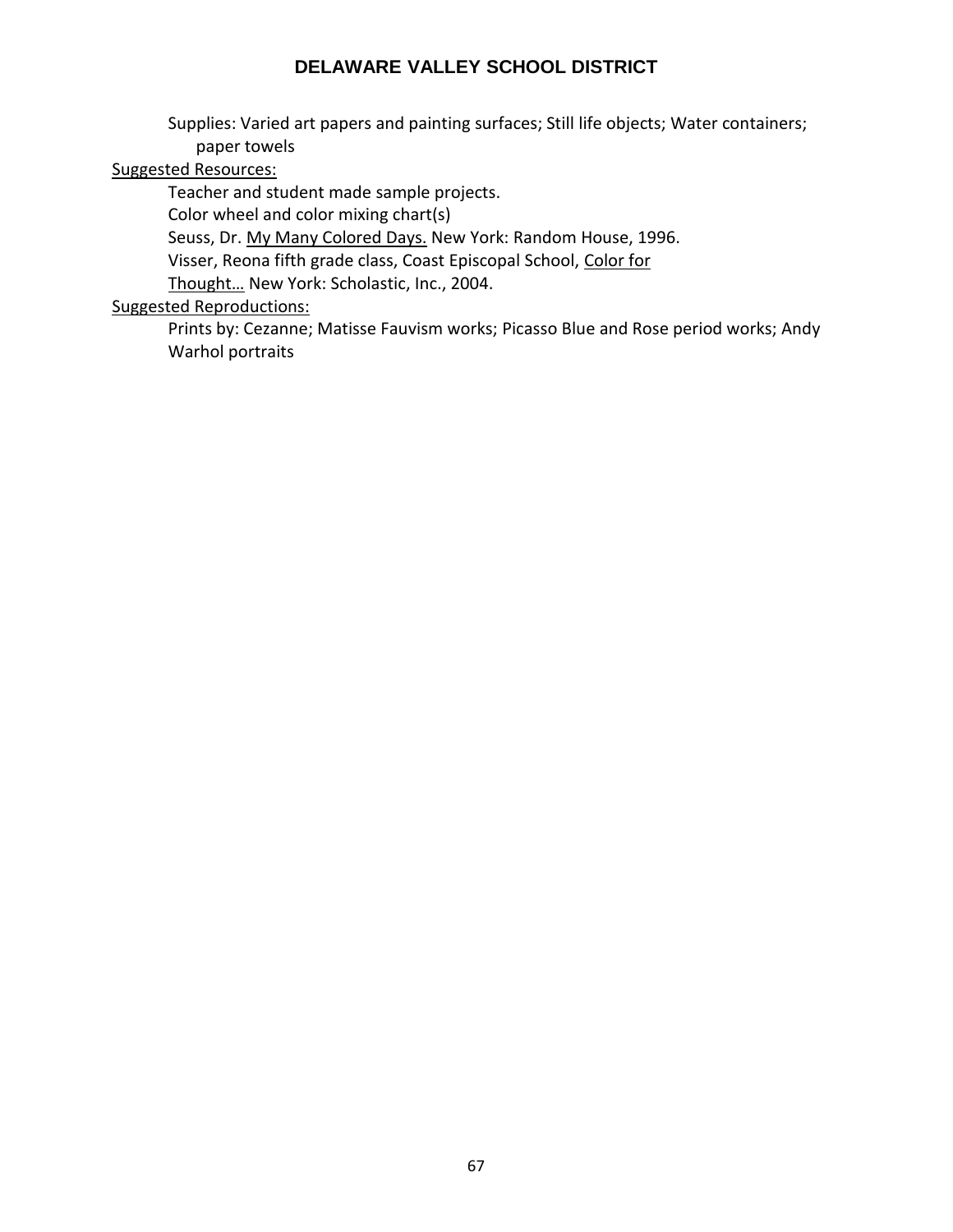# **Unit: Third Grade Ceramics**

**Standards:** PA Academic Standards for Arts and Humanities, [9.1.3.B; 9.1.3.C; 9.1.3.H; 9.2.3.J; 9.3.3.A; 9.3.3.G](http://www.stateboard.education.pa.gov/Documents/Regulations%20and%20Statements/State%20Academic%20Standards/pdfarts.pdf)

## **Big Idea # 1: There are formal and informal processes used to assess the quality of works in the arts.**

#### **Essential Questions:**

What role does observation play in our assessment of an artwork's quality?

#### **Concepts:**

Observing a work of art is an important part of forming a judgment about its quality.

#### **Competencies:**

Closely observe a work of art and form a judgment about its quality based on this observation.

**Overview:** Clay is a natural material that has roots in function, but evolved into including aesthetic form throughout history.

**Goals:** Practice clay building techniques to create an artwork that has form and function.

#### **Objectives:**

- 1. Students will demonstrate basic slab building techniques (DOK level 2)
- 2. Students will apply refined skills in joining techniques (DOK Level 3)
- 3. Students will apply decorative techniques to clay (incise, impress) (DOK Level 1)
- 4. Vocabulary: vessel, plaque, incise, impress (DOK Level 1)

## **Core Activities and Corresponding Instructional Methods:**

1. Design and create a coil constructed ceramics piece that suits a functional or decorative purpose.

Learn and practice clay construction methods (coiling, score, slip)

Teacher demonstration

Guided practice

Wall posters diagramming clay and firing process

Analyze clay objects to determine purpose

View and compare various ceramic pieces (marriage vessels, trivets, bells)

Teacher made examples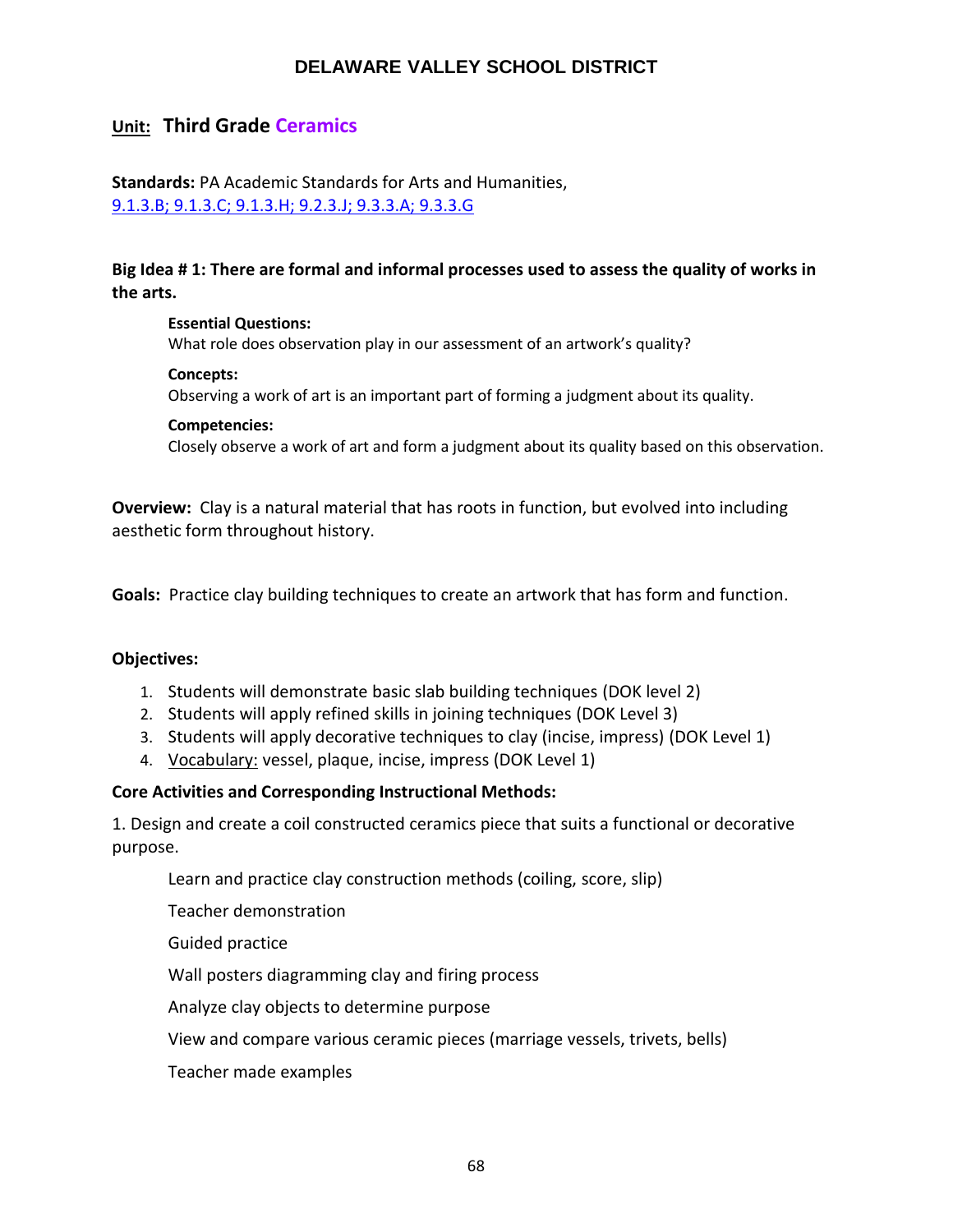## Suggested:

Pocket pots Wind chimes Animal face relief sculpture Drape mold vessels

#### **Assessments:**

| <b>Diagnostic:</b> Questioning |                                            |
|--------------------------------|--------------------------------------------|
|                                | <b>Formative:</b> Teacher observation      |
|                                | Pinch Pot test to determine clay thickness |
|                                | <b>Summative:</b> Completed project        |

**Extensions:** 1. Create a three-dimensional vessel built from slab construction

2. Utilize underglaze to create a decorative surface

**Correctives:** 1. Have prepared slab pieces available

2. Written and visual instructions available that detail the joining process

#### **Materials and Resources:**

## Materials

Media: Clay; glaze; Model Magic

Tools: Modeling tools; rolling pins; clay knives; assorted gadgets; brushes Supplies: Paper towels; water containers; tempera paint; varied art papers

# Resources:

Teacher and student made sample projects.

Kong, Ellen. The Great Clay Adventure: Creative Handbuilding Projects for Young Artists. Worcester: Davis Publications, 1999.

Ellis, Mary. Ceramics for Kids: Creative Clay Projects to Pinch, Roll, Coil, Slam, and Twist. New York: Lark Books, 2002.

Crystal Publications Ceramics series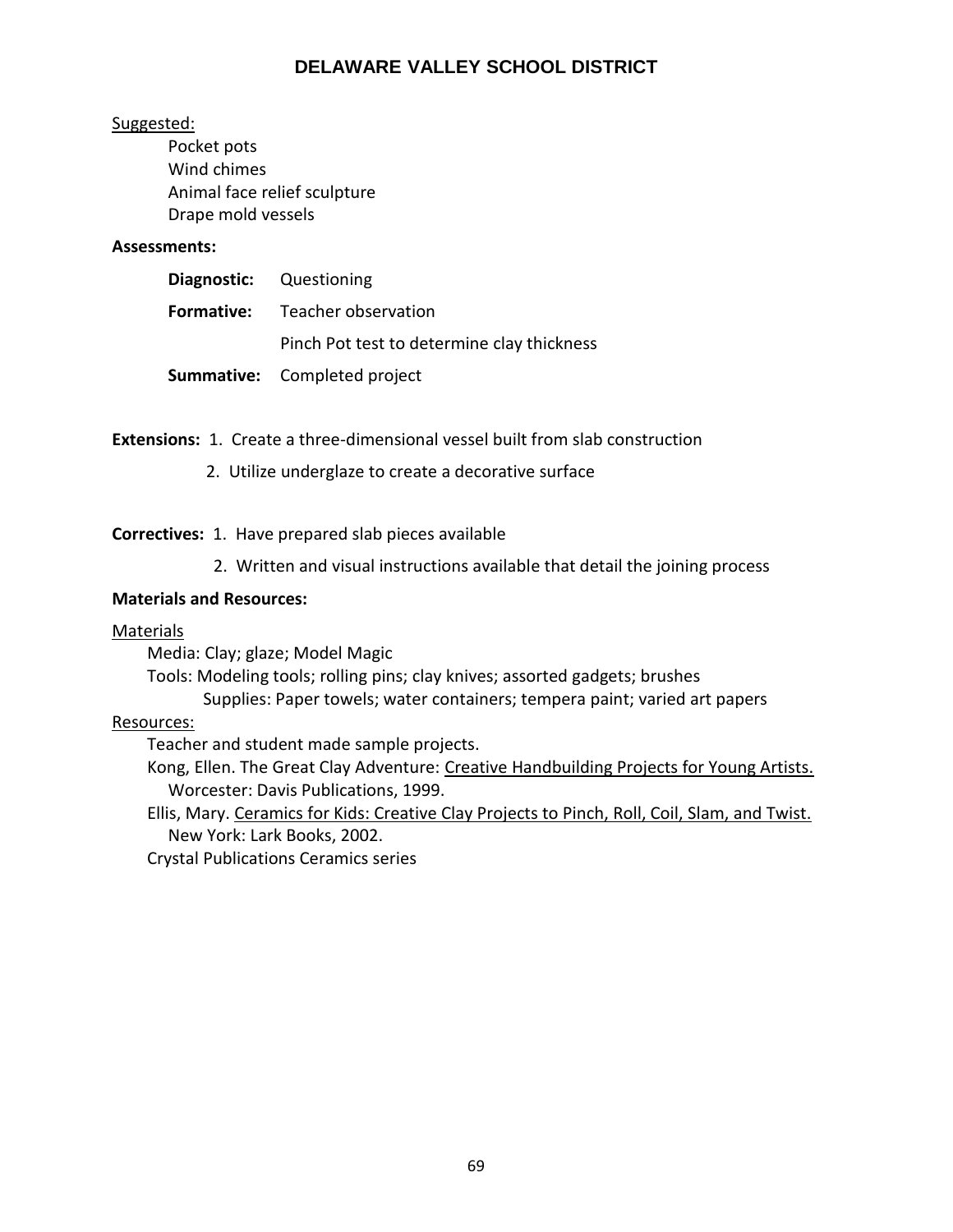# **Unit: Third Grade Sculpture and Crafts**

**Standards:** PA Academic Standards for Arts and Humanities; PACS Math [9.1.3.A; 9.1.3.B; 9.1.3.C; 9.1.3.H; 9.2.3.A; 9.2.3.D; 9.2.3.K; 9.4.3.D](http://www.stateboard.education.pa.gov/Documents/Regulations%20and%20Statements/State%20Academic%20Standards/pdfarts.pdf)

#### **Anchors:**

[M3.C.2.1; M3.D.1.1](http://dev.static.pdesas.org/content/documents/Grade_3_Math_Assessment_Anchors_and_Eligible_Content.pdf) 

## **Big Idea # 1: Artists use tools and resources as well as their own experiences and skills to create art.**

#### **Essential Questions:**

How might the resources available to a person influence the artwork they create?

#### **Concepts:**

Artists make art with the resources available to them.

#### **Competencies:**

View, discuss, and create works of art that use a limited type or amount of supplies.

**Overview:** Cultural factors and the materials readily available are directly related to the production of artwork.

**Goals:** Create an artwork utilizing limited resources.

## **Objectives:**

- 1. Students will explain cultural significance of a work of art.
- 2. Student will be to create texture in weaving through the use of combined materials and patterns.
- 3. Students will make creative decisions in applying paper manipulation in techniques.
- 4. (rolling, folding, creasing, crumpling, cutting, tabbing weaving,)
- 5. Students will distinguish shape from form.
- 6. Vocabulary: texture, mixed media, balance, form, construction,
	- i. paper manipulation (rolling, folding, creasing, crumbling, cutting, tabbing, weaving)

## **Core Activities and Corresponding Instructional Methods:**

1. Analyze artifacts for how they are made:

Close observation from artifacts made available to students

Teacher questioning

**Worksheets**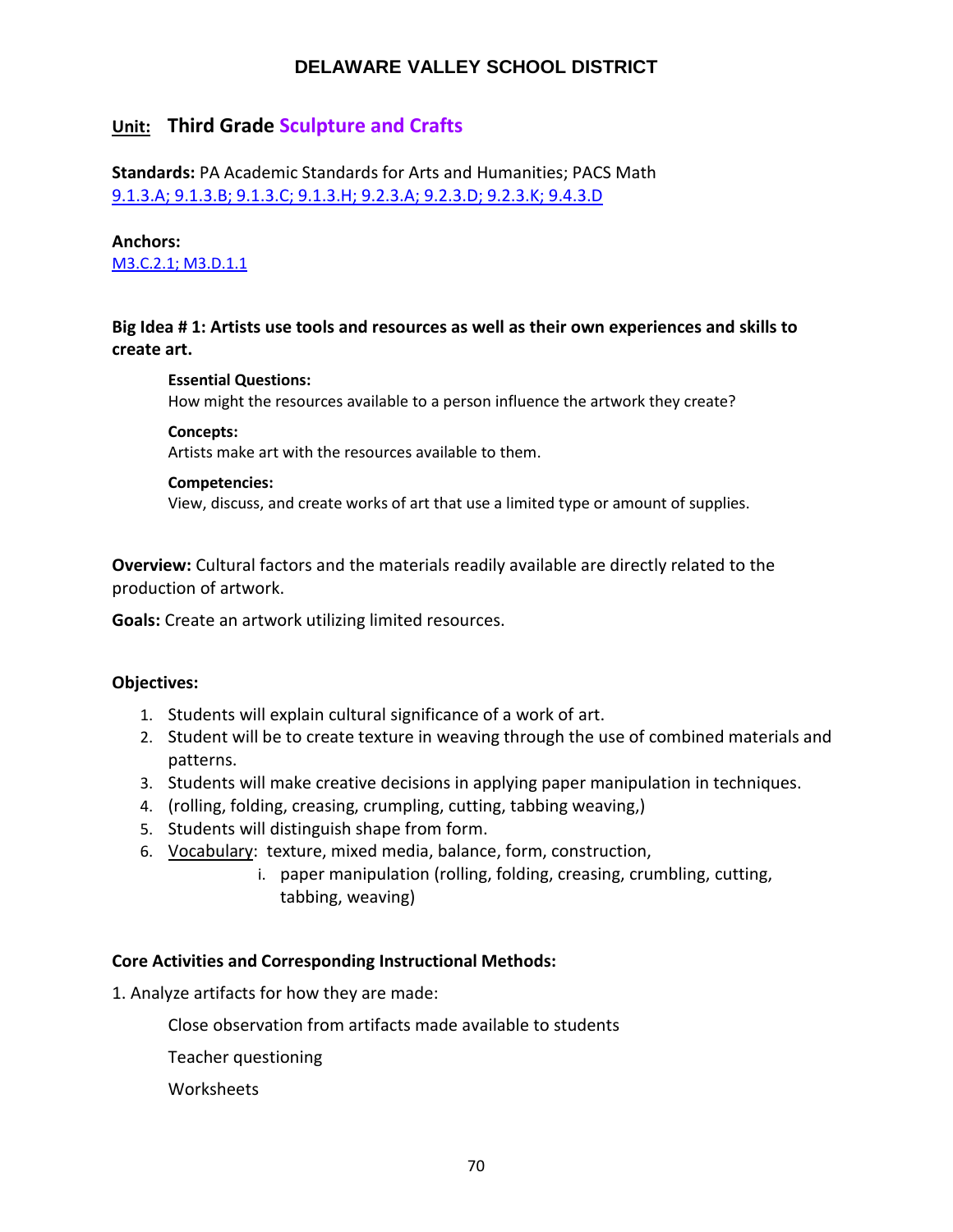2. Relate works to geographic regions

Find or point out regions on atlas or globe

Direct instruction about a culture or group of people

Use of stories and picture books

3. Create a cultural artifact, or work of art based on a cultural art form\*

Teacher demonstration

Idea generation through discussions, teacher made and student made examples

Suggested: Carpe Kite; Ojo de dios; Weaving Paper sculpture Kachina dolls; Masks; Animals Origami (with 6-7 steps) Collage Bookbinding; Journals

#### **Assessments:**

| <b>Diagnostic:</b> Questioning                                                                          |
|---------------------------------------------------------------------------------------------------------|
| <b>Formative:</b> Teacher observation<br>Written reflection on how resources affected cultural artworks |
| <b>Summative:</b> Completed project                                                                     |

**Extensions:** 1. Create more complex forms of origami with 8 steps or more

2. Use stitching to create a simple bag/pouch from a cardboard loom weaving

**Correctives:** 1. Provide a larger warp and weft for weaving projects

#### **Materials and Resources:**

Materials:

Media: Burlap; fabric; felt; assorted papers; pipe cleaners; soft weaving yarn; rug yarn; sticks – natural, popsicle, tongue depressors

Tools: 3" plastic needles; scissors; cotton tipped applicator

Supplies: Glue; Pritt art paste; wheat paste; papier mache; paint; polyfill/cotton batting; beads; sequins; feathers; buttons; origami paper; sandpaper; wallpaper

## Suggested Resources: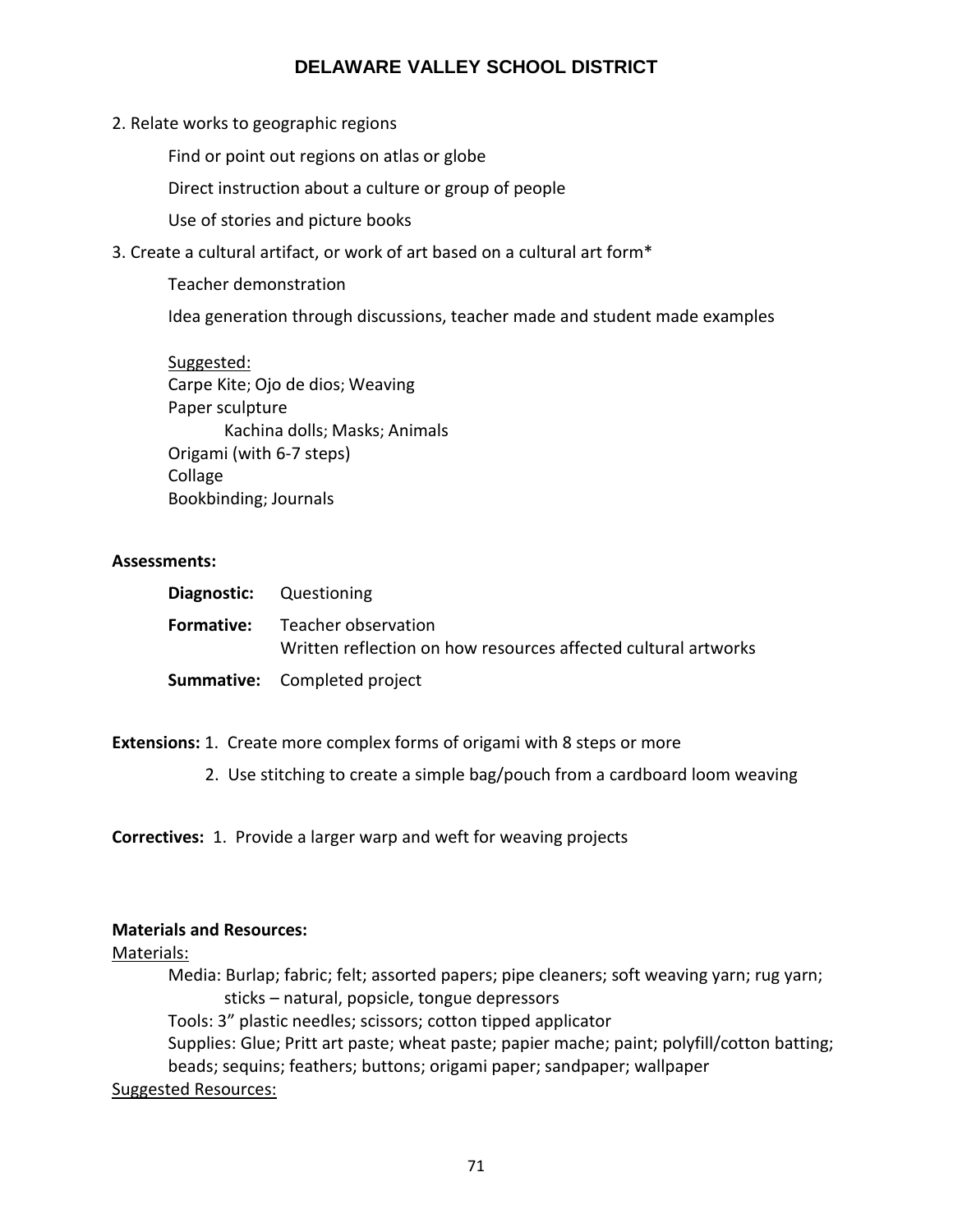World map/globe Teacher and student made sample projects. Authentic multi-cultural crafts Weaving samples Picture File Scholastic Voyages of Discovery. The History of Making Books: From Clay Tablets, Papyrus Rolls, and Illuminated Manuscripts to the Printing Press. New York: Scholastic, Inc., 1995 Urton, Andrea. 50 Nifty Origami Crafts. N.c.: RGA publishing, 1992.

Suggested Reproductions:

Crystal Publications 3-Dimensional art series Crystal Publications Mask series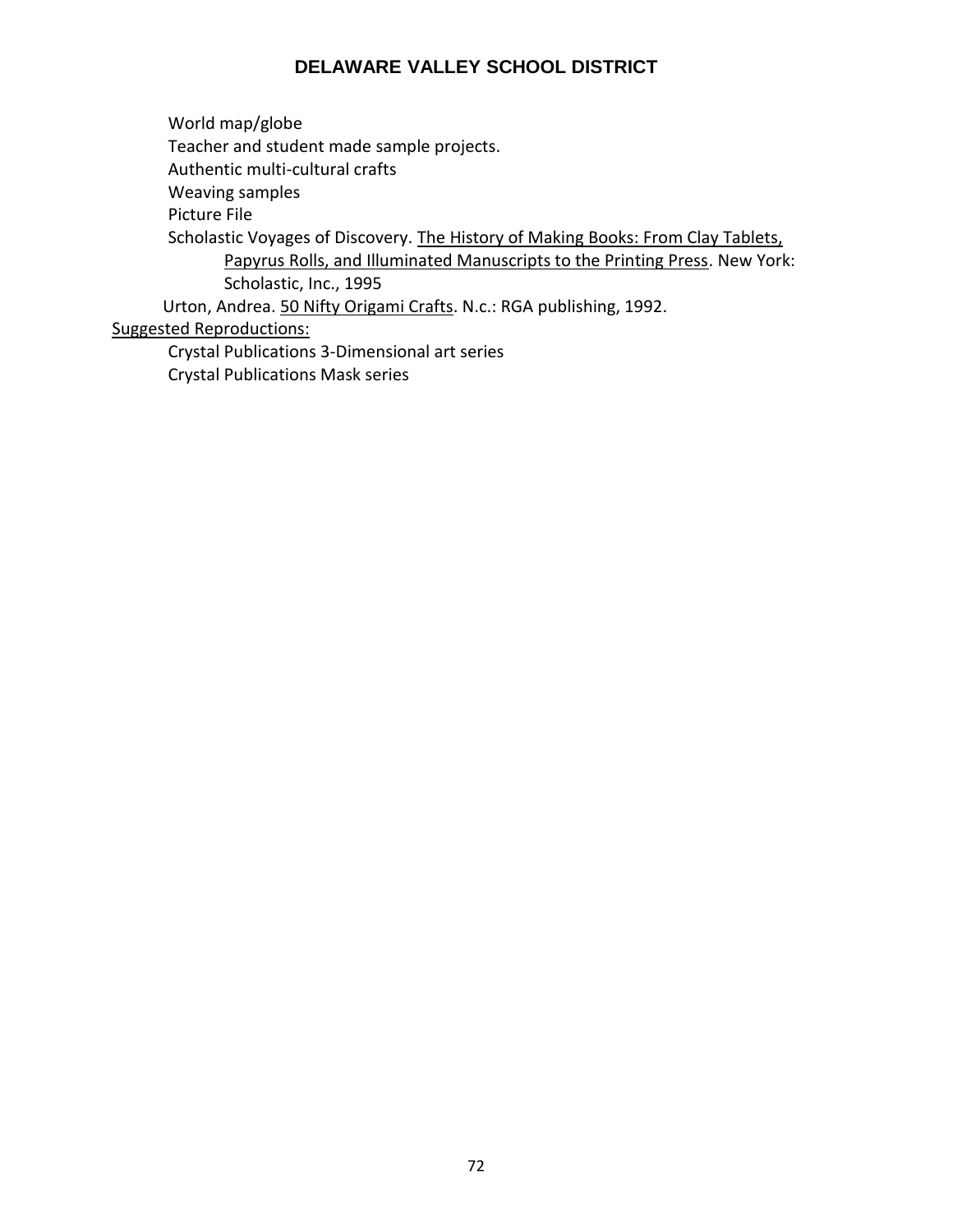# **Unit: Third Grade Printmaking**

**Standards:** PA Academic Standards for Arts and Humanities, [9.1.3.A; 9.1.3.B; 9.1.3.C; 9.1.3.H; 9.2.3.A; 9.2.3.K; 9.4.3.D](http://www.stateboard.education.pa.gov/Documents/Regulations%20and%20Statements/State%20Academic%20Standards/pdfarts.pdf)

## **Big Idea # 1: The arts provide a medium to understand and exchange ideas**.

#### **Essential Questions:**

How has the definition of art changed over time?

#### **Concepts:**

The definition of art has changed over time as people have exchanged ideas.

#### **Competencies:**

Identify a contemporary work of art that would not have been considered art in another time, and describe the rationale for this choice.

**Overview:** Artforms have evolved greatly throughout the course of art history and in different cultures.

**Objectives:** (Learning objectives are specific statements of what students will be able to do after instruction and/or learning activities, the achievement of which contributes to the attainment of the goal. Include DOK Levels, see Attached DOK Wheel and refer to the definition of the DOK levels on page 5 & 6.)

**Goals:** Create an artwork based upon pushing the boundaries of what one considers art.

#### **Objectives:**

- 1. Students will understand that relief areas will print and recessed areas will not.
- 2. Students will apply their knowledge of printmaking processes to various materials.
- 3. Vocabulary: relief, recess, series

## **Core Activities and Corresponding Instructional Methods:**

1. Understand concept of image reversal design a printmaking plate

View printing plate in a mirror to predict outcome of a printed design Powerpoint slide with printing plates next to final images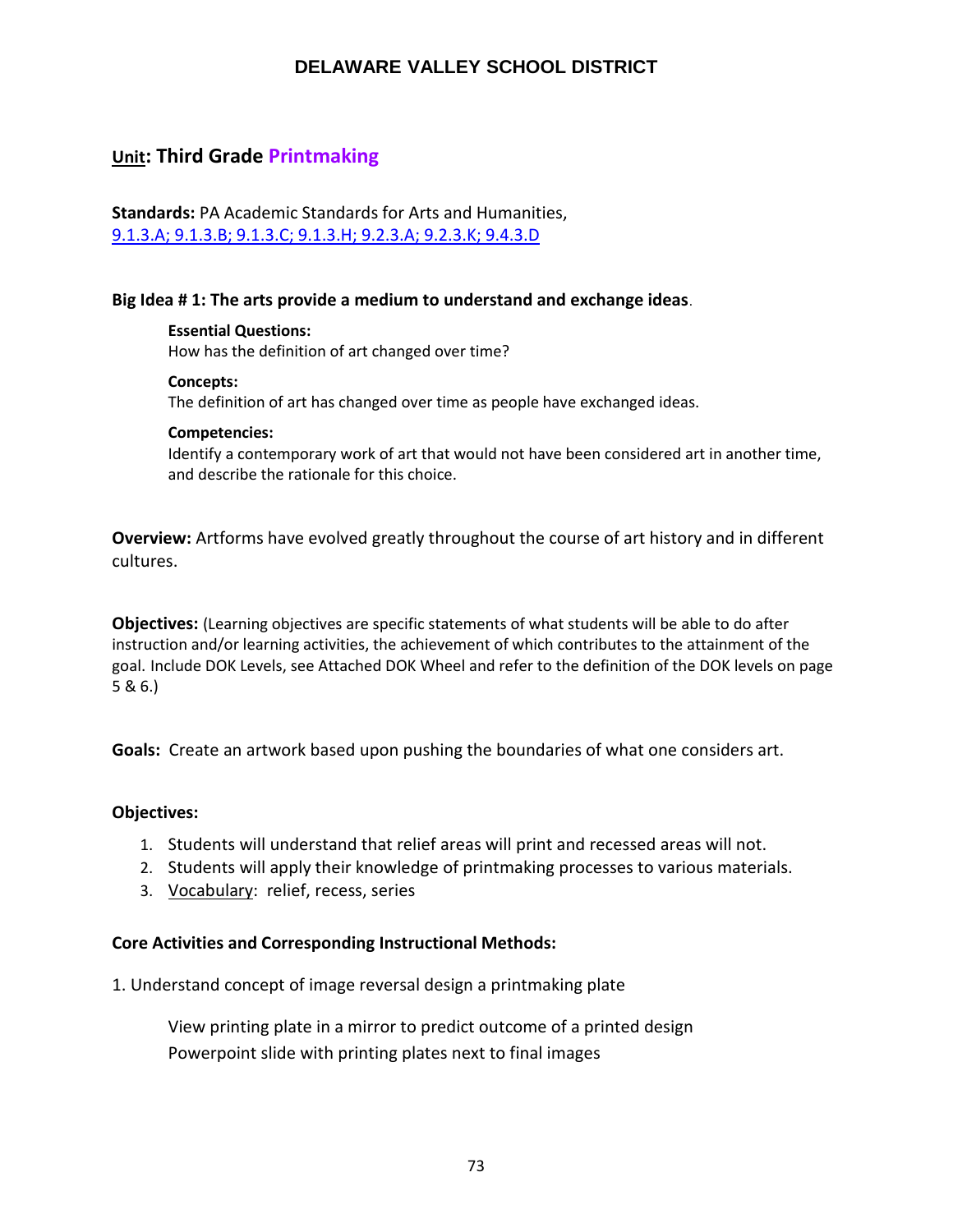2. Demonstrate a working knowledge of printmaking terms

All classroom tools labelled for easy reference

Worksheet with word bank

3. Design an image that will transfer in reverse

Suggested Corrugated cardboard relief: Found object prints

Make multiple prints and compare the outcomes Number the results from best to worst Answer reflective questions; "What do I like best about my project?"; "What should I have done instead?"

## **Assessments:**

| Diagnostic: | Questioning                                                                                                                      |
|-------------|----------------------------------------------------------------------------------------------------------------------------------|
| Formative:  | Teacher observation<br>Troubleshoot unfavorable results (too much ink; slipping; design)<br>Reflection sheet about final outcome |
| Summative:  | Completed project graded using the four criteria of creativity, technique,<br>content, and craftsmanship.                        |

## **Extensions:**

- 1. Continued independent practice of learned concepts/techniques.
- 2. Studying art prints that are available in the art room.
- 3. Reading art related books available in the art room.
- 4. Learning an advanced technique appropriate to the lesson.

## **Correctives:**

- 1. Reduce the complexity of the assignment.
- 2. Reduce the number of steps in the assignment.
- 3. Present instruction one-step at a time.

## **Materials and Resources**

## Materials:

Media: Printing ink; tempera paint;

Tools: Stampers; pencils; wooden stylus; brayers; brushes; wooden spoons; bench hooks;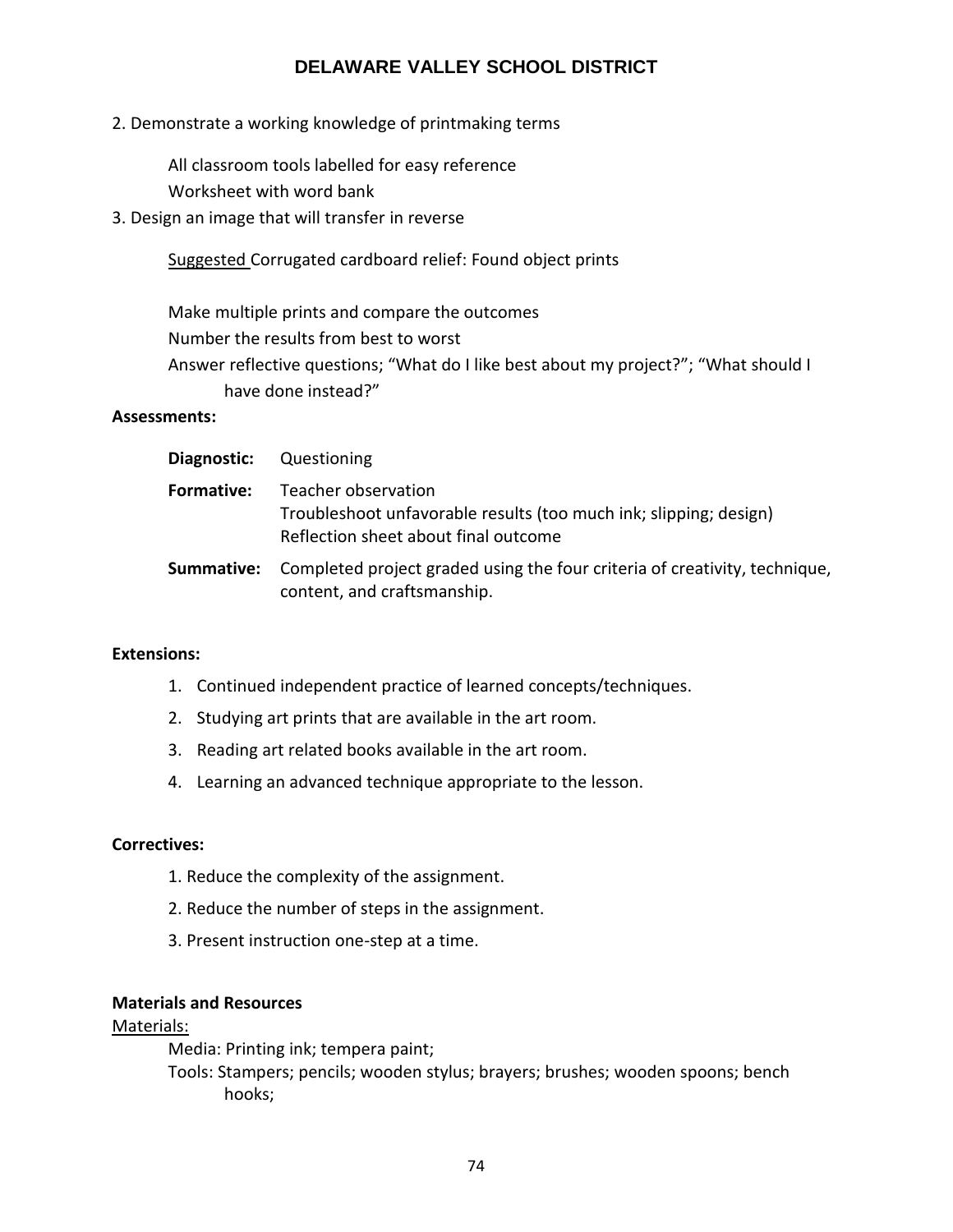Supplies: Assorted papers; crayons; textured materials; foam plates/trays varied art papers; railroad board; newspaper

## Resources:

World Map or Globe Teacher and student made project samples Examples of prints from a series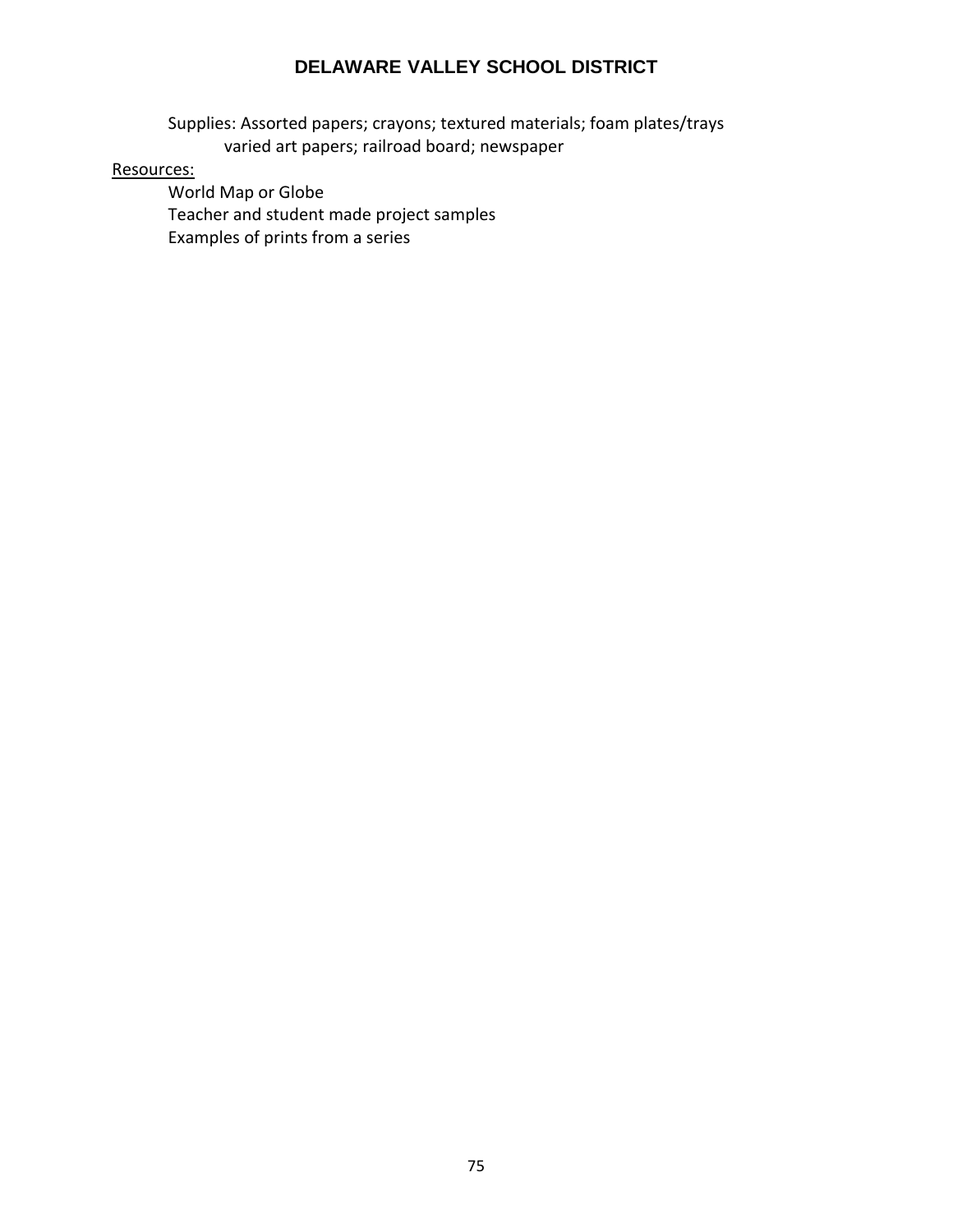# **GRADE 4**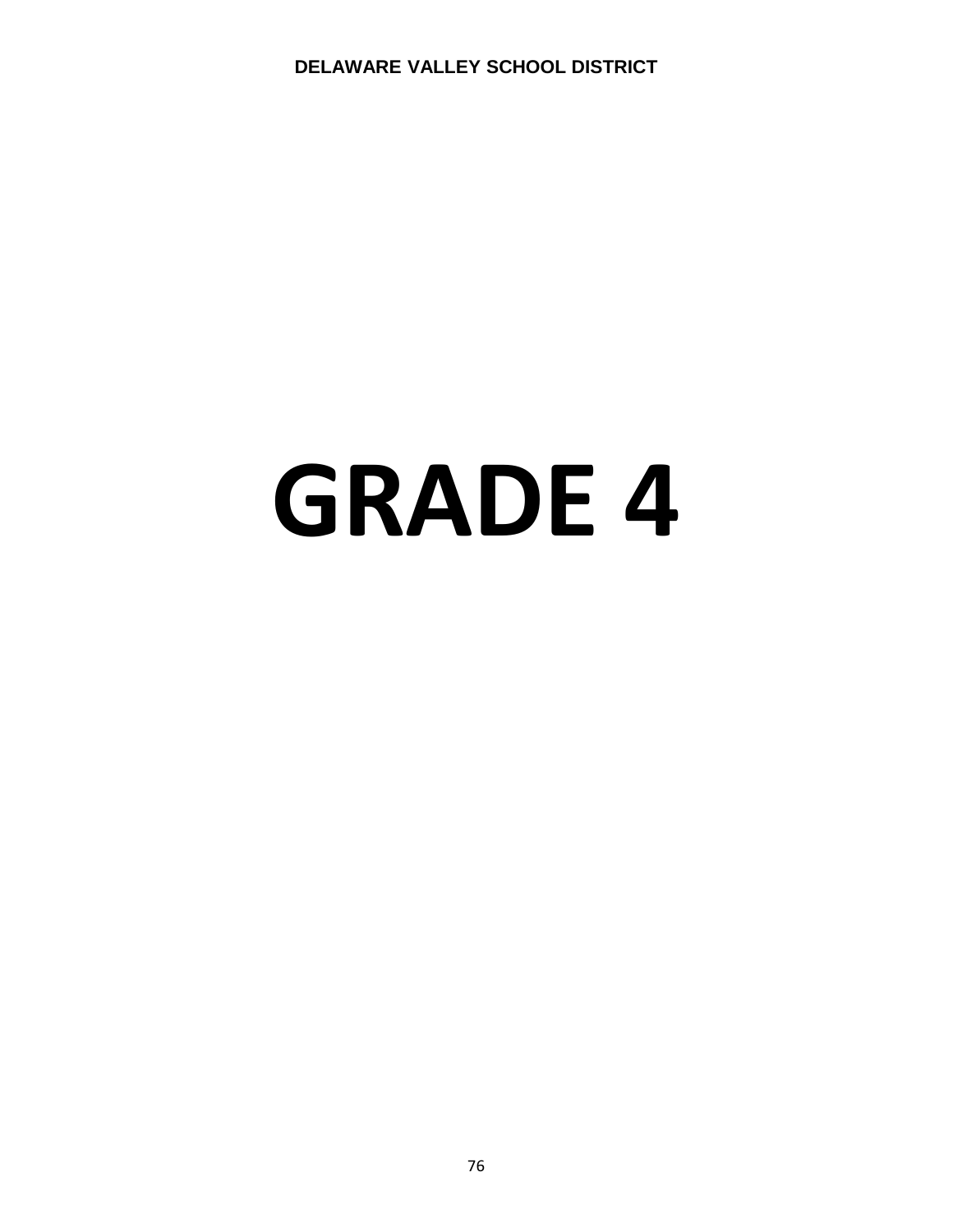# **Unit: Fourth Grade Drawing**

**Standards:** PA Academic Standards for Arts and Humanities, PACCS for English Language Arts [9.1.3.A, 9.1.3.B, 9.1.3.C, 9.1.3.E, 9.1.3.J, 9.2.3.A, 9.2.3.D, 92.3.F, 9.2.3.H, 9.3.3.A, 9.3.3.B,](http://www.stateboard.education.pa.gov/Documents/Regulations%20and%20Statements/State%20Academic%20Standards/pdfarts.pdf) [9.3.3.D](http://www.stateboard.education.pa.gov/Documents/Regulations%20and%20Statements/State%20Academic%20Standards/pdfarts.pdf) [CC.1.1.3.E](http://www.pdesas.org/Standard/Detail/?linkStandardId=0&standardId=159808) **Anchors**: [E03.C.1.1](https://www.pdesas.org/Standard/Detail?linkStandardId=0&standardId=161569)

**Big Idea # 1: The skills, techniques, elements, and principles of the arts can be learned, studied, refined, and practiced.**

## **Essential Questions:**

How do artists show depth in a piece of artwork?

#### **Concepts:**

Artists apply the concepts of foreground, middleground, and background. Artists refine and develop art skills through observations, practice, and cultural inspirations.

#### **Competencies:**

Apply multiple grounds (fore-, middle-, and back-) to show depth in art. Create a symmetrical piece of art

**Big Idea #2: The skills, techniques, elements and principles of the arts can be learned, studied, refined, and practiced.**

#### **Essential Questions:**

How do artists tell a story?

#### **Concepts:**

Artwork can sometimes be used to tell a story through the use of placement and styles in the arts.

#### **Competencies:**

Apply multiple grounds (fore-, middle-, and back-) to show depth in art. Create a symmetrical piece of art

**Overview**: Artists use various types of art styles.

**Goals:** Produce a distinct style of artwork that is culturally inspired.

#### **Objectives:**

- 1. Students will use overlapping to create the illusion of depth. (DOK Level 1)
- 2. Students will refine existing drawing skills by implementing new techniques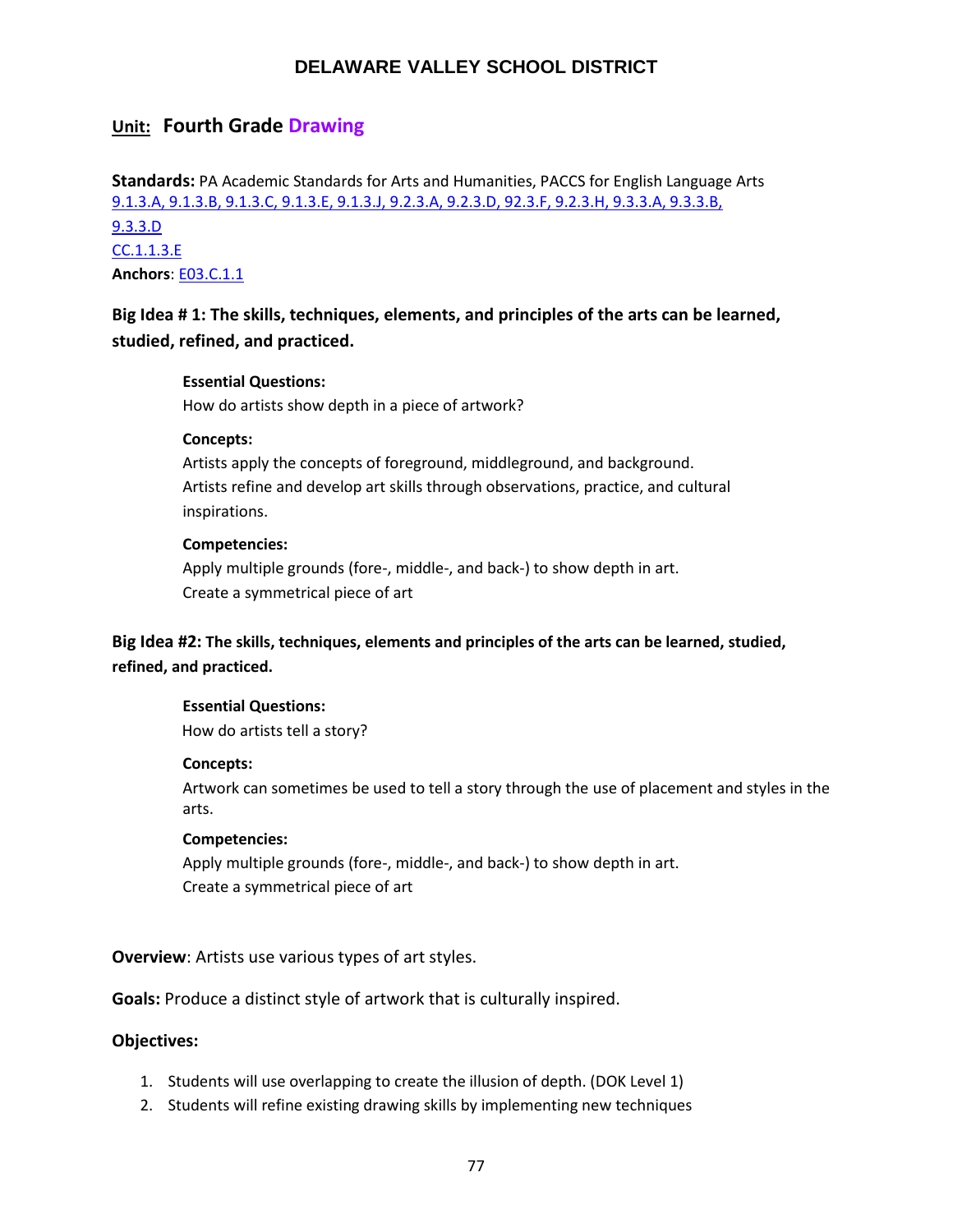- 1. demonstrated (DOK Level 1)
- 2. Students will formulate critiques on art styles of artists (DOK Level 3)
- 3. Students will identify and apply vocabulary learned and styles of art (DOK Level 3)

# **Core Activities and Corresponding Instructional Methods:**

- 1. Analyze how proportion and scale affect perception of depth
	- a. View and discuss optical illusions, (MC Escher) Powerpoint
	- b. Teacher demonstration, guided practice
	- c. Preliminary sketches
	- d. Execute an optical design
- 2. Compare and contrast art styles of realism, non‐representational art, and abstract.
	- a. PowerPoint presentation, Webquest researches, Teacher‐led discussion
	- b. Develop or execute art styles that portray the culture around today or another
		- *i.* time. *Suggested styles of art: Grant Wood's American Gothic, India Warli art from Maharashtra, Pennsylvania Hex Sign.*
- 3. Apply principles and elements of design in refining drawing skills
- 4. Discussion
- 5. Cultural art examples
	- a. **c** Teacher made examples
- 6. Demonstration with guided practice
- *7. Suggested projects are Chinese scrolls, arranged still lifes, totem poles, Sumie i.* line *de*pth or portrait*s.*
- 8. Formulate critiques.
- 9. Interpretive writing about a style of artwork using the language of art.
	- a. (haikus, stories, songs)
- 10. Comparative writing on elements and principles of art in two different
	- a. Cultures
- 11. Reflective writing and journal activities

# **Assessments:**

**Diagnostic:** Questioning, Discussion

**Formative:** Reflective writing, teacher observation of works in progress, exercises in drawing techniques

**Summative:** Five‐point rubric (craftsmanship, creativity, directions, technique, content) Writing assignments incorporating vocabulary

# **Extensions:**

Students will engage in independent study/discovery learning that includes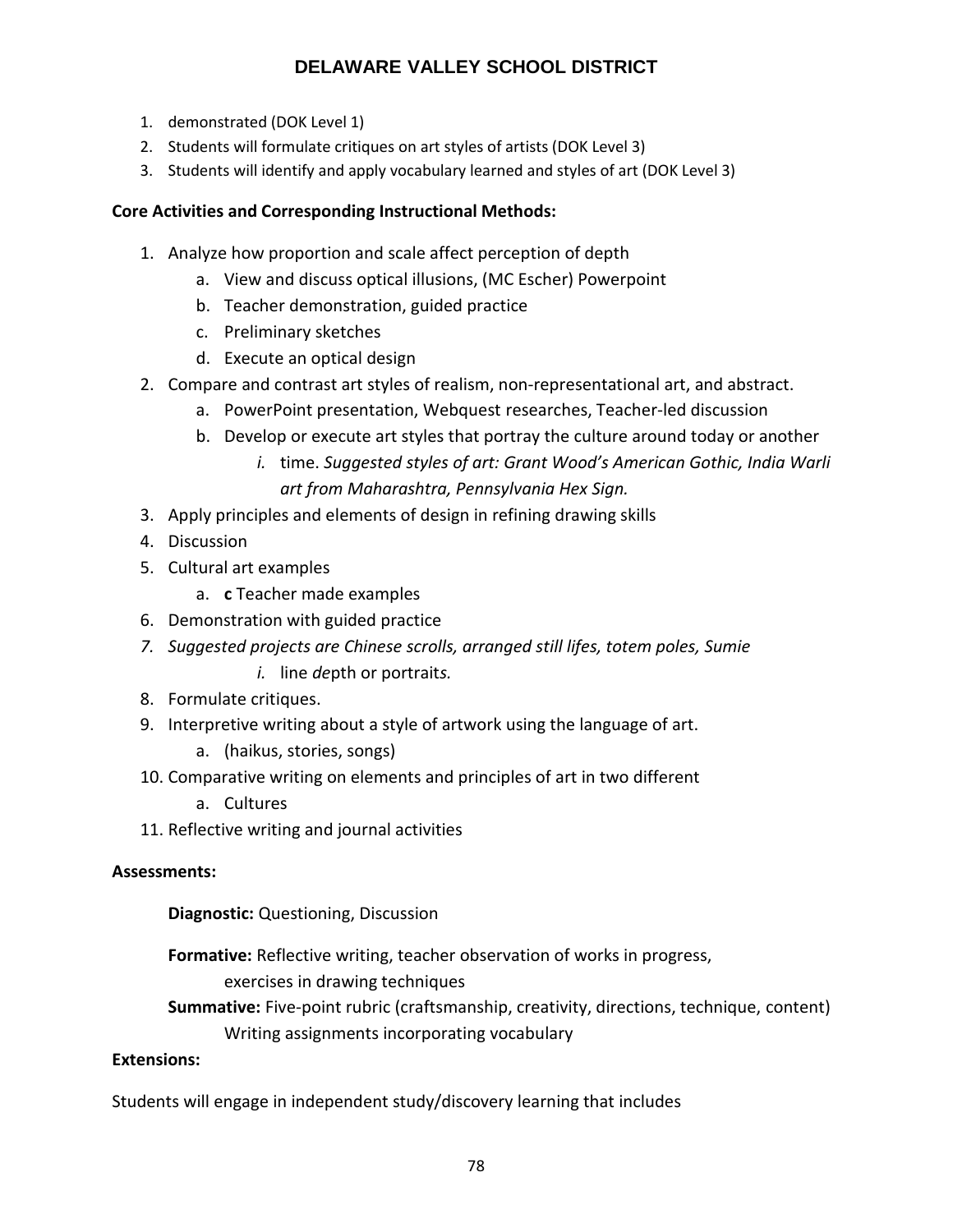- a. Continued independent practice of learned concepts/techniques.
- b. Studying art prints that are available in the art room.
- c. Reading art related books available in the art room.
- d. Learning an advanced technique appropriate to the lesson.

## **Correctives:**

Adapt instruction as appropriate to the needs of the child

- 1. Reduce the complexity of the assignment.
- 2. Reduce the number of steps in the assignment.
- 3. Present instruction one-step at a time or through use of step cards.
- 4. Provide handouts for meanings and styles/techniques.

# **Materials and Resources:**

# Materials:

Media: Pencils- graphite and colored; crayons of various types; markers of various types; oil and chalk pastels; colored glue

- Supplies: assorted papers; erasers
- Equipment: Computer; iPad

# Resources:

World map/globe Teacher and students made sample projects National Geographic Magazines Picture file awf.org/slection/wildlife/gallery -African Wildlife Foundation deepspacesparkle.com -Various artists and drawing lessons The American Indian. Time Life Books: Alexandria, VA, 1993 Suggested Reproductions and Artists: MC Escher O'Keefe, *Iris; Landscape with Bones* Totem Pole print, Scholastic Art Publications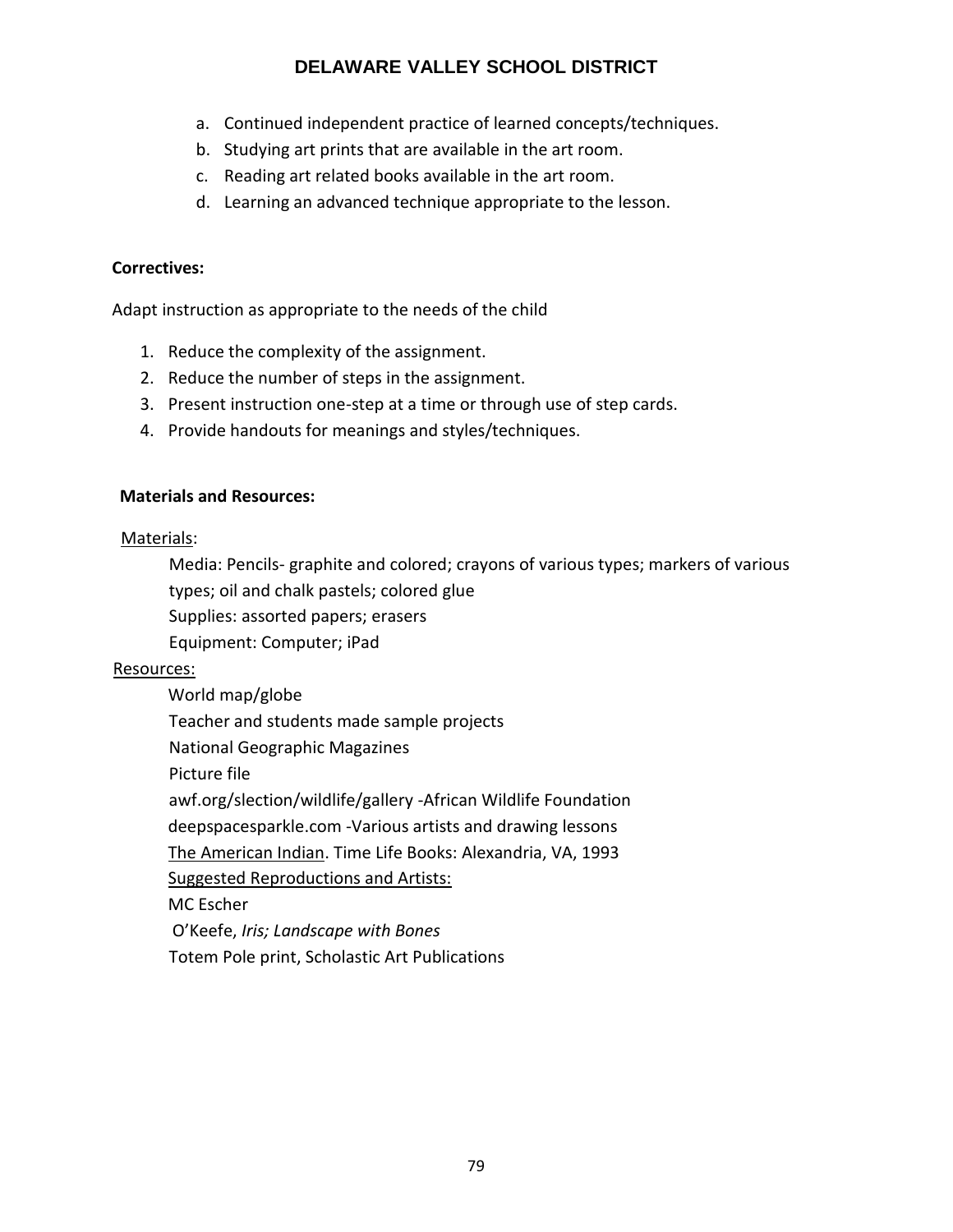# **Unit: Fourth Grade Painting**

## **Standards:**

PA Academic Standards for Arts and Humanities, PACS English/Language Arts [9.1.5.A, 9.1.5.B, 9.1.5.C, 9.1.5.E, 9.2.5.A, 9.4.3.C](http://www.stateboard.education.pa.gov/Documents/Regulations%20and%20Statements/State%20Academic%20Standards/pdfarts.pdf) [CC.1.4.5.O,](https://www.pdesas.org/Standard/Detail/?linkStandardId=0&standardId=160129) [CC.1.4.5.P](http://www.pdesas.org/Standard/Detail/?linkStandardId=0&standardId=160140)

**Anchors** : [EO5.D.2.1;](http://www.pdesas.org/Standard/Detail?linkStandardId=0&standardId=161731) [EO3.C.1.1](https://www.pdesas.org/Standard/Detail?linkStandardId=0&standardId=161569)

# **Big Idea # 1: Artists use tools and resources as well as their own experiences and skills to create art.**

## **Essential Questions:**

Why do artists choose specific art styles from the past to create a piece of art? How do past artists inspire future artists?

## **Concepts:**

Artists sometimes use the works of others as inspiration for their own works.

## **Competencies:**

Create pieces of artwork that are created from masterpieces, our own culture or others.

# **Big Idea #2: People have expressed experiences and ideas through the arts throughout time and across cultures.**

#### **Essential Questions:**

What does color and subject communicate to the viewer about the artists?

## **Concepts:**

Artwork is a reflection of the artist through the expressive color used and details placed in the painting.

#### **Competencies:**

Create a piece of art that increases the knowledge of the viewer of the artist through color and details.

# **Big Idea # 3: There are formal and informal processes used to assess the quality of works in the arts.**

#### **Essential Questions:**

What creates quality art?

## **Concepts:**

Communicate concepts through painting styles to help formulate quality judgment.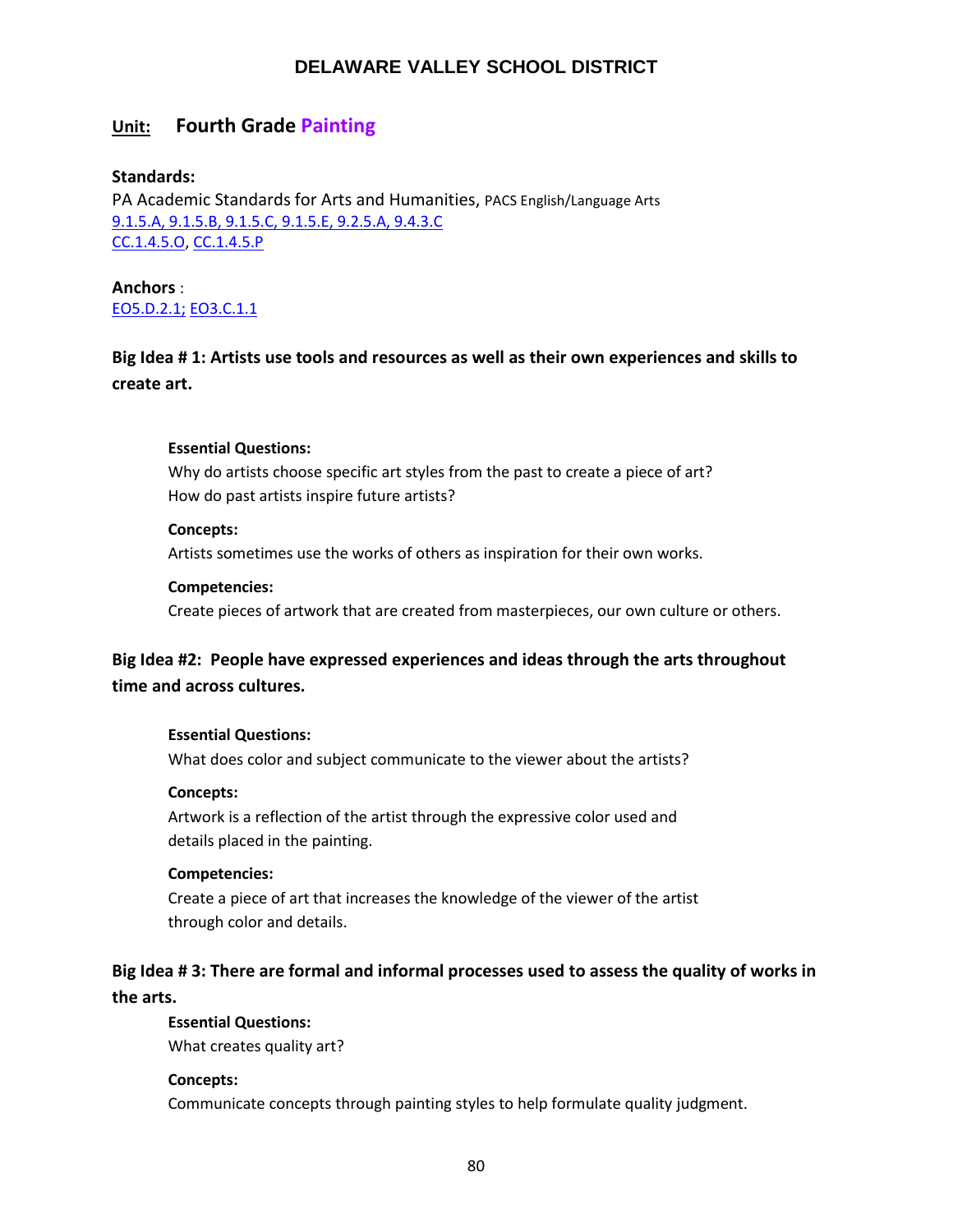## **Competencies:**

Student critique to discuss the works of their work and others.

**Overview:** Artists communicate concepts through painting styles and expressive color.

**Goals:** Use specific art styles in the creation of a work of art, use color with expressive qualities, and communicate concepts about their own personal pieces and others.

## **Objectives:**

- 1. Students will demonstrate a style of art through painting technique (DOK Level l1)
- 2. Students will recall what elements and principles of design were used in their own creative processes. (DOK Level 3)
- 3. Students will analyze characteristic of an artwork to determine cultural influences (DOK Level 3)
- 4. Students will use understand and use appropriate vocabulary, such as realism, stylized, linear, texture, mural, analogous color scheme, complementary colors, silhouette, dimension, warm, cool (DOK Level 1)
- 5. Students will be distinguishing and compare different art styles (DOK Level 3)
- 6. Students will be able to execute and revise experimental and learned painting techniques (DOK Level 3)

## **Core Activities and Corresponding Instructional Methods:**

- 1. Use specific art styles in the creation of a work of art.
	- a. Study and observe stylized, cultural art vs. realistic art.
	- b. Compare expressionistic art to representational: teacher made Powerpoints,
		- i. classroom reproductions
	- c. Direct instruction on the color wheel and analogous color scheme,
		- i. complementary colors, warm and cool colors.
	- d. Compare and contrast color schemes in art: artist reproductions
- 2. Communicate concepts through art.
	- a. Demonstration on chosen water media technique (watercolor, tempera, wax resist).
	- b. View teacher made examples, Powerpoints, and famous prints to inspire students' art.
	- c. Preliminary sketches, practice studies
	- *d.* Execute a culturally inspired work: *Some examples:* 
		- *i. African safari silhouette (wax resist) using animals and geographical backgrounds to the chosen area;*
		- *ii. Sumi ink paintings, pointillist paintings*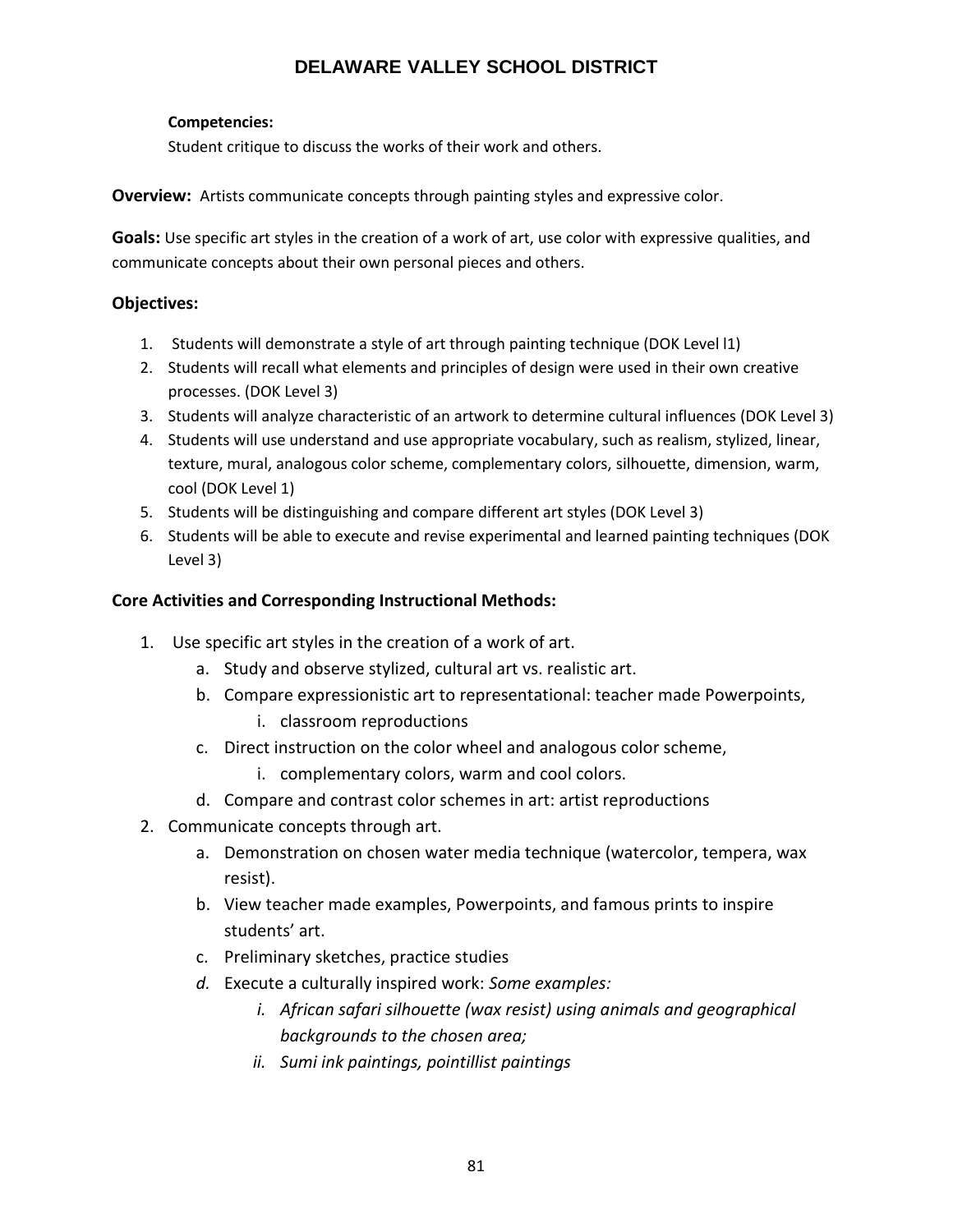- *iii. Grant Wood's American Gothic. (Changing the couple for various cultures' clothes, lifestyles, homes, etc)*
- 3. Reflect on concepts and culture.
	- a. Collaborative critique on cultural art or specific art styles.
	- b. Opinion writing explaining the artist's intention in a work supported with examples.

## **Assessments:**

| Diagnostic:       | Questioning, discussion                                              |
|-------------------|----------------------------------------------------------------------|
| <b>Formative:</b> | Reflective writing                                                   |
|                   | Teacher observation of works in progress,                            |
|                   | Practice sketches and technique sheets                               |
| Summative:        | Five-point rubric (craftsmanship, creativity, directions, technique, |
|                   | and content),                                                        |
|                   | Writing assignments incorporating vocabulary                         |
|                   | Narrative story reflecting art style and color.                      |
|                   |                                                                      |

## **Extensions:**

Students will engage in independent study/discovery learning that includes

- 1. Continued independent practice of learned concepts/techniques.
- 2. Studying art prints that are available in the art room.
- 3. Reading art related books available in the art room.
- 4. Learning an advanced technique appropriate to the lesson.

# **Correctives:**

Adapt instruction as appropriate to the needs of the child

- 1. Reduce the complexity of the assignment.
- 2. Reduce the number of steps in the assignment.
- 3. Present instruction one-step at a time.

## **Materials and Resources:**

## Materials:

Paint media: Watercolors; block and liquid tempera; India Ink;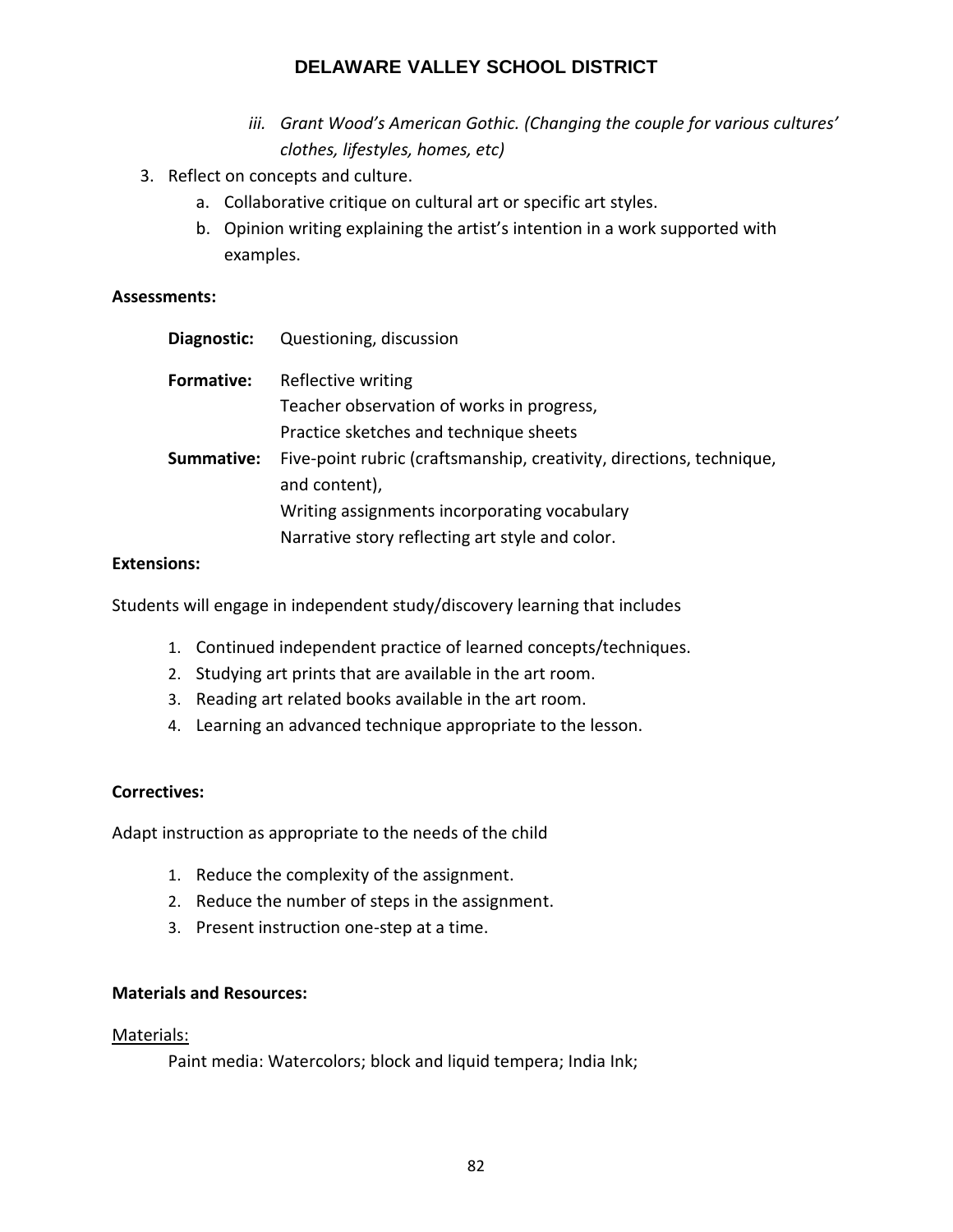Tools: Paintbrushes appropriate to media; found objects; pipettes; dabbers; crayons; oil pastels; Q-Tips, Bamboo Brushes

Supplies: Varied art papers and painting surfaces; Still life objects; Water containers;

paper towels; worksheets on cultural symbols

## Suggested Resources:

World map and/or globe

Teacher and student made sample projects.

Color wheel and color mixing chart(s)

www.firstpalette.com

## Suggested Reproductions:

Prints by: Japanese Block Prints; Warhol; Haring

Botero, *Dancing in Columbia*

Seurat, *A Sunday on La Grande Jatte*

Crystal Publications Australian Aboriginal Painting print series

Chinese Scroll Paintings

Warli Art by the Maharshtra tribe in India

Rangoli Art and Henna from India

## Internet:

<http://kids.nationalgeographics.com/kids> <http://besthistorysites.net/art-history/> [www.artofed.com](http://www.artofed.com/)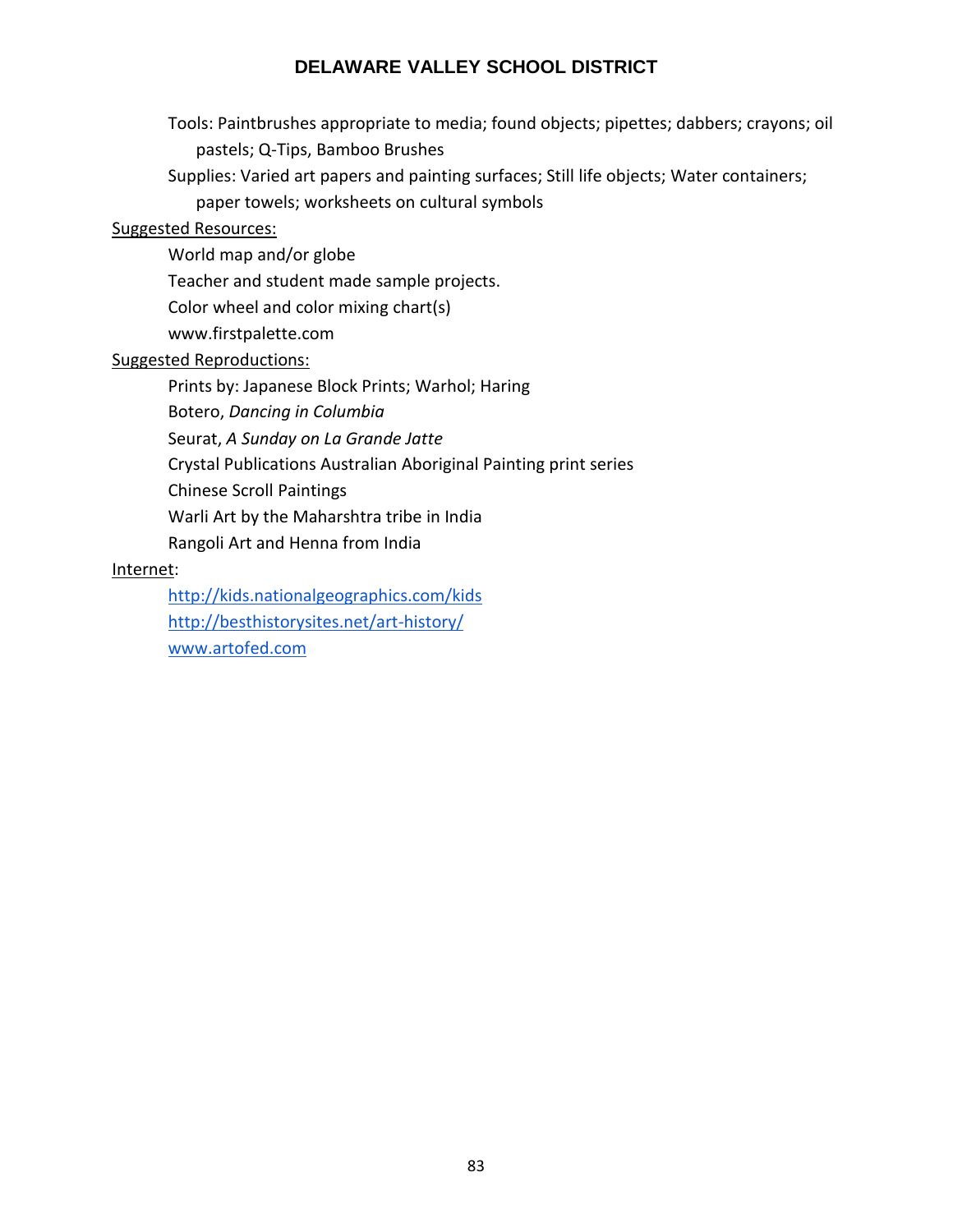# **Unit: Fourth Grade Ceramics**

**Standards:** PA Academic Standards for Arts and Humanities, PACS English/Language Arts, [9.1.3.B, 9.1.3.C, 9.1.3.H, 9.3.5.A, 9.4.5.D](http://www.stateboard.education.pa.gov/Documents/Regulations%20and%20Statements/State%20Academic%20Standards/pdfarts.pdf)

## **Anchors**:

[E03.C.1.1;](https://www.pdesas.org/Standard/Detail?linkStandardId=0&standardId=161569) [E04.A‐K.1.1](https://www.pdesas.org/Standard/Detail?linkStandardId=0&standardId=161664)

**Big Idea # 1: A**rtists use tools and resources as well as their own experiences and skills to create art.

#### **Essential Questions:**

Why do artists use different tools, materials, and process to create artwork?

#### **Concepts:**

Artists sometimes use the works of others as inspiration for their own works.

#### **Competencies:**

Create and describe the process of work inspired by others.

#### **Big Idea #2:** The arts provide a medium to understand and exchange ideas.

#### **Essential Questions:**

How can art tell a story?

# **Concepts:**

Artwork can be used to tell a story**.**

#### **Competencies:**

Create works that tell a story. Create works that can relate to stories

- **Overview**: Clay is a natural material that has been used by artists throughout time using various techniques.
- **Goals**: Create a piece of clay using new techniques of additive and subtractive skills. Evaluate a clay piece for craftsmanship and proper techniques.

#### **Objectives:**

- 1. Students will draw a sketch of the outlay of their clay piece. (DOK Level 1)
- 2. Students will design a clay piece that relates to a story. (DOK Level 4)
- 3. Students will apply joining techniques (slip and score) in attaching clay pieces together through slab or additive clay. (DOK Level 2)
- 4. Students will understand basic clay processes of building, firing, and glazing (DOK Level1)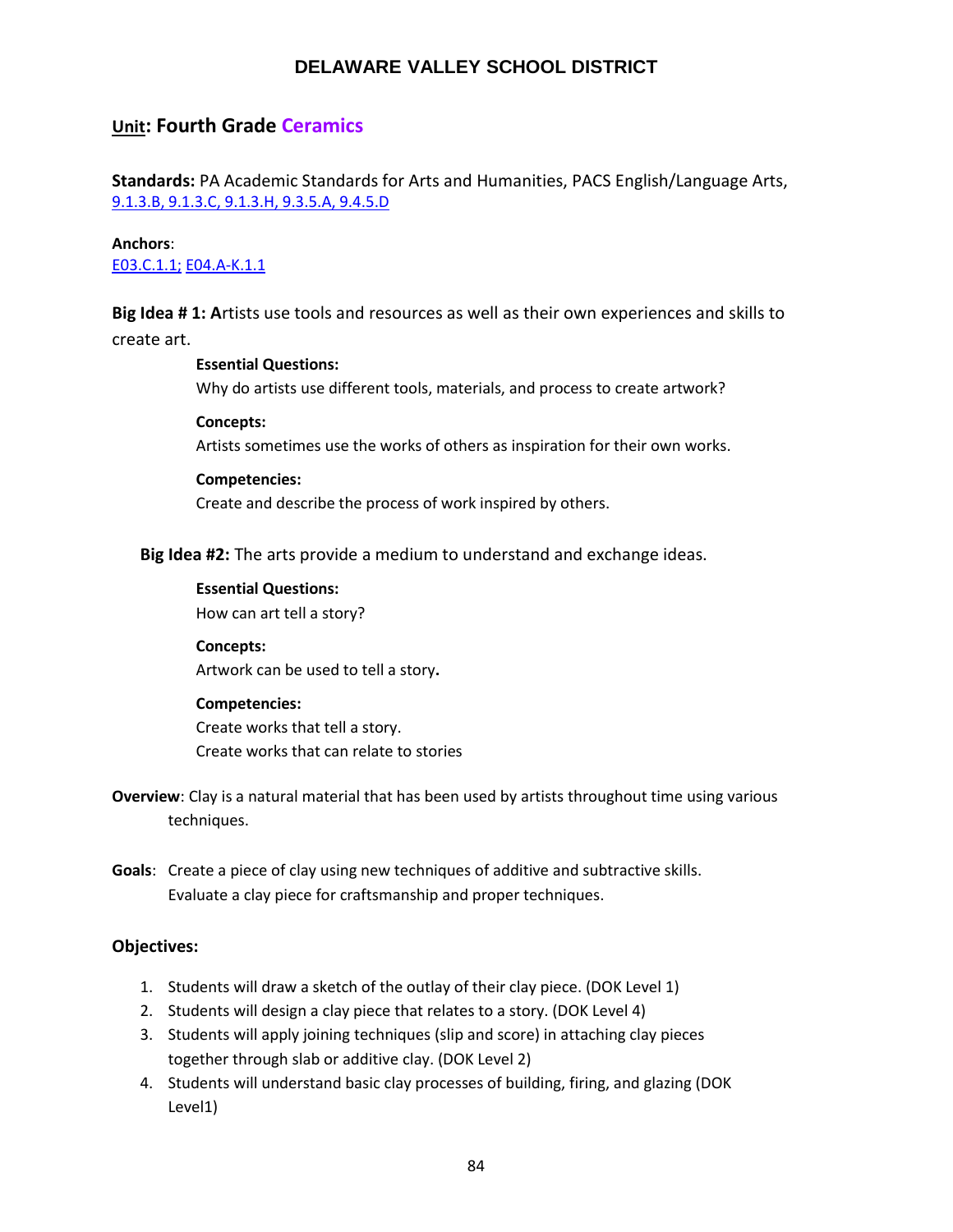- 5. Students will formulate ideas about form and function (DOK Level 3)
- 6. Students will demonstrate knowledge and correct usage of the following vocabulary: vessel, container, score, additive, subtractive, craftsmanship, slip, glaze, fire (DOK
- 7. Students will evaluate clay pieces for proper craftsmanship and correct technique (DOK Level 3)

## **Core Activities and Corresponding Instructional Methods:**

- 1. Design and create a clay sculpture or vessel using additive and/or subtractive clay
	- a. Use proper joining techniques.
	- b. Teacher demonstration and guided practice in slip and scoring.
- 2. Preliminary sketches and designs
- 3. Execute a project following a classroom example
- 4. Evaluate a clay piece for craftsmanship and proper technique.
- 5. Use of checklists, photo examples illustrating levels of craftsmanship
- 6. Communicate and reflect on one's art
- 7. Write a story to describe the clay piece.

## **Assessments:**

| Diagnostic: | Questioning, discussion                                              |
|-------------|----------------------------------------------------------------------|
| Formative:  | Reflective writing                                                   |
|             | Teacher observation of works in progress                             |
|             | Practice sketches and technique sheets                               |
| Summative:  | Five-point rubric (craftsmanship, creativity, directions, technique, |
|             | and content)                                                         |
|             | Writing assignments incorporating vocabulary                         |
|             | Narrative story reflecting art style and color.                      |
|             |                                                                      |

## **Extensions:**

Students will engage in independent study/discovery learning that includes

- 1. Continued independent practice of learned concepts/techniques.
- 2. Studying art prints that are available in the art room.
- 3. Reading art related books available in the art room.
- 4. Learning an advanced technique appropriate to the lesson.
- 5. Write a folklore or writing that pertains to the ceramic piece.

## **Correctives:**

Adapt instruction as appropriate to the needs of the child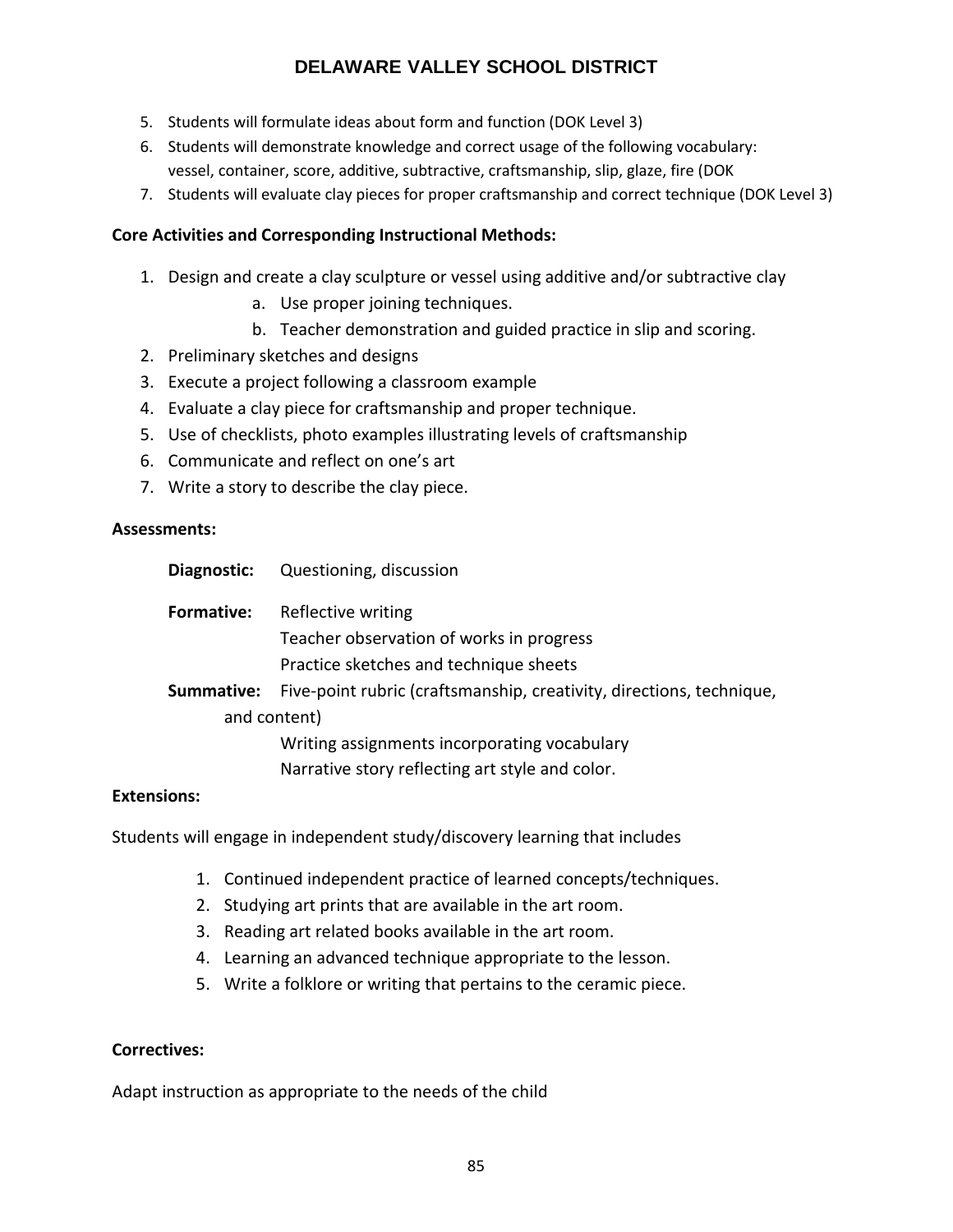- 1. Reduce the complexity of the assignment.
- 2. Reduce the number of steps in the assignment.
- 3. Present instruction one-step at a time or through the use of visual step cards.

## **Materials and Resources:**

## Materials

Media: Clay; glaze; Model Magic

Tools: Modeling tools; rolling pins; clay knives; assorted gadgets; brushes; popsicle sticks

Supplies: Paper towels; water containers; tempera paint; varied art papers

## Resources:

Teacher and student made sample projects.

Examples of 3-dimensional sculpture

Picture file

Kong, Ellen. The Great Clay Adventure: Creative Handbuilding Projects for Young Artists. Worcester: Davis Publications, 1999.

Ellis, Mary. Ceramics for Kids: Creative Clay Projects to Pinch, Roll, Coil, Slam, and Twist. New York: Lark Books, 2002.

Howard-Shroyer, Nancy. Helen Cordaro and the Storytellers of Cochiti Pueblo Crystal Publications Ceramics series

# **Unit: Fourth Grade Crafts and Sculpture**

**Standards:** PA Academic Standards for Arts and Humanities, PACS English/Language Arts , PACS Math

[9.1.5.A, 9.1.5.B, 9.1.5.C, 9.1.5.H, 9.1.5.J, 9.2.5.G, 9.2.5.H, 9.2.5.K, 9.3.5.D, 9.4.5.A](http://www.stateboard.education.pa.gov/Documents/Regulations%20and%20Statements/State%20Academic%20Standards/pdfarts.pdf) [CC.1.3.4.A;](https://www.pdesas.org/Standard/Detail?linkStandardId=0&standardId=159960) [CC.2.3.4.A.1;](https://www.pdesas.org/Standard/Detail/?linkStandardId=0&standardId=161154) [CC.2.3.4.A.3](https://www.pdesas.org/Standard/Detail/?linkStandardId=0&standardId=161156)

# **Anchors:**

[E04.A‐C.3](http://www.pdesas.org/Standard/Detail?linkStandardId=0&standardId=161657) [M04.B‐O.3](https://www.pdesas.org/Standard/Detail/?linkStandardId=0&standardId=160928)

**Big Idea #1**: People have expressed experiences and ideas through the arts throughout time and across cultures.

## **Essential Questions**:

What can we learn about an artist through their artwork?

**Concepts**: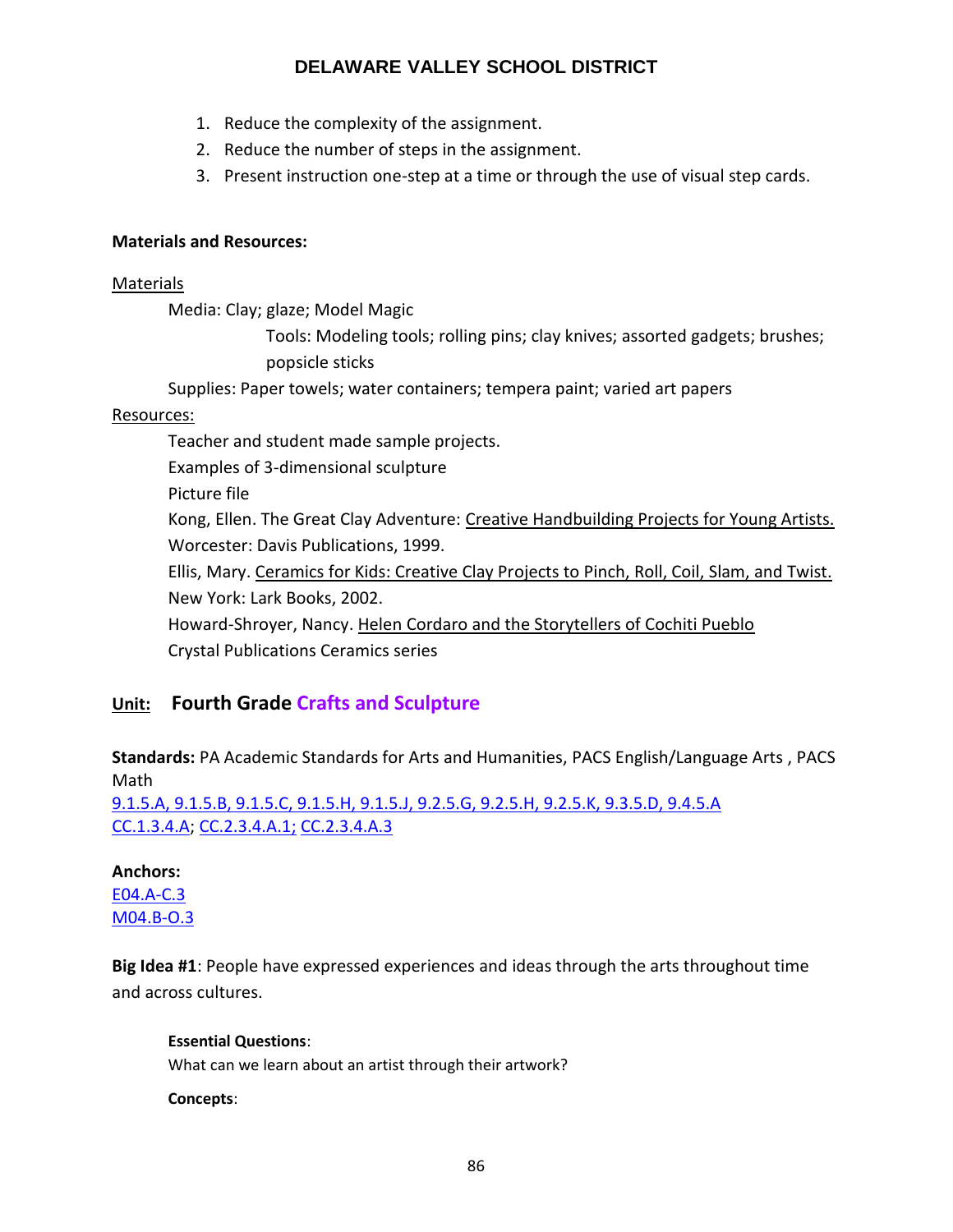Artwork is a reflections of the artists, and their art can help us understand the artist's era and culture.

## **Competencies**:

Observe a body of work from one artist or culture and analyze the work, citing characteristics that increase understanding of the artist's life.

**Overview:** All cultures have artifacts that reflect their society and values. Artists celebrate their heritage by creating both functional and decorative artifacts

**Goals:** Relate works of art to various cultures.

# **Objectives:**

- 1. Students will compare and contrast useful and decorative craft forms (DOK Level 2)
- 2. Students will draw conclusions about cultures and societies by observing artifacts (DOK Level 4)
- 3. Students will investigate sculptural qualities of paper, fabric, and/or plaster of Paris. (DOK Level 3)
- 4. Students will demonstrate knowledge and correct usage of the following vocabulary
- 5. as it pertains to the activity chosen by the teacher: construction, mixed media,
- 6. stencil, positive space, negative space, weaving techniques (leno, stitch, embroidery, warp, weft, fringe, beading, knotting, pulled thread), origami, overlapping, stylized (DOK Level 1)

# **Core Activities and Corresponding Instructional Methods:**

- 1. Analyze artifacts for how they are made:
	- a. Close observation from artifacts made available to students
	- b. PowerPoint on culture (language, clothes, art)
	- c. Teacher questioning
	- d. Worksheets
- 2. Relate works to geographic regions
	- a. Find or point out regions on atlas or globe
	- b. Direct instruction about a culture or group of people
	- c. Use stories, folklores, or books for inspiration, motivation
- 3. Create a cultural artifact, or work of art based on a cultural art form.
	- a. Teacher demonstration
	- b. Idea generation through discussions, teacher made and students made
	- c. examples.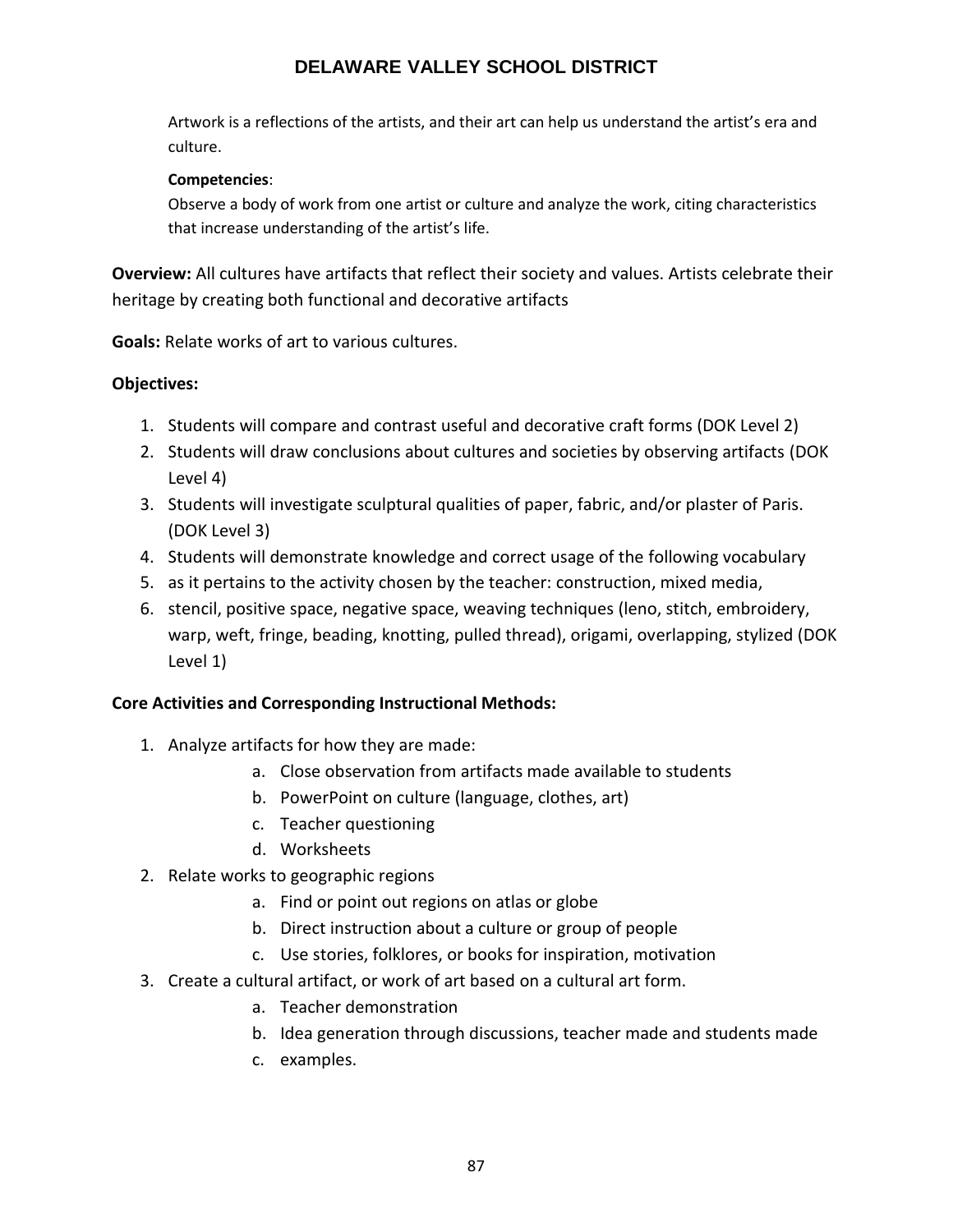*\* It is understood that some crafts require more time than others and also require different materials. Teacher has the option of designing an age appropriate activity that meets the above objectives and also meets time and material constraints. Inspiration could come from social studies or reading curriculum.*

*Suggested: Weaving (Embellish Burlap), Masks (paper Mache, plaster of Paris, Sculptamold relief sculpture, clay), Collage (Kuna Indian molas, Australian Aboriginal Dream Paintings, layered texture landscape), Paper sculpture (Origami, Paper Mache Rainforest animals, Chilean Rain sticks) Bookmaking, Cooper tooling*

## **Assessments:**

| Diagnostic: | Questioning, discussion                                              |
|-------------|----------------------------------------------------------------------|
| Formative:  | Reflective writing                                                   |
|             | Teacher observation of works in progress                             |
|             | Practice sketches and technique sheets                               |
| Summative:  | Five-point rubric (craftsmanship, creativity, directions, technique, |
|             | and content)                                                         |
|             | Writing assignments incorporating vocabulary                         |
|             | Narrative story reflecting art style and color.                      |

## **Extensions**:

1. Encourage more complexity in designs

2. Encourage cross‐disciplinary activities: (Write a report, make puppet show, perform a skit on the culture related to the art activity)

3. Encourage independence by using written directions.

## **Correctives**:

- 1. Provide larger warp and weft for weaving projects.
- 2. Less detailed designs.

## **Materials and Resources:**

#### Materials:

Media: Burlap; fabric; felt; assorted papers; pipe cleaners; soft weaving yarn; rug yarn; sticks – natural, popsicle, tongue depressors; copper sheeting

Tools: 3" plastic needles; scissors; cotton tipped applicator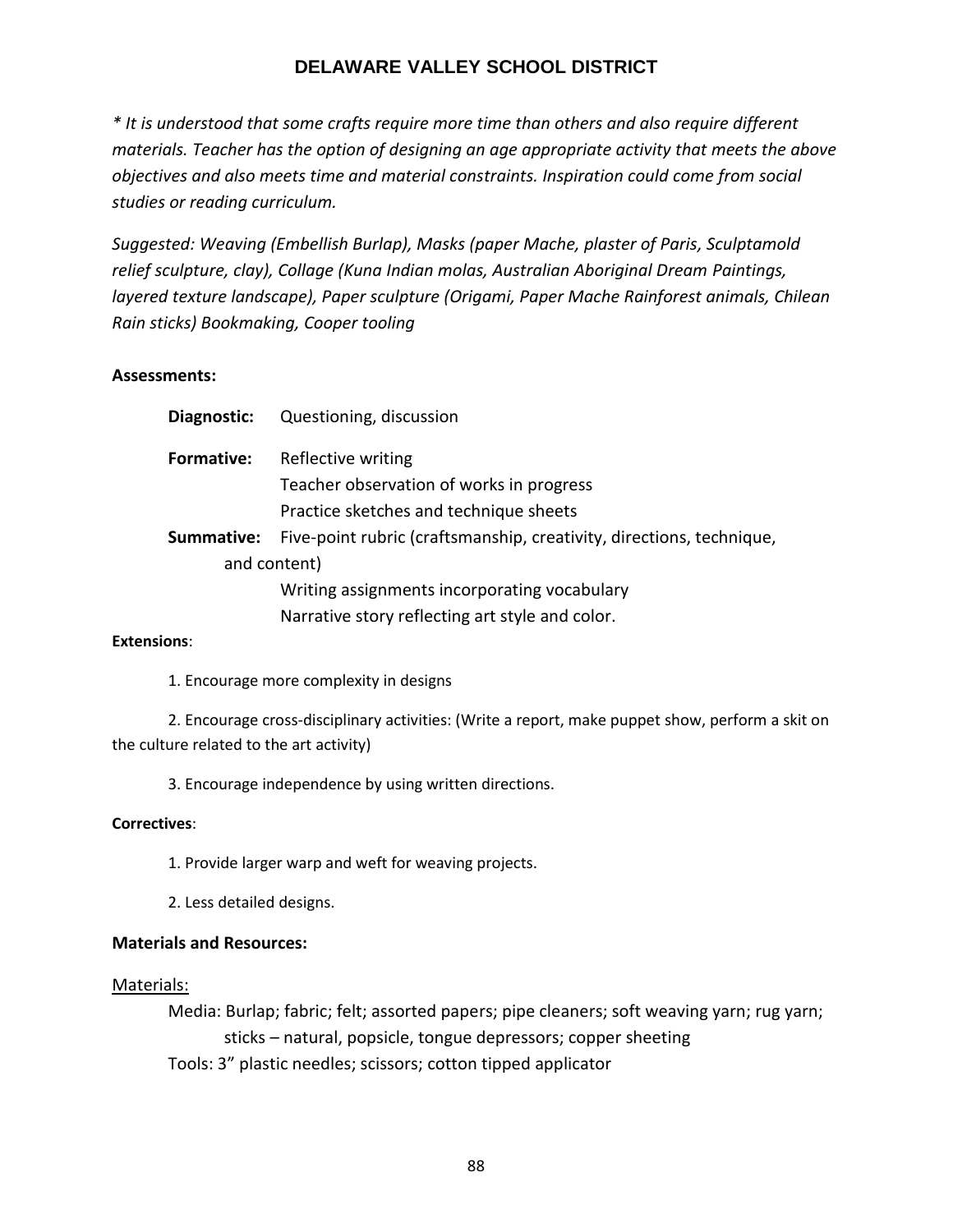Supplies: Glue; Pritt art paste; Sculpta-mold; wheat paste; papier mache; paint; polyfill/cotton batting; beads; sequins; feathers; buttons; origami paper; sandpaper; wallpaper

## Suggested Resources:

World map/globe Teacher and student made sample projects. Authentic multicultural crafts Weaving samples Native American prints Picture File The History of Making Books: From Clay Tablets, Papyrus Rolls, and Illuminated Manuscripts to the Printing Press. New York: Scholastic, Inc., 1995 Urton, Andrea. 50 Nifty Origami Crafts. N.c.: RGA publishing, 1992. Furst, Jill L. and Peter T. North American Indian Art*.* New York: Annellen Publications, Inc., 1982. Better Homes and Gardens. American Patchwork and Quiltery. Meredith

Corporation: N.c., 1985.

## INTERNET:

www.kids.nationalgeographic.com/kids www.dickblick.com/multicultural/lessonplans/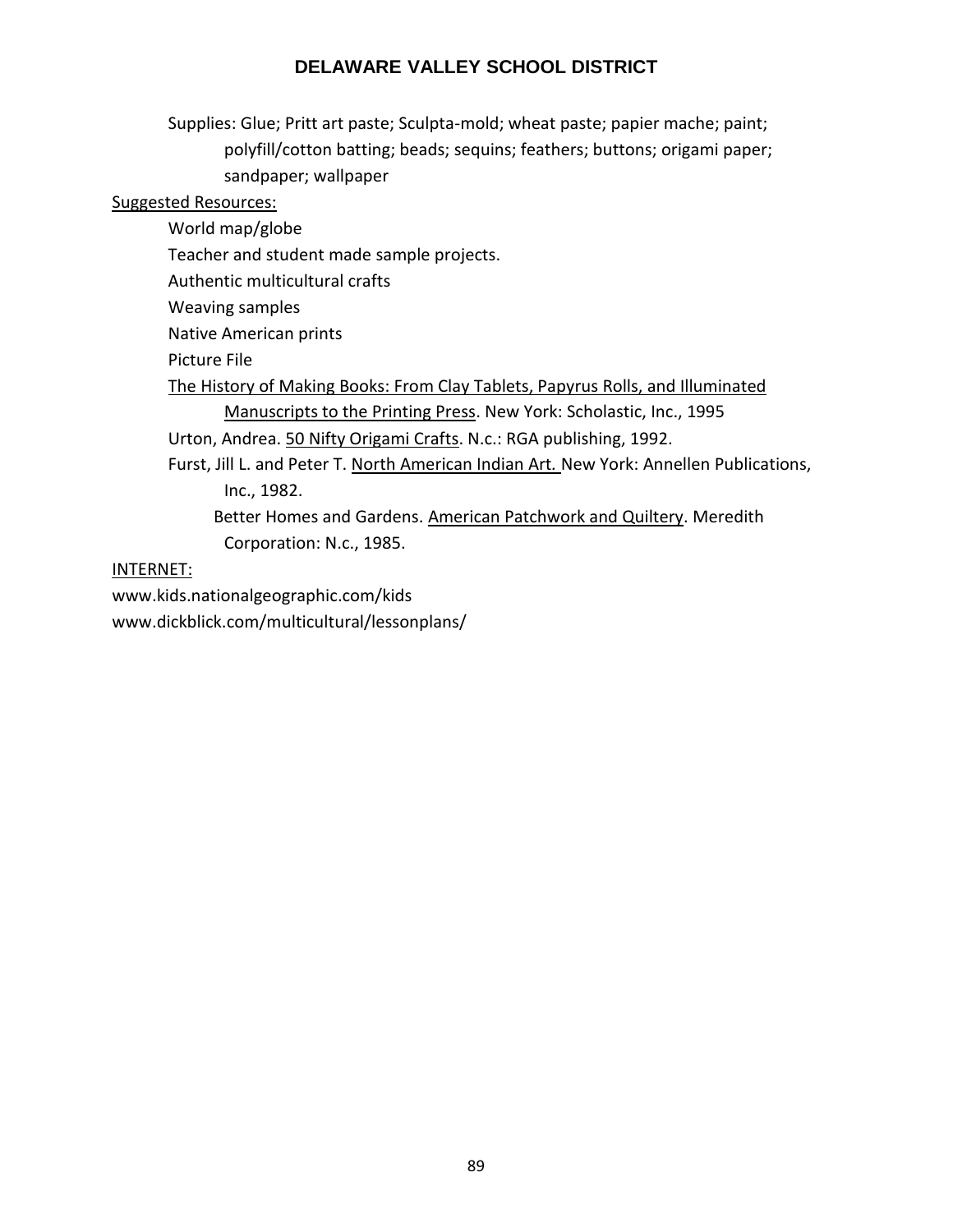# **Unit: Fourth Grade Printmaking**

## **Standards:**

PA Academic Standards for Arts and Humanities, PACS Math, PACS English/Language Arts, [9.1.5.A; 9.1.5.B; 9.1.5.C; 9.1.5.H; 9.1.5.J; 9.2.5.K](http://www.stateboard.education.pa.gov/Documents/Regulations%20and%20Statements/State%20Academic%20Standards/pdfarts.pdf) [C.C.2.3.4.A.3;](https://www.pdesas.org/Standard/Detail/?linkStandardId=0&standardId=161141) [CC.1.2.4.C](https://www.pdesas.org/Standard/Detail?linkStandardId=0&standardId=159881)

# **Anchors**:

[E04.B‐K.1](https://www.pdesas.org/Standard/Detail?linkStandardId=0&standardId=161672)

# **Big Idea # 1 People use both aesthetic and critical processes to assess quality, interpret meaning and determine value.**

## **Essential Questions:**

What role does description play in an assessment of a work's quality?

## **Concepts:**

Describing a work of art is an important component in forming a judgment about its quality.

## **Competencies:**

Create a detailed description of a work of art and identify aspects of the work that might affect its value.

**Overview**: Printmaking is an art form which requires planning sequential steps to execute

**Goals**: Successfully design and execute a design in reverse through the printmaking process.

## **Objectives**:

- 1. Students will be able to design and construct a simple printing plate or with a use of a mold (DOK Level 2, 4)
- 2. Students will be able to create a series of prints and number them sequentially (DOK Level 2)
- 3. Students will demonstrate knowledge and correct usage of the following printmaking vocabulary: brayer, plate, ink, and print (DOK Level 1)

## **Core Activities and Corresponding Instructional Methods:**

- 1. Design an image using image reversal of letters or words.
- 2. PowerPoint slides to show before and after of plates and prints illustrating concept of image reversal.
- 3. Preliminary sketches view through a light source to predict image reversal
- 4. Teacher demonstration
- 5. Create final printing plate using a mirror to double check outcome of print.
- 6. Make multiple prints and choose the best ones.
- 7. Demonstrate a working knowledge of printmaking terms.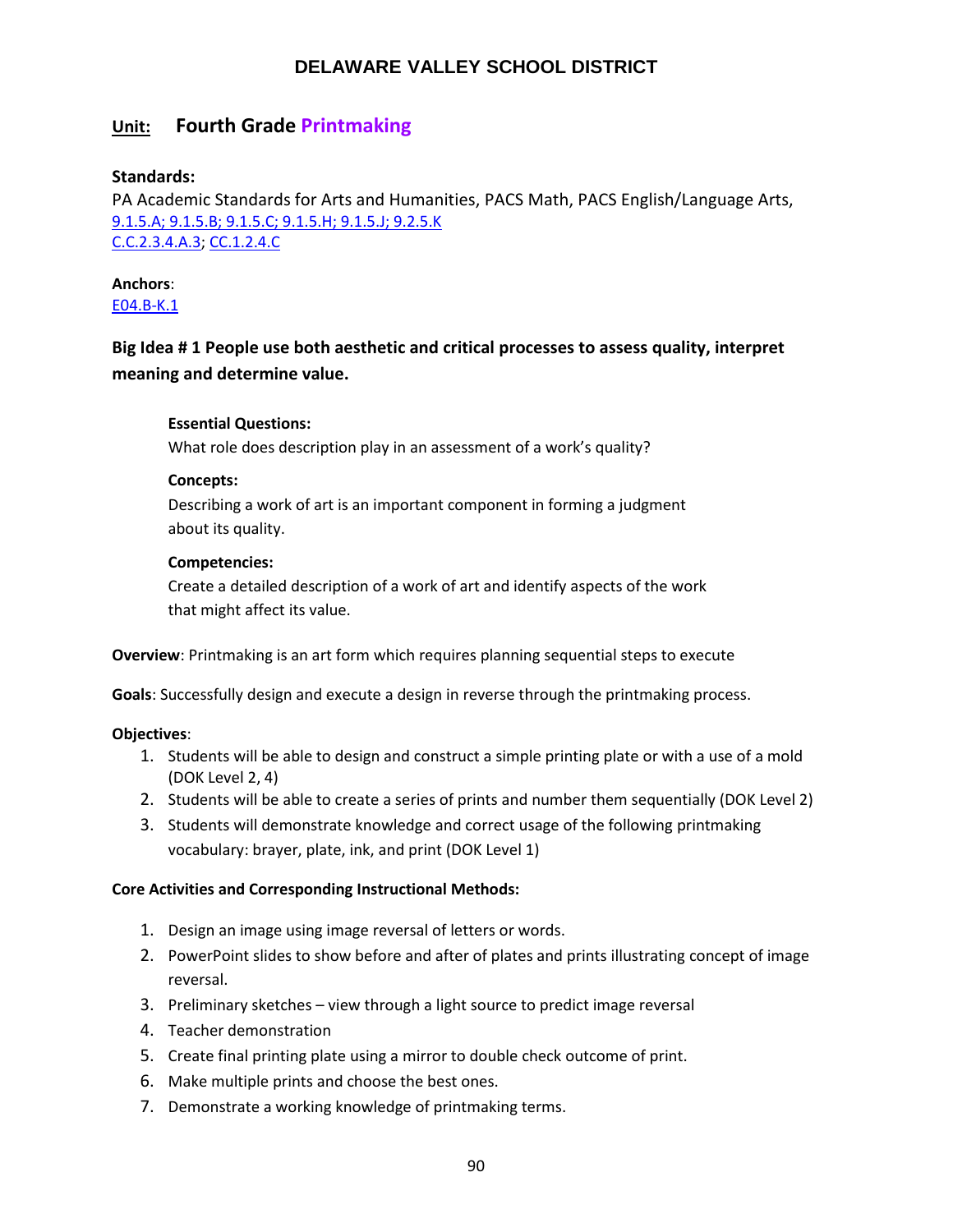- 8. Label classroom tools
- 9. Use posters describing printmaking process
- 10. Worksheet with word bank.
- 11. Evaluate a work of art based on artist's intentions
- 12. Reflective questions; "What was the easiest part of creating the print and the hardest… Why?"

"What would I have done differently?" "What would I have kept the same?"

*Suggested methods and topics: Japanese Gyotaku Prints, nature printing.*

## **Assessments:**

| Diagnostic:       | Questioning, discussion                                                                                                                                                        |
|-------------------|--------------------------------------------------------------------------------------------------------------------------------------------------------------------------------|
| <b>Formative:</b> | Teacher observation of works in progress<br>Troubleshoot unfavorable results (too much ink, too little pressure,<br>slipping, design),<br>Reflection sheet about final outcome |
| Summative:        | Five-point rubric (craftsmanship, creativity, directions, technique,                                                                                                           |
|                   | and content)                                                                                                                                                                   |

Writing assignments incorporating vocabulary

#### **Extensions**:

- 1. Experiment with different colors and printing surfaces.
- 2. Overprint by combining two printing plates

#### **Correctives**:

- 1. Reduce the number of steps in the assignment.
- 2. Present instructions one step at a time.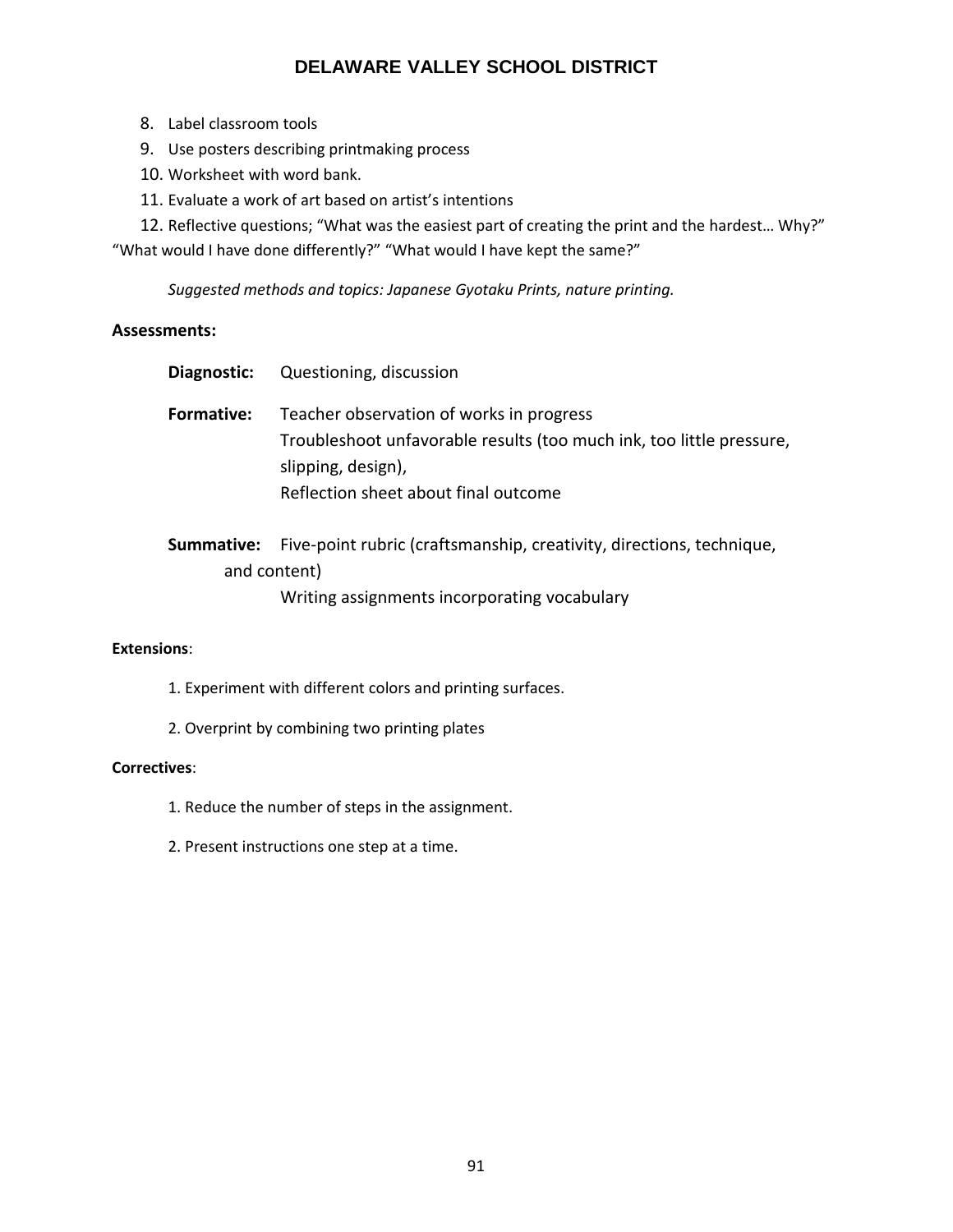## **Materials and Resources**

## Materials:

Media: Printing ink; tempera paint;

Tools: Stampers; pencils; wooden stylus; brayers; brushes; wooden spoons; bench hooks; Rubber fish molds; leaves; natural objects

Supplies: Assorted papers; crayons; textured materials; foam plates/trays varied art papers; railroad board; newspaper

## Resources:

World Map or Globe

Teacher and student made project samples

Examples of prints from a series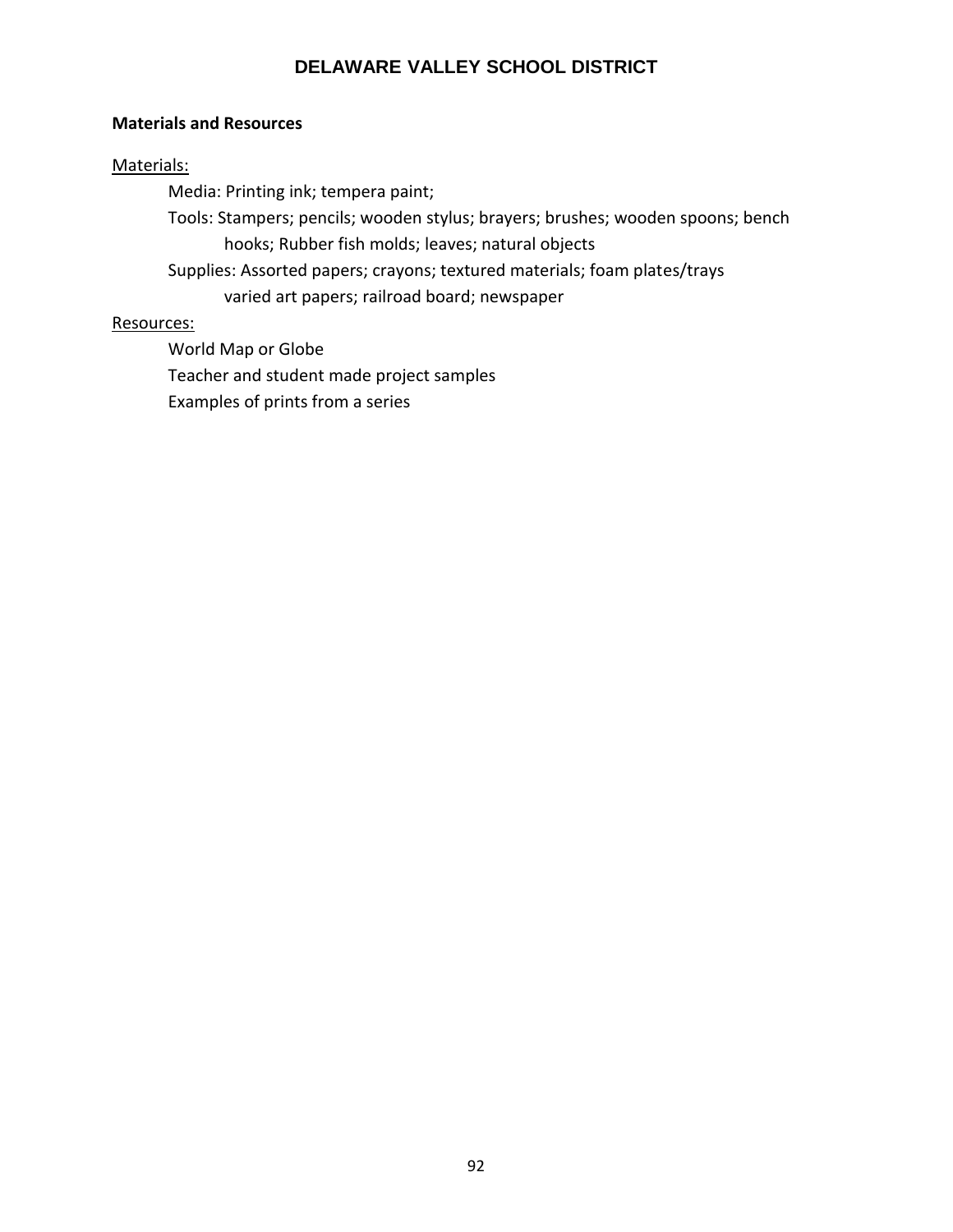# **GRADE 5**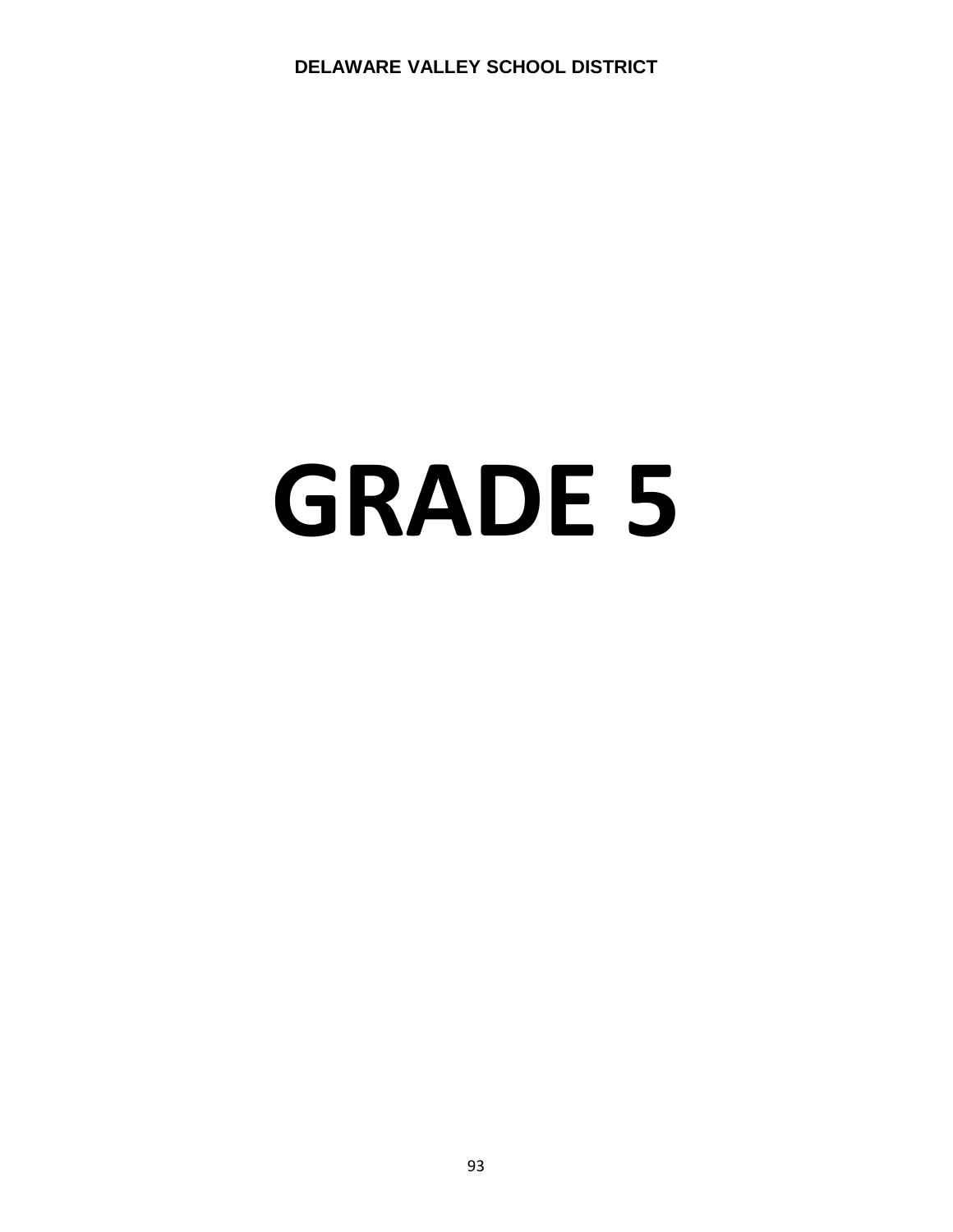## **Unit: Fifth Grade Drawing**

**Standards:** PA Academic Standards for Arts and Humanities, PACS English/Language Arts, [9.1.5.A; 9.1.5.B; 9.1.5.C; 9.1.5.E; 9.1.5.G; 9.1.5.H; 9.2.5.A; 9.2.5.B; 9.2.5.D; 9.2.5.E; 9.2.5.F; 9.3.5.B;](http://www.stateboard.education.pa.gov/Documents/Regulations%20and%20Statements/State%20Academic%20Standards/pdfarts.pdf)  [9.4.5.A; 9.4.5.D](http://www.stateboard.education.pa.gov/Documents/Regulations%20and%20Statements/State%20Academic%20Standards/pdfarts.pdf) [CC.1.2.5.A; CC.1.2.5.F; CC.1.2.5.L](https://www.pdesas.org/Standard/View)

**Big Idea # 1:** The skills, techniques, elements, and principles of the arts can be learned, studied, and refined, and practiced.

#### **Essential Questions:**

How do artists use the elements and principles as tools for artistic expression?

#### **Concepts:**

Artists use principles and elements of design as tools for artistic expressions and developing skills

#### **Competencies:**

Manipulate line, shape, form, etc. to plan and create pieces of art that express multiple ideas or a range of emotions.

Critique and interpret the works of others.

Discussion and connection to art careers that use these tools in their profession

#### **Big Idea #2:** The skills and techniques of the arts can be learned, refined, and practiced.

#### **Essential Questions:**

How do artists use the principles and elements of design to create an accurate depiction of the world around them?

#### **Concepts:**

Artists use principles and elements of design as tools to refine and develop drawing skills.

#### **Competencies:**

Draw in proportion within age appropriate degree of accuracy Develop shading and texture skills through portraits and architectural drawings.

**Overview:** Artists use drawings for many purposes.

**Goals:** Students create drawings using various skills, techniques, and age appropriate accuracy.

#### **Objectives:**

1. Students will draw in proportion within age appropriate degree of accuracy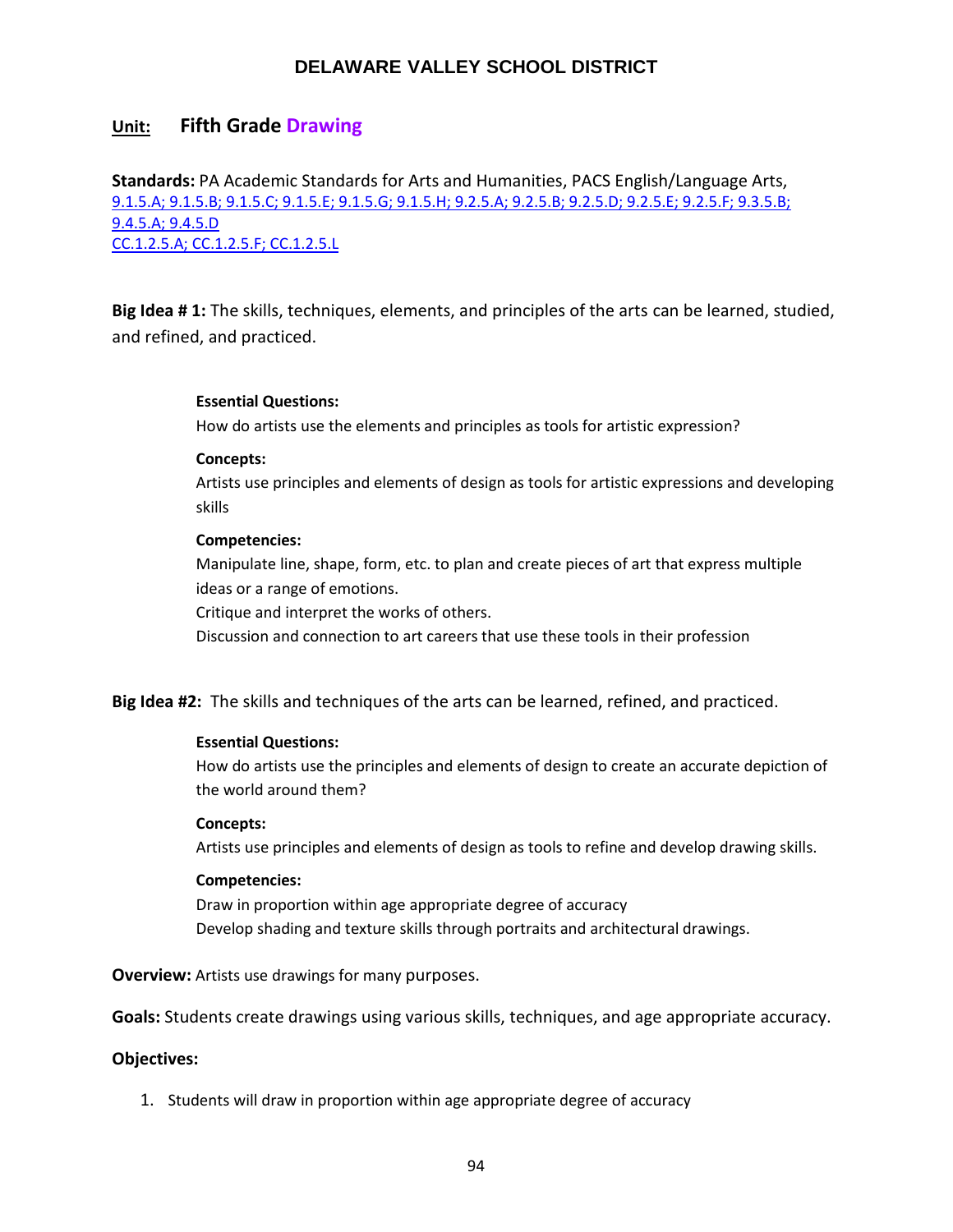- 2. Students will critique and interpret the works of others
- 3. Students will refinement of existing drawing skills
- 4. Students will develop shading and texture skills
- 5. Vocabulary: critique, shading, implied texture

## **Core Activities and Corresponding Instructional Methods:**

- 1. Recognize and execute drawing techniques to showing depth though line.
- 2. View reproductions of cityscapes and landscapes showing foreground, middleground, and background.
- 3. PowerPoint slides on Renaissance art using perspective
- 4. FInd and identify vocabulary in lesson, such as vanishing point, horizon line, orthogonal lines, parallel lines.
- 5. Create a linear perspective drawing
- 6. Identify and understand age appropriate proportion, shape, form, and scale.
- 7. View Architectural drawing and identify shape and form in a Landscape, or Impressionist **Cityscape**
- 8. Create a portrait using proper proportion through fractions and measurements.
- *9.* Representational drawing, *Suggested topics:*
	- a. Greek vases
	- b. Gesture Drawing
	- c. Figures
	- d. Charcoal still lifes
	- e. Glue drawing
	- f. Nature theme
	- g. Cartooning
	- h. Keith Haring
	- i. Jacob Lawrence

## **Assessments:**

| Diagnostic:       | Questioning, discussion                                              |
|-------------------|----------------------------------------------------------------------|
| <b>Formative:</b> | Teacher observation of works in progress                             |
|                   | Reflection sheet about final outcome                                 |
| Summative:        | Five-point rubric (craftsmanship, creativity, directions, technique, |
|                   | and content)                                                         |
|                   | Writing assignments incorporating vocabulary                         |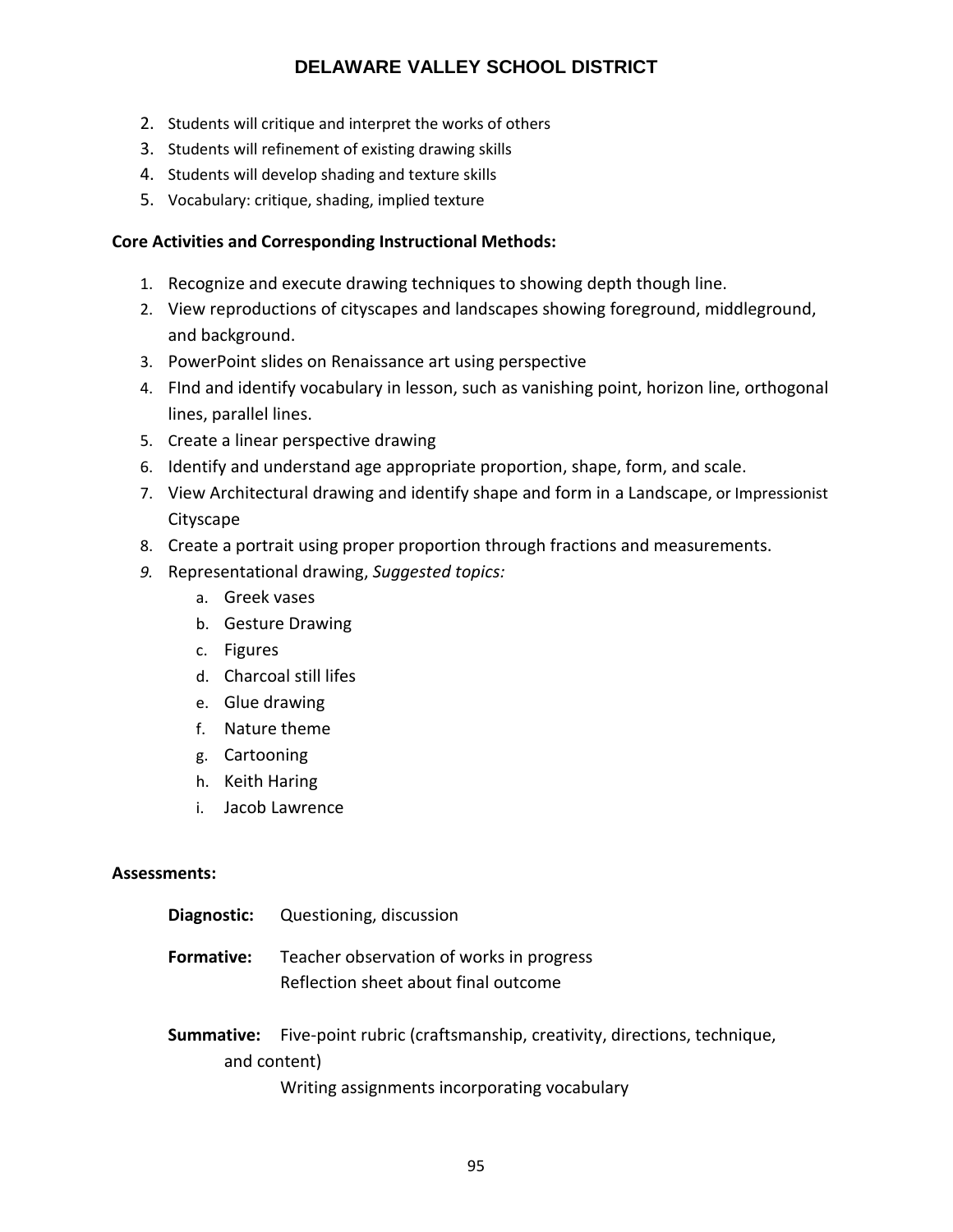## **Extensions:**

Students will engage in independent study/discovery learning that includes

- a. Continued independent practice of learned concepts/techniques.
- b. Studying art prints that are available in the art room.
- c. Reading art related books available in the art room.
- d. Learning an advanced technique appropriate to the lesson.

## **Correctives:**

Adapt instruction as appropriate to the needs of the child

- 1. Reduce the complexity of the assignment.
- 2. Reduce the number of steps in the assignment.
- 3. Present instruction one-step at a time.

## **Materials and Resources:**

## Materials:

Media: Pencils- graphite and colored; crayons of various types; markers of various types; oil and chalk pastels; colored glue; quill pens and drawing ink; vine and square charcoal

Supplies: assorted papers; erasers; tortillons

#### Equipment: Computer; iPad

## Resources:

World map/globe Teacher and students made sample projects National Geographic Magazines Picture file http://culture.govv.fr/culture/avcnat/lascaux awf.org/slection/wildlife/gallery -African Wildlife Foundation deepspacesparkle.com -Various artists and drawing lessons castles.org - Castles of the World The American Indian. Time Life Books: Alexandria, VA, 1993 Bate, Norman. When Cave Men Painted. New York: Charles Scribner's Sons., N.d. Lauber, Patricia. Painters of the Caves. New York: Scholastic Suggested Reproductions and Artists: Matisse, Lady with Green Stripe Crystal Publications Lascaux cave art print series

Greek Neck Amphora with cover – Art Image print

Bate, Norman. When Cave Men Painted. New York: Charles Scribner's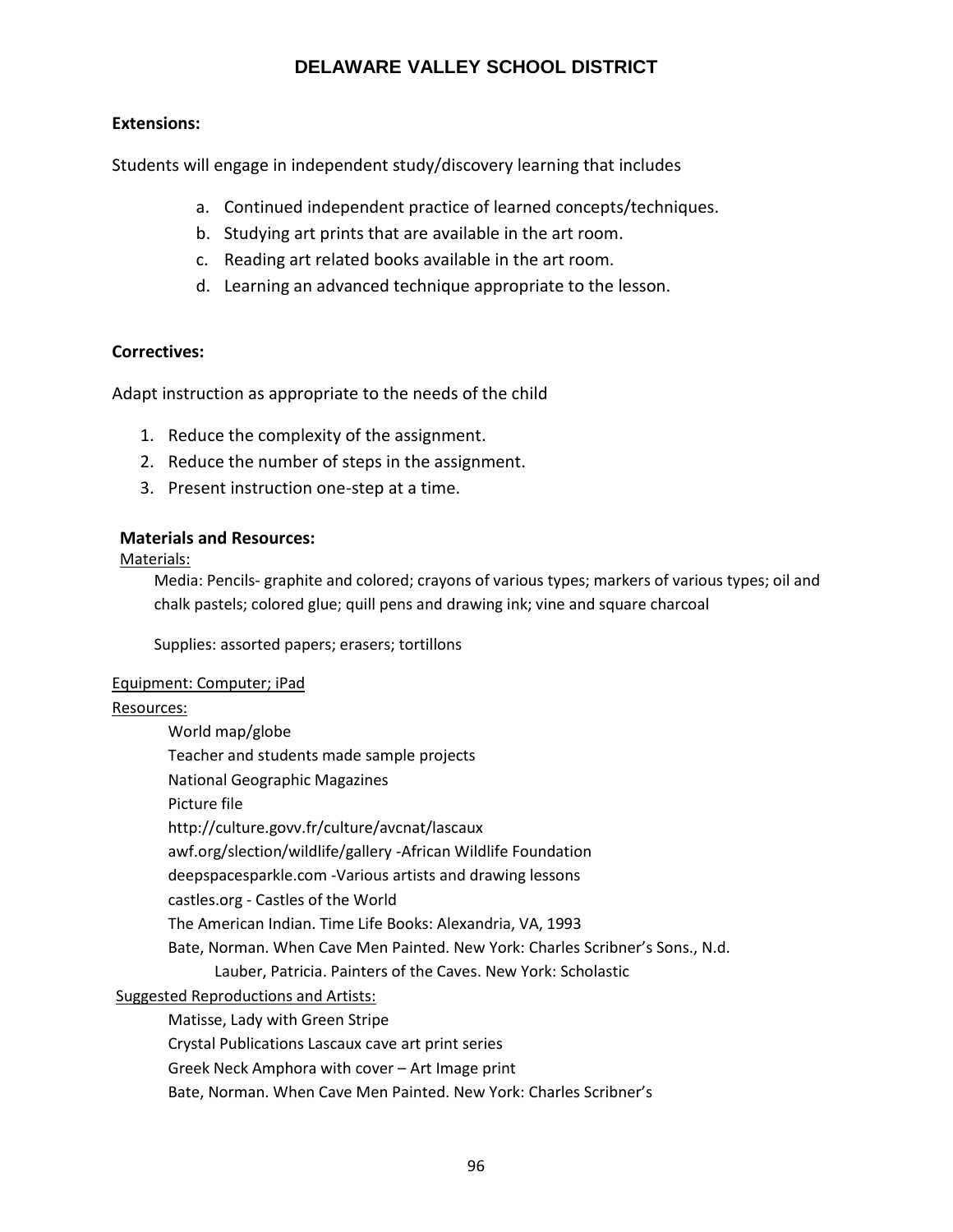# **Unit: Fifth Grade Painting**

**Standards:** PA Academic Standards for Arts and Humanities [9.1.5.A; 9.1.5.B; 9.1.5.C; 9.2.5.B; 9.2.5.D; 9.2.5.E](http://www.stateboard.education.pa.gov/Documents/Regulations%20and%20Statements/State%20Academic%20Standards/pdfarts.pdf)

# **Big Idea # 1: The arts provide a medium to understand, exchange, and experience ideas, society and cultural aspects.**

## **Essential Questions:**

How can artists call attention to social issues? How do historical and cultural contexts influence how art is made and interpreted?

#### **Concepts:**

The historical and cultural context of a work of art influences both how it is made and how it is interpreted.

Art reflects and plays a role in societal and cultural values.

Art is used in many professions as the creative spark to innovate and improve

## **Competencies:**

Manipulate line, shape, and forms to create art that calls the viewer to action, socially and culturally.

Understand that art is a reflection of the human condition in the past and present. Identify and analyze the purposes and impact of artwork in their own culture. Understand that art is a creative tool that is used by various professions

# **Big Idea #2: The skills, techniques, elements, and principles of the arts can be learned, studied, refined, and practiced.**

## **Essential Questions:**

How do artists expand and refine technical skills in the painting media? How do artists create various styles using techniques and principles and elements of design?

#### **Concepts:**

Artists use principles and elements of design as tools for artistic expression. Through practice and experiments artists improve, refine, and expand their skills.

#### **Competencies:**

Experiment with painting techniques to expand understanding and creative level. Identify and execute painting techniques to age appropriate level. Understand layering of a painting and color theory ideas.

**Overview:** Artist use their painting to display beliefs/emotions or depth in their work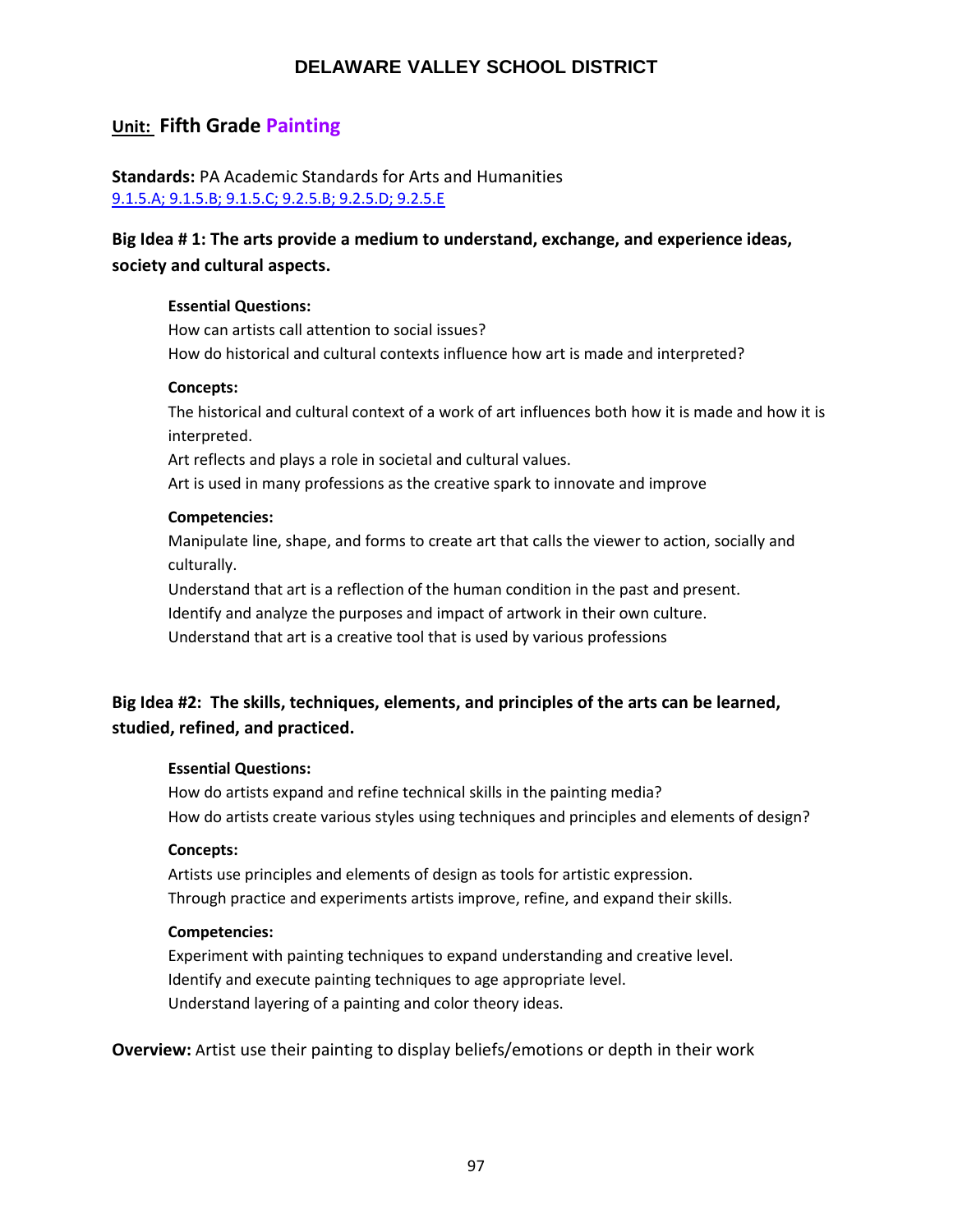**Goals:** Students will be able to create a piece of artwork using painting techniques, choose correct brushes, and accurate degree of age appropriateness.

## **Objectives:**

- 1. Students will understand and create a layered painting using foreground, middleground, and background.
- 2. Students will be able to create a piece of art using various techniques, such as washes (gradual, analogous, etc.), dry brush, and implied textures.
- 3. Students will use working vocabulary (gradual wash, analogous wash, tempera, acrylic, watercolor paint, sgraffito, dry brush, foreground, middleground, background, stroke, tone, value, hardlines, soft lines)

# **Core Activities and Corresponding Instructional Methods:**

- 1. Create a landscape using various techniques while showing texture and depth.
- 2. Apply color theory ideas to mix colors, blend, and shade throughout their painting.
- 3. Create a painting guide to refer to during the final process.
- 4. Natural observation, photographs, or pictures
- 5. Demonstration and guided practice in how to layer a painting.

6. View and discuss Powerpoints and printed examples of various art styles and what influenced the artists to create them due to society and culture.

- 7. Reproductions of Vincent van Gogh, Pablo Picasso, Henri Matisse, Chuck Close
- 8. Smart Board presentation, or Powerpoints on painters and photographers, such as Georgia O'Keeffe, Ansel Adams, Frida Kahlo, Diego Rivera, Dali, Mary Cassat

## **Assessments:**

| Diagnostic:       | Questioning, discussion                                                                                                              |
|-------------------|--------------------------------------------------------------------------------------------------------------------------------------|
| <b>Formative:</b> | Teacher observation of works in progress<br>Reflection sheet about final outcome                                                     |
| Summative:        | Five-point rubric (craftsmanship, creativity, directions, technique,<br>and content)<br>Writing assignments incorporating vocabulary |

## **Extensions:**

Students will engage in independent study/discovery learning that includes

- 1. Continued independent practice of learned concepts/techniques.
- 2. Studying art prints that are available in the art room.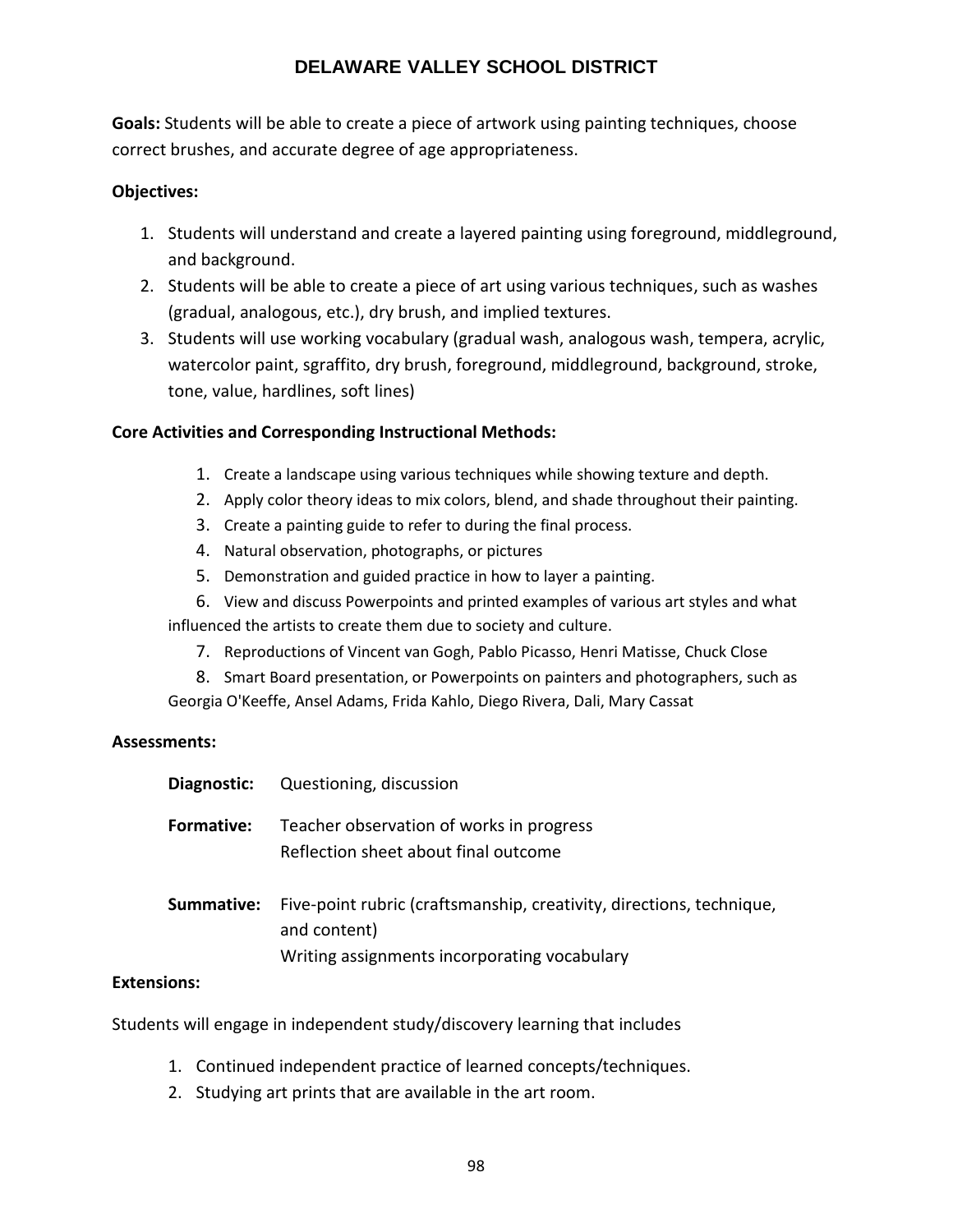- 3. Reading art related books available in the art room.
- 4. Learning an advanced technique appropriate to the lesson.

## **Correctives:**

Adapt instruction as appropriate to the needs of the child

- 1. Reduce the complexity of the assignment.
- 2. Reduce the number of steps in the assignment.
- 3. Present instruction one-step at a time.

## **Materials and Resources:**

## Materials:

Paint media: Watercolors; block and liquid tempera; acrylic

- Tools: Paintbrushes appropriate to media; found objects; pipettes; dabbers; crayons, oil pastels
- Supplies: Varied art papers and painting surfaces; Still life objects; Water containers; paper towels, photographs,

## Suggested Resources:

- World map and/or globe
- Teacher and student made sample projects.
- Color wheel and color mixing chart(s)
- www.fridakahlo.com
- Mayhall, Yolanda. The Sumi-e Book. Watson-Guptill Publishers: New York, 1989.

Zhensun, Zheng. A Young Painter. Byron Press: N.c., 1991

## Suggested Reproductions:

- Starry Night, van Gogh
- Harvest, van Gogh
- Bridge at Giverny, Monet
- Giuseppe Arcimboldo
- DaVinci, Mona Lisa
- Caravaggio, Card Sharks
- DeLaTour, The Fortune Teller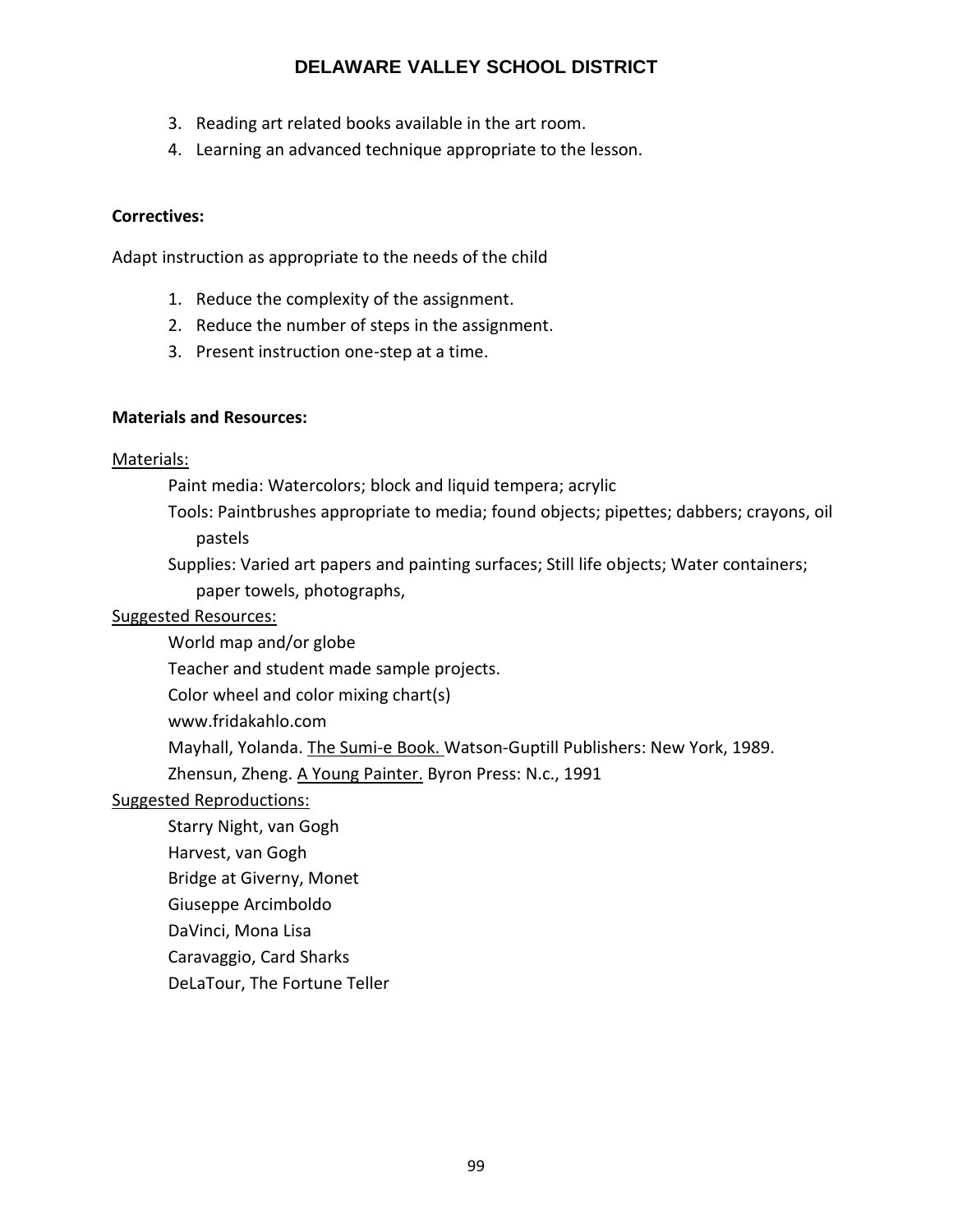# **Unit: Fifth Ceramics**

**Standards:** PA Academic Standards for Arts and Humanities, [9.1.5.B, 9.1.5.C, 9.1.5.E, 9.1.5.H, 9.2.5.A, 9.2.5.D, 9.2.5.E, 9.3.5.A, 9.3.5.C, 9.4.5.A, 9.4.5.B](http://www.stateboard.education.pa.gov/Documents/Regulations%20and%20Statements/State%20Academic%20Standards/pdfarts.pdf)

**Big Idea #1:** Artists use tools and resources as well as their own experiences and skills to create art.

> **Essential Questions:** What can inspire artists to create a work of art? **Concepts:**

Both natural and man‐made objects can stimulate artistic responses. **Competencies:**

Create works of art inspired by both natural and manmade objects

**Big Idea #2:** The arts provide a medium to understand and exchange ideas.

#### **Essential Questions:**

How can artists communicate a theme or idea through multiple individual works?

**Concepts:** Some artists create series of individual works that share a common theme or idea.

#### **Competencies:**

Create multiple artworks that share a common theme tor idea.

**Big Idea # 3:** People have expressed experiences and ideas through the arts throughout time and across cultures.

#### **Essential Questions**:

How does visual culture demonstrate experiences and ideas?

#### **Concepts**:

Artifacts of visual culture express experiences and ideas.

#### **Competencies**:

Analyze a contemporary visual culture artifact from the ideas and experiences it communicates.

**Overview**: Clay is a natural material that has been used by artists throughout time. Learn how can artists make a social, emotional, or cultural statement through clay making?

**Goals**: Practice, explore, and refine skills and techniques of clay making and glazing.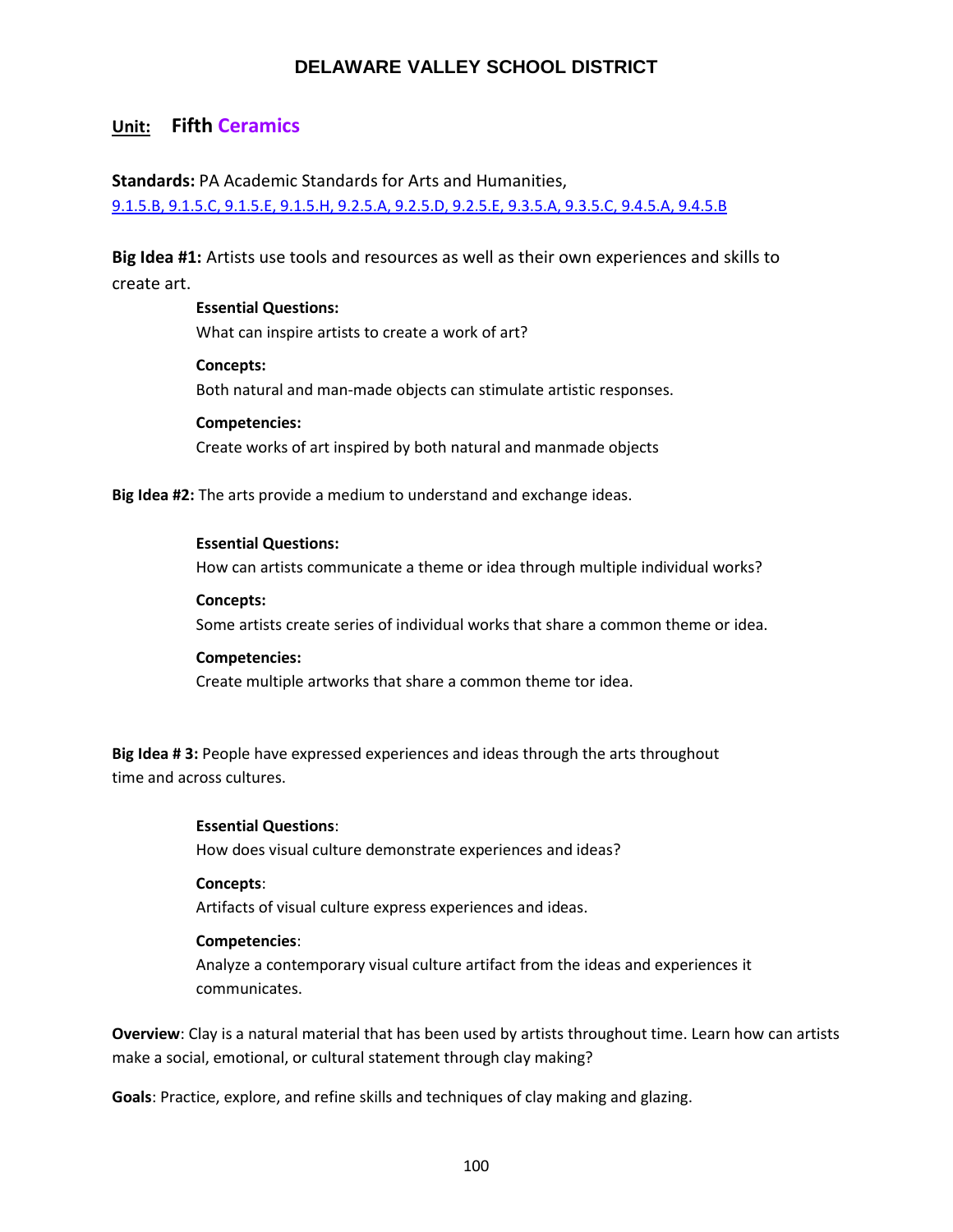## **Objectives**:

- 1. Students will understand basic clay process of building, firing, and glazing. (DOK Level 1)
- 2. Students will apply joining techniques in attaching clay sections together. (DOK Level 2)
- 3. Students will demonstrate knowledge and correct usage of the following vocabulary: slab, implied texture, score, slip, firing, glaze, and etch. (DOK Level 2)
- 4. Students will formulate ideas about form and function. (DOK Level 3)
- 5. Students will make design choices about suitable surface design. (DOK Level 4)

# **Core Activities and Corresponding Instructional Methods:**

- 1. Design and create a slab constructed ceramic piece that suits a functional or decorative purpose.
- 2. Demonstration on clay constructions methods and joining techniques.
- 3. Create a cup that could be functional or decorative or both.
- 4. Design a ceramic piece that stirs emotional, cultural, and/or social awareness. a. PowerPoint or use Chicago' website on Judy Chicago's Dinner Party to inspire social awareness about a cause that is important to the individual students.
	- b. Design a sculptural plate illustrating an age appropriate social issue, or
	- c. *alternately:* Design and create a sculpture that stirs some type of emotional response.

5. *\*All are suggested lessons; it is up to the individual teacher to create a lesson based on the objectives above.*

# **Assessments:**

| Diagnostic:       | Questioning, discussion                                                                                                              |
|-------------------|--------------------------------------------------------------------------------------------------------------------------------------|
| <b>Formative:</b> | Teacher observation of works in progress<br>Reflection sheet about final outcome                                                     |
| Summative:        | Five-point rubric (craftsmanship, creativity, directions, technique,<br>and content)<br>Writing assignments incorporating vocabulary |

**Extensions:** Students will engage in independent study/discovery learning that includes

- 1. Continued independent practice of learned concepts/techniques.
- 2. Studying art prints that are available in the art room.
- 3. Reading art related books available in the art room.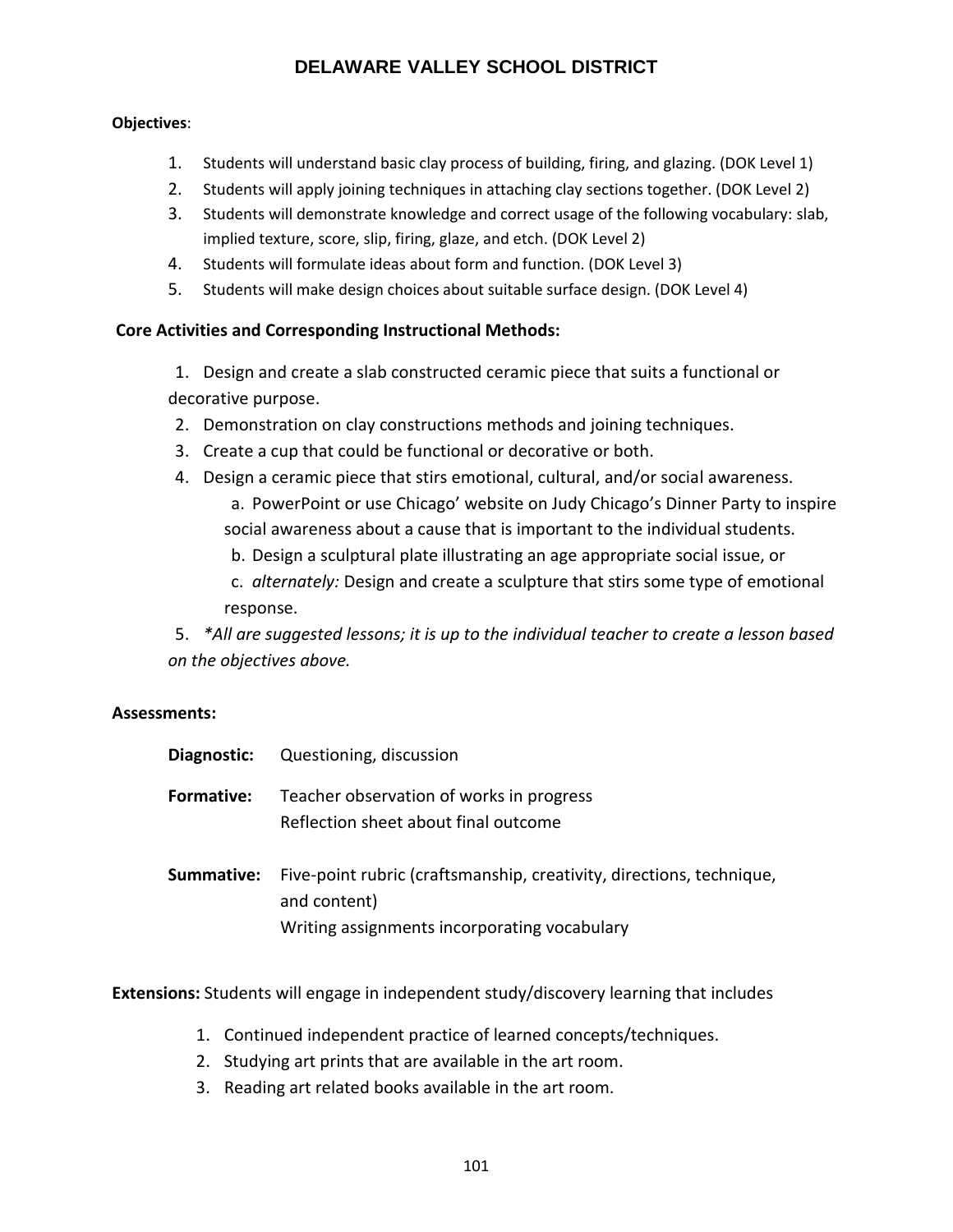4. Learning an advanced technique appropriate to the lesson.

**Correctives:** Adapt instruction as appropriate to the needs of the child

- 1. Reduce the complexity of the assignment.
- 2. Reduce the number of steps in the assignment.
- 3. Present instruction one-step at a time.

# **Materials and Resources:**

## Materials

Media: Clay; glaze; Model Magic

Tools: Modeling tools; rolling pins; clay knives; assorted gadgets; brushes; popsicle sticks

Supplies: Paper towels; water containers; tempera paint; varied art papers

# Resources:

Teacher and student made sample projects.

Examples of 3-dimensional sculpture

Picture file

Kong, Ellen. The Great Clay Adventure: Creative Handbuilding Projects for Young Artists. Worcester: Davis Publications, 1999.

Ellis, Mary. Ceramics for Kids: Creative Clay Projects to Pinch, Roll, Coil, Slam, and Twist. New York: Lark Books, 2002.

Howard-Shroyer, Nancy. Helen Cordaro and the Storytellers of Cochiti Pueblo.

Worcester, Massachusettes: Davis Publications, Inc., 1995.

Crystal Publications Ceramics series

"Maria" Crystal Publications video series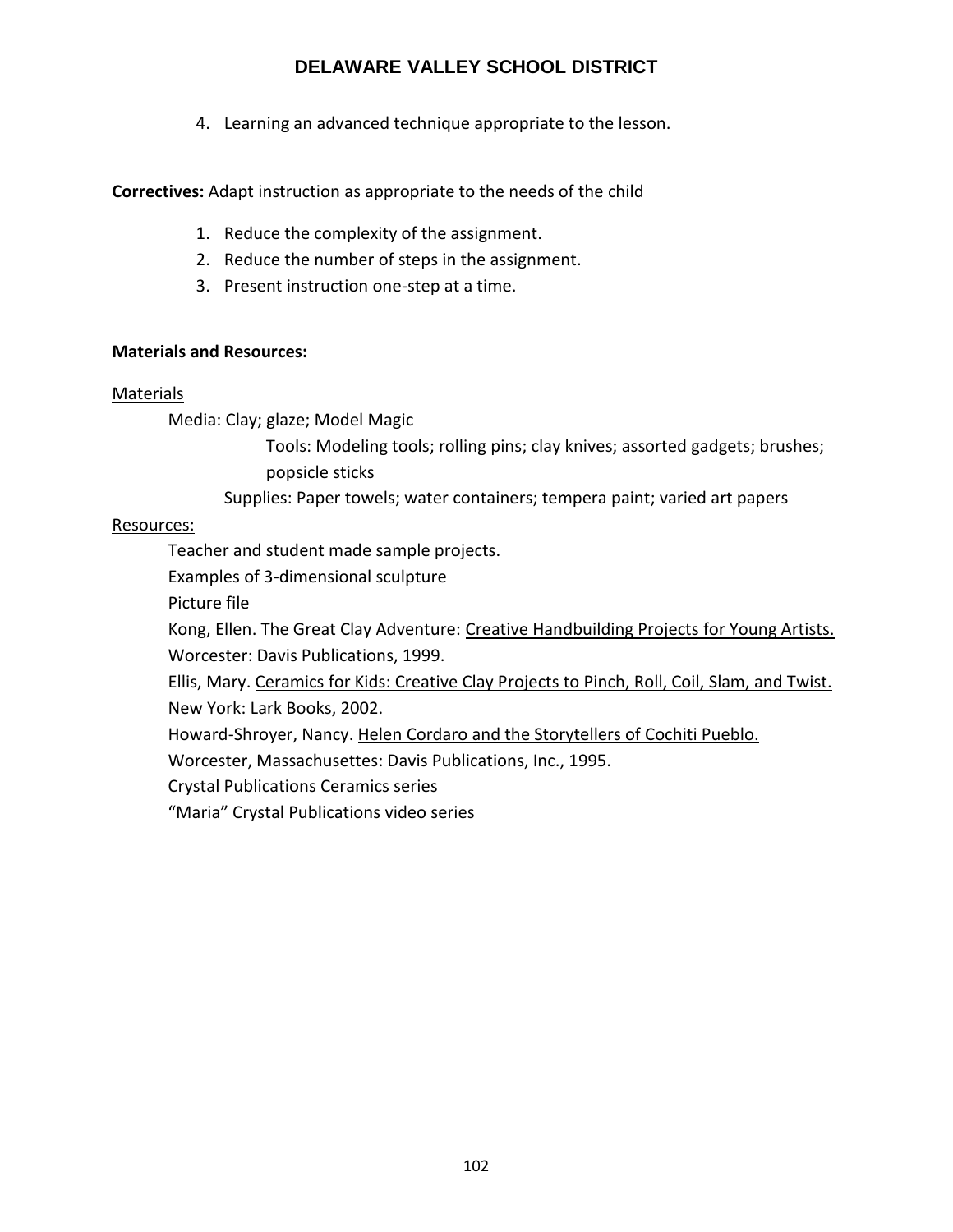# **Unit: Fifth Grade Sculpture and Crafts**

**Standards:** PA Academic Standards for Arts and Humanities,

[9.1.5.A, 9.1.5.B, 9.1.5.C, 9.1.5.D, 9.1.5.H, 9.1.5.J, 9.2.5.B, 9.2.5.C, 9.2.5.E, 9.2.5.L, 9.3.5.B,](http://www.stateboard.education.pa.gov/Documents/Regulations%20and%20Statements/State%20Academic%20Standards/pdfarts.pdf) [9.4.5.D](http://www.stateboard.education.pa.gov/Documents/Regulations%20and%20Statements/State%20Academic%20Standards/pdfarts.pdf) [CC.1.3.4.C](http://www.pdesas.org/Standard/Detail/?linkStandardId=0&standardId=159964)

**Big Idea # 1:** People have expresses experiences and ideas through the arts throughout time and across cultures.

## **Essential Questions:**

How does visual culture demonstrate experiences and ideas?

**Concepts:**

Artifacts of visual culture express experiences and ideas.

## **Competencies:**

Analyze a contemporary visual culture artifact for the ideas and experiences it communicates

**Overview**: All cultures have artifacts that reflect their society and values.

**Goals**: Relate various works of art across cultures.

#### **Objectives**:

1. Students will demonstrate knowledge and correct usage of the following vocabulary as it pertains to the activity chosen by the teacher: loom, weaving, slip knot, running stitch, tapestry weave, loch stitch, chain stitch, warp, weft, sculpture, modeling, collage, rhythm, contrast, movement, space, and construction. (DOK Level 1)

2. Students will know and apply design elements and principles in production and criticism. (DOK Level 2)

3. Students will relate art forms common in other cultures. (DOK Level 3)

4. Students will make informed assumptions about cultures and societies by observing artifacts. (DOK Level 4)

5. Students will investigate sculptural qualities of paper and/or fabric. (DOK Level 3)

## **Core Activities and Corresponding Instructional Methods:**

1. Relate works to geographical areas or cultures. Relate works to the careers of professional artists.

- 2. Stories, PowerPoint, or posters
- 3. Create a piece of jewelry or craft inspired by a culture's demographics.
- 4. Guest speakers to discuss and demonstrate profession.
- 5. Analyze elements and principles of design.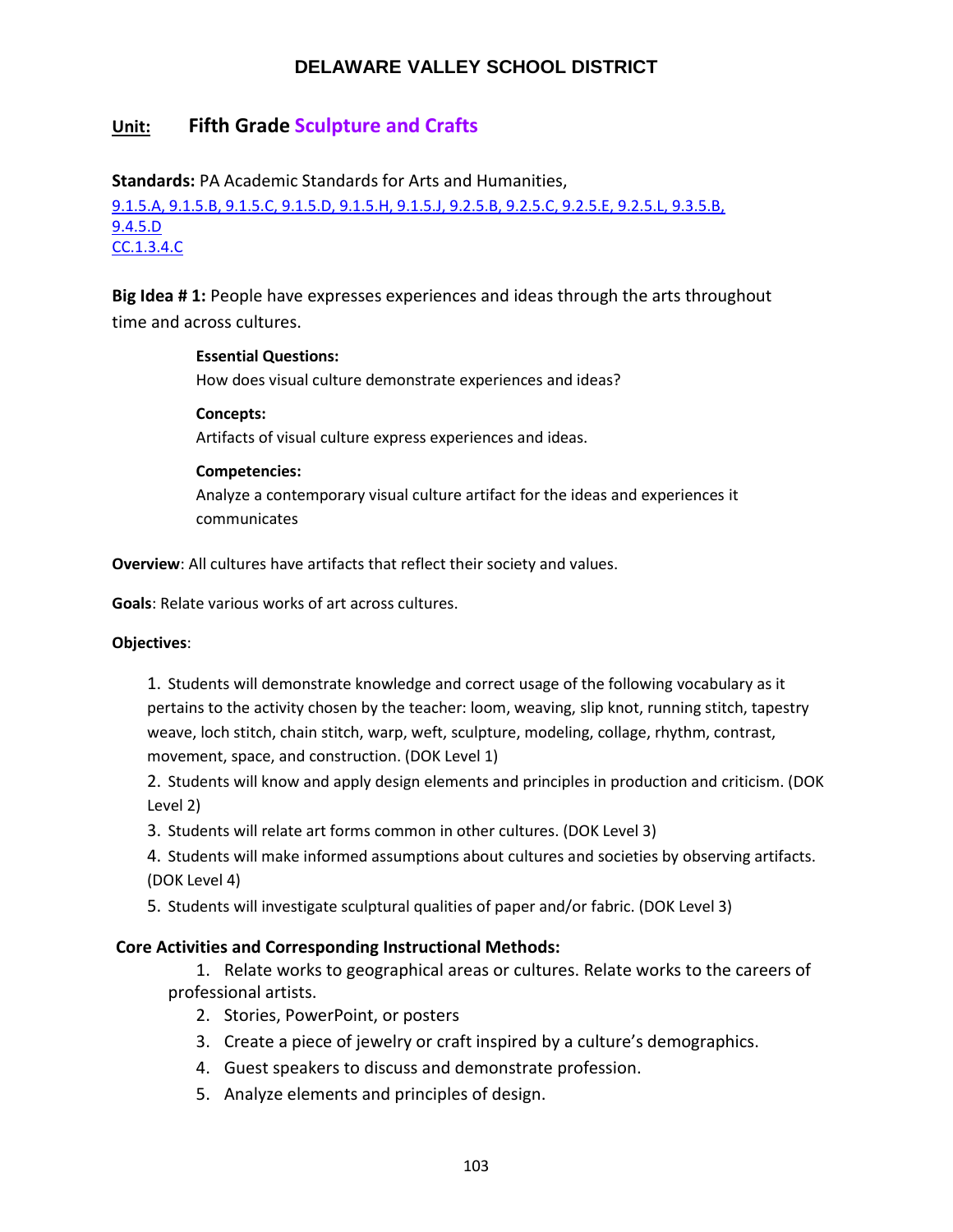6. Preliminary sketches

7. Teacher demonstration on different forms of weavings based on culture, showing how these weavings can then be transformed into something else.

- 8. Advanced weaving techniques and use of materials.
- 9. Apply elements and principles of design.

a. Create a sculpture (paper, plaster, or art paste) based on a particular artist, culture, or art style, Direct instruction and practice, execution of final project (ex: Study the sculptures of Henry Moore and create a sculpture which conveys movement)

b. Add surface design to accentuate the meaning behind the piece.

c. Teacher demonstration on different forms of weavings based on cultures showing how these weavings can then be transformed into something else.

10. Combining techniques and materials.

*It is understood that some crafts require more time than others and also require different materials. The teacher has the options of designing an age appropriate activity that meets the above objectives and also meets time and material constraints. Inspiration may also come from the social studies, reading curriculum, or cultural stories. Suggested art forms: Weaving (basket, loom, non‐loom, pillow, purse, wall hanging) Sculpture (Paper, Plaster, Art Paste), Collage, Jewelry Making, Scratch Art; Copper Tooling, Introduction to Book Making*

## **Assessments:**

| Diagnostic:       | Questioning, discussion                                                              |
|-------------------|--------------------------------------------------------------------------------------|
| <b>Formative:</b> | Teacher observation of works in progress<br>Reflection sheet about final outcome     |
| Summative:        | Five-point rubric (craftsmanship, creativity, directions, technique,<br>and content) |
|                   | Writing assignments incorporating vocabulary                                         |

## **Extensions:**

- 1. Create a photo collage about a particular culture and its crafts.
- 2. Allow students to design their own stitch.
- 3. Allow students to self‐teach through written directions.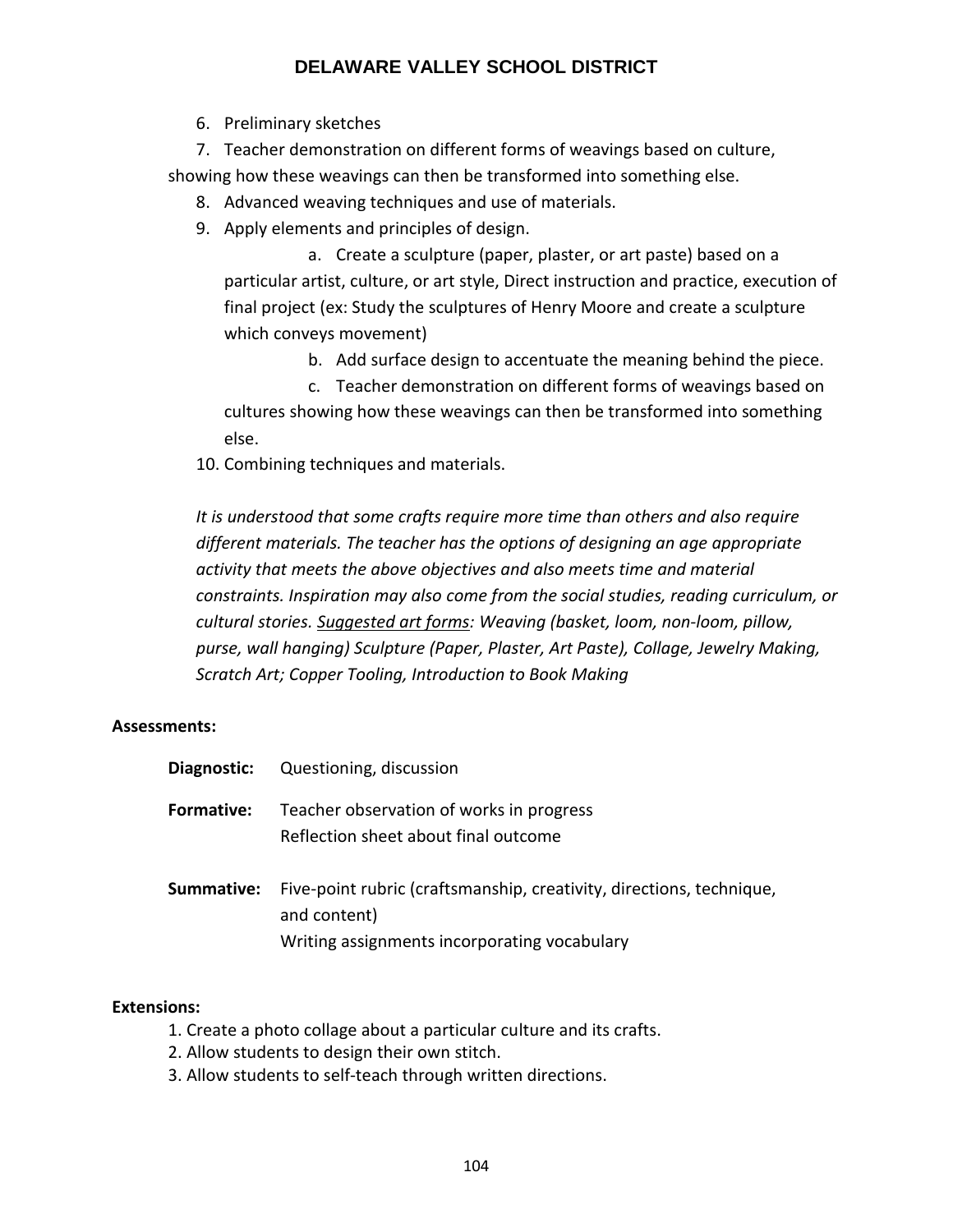## **Correctives:**

- 1. Use step cards for projects.
- 2. Provide larger weft, warp, and needles for weaving projects.
- 3. Use a smaller loom.
- 4. Break down the steps into more simplistic form.

## **Materials and Resources:**

## Materials:

- Media: Burlap; fabric; felt; assorted papers; pipe cleaners; soft weaving yarn; rug yarn; sticks – natural, popsicle, tongue depressors; copper sheeting; reed and basket bases
- Tools: 3" plastic needles; scissors; cotton tipped applicator
- Supplies: Glue; Pritt art paste; Sculptsmold; wheat paste; papier mache; paint;
	- polyfill/cotton batting; beads; sequins; feathers; buttons; origami paper; sandpaper; wallpaper

## Suggested Resources:

World map/globe

Teacher and student made sample projects.

Authentic multicultural crafts

Weaving samples

Scholastic Voyages of Discovery. The History of Making Books: From Clay Tablets, Papyrus Rolls, and Illuminated Manuscripts to the Printing Press. New York: Scholastic, Inc., 1995

Urton, Andrea. 50 Nifty Origami Crafts. N.c.: RGA publishing, 1992.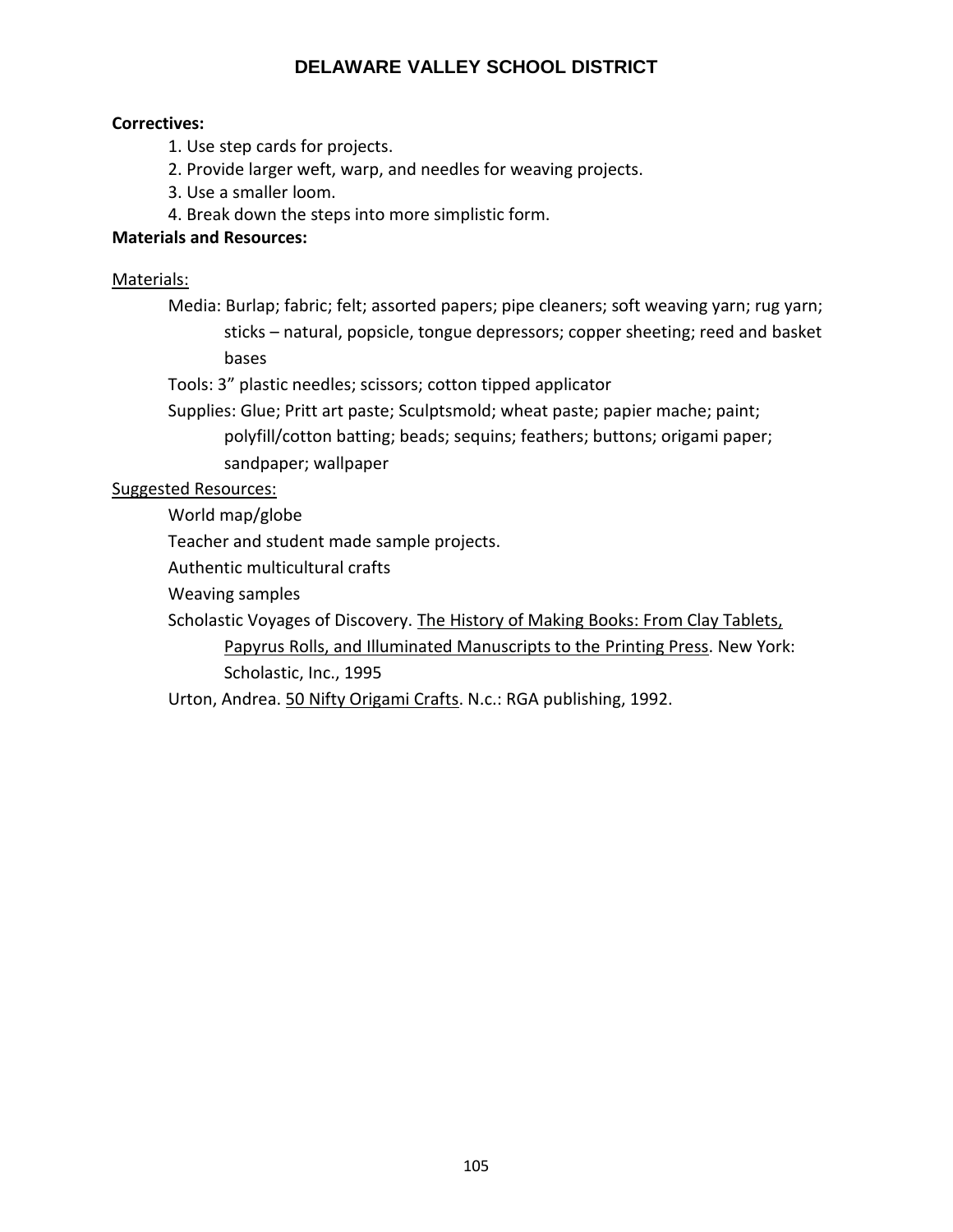# **Unit: Fifth Grade Printmaking**

## **Standards:** PA Academic Standards for Arts and Humanities, PACS Math [9.1.5.A, 9.1.5.B, 9.1.5.C, 9.1.5.H, 9.2.5.E, 9.2.5.L, 9.3.5.B](http://www.stateboard.education.pa.gov/Documents/Regulations%20and%20Statements/State%20Academic%20Standards/pdfarts.pdf) [CC.2.3.4.A.3](https://www.pdesas.org/Standard/Detail?linkStandardId=0&standardId=160521)

**Big Idea # 1:** The skills, techniques, elements and principles of the arts can be learned, studied, refined, and practiced.

#### **Essential Questions:**

Why are planning, creating, and refining essential elements of the art-making process?

#### **Concepts:**

The making of art is a continual process of planning, creating, and refining.

#### **Competencies:**

While engaged in the art-making process, document the phases of planning, creating, and refining; also describe the purposes of these steps.

Increased awareness of art careers and the creative process that engages these professions (ie silk screening, book designer, illustrator, billboards, advertisements)

**Big Idea#2:** People use both aesthetic and critical processes to assess quality, interpret meaning, and determine value.

#### **Essential Questions:**

How does setting affect our judgment of a work's quality?

## **Concepts:**

The setting in which we view a work can influence our judgment of the work's quality.

**Competencies:** View works of art in different settings and describe the effect setting has on their judgment of the work's quality.

**Overview**: Planning for image reversal in printmaking; Creating a series of images; Different types of printmaking?

**Goals**: Successfully transfer an image using letter reversal from one surface to another by planning, experimenting, and refining.

## **Objectives**:

- 1. Students will be able to design and construct a printing plate using image reversal of letter and/or numbers. (DOK Level 4)
- 2. Students will be able to create a series of prints and number them sequentially. (DOK Level 2)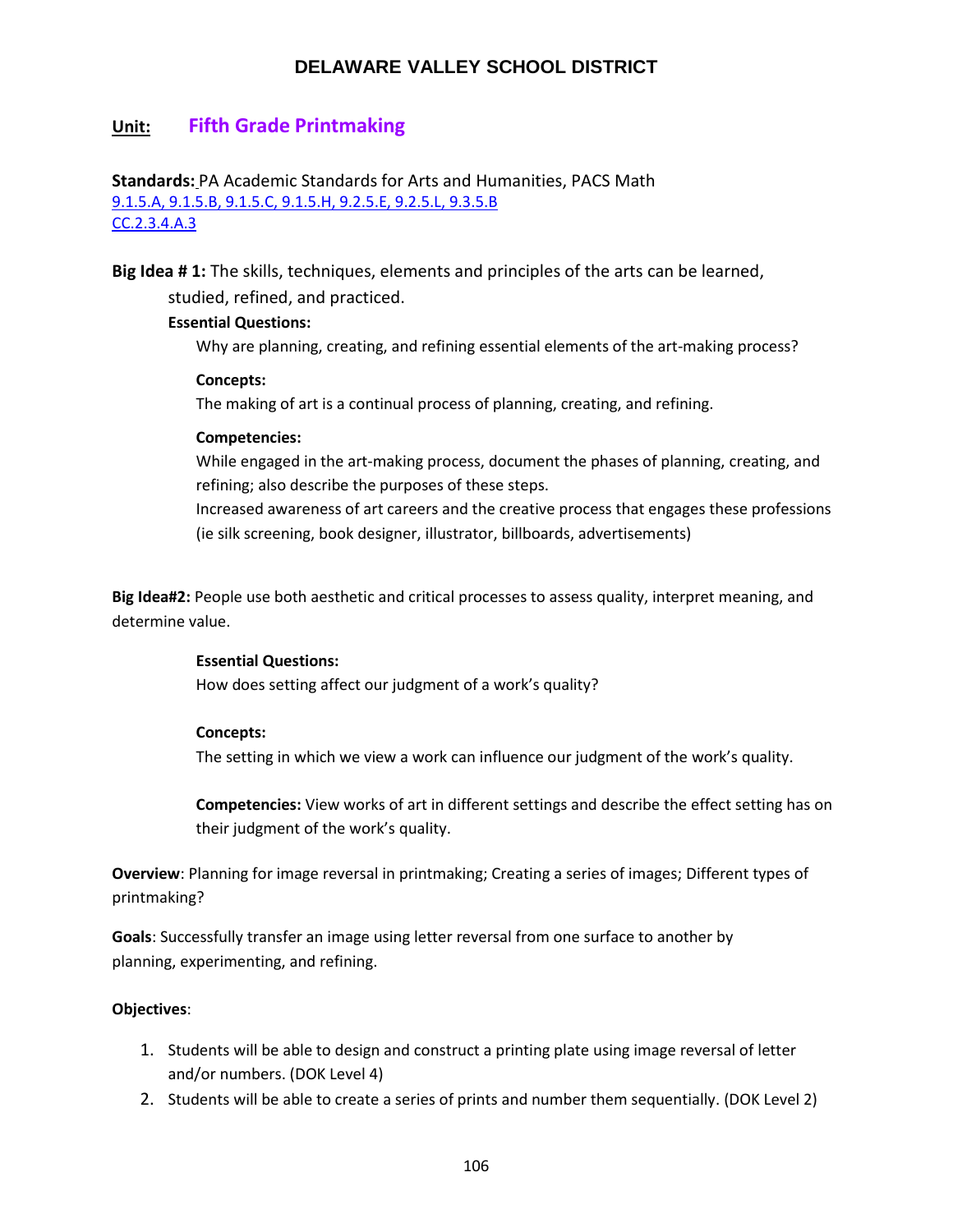3. Students will demonstrate knowledge and correct usage of the following printmaking vocabulary: brayer roller, printing plate, prints, block ink, image reversal, and monoprint. (DOK Level 1)

## **Core Activities and Corresponding Instructional Methods:**

- 1. Design an image using image reversal of letters or words.
- 2. PowerPoint slides to show before and after of plates and prints illustrating concept of image reversal.
- 3. Preliminary sketches around teacher's choice of subject matter view through a light source to predict image reversal
- 4. Teacher demonstration
- 5. Create final printing plate using a mirror to double check outcome of print.
- 6. Make multiple prints and choose the best ones. Focus on ink application through controlled brayer use.
- 7. Answer reflective questions; "What was the easiest part of creating the print and hardest… Why?" "What would I have done differently?" "What would I have kept the same?"
- 8. Demonstrate a working knowledge of printmaking terms.
	- a. Labeled classroom tools
	- b. Use posters describing printmaking process
	- c. Worksheet with word bank.

## **Assessments:**

| Diagnostic:       | Questioning, discussion                                                                                                              |
|-------------------|--------------------------------------------------------------------------------------------------------------------------------------|
| <b>Formative:</b> | Teacher observation of works in progress<br>Reflection sheet about final outcome                                                     |
| Summative:        | Five-point rubric (craftsmanship, creativity, directions, technique,<br>and content)<br>Writing assignments incorporating vocabulary |

## **Extensions:**

- 1. Prepare a presentation on the challenges and advantages of the printmaking process.
- 2. Use found materials to create an implied texture onto final piece.